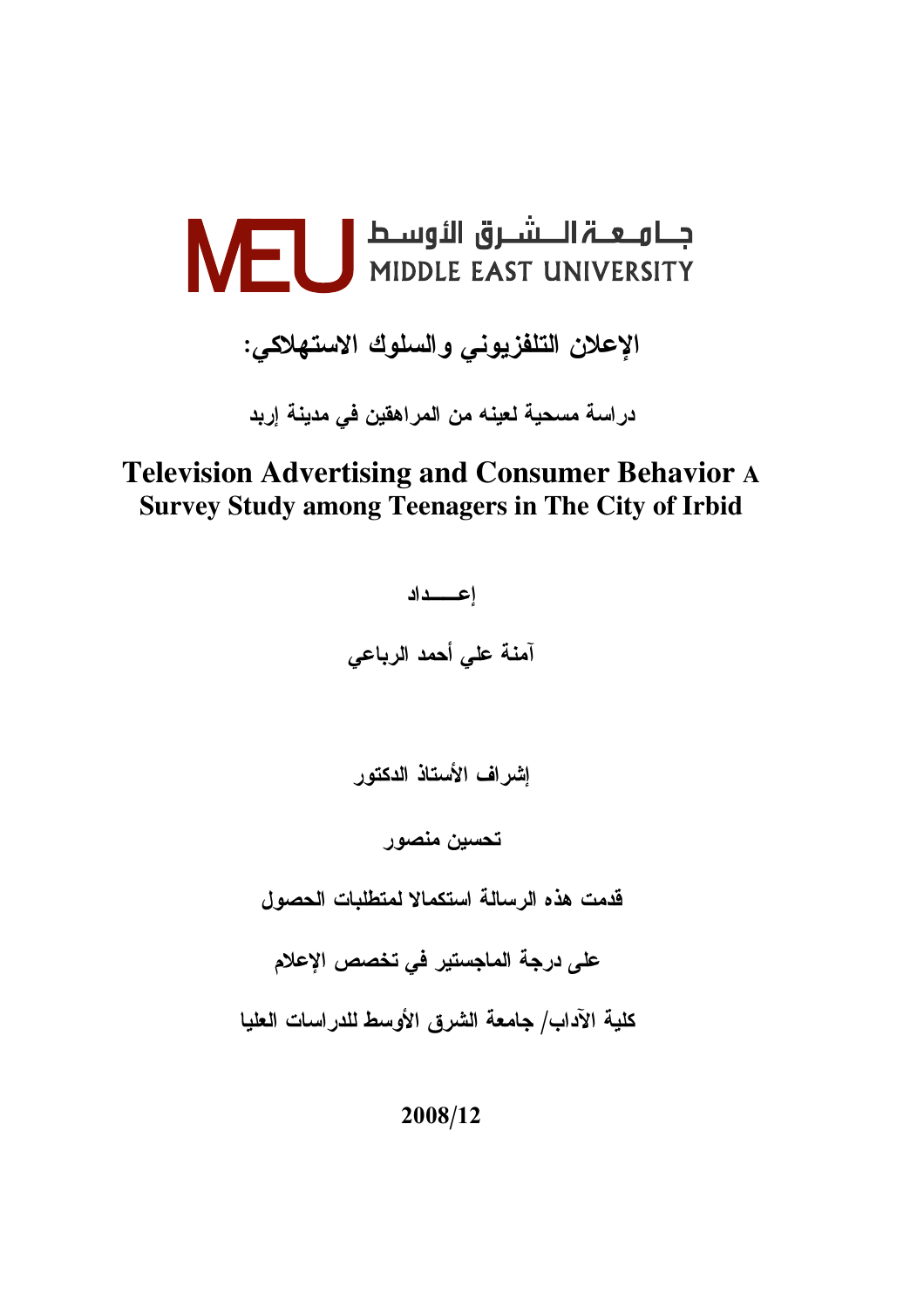### تفويض

أنا الطالبة آمنه علي أحمد الرباعي أفوض جامعة الشرق الأوسط للدراسات العليا بتزويد نسخ من رسالتي للمكتبات، أو المنظمات، أو الـهيئات، أو الأفراد عند طلبها.

> الاسم: آمنه علي أحمد الرباعي التوقيع:  $2009/1/27$  التاريخ: العنوان: إربد / كفرأسد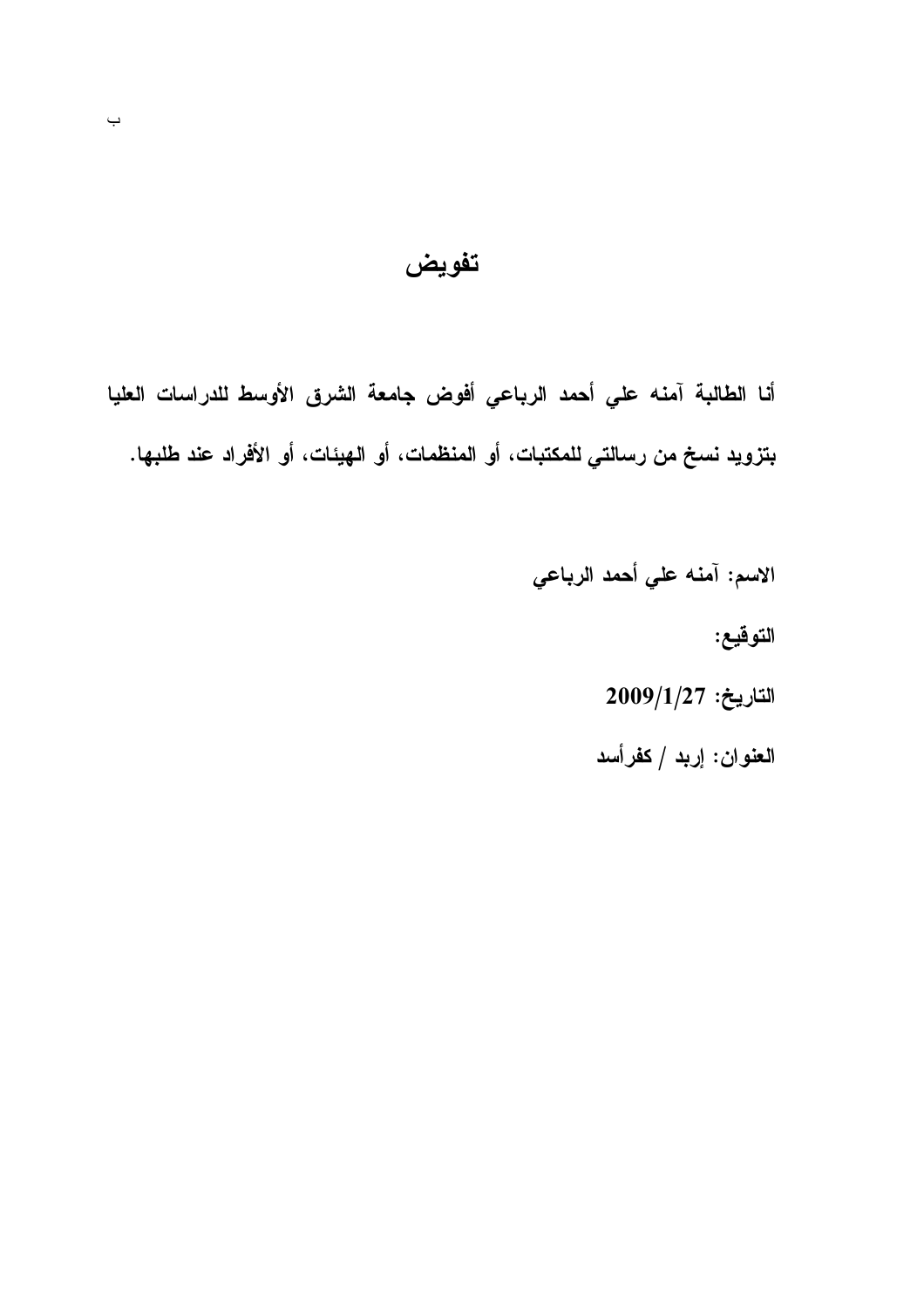# قرار لجنة المناقشة

# نوقشت هذه الرسالة

# وعنوانها أ<u>ثر الإعلان التلفزيوني على السلوك الاستهلاكي لدى المراهقين في إربد</u>

## أعضاء لجنة المناقشة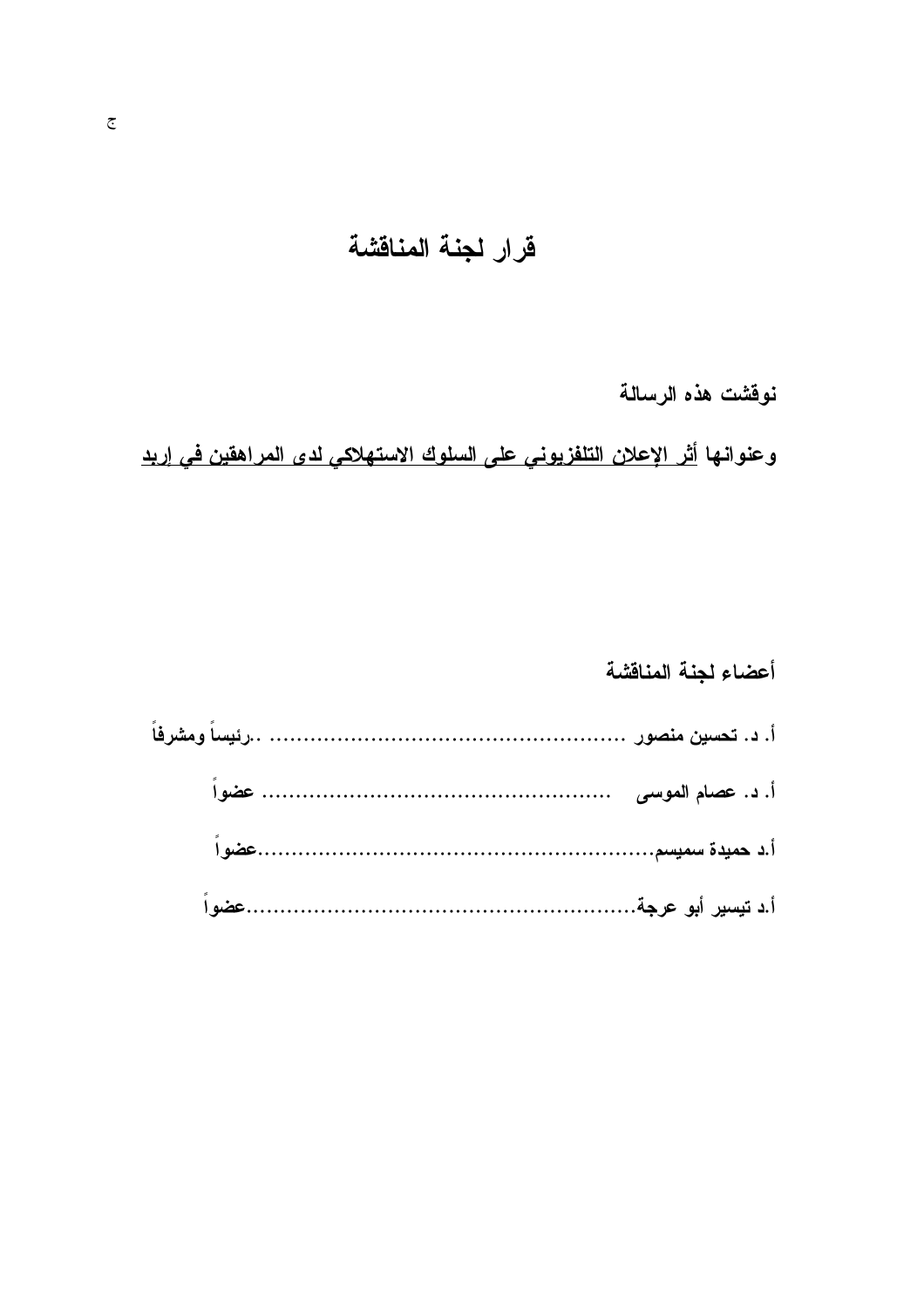# شكر وتقدير

أتقدم بجزيل الشكر والامتتان إلى منبع العلم الذي لا ينضب، إلى من علمنى أدب التعلم وتواضع أهل العلم، إلى من منحنى الكثير من الوقت والجهد من أجل إنجاز هذا العمل، أقدم شكري وامتناني إلى الأستاذ الدكتور تحسين منصور رئيس قسم العلاقات العامة والإعلان في جامعة اليرموك.

كما أتقدم بالشكر والتقدير إلى أساتذتى الذين وافقوا على الاشتراك فى مناقشة هذه الرسالة وهم أ.د عصام الموسى، أ.د حميدة سميسم، أ.د تيسير أبو عرجة.

كما أقدم شكري إلى إدارة جامعة الشرق الأوسط للدراسات العليا التي فتحت إلى المجال لدراسة درجة الماجستير في الإعلام، والى أسرة كلية الآداب عامة وقسم الإعلام خاصة ممثلا برئيسة السابق والحالي .

كما أقدم شكري إلى مدير مدرسة شفيق أرشيدات الثانوية للذكور وطلابها، ومديرة مدرسة صفية الثانوية للإناث وطالباتها، والى كل الصادقين.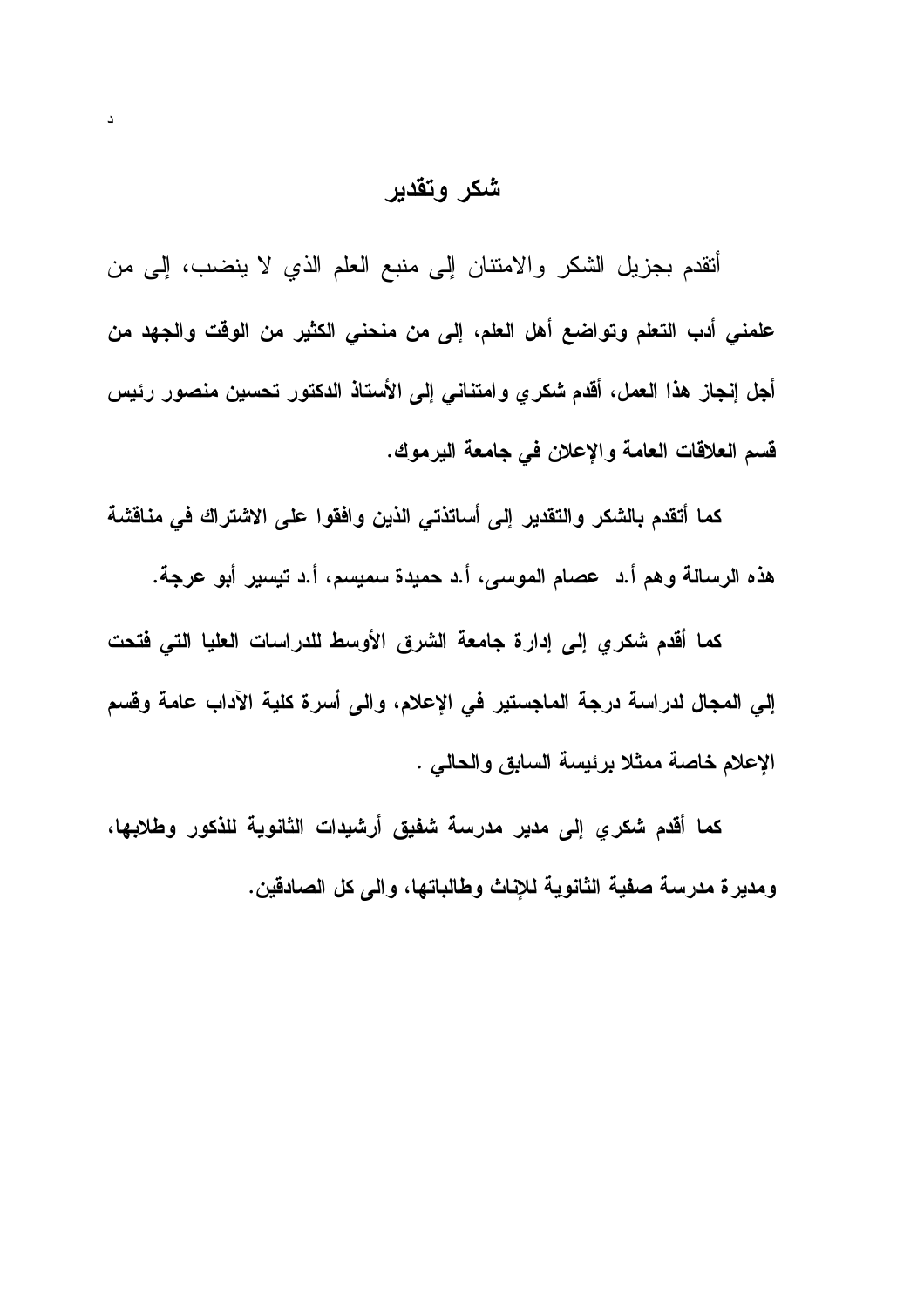## الإهسسداء

إلى من ضحى بوقته وجهده من أجل إنجاز هذا العمل

إلى من تعود أن الحب عمل و أمل وفرحة إنجاز

الى زوجي الحبيب و أبني كريم ….

 $\pmb{\circ}$ 

إلى أبي العزيز الذي شجعني على إكمال دراستي وعلمني أن العلم نور إلى أهلي الين كانت حياتهم سيرة من سير العلم ….

كما أهدي هذا الجهد إلى كل إعلامي أردني منتمي إلى هذا الوطن المعطاء

آمنه علي أحمد الرباعي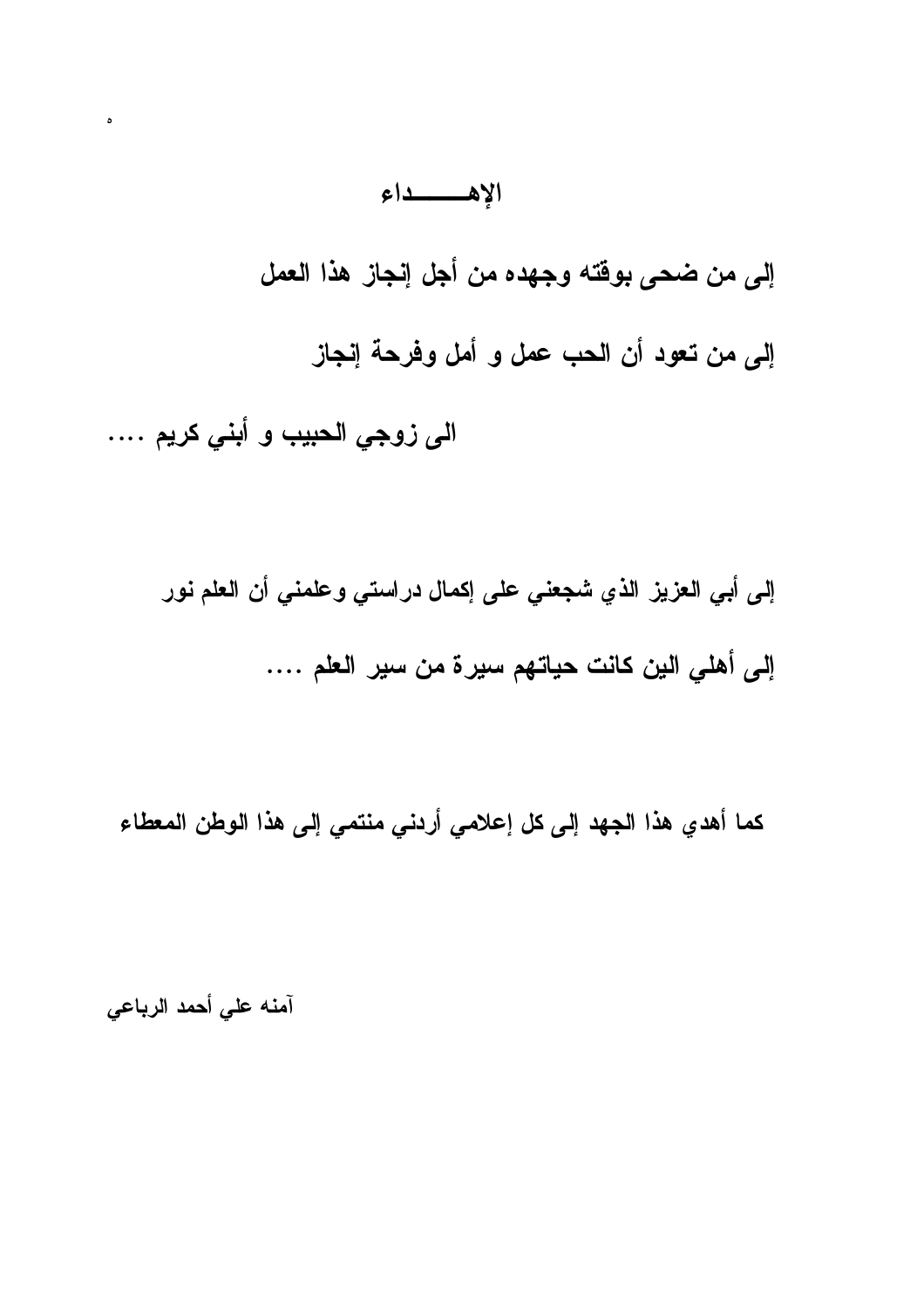| الصفحة         | الموضوع                               |  |
|----------------|---------------------------------------|--|
| 1              | الفصل الأول: (الإطار العام للدراسة)   |  |
| 2              | مقدمة الدراسة                         |  |
| $\overline{4}$ | مشكلة الدراسة وأسئلتها                |  |
| 5              | فرضيات الدراسة                        |  |
| 6              | أهداف الدراسة                         |  |
| 6              | أهمية الدراسة ومبرراتها               |  |
| $\overline{7}$ | مصطلحات الدراسة                       |  |
|                | حدود الدراسة                          |  |
| 9              | متغيرات الدراسة                       |  |
| 10             | الفصل الثاني: (الإطار النظري للدراسة) |  |
| 15             | الإعلان التلفزيوني                    |  |
| 19             | الإعلان والسلوك الاستهلاكي            |  |
| 34             | نظرية الدراسة                         |  |
| 41             | الدراسات السابقة والتعليق عليها       |  |
| 49             | الفصل الثالث: (منهجية الدراسة)        |  |
| 50             | منهج الدراسة                          |  |
| 51             | مجتمع الدراسة وعينتها                 |  |
| 52             | أداة جمع البيانات                     |  |
| 53             | اختبار الصدق والثبات لأداة الدراسة    |  |
| 54             | الأساليب الإحصائية المستخدمة          |  |
| 55             | الفصل الرابع: (نتائج الدراسة)         |  |
| 56             | النتائج المتعلقة بأسئلة الدراسة       |  |
| 64             | النتائج المتعلقة باختبار الفرضيات     |  |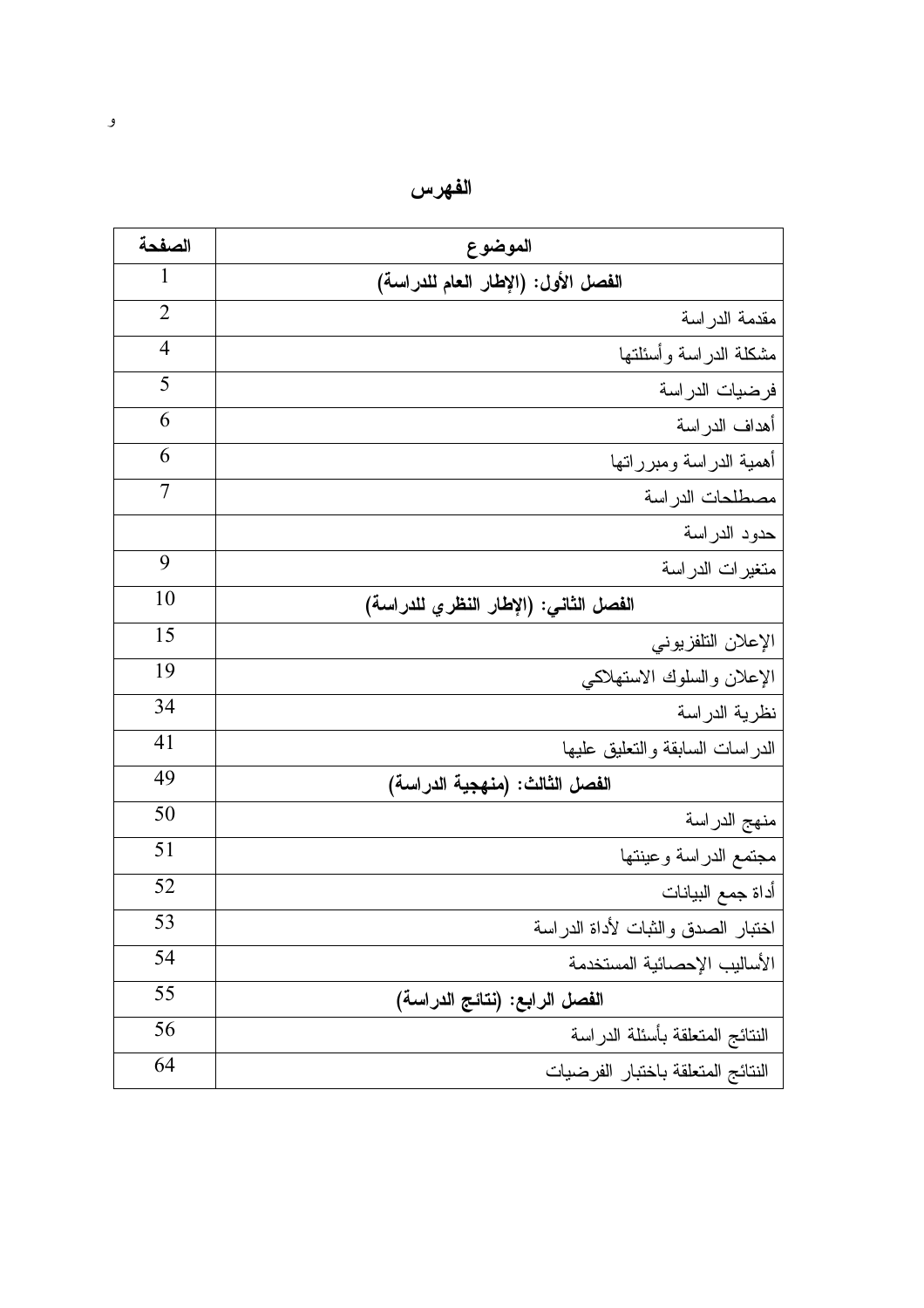| الصفحة | الموضوع                                        |
|--------|------------------------------------------------|
| 73     | الفصل الخامس: (منافشة النتائج والتوصيات)       |
| 75     | مناقشة النتائج المتعلقة بأسئلة الدراسة         |
| 80     | مناقشة النتائج المتعلقة باختبار فرضيات الدراسة |
| 84     | التو صيات                                      |
| 85     | المراجع                                        |
| 92     | الاستبان                                       |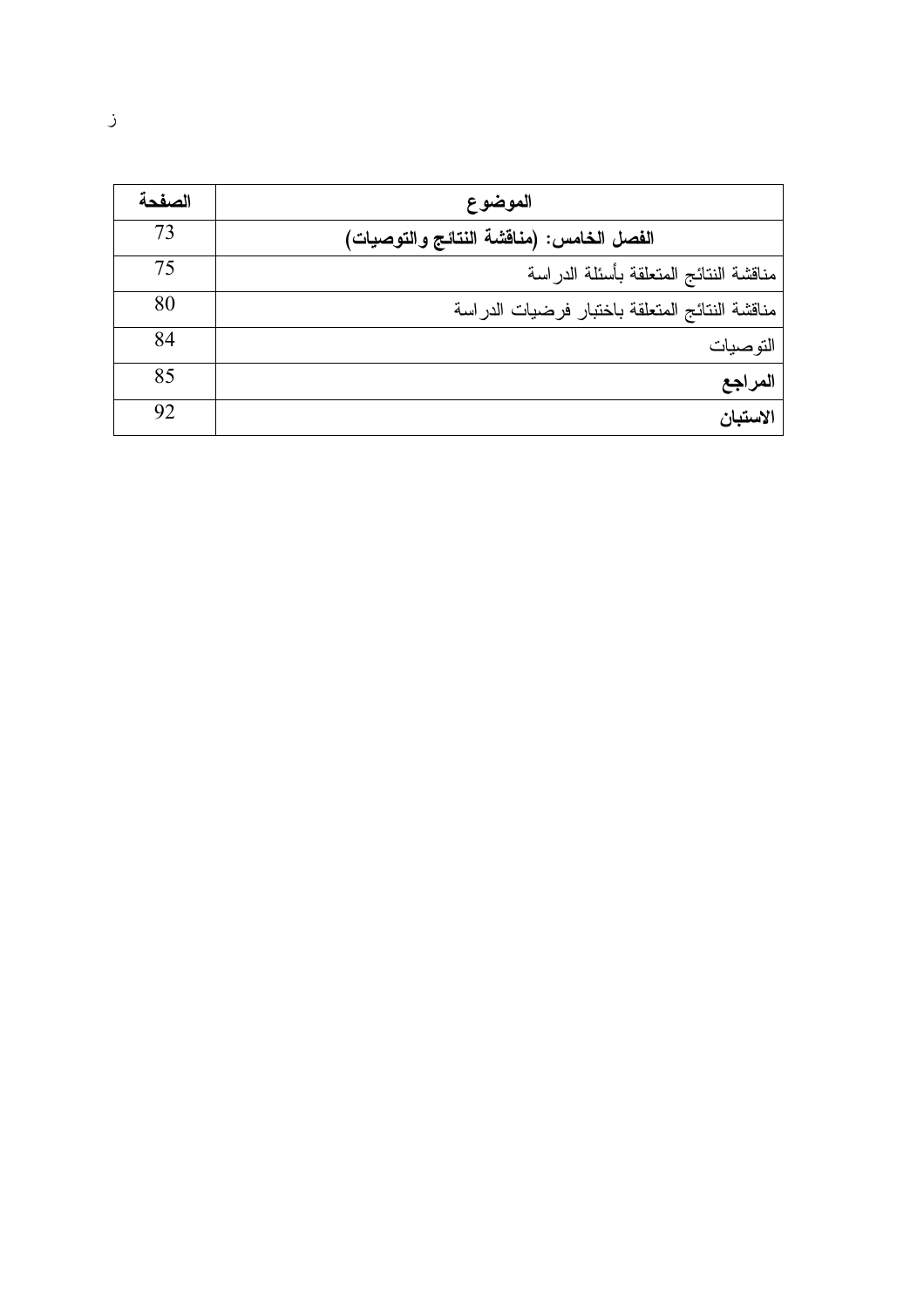فائمة الجداول

| الصفحة | اسم الجدول                                                                            | الجدول       |
|--------|---------------------------------------------------------------------------------------|--------------|
| 5      | يبين تلخيصا للدراسات السابقة التي عرض بعض منهــا، والدراســات التـــي                 | جدول 1:      |
|        | استفادت الباحثة منها في صياغة المشكلة البحثية                                         |              |
| 59     | خصائص أفراد العينة                                                                    | جدول 2:      |
| 73     | مدى نعرض المراهقين للإعلانات النلفزيونية                                              | جدول 3:      |
| 74     | الفترات التي نشاهد بها المراهقين الإعلانات النلفزيونية وفق النوع الاجتماعي            | جدول 4:      |
| 75     | الأشكال الإعلانية التي يشاهدها المراهقين وفق النوع الاجتماعي                          | جدول 5:      |
| 77     | مصداقية الرسالة الإعلانية النلفزيونية من وجهة نظر المراهقين وفسق النسوع               | جدول 6:      |
|        | الاجتماعي                                                                             |              |
| 78     | نمط مشاهدة المراهقين للإعلانات النلفزيونية وفق النوع الاجتماعي                        | جدول 7:      |
| 79     | حداثة المعلومات في الإعلانات التلفزيونية وفق النوع الاجتماعي                          | جدول 8:      |
| 80     | العلاقة بين نعرض المراهقين للإعلانات النلفزيونية والسلوك الاستهلاكي لديهم             | جدول 9:      |
| 81     | فترات مشاهدة للإعلانات النلفزيونية والسلوك الاستهلاكي لدى المراهقين                   | جدول 10:     |
| 82     | العلاقة بين أشكال الإعلان النلفزيوني والسلوك الاستهلاكي لدى المراهقين                 | جدول 11:     |
| 83     | مصداقية الإعلان النلفزيوني بالنسبة للمراهقين من أفراد العينة                          | جدول 12:     |
| 84     | العلاقة ببين نمط مشاهدة الإعلانات التلفزيونية والسلوك الاستهلاكي للمراهقين            | جدول 13:     |
| 85     | العلاقة بين حداثة المعلومات المقدمـــة فــــي الإعــــلان التلفزيــــونـي والــــسلوك | جدو ل $14$ : |
|        | الاستهلاكي لدى المراهقين                                                              |              |
| 86     | 1/ 7 العلاقة بين النوع الاجتماعي والسلوك الاستهلاكي                                   | جدول 15:     |
| 87     | 7/2 العمر العلاقة بين العمر والسلوك الاستهلاكي لدى المراهقين                          | جدول 16:     |
| 88     | العلاقة بين الدخل الشهري للأسرة والسلوك الاستهلاكي لدى المراهقين                      | جدول 17:     |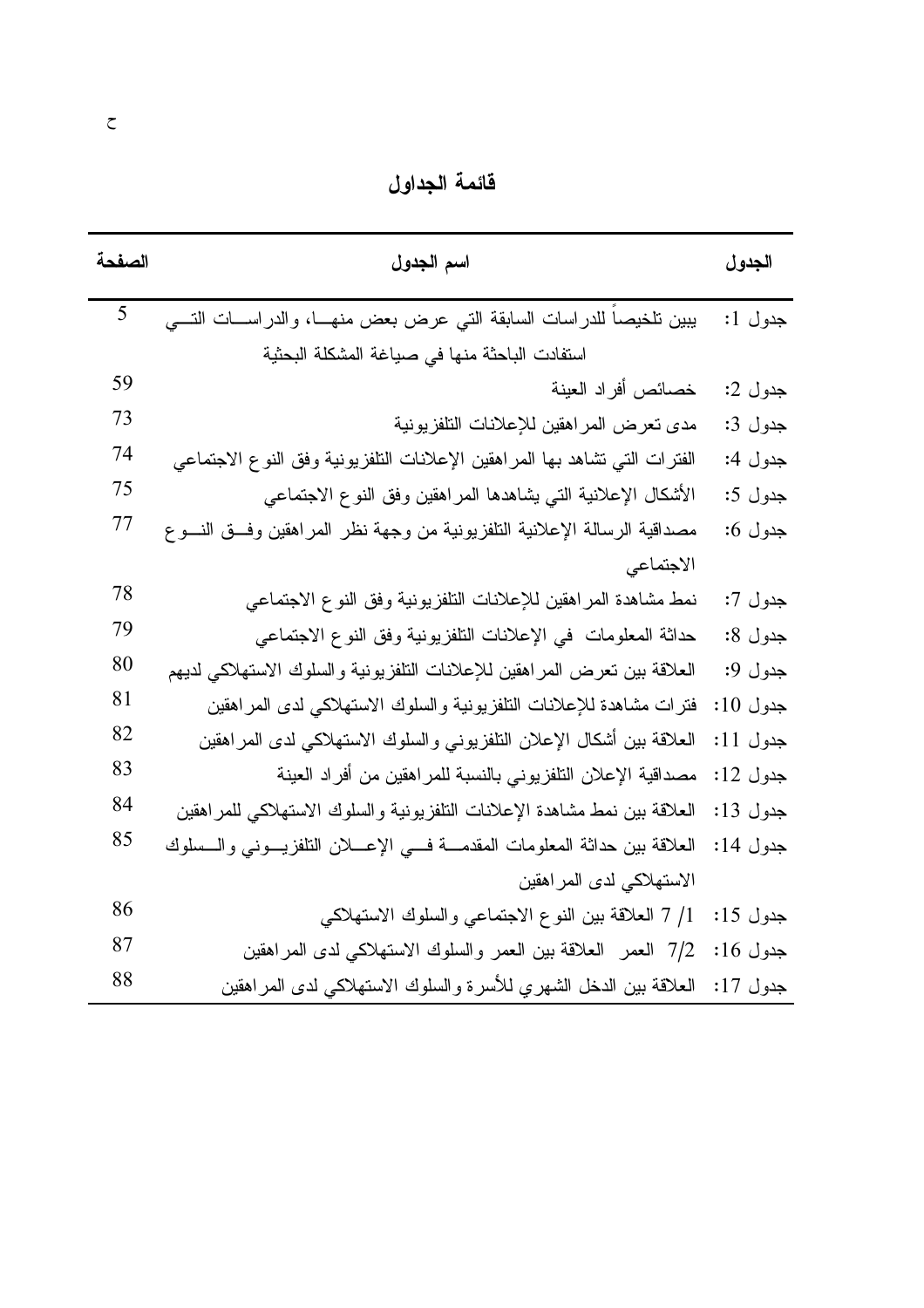# فائمة الملاحق

| رقم الصفحة | اسم الملحق                 | رقم الملحق |
|------------|----------------------------|------------|
| 92         | الاستبانة بصورتها النهائية | ملحق (1)   |
| 96         | كتاب تسهيل مهمة            | ملحق (2)   |
| 97         | كتاب تسهيل مهمة            | ملحق (3)   |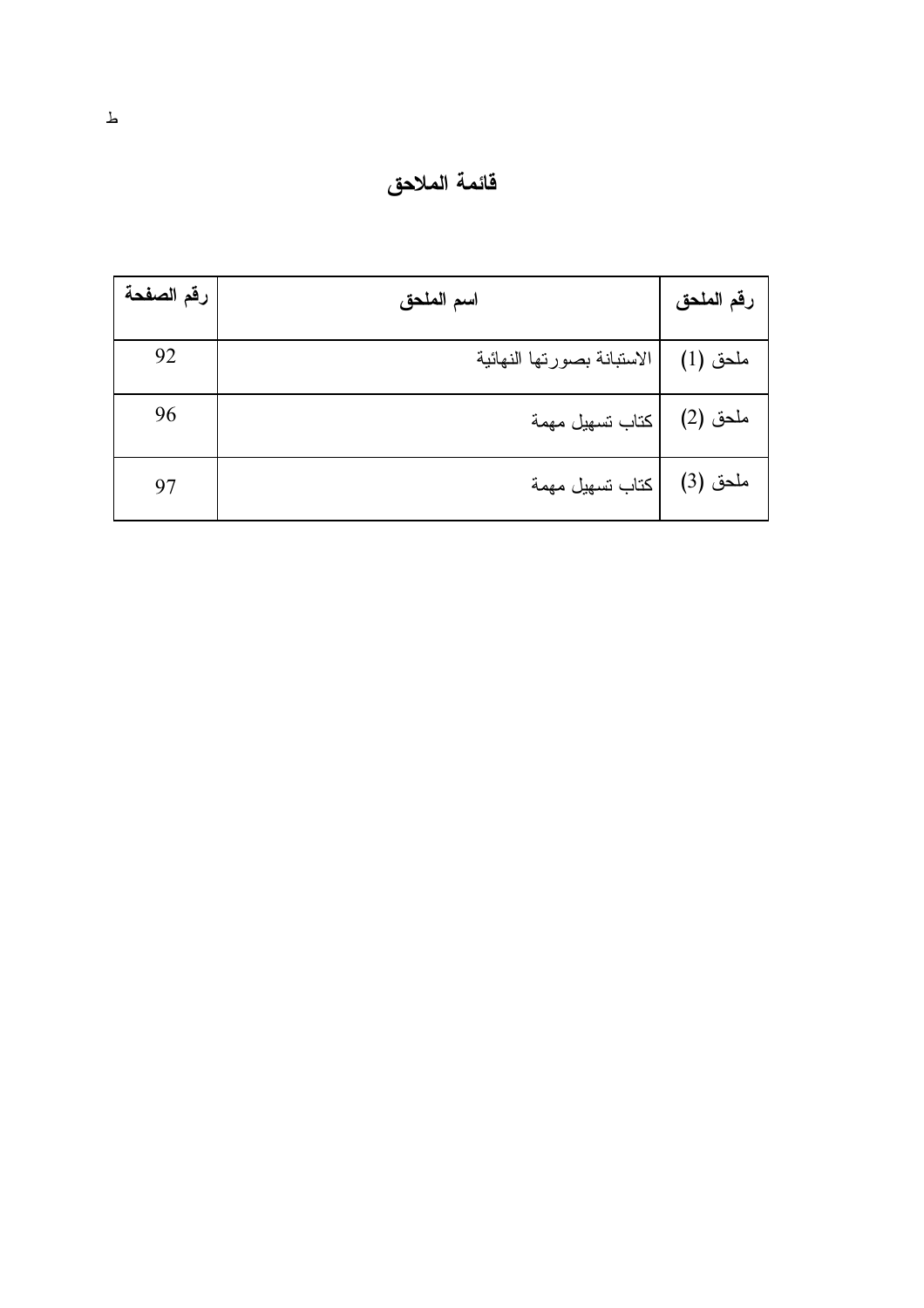#### الملخص

الرباعي، آمنه على، الإعلان التلفزيوني و السلوك الاستهلاكي :دراسة مسحيه على عينه من المراهقين في مدينة إربد، رسالة ماجستير بجامعة الـــشرق الأوســـط، 2009. (المشرف أ. د. تحسين منصور).

هدفت هذه الدراسة إلى معرفة العلاقة بين الإعلان التلفزيوني والسلوك الاستهلاكي لدى المراهقين في مدينة إربد. وقد شملت الدراسة (400) طالبا وطالبة تم اختيارهم عشوائيا من مدرستين حكوميتين في مدينة إربد بحيث واحده تمثل الذكور والأخرى تمثل الإناث، ولتحقيق هذا اعتمد الدراسة على منهج المسح بشقية للإجابة عن أسئلة الدراسة والتحليل لاختبار فرضياتها. وتحددت مشكلة البحث في الإجابة عن الأسئلة التالية :

- س1. ما مدى تعرض المراهقين (ذكور وإناث) للإعلانات النلفزيونية وهل توجد علاقة بين تعرضهم والسلوك الاستهلاكي؟
- س2.ما الفترات الأكثر مشاهدة للإعلان النلفزيوني لدى المراهقين (ذكور وإناث) وهل نوجد علاقة بين هذه الفترات والسلوك الاستهلاكي لديهم؟
- س3.ما الأشكال الإعلانية التبي يشاهدها المراهقون (ذكور وإناث) وهل نوجد علاقة بين الأشكال والسلوك الاستهلاكي لدى المراهقين؟
- س4. ما مصداقية الرسالة الإعلانية التلفزيونية لدى المراهقين وهل نوجد علاقة بين مصداقية الر سالة الإعلانية النلفز بونية و السلوك الاستهلاكي لديهم؟
- س5. ما نمط المشاهدة للإعلان التلفزيوني لدى المراهقين (ذكور وإناث) وهل توجد علاقة بين نمط المشاهدة والسلوك الاستهلاكي لديهم؟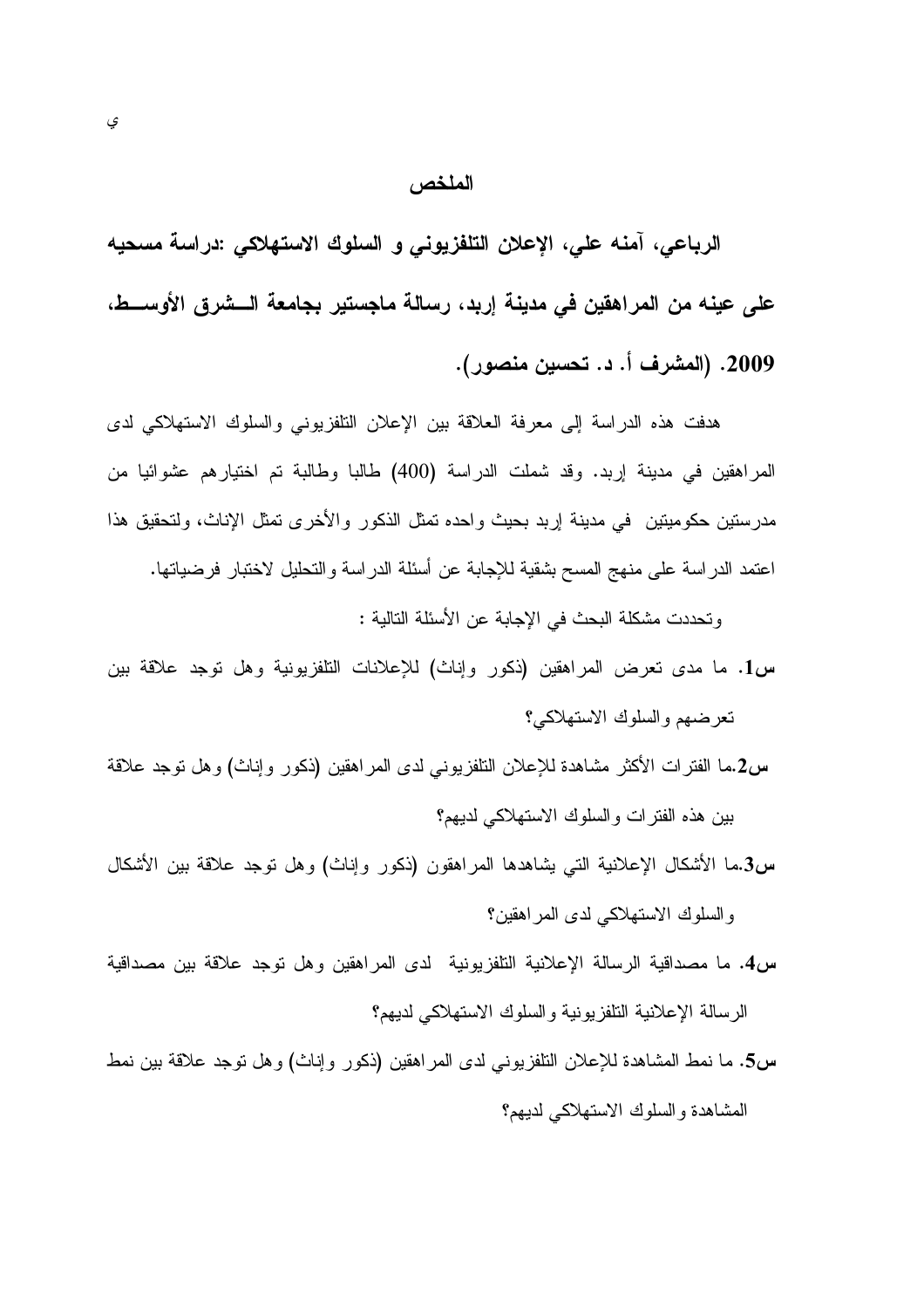- س6.ما حداثة المعلومات المقدمة في الإعلان النلفزيوني من وجهة نظر المراهقين (ذكور وإناث) و هل نوجد علاقة بين حداثة المعلومات والسلوك الاستهلاكي لديهم ؟
	- س 7. ما العلاقة بين المتغير ات الديمغر افية للمر اهقين و السلوك الاستهلاكي لديهم؟

وقد نوصلت هذه الدراسة إلى النتائج التالية:

- 1– أثبت اختبار مربع كاي ومعامل النوافق بأن هناك علاقة بين الفترة التي يقدم بها الإعلان النلفزيوني والسلوك الاستهلاكي لدى المراهقين.
- 2– أثبت اختبار مربع كاي ومعامل النوافق بأن ليس هناك علاقة بين الأشكال الإعلانية والسلوك الاستهلاكي لدى المر اهقين.
- 3– أُثبت اختبار مربع كاي ومعامل النوافق بأن هناك علاقة بين مصداقية الرسالة الإعلانية والسلوك الاستهلاكي لدى المراهقين.
- 4\_ أثبت اختبار مربع كاي ومعامل النوافق بأن ليس هناك علاقة بين نمط مشاهدة الإعلان النلفزيوني والسلوك الاستهلاكي لدى المراهقين.
- 5- أُثبت اختبار مربع كاي ومعامل النوافق بأن هناك علاقة بين حداثة المعلومات المقدمة في الإعلان التلفزيوني والسلوك الاستهلاكي لدى المراهقين.
- 6– أثبت اختبار مربع كاي ومعامل النوافق بأن هناك علاقة بين زيادة النعرض للإعلان النلفزيوني والسلوك الاستهلاكي لدى المراهقين.
- 7– أثبت اختبار مربع كاي ومعامل النوافق بأن ليس هناك علاقة بين المتغيرات الديموغرافية للمراهقين والسلوك الاستهلاكي لمهم.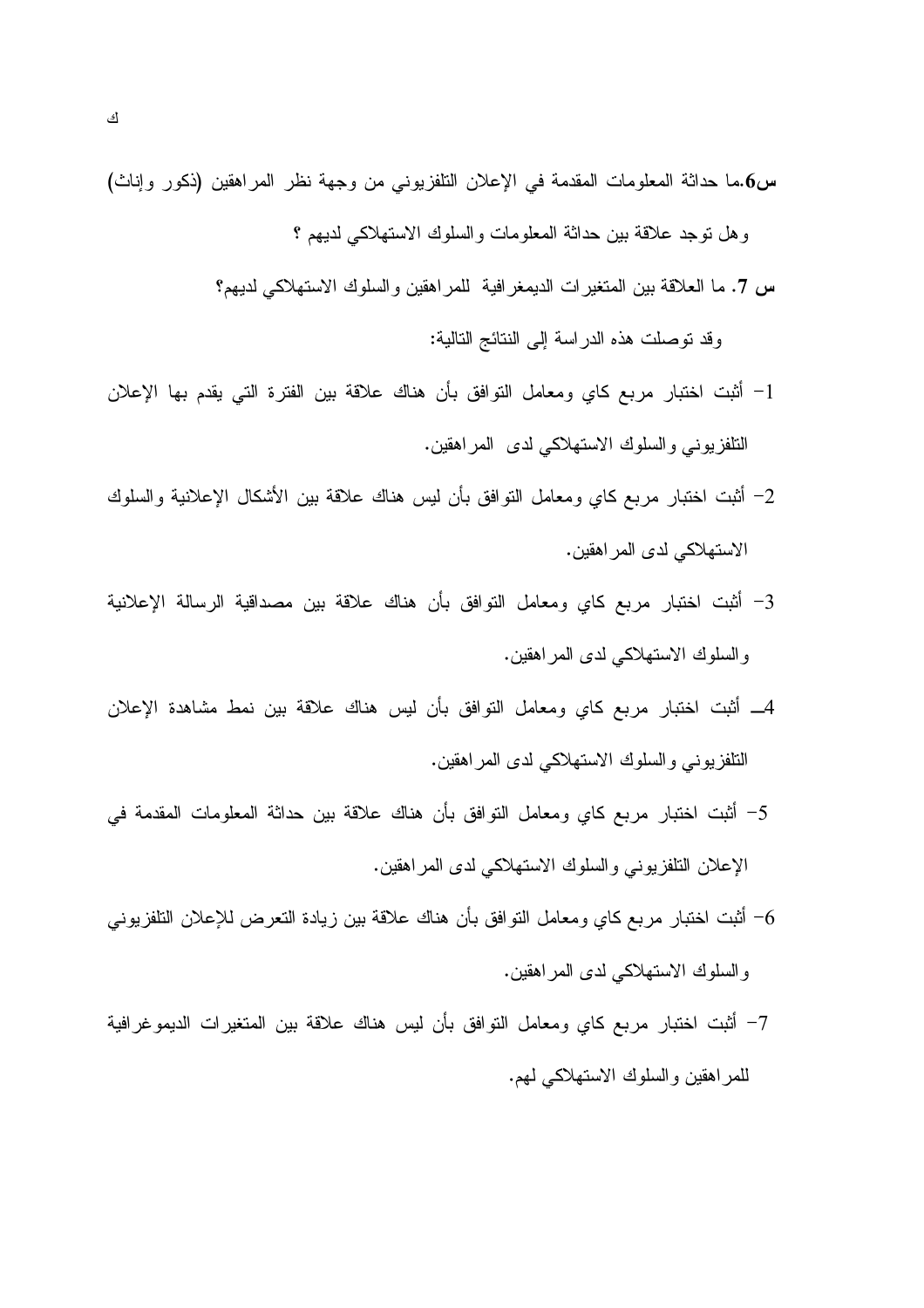الفصل الأول

# الإطار العام للدراسة

– المقدمة – مشكلة الدراسة وأسئلتها – فرضيات الدراسة – أهداف الدر اسة – أهمية الدراسة ومبرراتها – مصطلحات الدراسة – متغيرات الدراسة – حدود الدراسة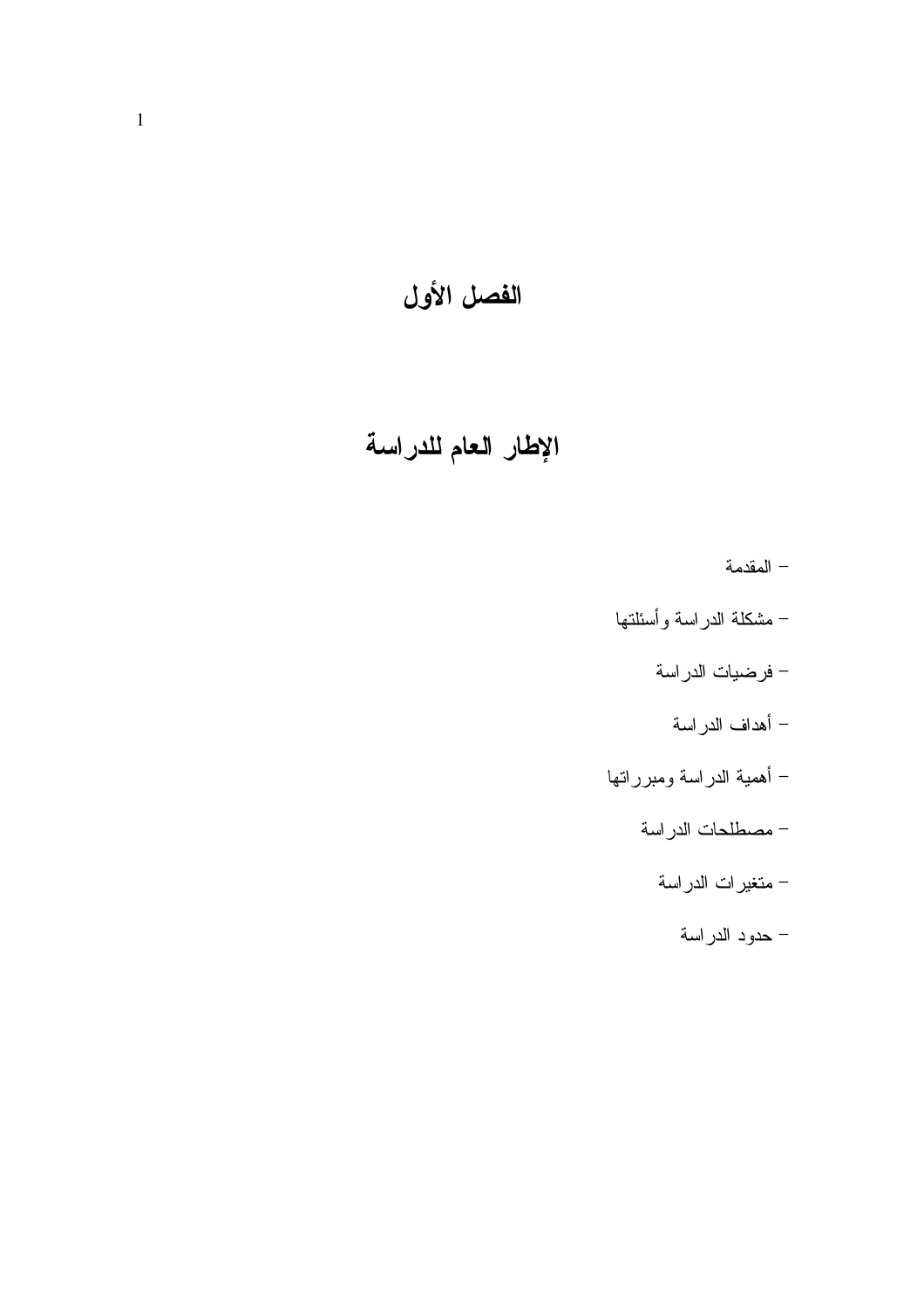#### الفصل الأول

### الإطار العام للدراسة

مقدمة

حظيت الإعلانات التلفزيونية وتأثيراتها على الجمهور باهتمام عدد من الدارسين في مجالات علمية متعددة، ولا نزال الحاجة قائمة لمزيد من هذه الدراسات لتتناسب مع مساحة الإعلان في المضمون النلفزيوني، بينما نعتبر القنوات المتخصصة بفئات معينة من الجمهور ــ كالأطفال ـــ مثلاً، قنوات حديثة، تمثّل رافداً إضافياً بدعم مكانة النلفزيون في حياتهم، ويزيد من ساعات تعرضهم للنلفزيون، وبالنالي فإن موادها المختلفة لم نتل حظها بعد من النقصبي والدراسة، ومن بينها الإعلانات التجارية التي تحتاج إلى مزيد من الجهود العلمية من أهل الاختصاصات المختلفة، ولعل هذه الدراسة نأتي في هذا السباق.

فقد أدى نقدم العلم والنكنولوجيا في السنوات الأخيرة إلى غزارة الإنتاج وننوعه وبالتالي ازدحام الأسواق بشتى السلع والخدمات، وقد رافق ذلك زيادة كبيرة في مستوى ثقافة المستهلك ووعيه وننوع حاجاته ورغباته، مما أدى إلى زيادة المنافسة بين المسوقين لنلبية هذه الحاجات والرغبات والارتقاء لمستوى المستهلك، وقد فرضت هذه التطورات نزايدا في استخدام الأنشطة الترويجية ومنها الإعلان من حيث الكم والنوع للتأثير على المستهلك وإقناعه بطريقة فنية وإبداعية مبتكرة، باستخدام كافة وسائل الاتصال الجماهيري المتاحة (صمادى، 2005).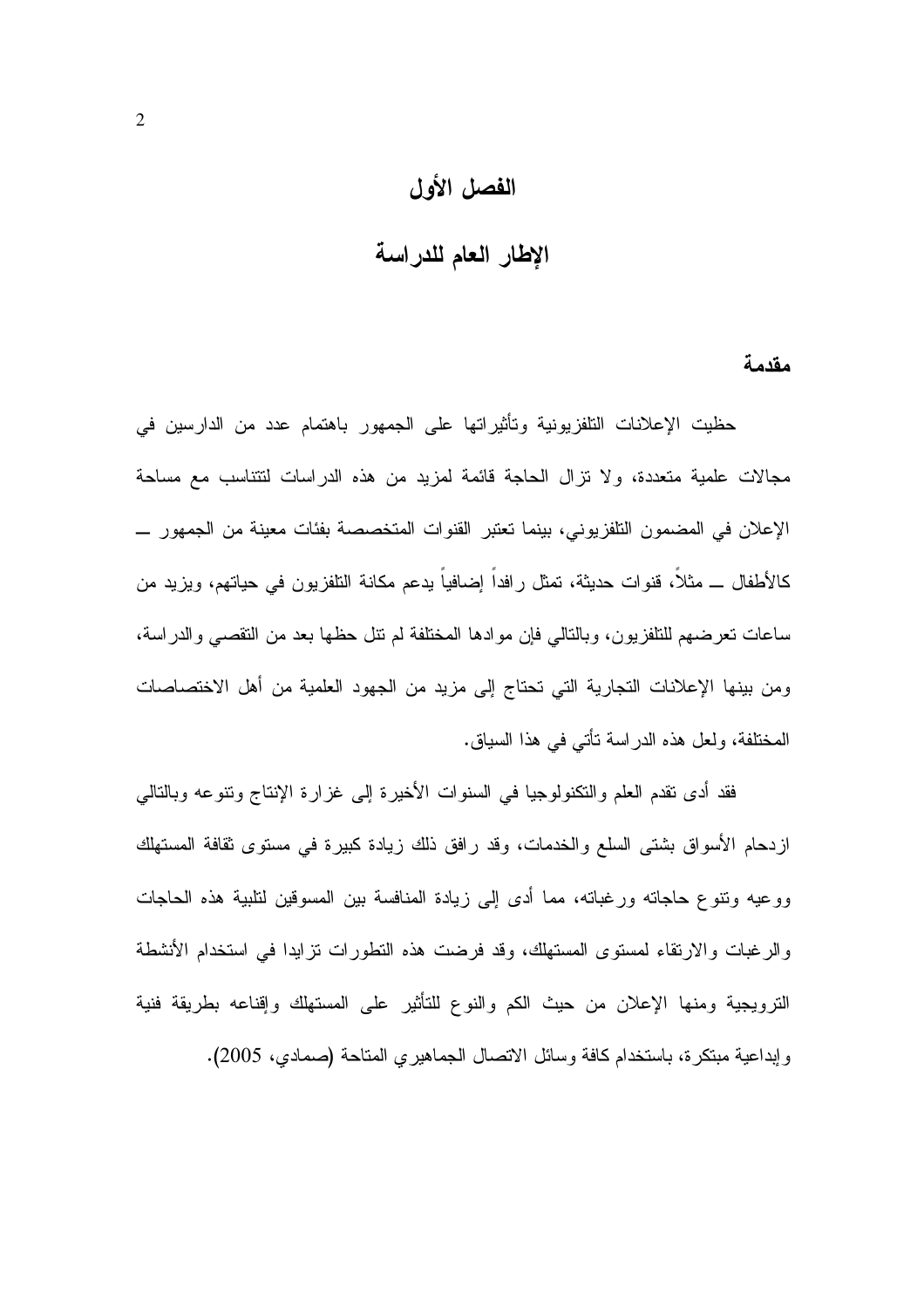وفي هذا المجال يلعب الإعلان التلفزيوني دورًا هامًا في التسويق للسلع والخدمات والأفكار، لاسبما وأن الدراسات أشارت إلى أن المستهلكين بشاهدون التلفاز الذي أصبح عنصرًا هامًا في حياتهم اليومية (العناني وأخرون 2000).

فالنلفاز يقدم الاحتمالات والإمكانيات لاستخدام الصوت والصورة واللون والحركة لتوصيل الرسالة الإعلانية، ومن هنا يستطيع الإعلان التلفزيوني نقل تلك الرسالة للمستهلك بطريقة ممتعه ومقنعه في كثير من الأحيان، لهذا يعد الإعلان التجاري أداة هامة في الإستراتيجية الإعلانية للتأثير على سلوك المستهلك لصالح السلع المعلن عنها (عبدالعزيز، سامي).

وقد أعتبر "باندورا" أن الإعلانات النلفزيونية مصدر مهم من مصادر المعلومات عن السلع والماركات،و افترض "ريزنتك وسترن" ان تفضيل الافراد لماركة معينه واختيارهم قد يكون بسبب الإعلان النلفزيوني عن نلك الماركة أو السلعة. فكلما زاد نفاعل الفرد مع وسائل الاتصال الجماهيري وعلى راسها النافزيون يتعرض إلى العديد من المنبهات الإعلانية وبالنالي قد يؤدي ذلك إلى نوجه أو رغبة نحو سلعه أو ماركة معينه( Bandura:1971, Resnik,& Stern,1977 منصور ،أ:2002 )

والواقع ان معظم الدراسات التي اجريت في هذا المجال نؤكد مثل نلك النتائج المؤثرة على سلوك المستهلك (البغدادي، 1991؛ العناد، 1992؛ أبوسنينة، 2006؛ عبدالعزيز، 2007)، وبالرغم من ذلك فإن الجدل ماز ال يثار حول الأثار التي يمكن أن يحدثها الإعلان التلفزيوني على سلوك المستهلك.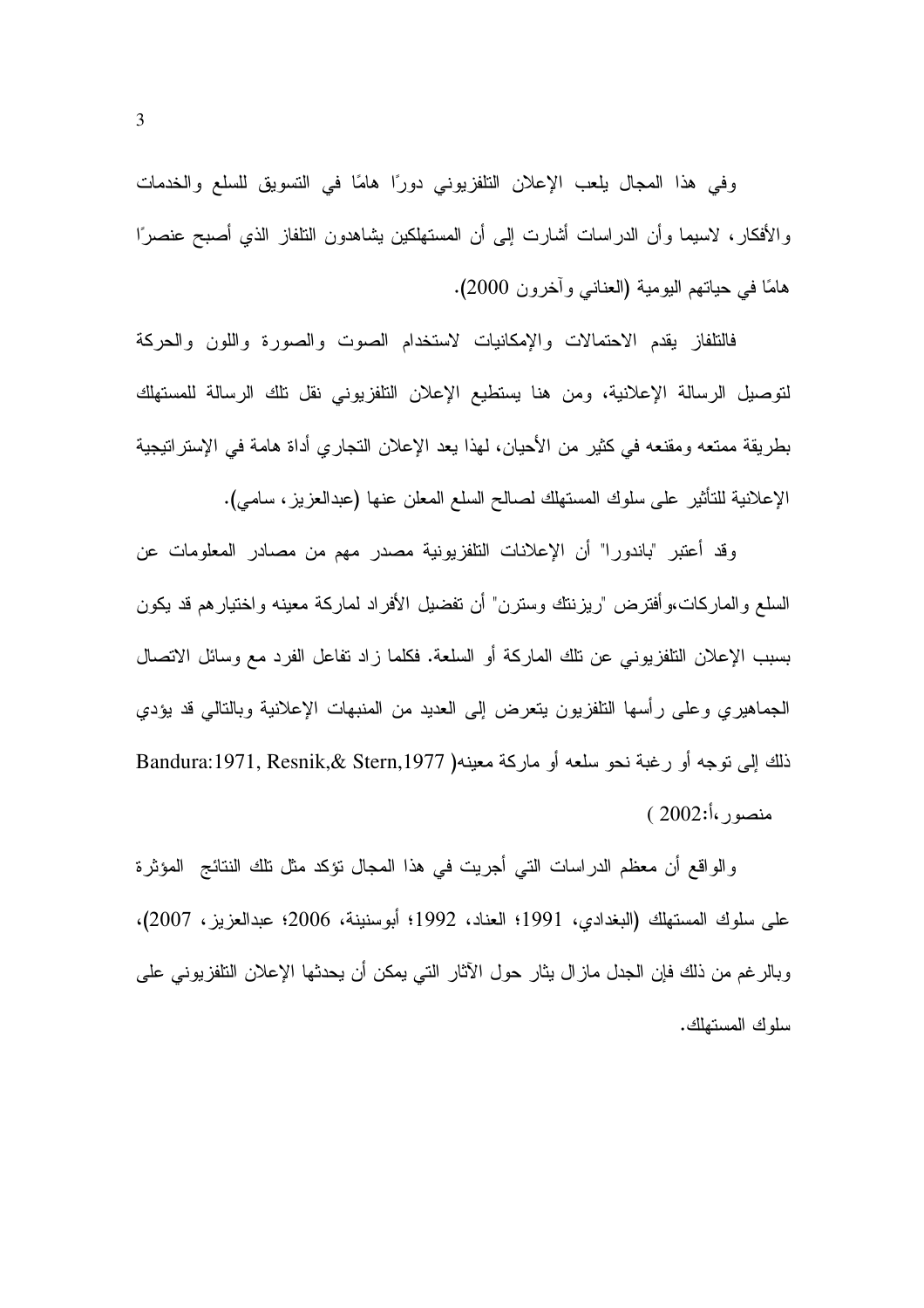هذه الدراسة تحاول التعرف على العلاقة بين الإعلان التلفزيوني والسلوك الاستهلاكي لدى المراهقين وذلك من خلال معرفة مدى التأثير الذي يحدثه الإعلان التلفزيوني على سلوك المراهقين الشرائي، سواء كانت هذه التأثيرات معرفية (كالتزويد بالمعلومات) أو شعورية (اتجاهات، انطباعات، قناعات، تفضيلات) أو سلوكية مباشرة (كالشراء).

#### مشكلة الدر اسة و أسئلتها

قبل تحديد مشكلة الدراسة قامت الباحثة بإجراء مسح للابحاث والدراسات المنشورة وغير المنشورة في المكتبات والمجلات والانترنت ومصادر المعرفة المختلفة من أجل النعرف على المتغيرات المستخدمة في تلك الابحاث والدراسات لاشتقاق العناصر التي يمكن بحثها في الاعلان النلفزيوني ومايمكن ان يحدثة على السلوك الاستهلاكي لدى المراهقين، وصولا الى صياغة المشكلة البحثية.

وبعد القيام بذلك، يمكن تلخيص أهم العناصر والمتغيرات المستخدمة في البحث بالجدول النالي: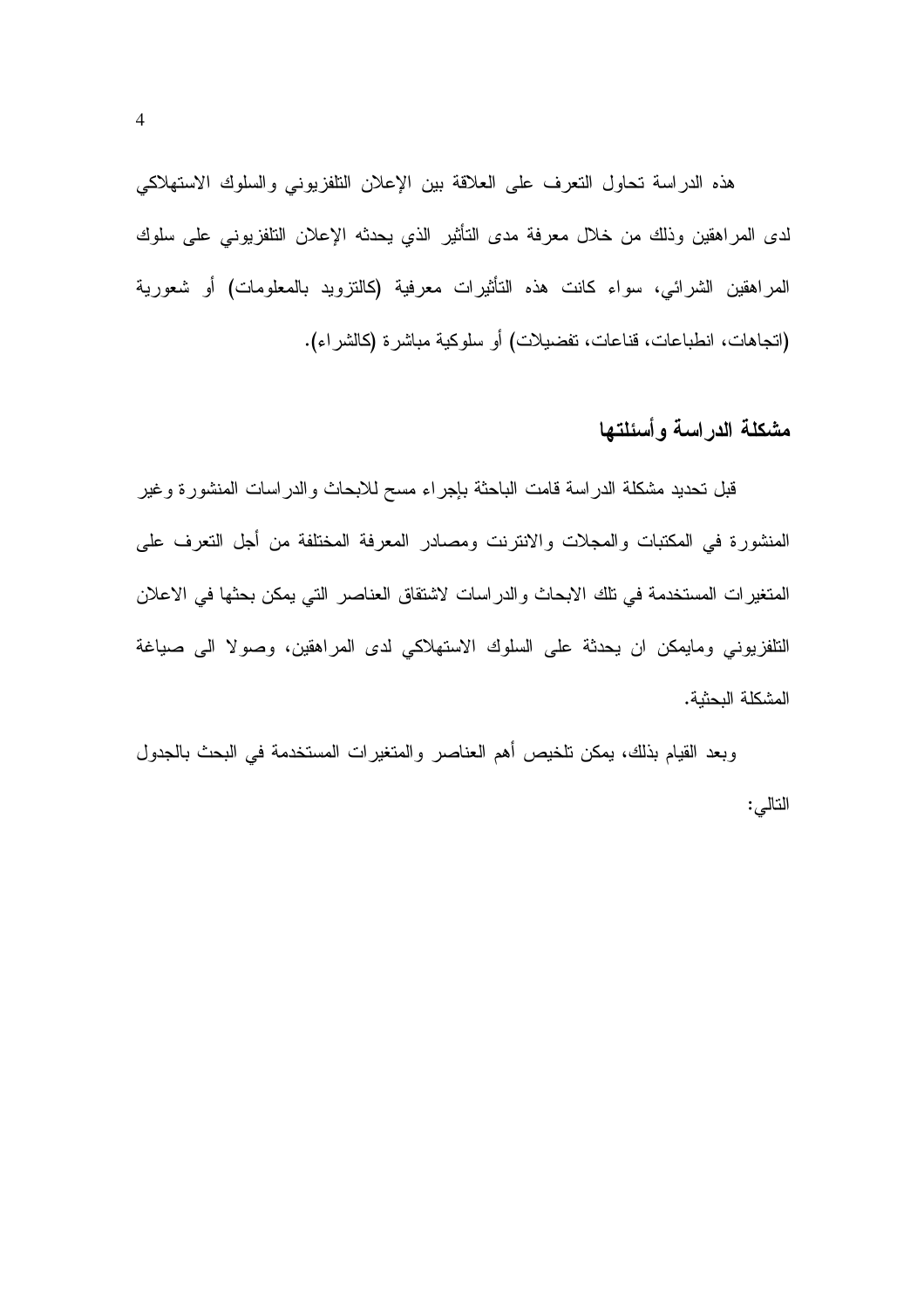# الجدول رقم (1) يبين تلخيصاً للدراسات السابقة التي عرض بعض منهــــا، والدراســــات التــــي استفادت الباحثة منها في صياغة المشكلة البحثية

| المتغيرات المستخدمة    |                                 |                                              |                      |
|------------------------|---------------------------------|----------------------------------------------|----------------------|
| في البحث               | مكان وسنة النشر                 | عنوان البحث                                  | اسم الباحث           |
| التعرض                 | رســـالة ماجـــستير غيــــر     | استخدام الطفل في الإعلانات التلفزيونية،      | 1 هاني جعفر          |
|                        | منشورة _جامعة القــاهرة         | دراسة تحليلية و تطبيقية على الإعلانات        |                      |
|                        | كلية الإعلام 1991.              | التلفزيونية التسي يعرضها التلفزيون           |                      |
|                        |                                 | المصري .                                     |                      |
| التعرض، نمط            | مجلة جامعة الملك عبد            | نقدير البالغين لأثر الإعسلان التجاري         | 2- عبد الرحمن العناد |
| المشاهدة، المصداقية،   | العزيــــز ، الأداب والعلــــوم | التلفزيوني على السلوك الاستهلاكي للطفل       |                      |
| والمتغيرات             | الإنسانية، مجلد5 1992.          |                                              |                      |
| الديمو غرافية          |                                 |                                              |                      |
| التعرض، الأشكال        | جامعة القاهرة، كلية الإعلام     | أثر الإعلان التلفزيـــوني علــــى الـــسلوك  | 3- عدلي سعيد رضا     |
| الإعلانية، المصداقية،  | ، بحوث الاتصال ،1993.           | الشرائي للجمهــور المـــصري ، دراســـة       |                      |
| فترات المشاهدة         |                                 | ميدانية على مجتمع القاهرة.                   |                      |
|                        |                                 |                                              |                      |
| التعرض، فترات          | مجلسة مؤتسة للبحسوث             | تقييم المستهلكين لمدى تأثير الإعلانسات       | 4- ناجي معلا         |
| المشاهدة، متغيرات      | والدراسات ، المجلّد 12 ،        | التجاري على سلوكهم الاستهلاكي فسي            |                      |
| ديمو غر افية           |                                 |                                              |                      |
| التعرض، الأشكال        | مجلسة مؤنسة للبحسوث             | أثر الإعسلان النافزيسوني فسي السملوك         | 5– تحسين منصور       |
| الإعلانية، المصداقية،  | والدراسات، المجلّد 17.          | الاستهلاكي، دراسة ميدانية علـــى ســكان      |                      |
| المتغيرات الديموغرافية | العدد 2 ،2002.                  | مدينة أربد.                                  |                      |
| التعرض، نمط            | مجلة جامعة الملك عبــد          | أثر الإعلان التلفزيـــونـي علــــي الـــسلوك | 6– عز الدين علي أبو  |
| المشاهدة، المتغيرات    | العزيز، الاقتصاد والإدارة،      | الشر ائي للمستهلكين الليبيين ، بحث ميداني    | سنينة                |
| الديمو غر افية         |                                 | لعينة من سكان مدينة بنغازي.                  |                      |
|                        | .2006                           |                                              |                      |
| الأشكال الإعلانية،     | دارة الملك عبــد العزيـــز      | الأطفال ومحتوى الإعلانات في التلفزيون        | 7– سامي الشريف       |
| المتغيرات الديموغرافية | بالرياض، العدد4 ،1993           | السعودي .                                    |                      |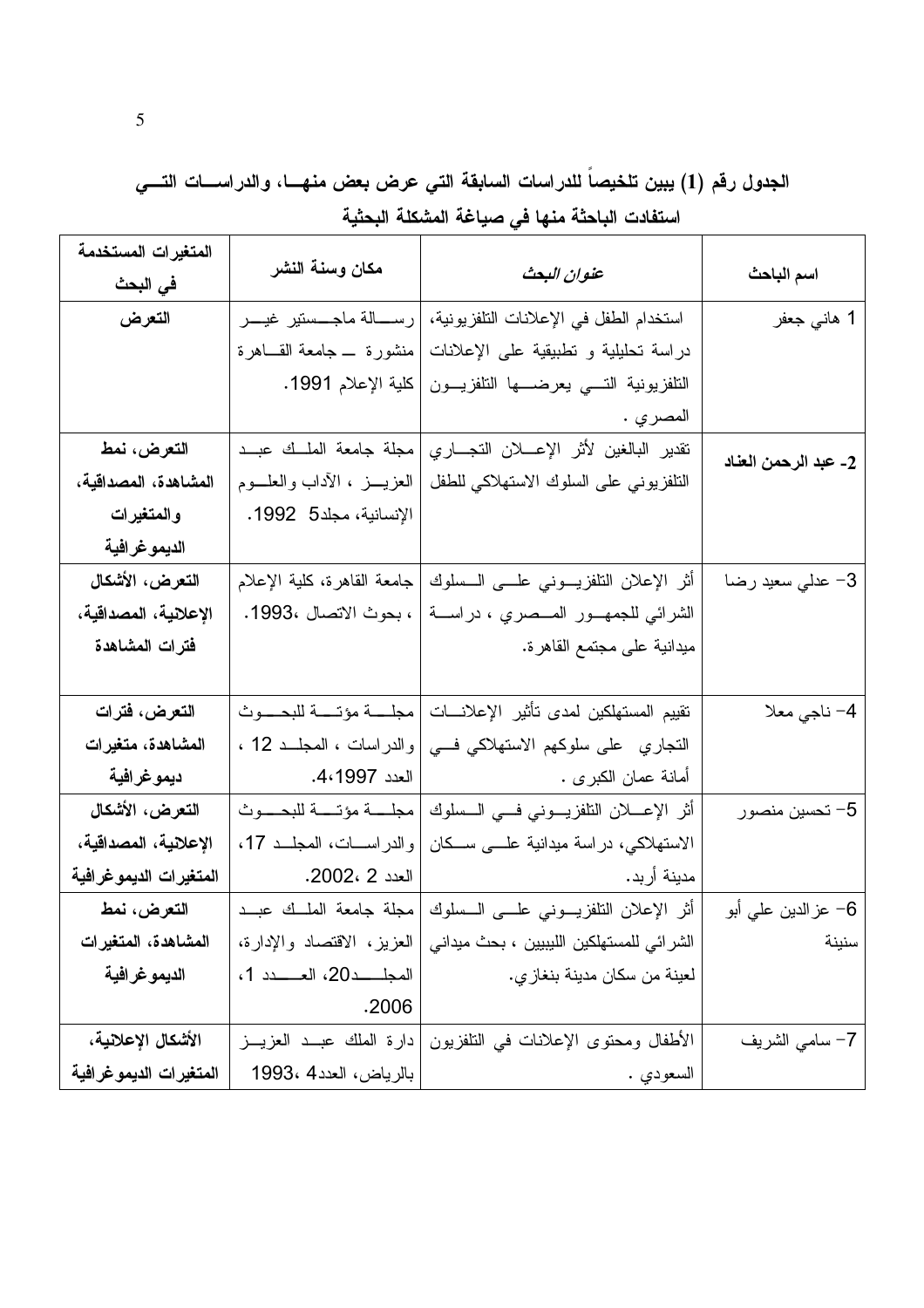| المتغيرات المستخدمة<br>في البحث | مكان وسنة النشر          | عنوان البحث                              | أسم الباحث      |
|---------------------------------|--------------------------|------------------------------------------|-----------------|
| الأشكال الإعلانية               | جامعة القاهرة، كلية      | مشاركة الأطفال في البر امج التلفزيونية ، | 8– هبةالله بهجت |
|                                 | الإعلام، المجلة المصرية  | در اسة تطبقيه.                           | السمر ي         |
|                                 | لبحوث الإعلام 2000.      |                                          |                 |
|                                 |                          |                                          |                 |
| الأشكال الإعلانية،              | مجلة المنار ، المجلد 10، | اتجاهــات المــستهلكين نحــو أخلاقيــات  | 9- سامي الصمادي |
| المصداقية، فترات                | العدد2، 2004.            | الإعلان التجاري المتلفز، دراسة ميدانية   |                 |
| المشاهدة، المتغيرات             |                          | من منظور المستهلك الأردني في مدينة       |                 |
| الديمو غر افية                  |                          | الزرقاء.                                 |                 |
| المصداقية، فترات                | مجلة كلية الآداب ، جامعة | الإعلان النلفزيوني وأثر العوامل          | 10– عبد الوهاب  |
| المشاهدة، المتغيرات             | الاسكندرية 1991.         | الاقتصادية والاجتماعية والثقافية على     | البغدادي        |
| الديمو غر افية                  |                          | السلوك الاستهلاكي، دراسة تطبيقية على     |                 |
|                                 |                          | عينة من سكان مدينة جدة .                 |                 |
| المتغيرات                       | مجلة القاهرة للخدمة      | أثر الإعلانات النلفزيونية على الطفل      | 11– عبد الوهاب  |
| الديمو غر افية                  | الاجتماعية ، 1991.       | المصري ، دراسة ميدانية على عينة من       | البغدادي        |
|                                 |                          | أطفال المدارس الابندائية من سن ( 8       |                 |
|                                 |                          | ــ12) سنة.                               |                 |

ومن هنا نجد ان العناصر النالية، هي عناصر مشتركة في الإعلان والسلوك الاستهلاكي:

1– الأشكال الإعلانية 2– التعرض 3– نمط المشاهدة 4– المصداقية

فترات المشاهدة م $-6$  متغيرات الديمغرافية

وبالنالي استفادة الباحثة من تلك العناصر في صباغة أسئلة الدراسة ونكوين الإطار النظري.

أكدت الدراسات السابقة (معلا، 1993؛ صمادي، 2005؛ أبوسنينة، 2006)، أن هناك علاقة بين الإعلان النلفزيوني والسلوك الاستهلاكي لدى الجمهور من ناحية، وأشارت هذه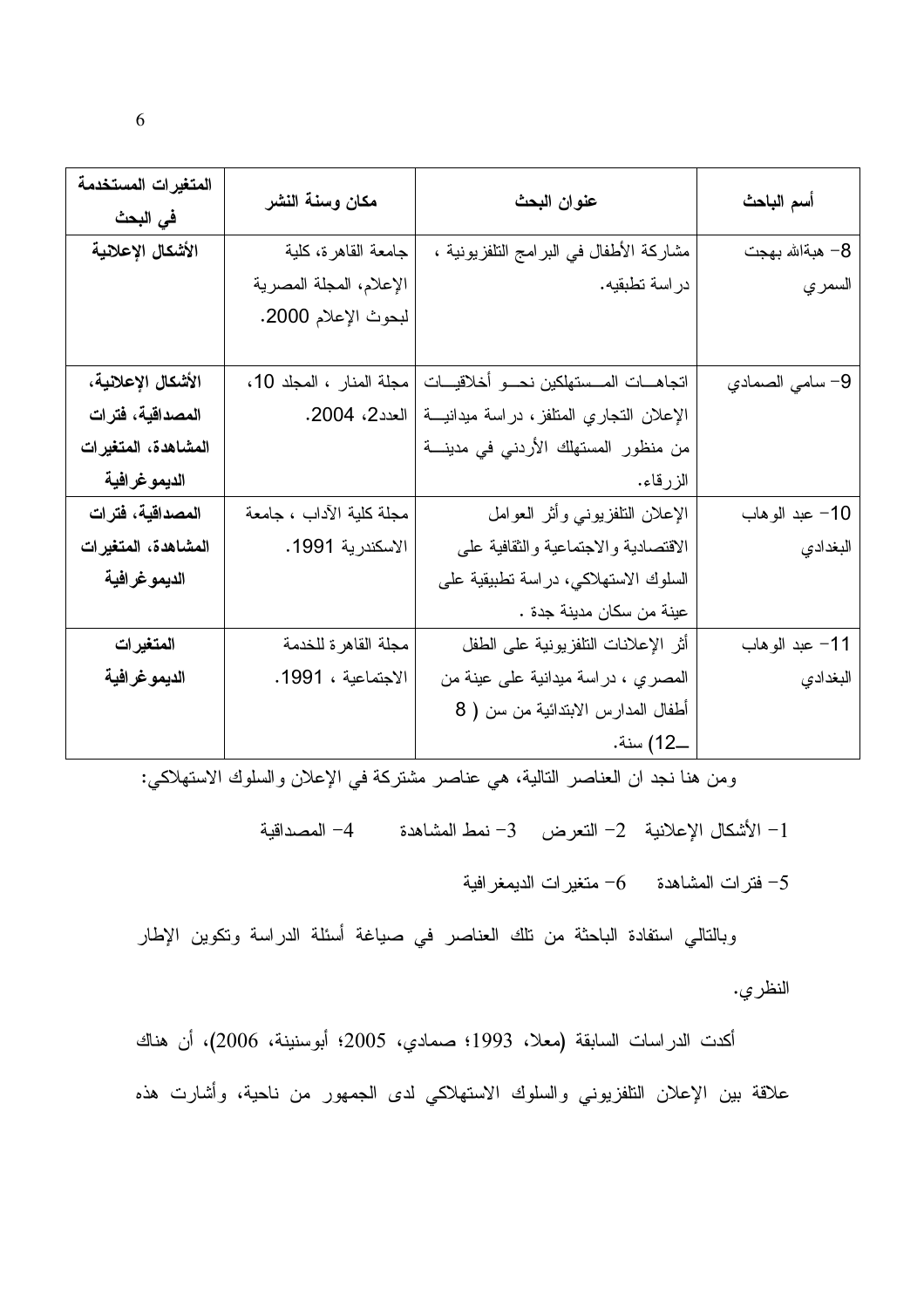الدراسات أيضا إلى تفاوت آراء المستهلكين الأردنيين حول أثر الإعلان التلفزيوني من ناحية أخرى، ونظراً لقلة الدراسات العلمية التي بحثت في هذا المجال، وبخاصة على جمهور المراهقين في شمال الأردن، فإنه يمكن تحديد مشكلة البحث في محاولة الإجابة عن السؤال الرئيسي التالي:

س: ما العلاقة بين الإعلان التلفزيوني والسلوك الاستهلاكي لدى المراهقين في مدينة اربد؟

وينبثق عن السؤال الرئيسي مجموعة من الأسئلة تحاول الدراسة الحالية الإجابة عنها و هي:

- 1. ما مدى تعرض المراهقين (ذكور وإناث) للإعلانات التلفزيونية وهل توجد علاقة بين تعرضهم والسلوك الاستهلاكي؟
- 2. ما الفترات الأكثر مشاهدة للإعلان النلفزيوني لدى المراهقين (ذكور وإناث) وهل نوجد علاقة بين هذه الفترات والسلوك الاستهلاكي لديهم؟
- 3. ما الأشكال الإعلانية التي يشاهدها المراهقون (ذكور وإناث) وهل نوجد علاقة بين هذه الأشكال والسلوك الاستهلاكي لدى المراهقين؟
- 4. ما مصداقية الرسالة الإعلانية التلفزيونية لدى المراهقين (ذكور وإناث) وهل توجد علاقة بين مصداقية الرسالة الإعلانية التلفزيونية والسلوك الاستهلاكي لديهم؟
- 5. ما نمط المشاهدة للإعلان النَّلفزيونـي لدى المراهقين (ذكور وإناث) وهل نوجد علاقة بين نمط المشاهدة والسلوك الاستهلاكي لديهم؟
- 6. ما حداثة المعلومات المقدمة في الإعلان النلفزيوني من وجهة نظر المراهقين (ذكور وإناث) وهل نوجد علاقة بين حداثة المعلومات والسلوك الاستهلاكي لديهم ؟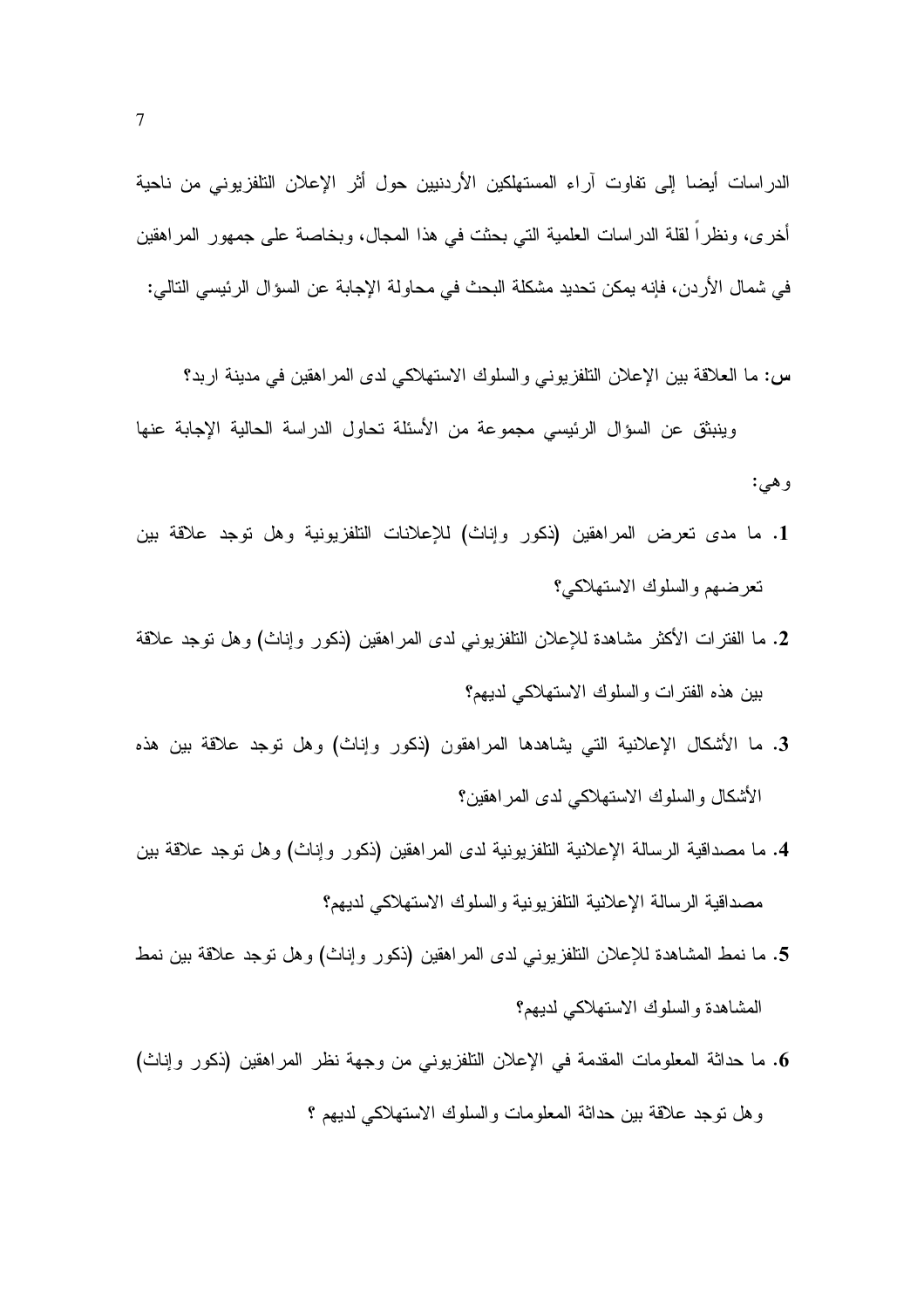7. ما العلاقة بين المتغيرات الديمغر افية للمر اهقين والسلوك الاستهلاكي لديهم؟

فرضيات الدراسة

تمت صياغة فرضيات الدراسة بالصيغة التالية:

الفرضية الاولى:

- HO: لا نوجد علاقة بين حداثة المعلومات المقدمة في الإعلان التلفزيوني والسلوك الاستهلاكي لدى المر اهقبن.
- HA: توجد علاقة بين حداثة المعلومات المقدمة في الإعلان التلفزيوني والسلوك الاستهلاكي لدى المراهقين.

الفرضية الثانية:

- HO: لا نوجد علاقة بين فنرات مشاهدة الإعلان النلفزيوني والسلوك الاستهلاكي لدى المراهقين.
	- HA: توجد علاقة بين فترات مشاهدة الإعلان التلفزيوني والسلوك الاستهلاكي لدى المراهقين.

الفر ضبة الثالثة:

HO: لا نوجد علاقة بين الأشكال الإعلاني والسلوك الاستهلاكي لدى المر اهقين.

HA: توجد علاقة بين الأشكال الإعلاني والسلوك الاستهلاكي لدى المر اهقين.

الفرضية الرابعة:

HO: لا نوجد علاقة بين مصداقية الرسالة الإعلانية التلفزيونية والسلوك الاستهلاكي لدى المر اهقين.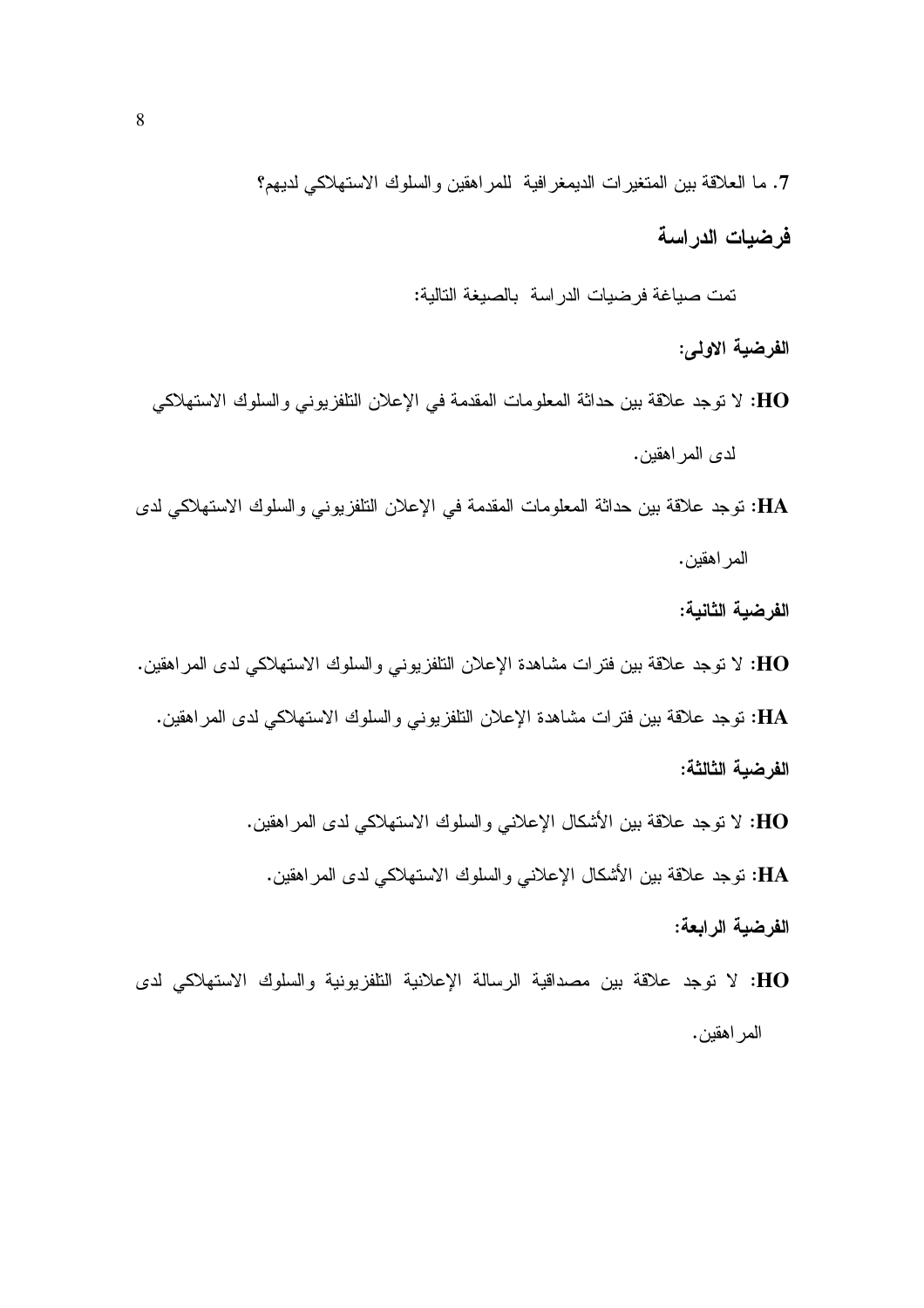HA: توجد علاقة بين مصداقية الرسالة الإعلانية التلفزيونية والسلوك الاستهلاكي لدى المر اهقين.

الفرضية الخامسة:

HO: لا توجد علاقة بين نمط المشاهدة للإعلان التلفزيوني والسلوك الاستهلاكي لدى المر اهقين. HA: توجد علاقة بين نمط المشاهدة للإعلان التلفزيوني والسلوك الاستهلاكي لدى المراهقين. الفرضية السادسة:

HO: لاتوجد علاقة بين نعرض المراهقين للإعلانات النلفزيونية والسلوك الاستهلاكي. HA: توجد علاقة بين تعرض المر اهقين للإعلانات التلفز بونية والسلوك الاستهلاكي. الفر ضبة السابعة:

HO: لا نوجد علاقة بين المنغيرات الديمغرافية للمراهقين والسلوك الاستهلاكي لديهم. نوجد علاقة بين المتغيرات الديمغرافية للمراهقين والسلوك الاستهلاكي لديهم: •:

أهداف الدر اسة

نهدف الدراسة الحالية إلى النعرف على العلاقة بين: – نعرض المراهقين للإعلانات التلفزيونية والسلوك الاستهلاكي. — الأشكال الإعلانية و السلوك الاستهلاكي لدى المر اهقبن. – مصداقية الرسالة الإعلانية النلفزيونية والسلوك الاستهلاكي لدى المراهقين. – أوقات مشاهدة الإعلان النلفزيوني والسلوك الاستهلاكي لدى المراهقين.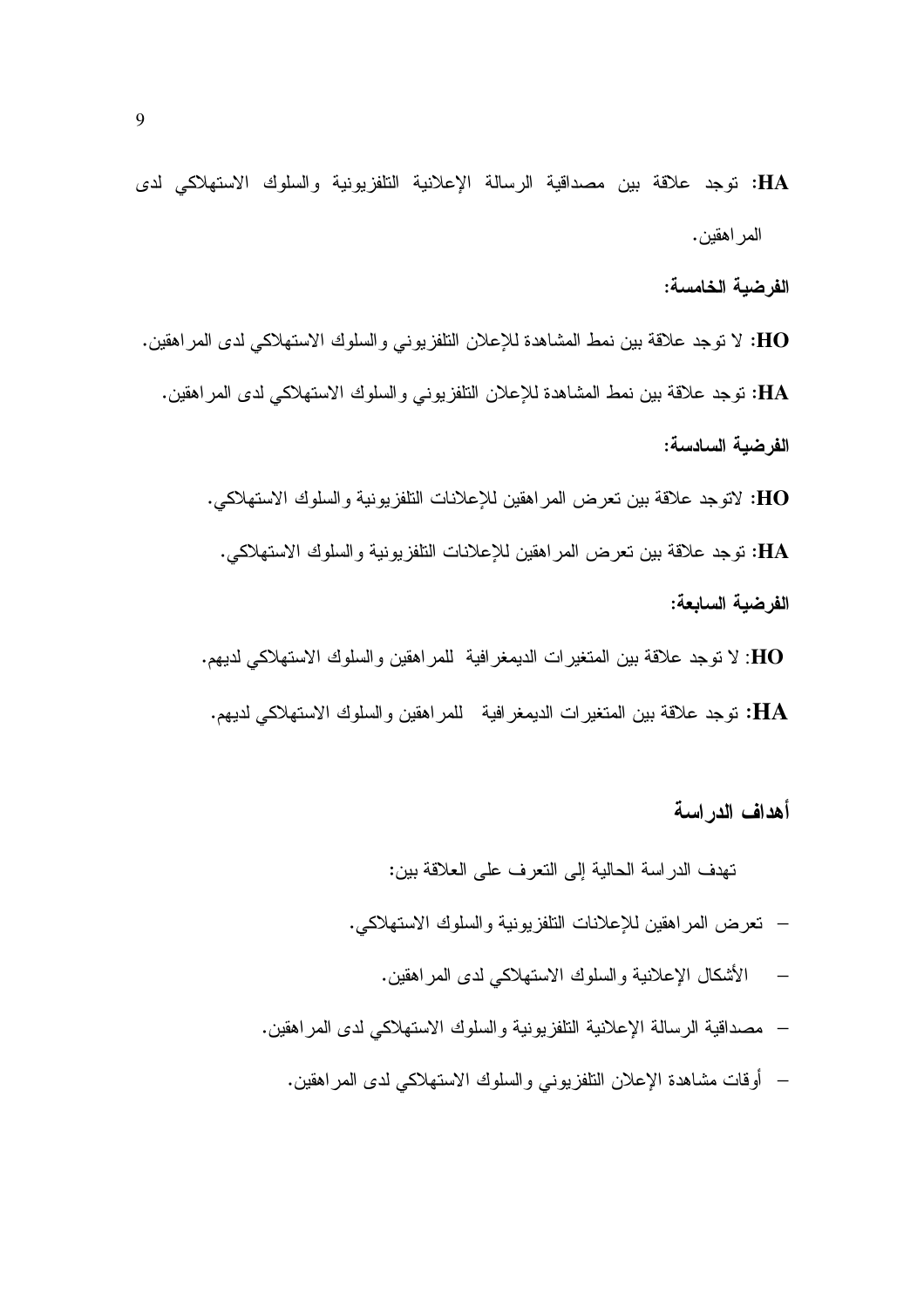#### أهمية الدراسة ومبرراتها

نتمثل أهمية هذه الدراسة في معرفة العلاقة بين الإعلان النلفزيوني والسلوك الاستهلاكي لدى المراهقين في مدينة إربد، ومدى تلبية هذه الإعلانات لاحتياجات ورغبات المراهقين، بالإضافة إلى بيان النفاوت في أثر هذه الإعلانات على المراهقين سلبيا و إيجابيا.

وبما أن المجتمعات العربية هي مجتمعات شابه؛ أي أن معظم أفرادها من الشباب المراهقين، فإن فئتهم هي الأكثر متابعة للإعلانات (اليوسف، 2006) والأكثر استهدافا من قبل موجهي هذه الإعلانات لذلك أصبح من المهم دراسته العلاقة بين الإعلان التلفزيوني والسلوك الاستهلاكي لدى المر اهقبن.

ومن هنا نكمن أهمية الدراسة ومبررات القيام بـها فـي الاعتبارات النالية:

- 1. قلة الأبحاث والدراسات العلمية الإعلامية المتعلقة بالموضوع على الصعيد المحلي بشكل عام، و علي المر اهقين بشكل خاص.
- 2. قضاء المراهقين أوقاتاً طويلة أمام التلفزيون وما يتخللها من مشاهدة العروض الإعلانية التلفز بو نبة.
- 3. الازدياد الكبير والملحوظ بعدد الإعلانات النلفزيونية والمنطورة في الفكرة والشكل والمضمون وما يحدثه ذلك من أثر على السلوك الاستهلاكي لدى المراهقين.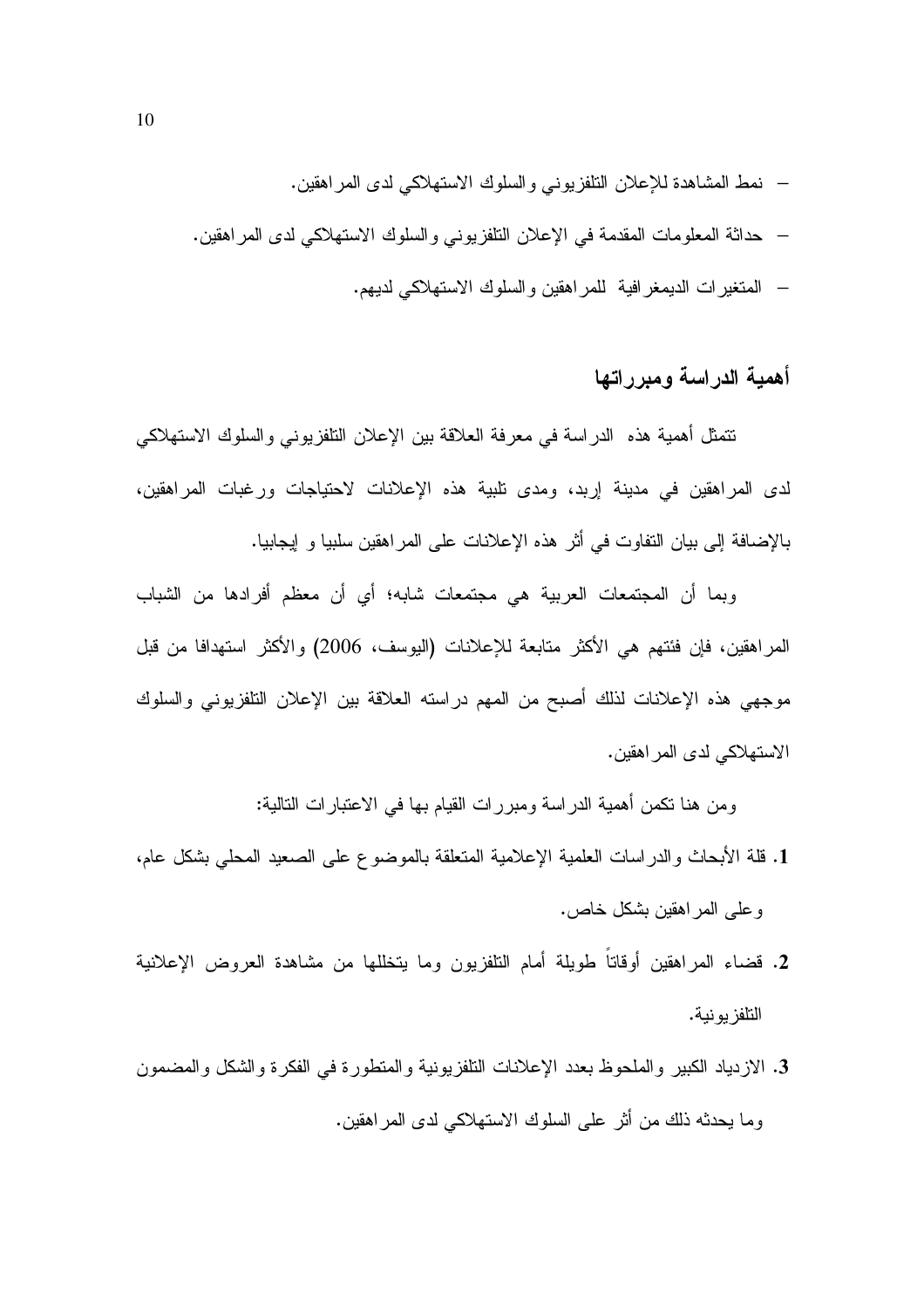4. توفير قاعدة من المعلومات اللازمة للمعلنين في المؤسسات الأردنية بما يساعدهم على اختيار الإعلانات المناسبة شكلاً و مضموناً وتحقيق الأهداف المرجوة بأقل تكلفة.

مصطلحات الدر اسة

- <mark>الإعلان</mark>: هو نشاط انصالبي بهدف إلى الإعلام عن سلعة أو خدمة معينة أو فكرة، والنزويج لها عبر وسائل الاتصال الجماهير ية المختلفة مقابل أجر معين بهدف التأثير على المستهلك ودفعه للقيام بعمل أو سلوك مقصود ومحدد (الموسى، 2009). ويقصد بالإعلان في هذه الدراسة الإعلان النافزيوني بشكل عام وعدم قصره على نافزيون معين.
- <mark>السلوك الاستهلاكي:</mark>هي العمليات و المعالجات التي يقوم بها شخص ما عندما يكون في حالة بحث أو اختيار أو شراء أو استعمال أو تقييم لمنتجات أو خدمات بهدف إرضاء حاجة أو رغبة لدية (أحمد، 2005). ويقصد بالسلوك الاستهلاكي في هذه الدراسة السلوك الشر ائے لدی المر اهقبن فی مدینة ار بد
- <mark>المراهقة:</mark> تعرف المراهقة بأنها مرحلة الانتقال من الطفولة (مرحلة الإعداد لمرحلة المراهقة) إلى مرحلة الرشد والنضوج، ونمتد من العقد الثاني من حياة الفرد وهي من سن الثالثة عشرة إلى سن الناسعة عشرة تقريبا. (زهران، 1986).

والمدة الزمنية التي تسمى "مراهقة" تختلف من مجتمع إلى آخر ، ففي بعض المجتمعــات نكون قصيرة، وفي بعضها الآخر نكون طويلة، ولذلك فقد قسمها العلماء إلى ثلاث مراحل، هي: 1– مرحلة المراهقة الأولى (11–14 عاما)، ونتميز بتغيرات بيولوجية سريعة. 2- مرحلة المراهقة الوسطى (14-18 عاما)، وهي مرحلة اكتمال التغيرات البيولوجية.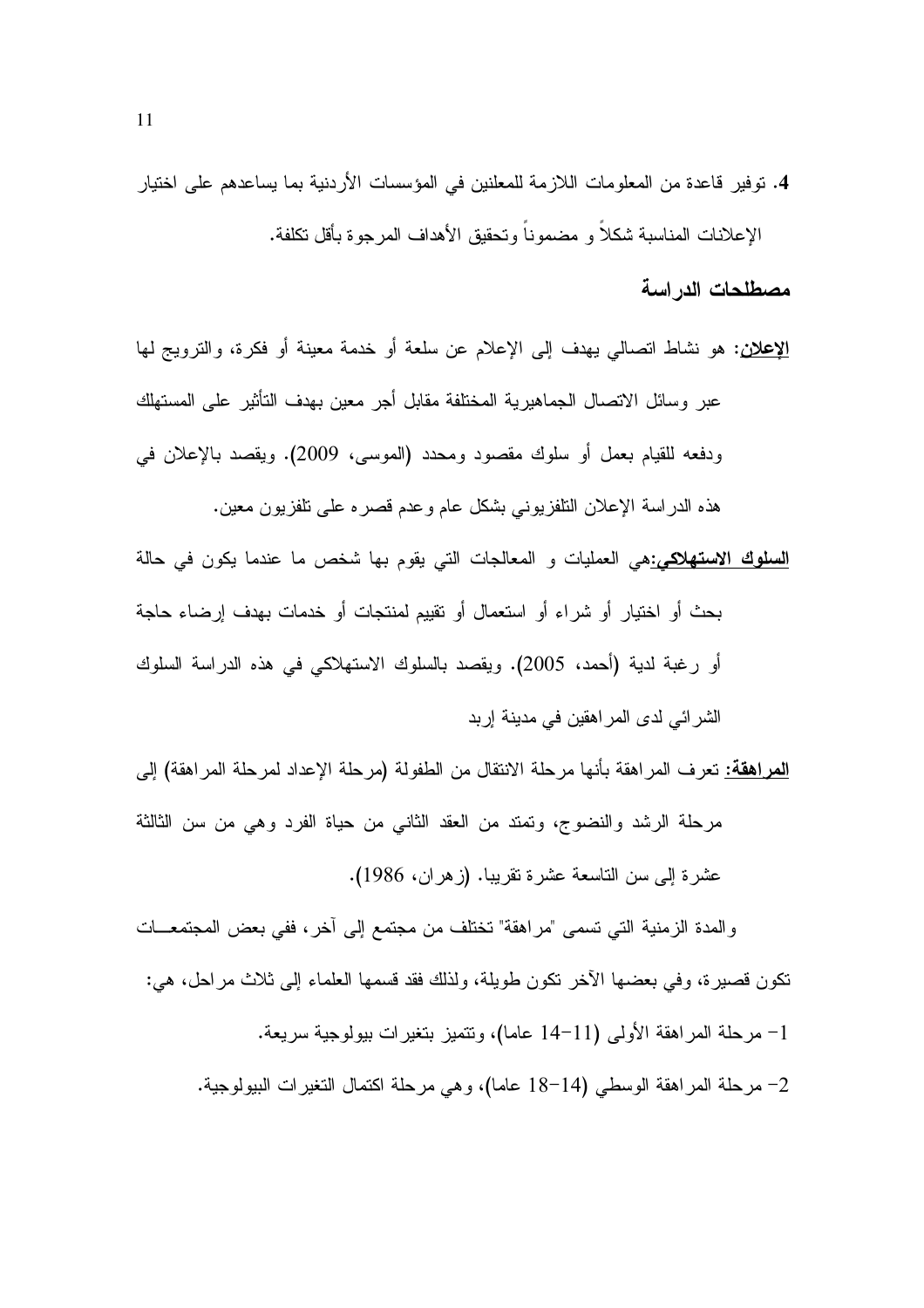ويقصد بالمراهقين في هذه الدراسة الطلاب والطالبات الدراسيين في المدارس الثانوية الحكومية في مدينة إربد. وتتراوح أعمارهم بين (16− 18 سنه) من الجنسين (مرحلة المراهقة الوسطى).

حدود الدراسة

تلتزم الباحثة في إجراء هذة الدراسة ضمن الحدود التالية:

**الحدود المكانية:** تقتصر عينة الدراسة على مدرستين ثانويتين حكوميتين في مدينة اربد واحدة تمثل الذكور (شفيق ارشيدات الثانوية للذكور) والأخرى تمثل الاناث (صفية الثانوية للإناث).

ا**لحدود الزمنية:** طبقة هذه الدرسة خلال الفصل الاول من العام الدراسي 2008–2009. الحدود الموضوعية: الاعلان النلفويوني والسلوك الاستهلاكي.

**عينة البحث: 4**00 مفردة من طلاب وطالبات مدرستي شفيق ارشيدات الثانوية للذكور ومدرسة صفية الثانوية للإناث ممن نقع أعمارهم بين 16–18 سنه.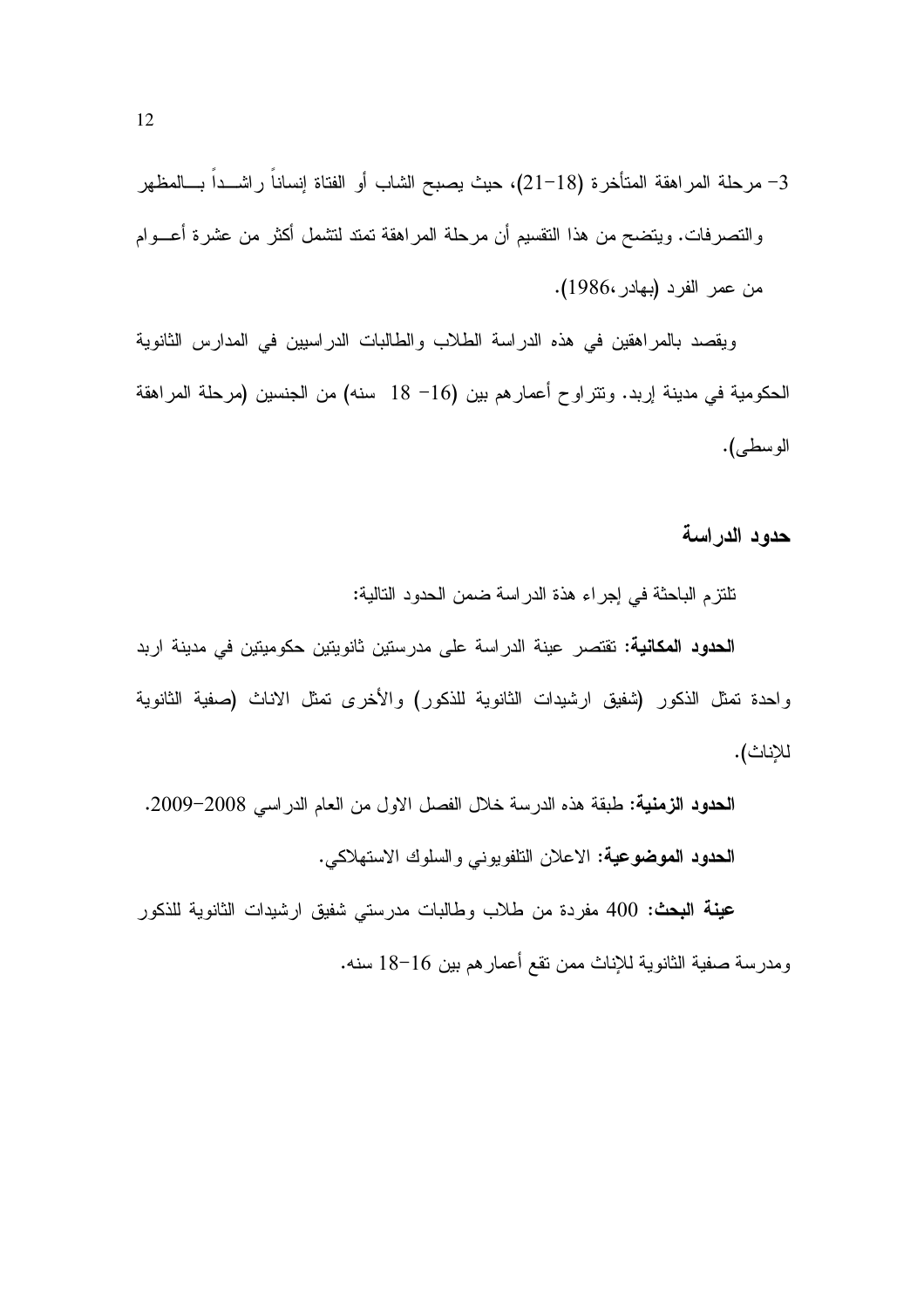متغيرات الدراسة

**المتغيرات:** وهي في هذه الدر اسة على ثلاثة أنواع:

1. المتغيرات المستقلة وهي:

1– فترات المشاهدة: فترة الصباح، فترة الظهيره، فترة المساء وفترة السهرة. 2– الشكل الإعلاني: الشكل الذي يعرض به الإعلان (حواري، غنائي، كريوني....الخ). 3– المصداقية: صدق أو كذب الر سالة الإعلانية. 4- نمط المشاهدة: فر دية أو جماعية. 5- المعلومات: المعلومات التي تعرف بالسلعة/ الخدمة وتظهر مميزاتها وكيفية استخدامها و أماكن نو اجدها.

التعرض: مشاهدة المر اهقين للإعلانات التلفزيونية. $\delta$ 

- 2. المتغيرات الوسيطة وهي:
- 1- النوع الاجتماعي وله مستويان (ذكر وأنثى). 2- العمر وله ثلاثة مستويات (16 سنه، 17 سنه، 18 سنه) 3– دخل الأسرة وله أربع مستويات: (أقل من200 دينار أردني، 200–300 دينار أردني، 400  $-300$  دبنار أر دني، أكثر من 400 دبنار أر دني).
- 3. المعتغير التابع: وهو في هذه الدراسة (العلاقة بين الإعلان التلفزيوني و السلوك الاستهلاكي لدى المراهقين). ويقاس في عدد من الفقرات في الاستبيان المخصص لهذا الغرض.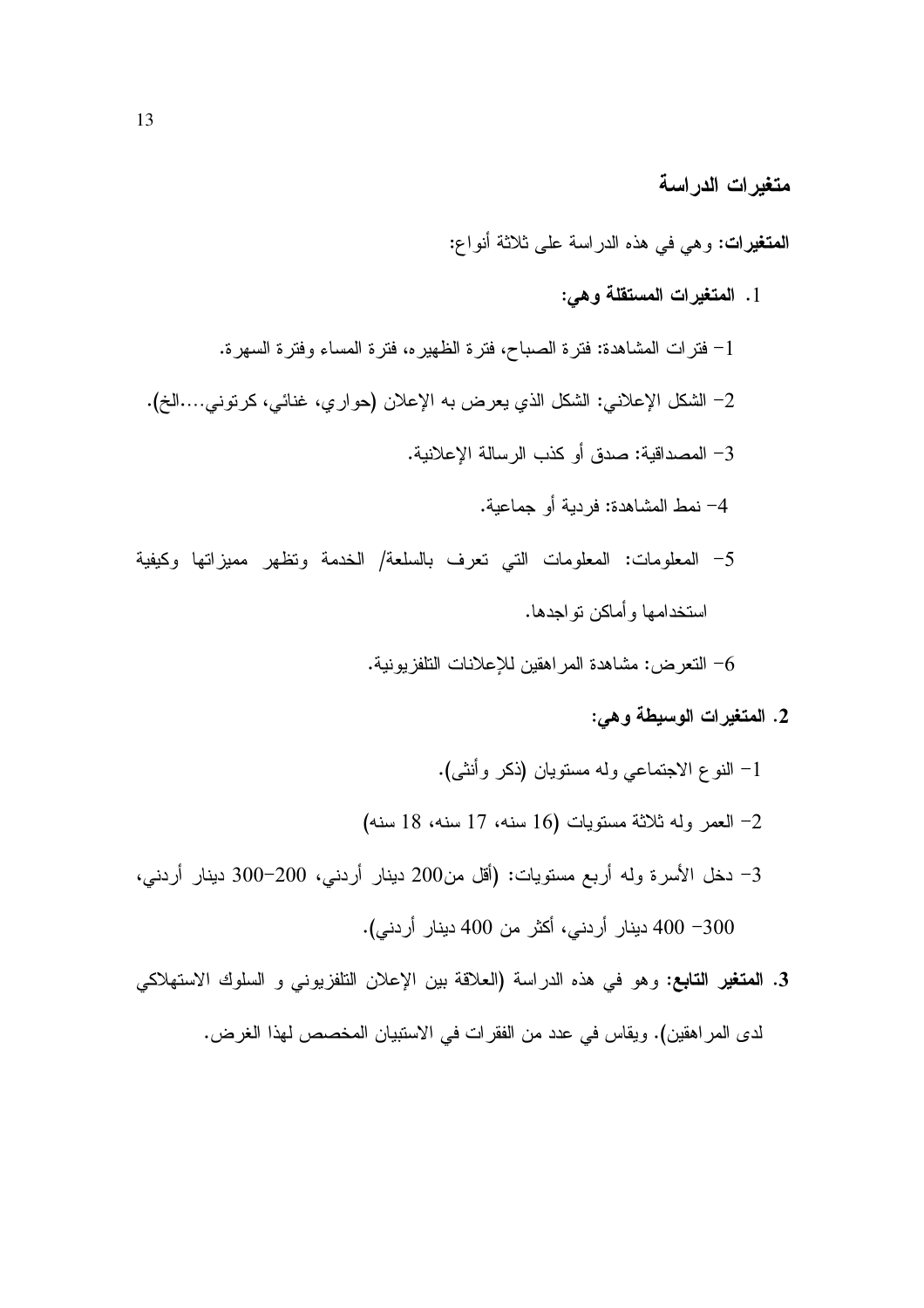# الفصل الثاني

# الإطار النظري للدراسة

- الإعلان والسلوك الاستهلاكي.
	- الإطار ا<mark>لنظري للدراسة.</mark>
		- الدراسات السابقة.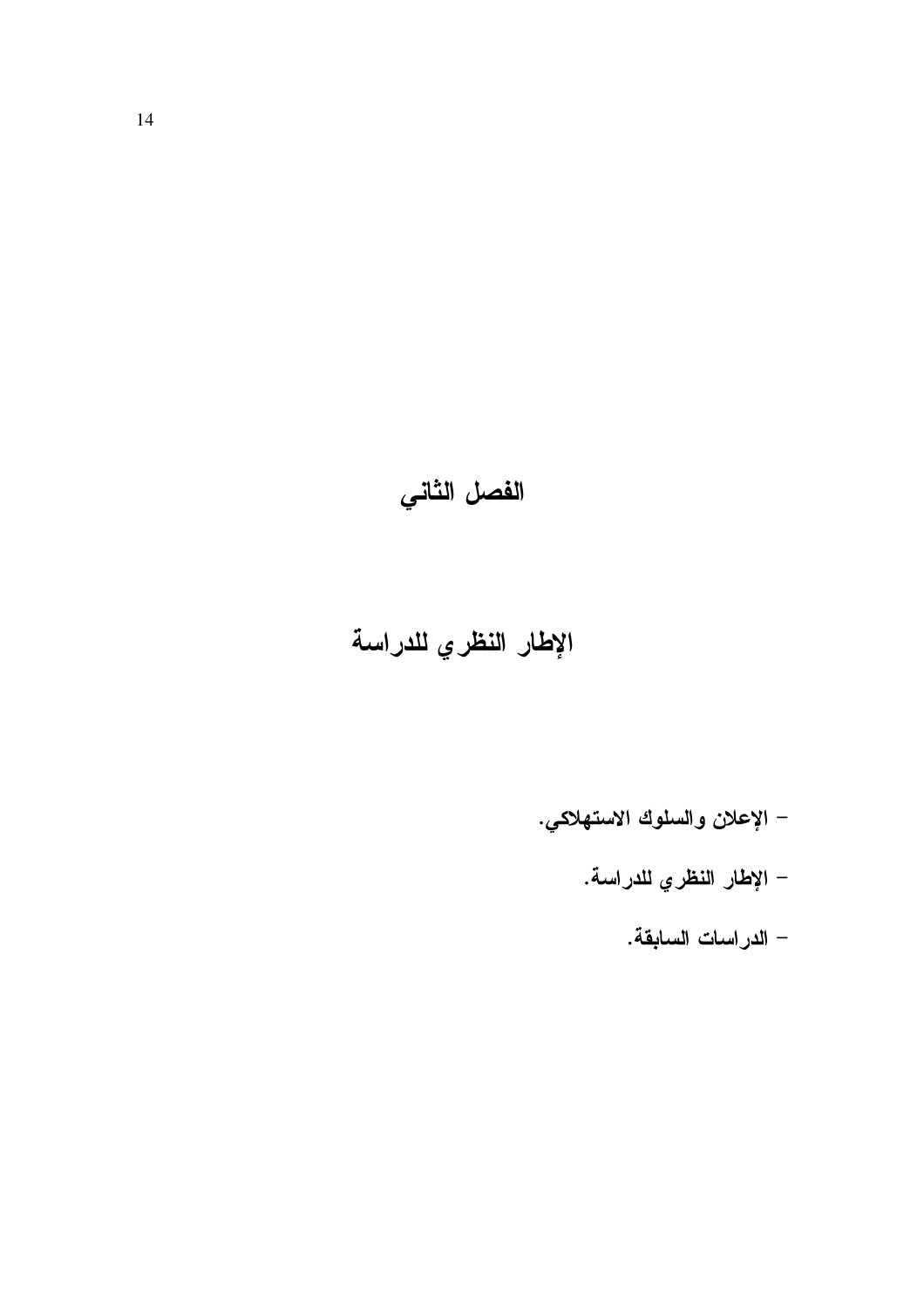## الفصل الثاني

### الإطار النظري للدراسة

يركز هذا الفصل على الإعلان التلفزيوني، كمـــا يتــضمن علاقـــة الإعــــلان بالـــسلوك الاستهلاكي وعرضا لنظريات الدراسة ثم استعراض الدراسات السابقة.

#### أولا:الاعلان التلفزيوني

باتت وسائل الإعلام المتاحة في المجتمعات الحديثة كثيرة لنشر أو بث الإعلانات، كما ويطمح المعلن أن يحقق إعلانه الانتشار الأكبر والتأثير الأكثر عمقا بين أفراد الجمهور، وهناك مسوغات لاختيار الإعلان من حيث تصميمه والوسيلة التبى سيعلن عنها وتكراره (أبوأصبع، 1998).

ويعتبر التلفزيون أحد أهم وسائل عرض الإعلانات، لذا ينفق المعلنون مبالغ طائلة سنويا على الإعلانات النلفزيونية للحصول على الاستجابة المطلوبة من المستهلكين. كما أن التطور النكنولوجي متمثلا بالتلفزيون الذي يعمل بالريموت كنترول، وكذلك نعدد القنوات التلفزيونية التبي بمكن مشاهدتها سواء كانت أرضبة أو فضائبة أدى إلى تغبر سلوك المشاهدة لدى المشاهدبن وز بادة تعر ضبهم للإعلانات النلفز بونبة.

ويعد التلفزيون من أفضل الوسائل الإعلانية في الوقت الحاضر تأثيرا على المستهلك لكونه يجمع بين خصائص الإعلان في كافة الوسائل الأخرى مثل الصوت والمؤثرات الموسيقية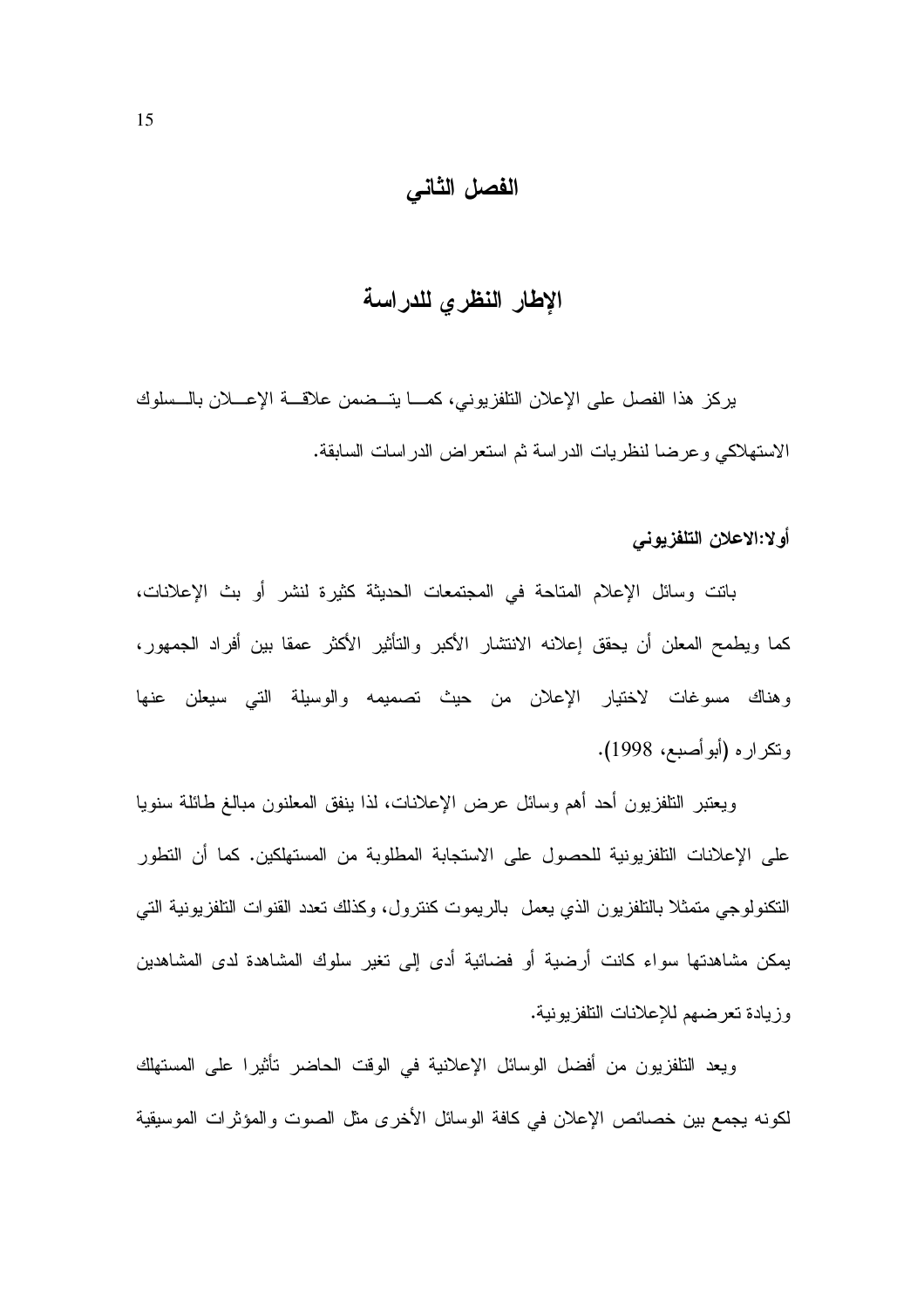والصونية المنواجدة في (الراديو) وأيضا الرواية والكتابة المنواجد في (الصحف والمجلات والكتالوجات) وإمكانية استخدام المؤثرات الحركية (صورة طبيعية متحركة) (أبو طعيمة، 2008). وبذلك بلعب التلفزيون دورا كبيرا من وسائل الإعلام المختلفة لما يتركه من تأثيرات عميقة على شخصية ونفسية المشاهد وأكثر الوسائل تأثيرا في الأفراد، ونزداد خطورته كوسيلة إعلامية تتوجه برامجه نحو المراهقين.

ومن خصائص النلفزيون المهمة أنه يدخل كل بيت وبذلك أصبحت برامجه في متناول أفراد الأسرة صغارهم وكبارهم على سواء.

كما ويمتاز التلفزيون بقدرته على الانتقاء وتحديد القطاع السوقى المستهدف من خلال عرض الإعلانات في فترات عرض بعض البرامج التي تهم فئة مستهدفه من الجمهور مما يسهل عملية الانتقاء والاختيار ومثال ذلك إعلانات مواد التجميل التي تعرض أثناء برامج الأسرة أو المرأة وإعلانات المواد الاستهلاكية ومطاعم الوجبات السريعة التبي نعرض أنثاء البرامج الشبابية وبرامج الأطفال.

ويمتاز الإعلان التلفزيوني عن الإعلان في وسائل الاتصال الأخرى بخصوصيته الاتصالية بوجود سمات رئيسية ثلاث، لا نتوافر مجتمعة في وسائل الاتصال الأخرى وهي: (الكلام، والحدث، والموسيقى) وسأركز في الحديث هنا على سمة الحدث في الإعلان التلفزيوني لعلاقته المباشرة بالصورة الإعلانية وتأثيراتها، ولقد نطرق لها **جون كورنل** في كتابة "النلفزيون والمجتمع" وفصلها إلى أربعة وظائف نحت عنوان النقديم الحركي (التمثيل أو العرض) وهي كالتالي (خضور ،1999):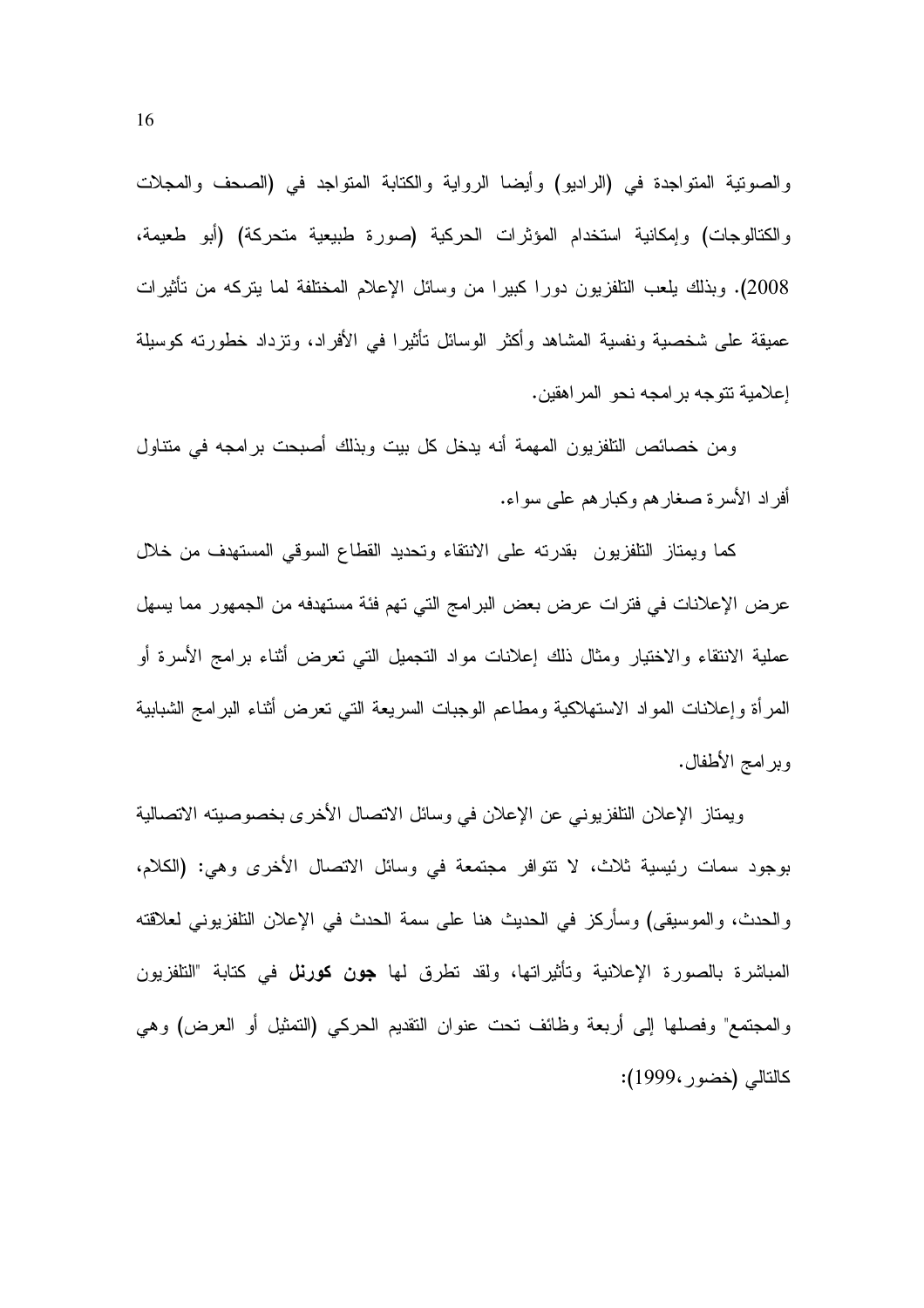- (1) الدرامي: حيث تعتبر الدراما فوة كامنة للإعلان التلفزيوني، الذي يوصف كأكثر أشكال الدراما القصيرة تطورا وكثافة، حيث يسمح البناء الدرامي في الإعلان تقديم ما هو اجتماعي ضمن إطار دفء أو كمغامرة أو حساسية الحدث الاجتماعي والعلاقة بين شخصياته.
- (2) الإرشادي: وتوفر هذه الوظيفة إمكانية رؤية السلعة أثناء عرض الحدث: أى الممارسة والاستخدام، ويناسب هذا المسنوى الوظيفي من العرض والنقديم بعض السلع عندما يكون النداء الإعلاني لِيضاحيا أو وصفيا أو دلاليا، في حين قد لا يتناسب مع سلعا أخرى ۖ خار ج نطاق مثل هذه النداءات الإعلانية.
- (3) الرمزية: وهي العنصر الأساسي في مجمل الاتصال الإعلاني تقريبا، ومدلولها الإعلاني عدم مباشرة وضوح المعنى، ويعتمد الأسلوب الرمزي في الإعلان على الإيحاء المستقى من مشاهدة المضمون الإعلانبي، وهو ما يعتبر المستوى الذي نكون فيه قوة الإعلان بأقصبي قدر من الفعالية، ويمكن توظيف المعنى الرمزي في الإعلانات التمثيلية الواقعية وغير الو اقعية وكذلك في الإعلانات غير التمثيلية المعتمدة على نتابع المونتاج والاستخدام المتكرر للصوت واللون.
- (4) ا**لتصويري:** ويقصد به إمكانيات حركة الكاميرا التلفزيونية، وليس طريقة تصوير الحدث الذي يجري أمامها، مثل استخدام "**الزوم**" **zoom: ح**ركة الكاميرا وهي نبتعد أو تقترب عن الشَّمِيء المرَّ إذ نصوبير ه و " البان pan ": حركة الكامير ! عموديا أو أفقيا بهدف إضفاء مسحة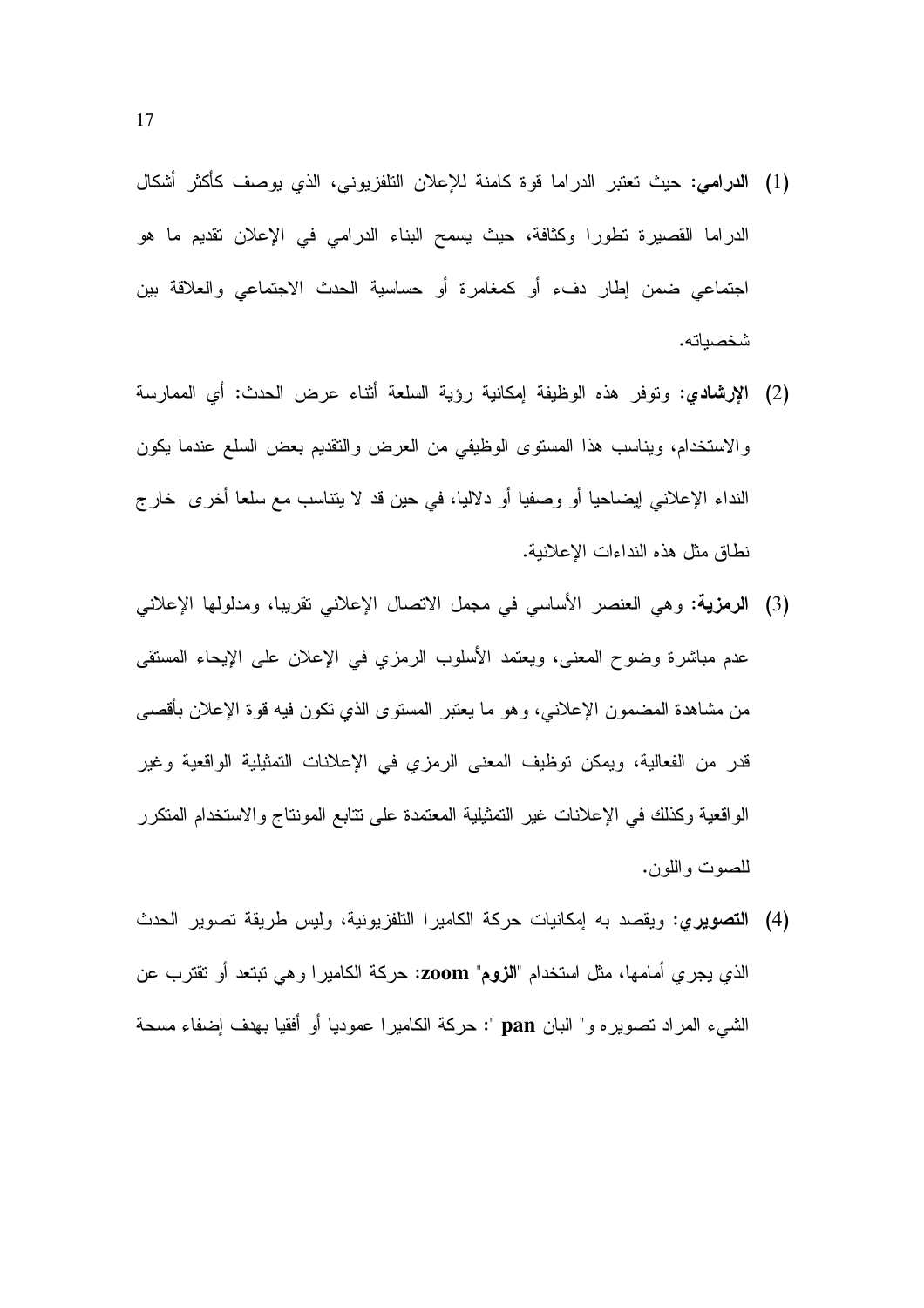بانورامية على الصورة وغيرها من طرق استخدام الكاميرا التلفزيونية بهدف تشكيل الإعلان وبنائه وفق جماليات مختلفة.

أما جاذبية الصورة الإعلانية

يُعرف الإعلان التلفزيوني بمدته القصيرة، المحسوبة زمنيا، فهو (يعتمد على إظهار ما يريد خلال لقطات سريعة جداً لا تستغرق على الشاشة أكثر من ثوان) (رمضان، 1990)، كما يُعرف بأنه فن مركب يضع العالم بين يدي المتلقي، ومعنى ذلك أن الرسالة الإعلانية ذات طابع مكثف بالعناصر والمفردات والمؤثرات والمعانبي (نورالين، 1998)، فالصوت والصورة والحركة واللون وزوايا الكاميرا خصائص تميز الإعلان التلفزيوني، وفي ثنايا الدراسات العلمية التي أجريت حول العلاقة بين المراهق والنلفزيون نأكيد على أن الإعلانات نأتي ضمن أفضل المواد النلفازية التبي يشاهدها المراهقين يعترف الكثيرون بأن الإعلانات النلفزيونية أفضل مادة نعرض اليوم على الشاشة تستخدم إمكانات النلفاز ببراعة (محمود، 1992).

وللقالب الإعلاني المستخدم في الإعلان التلفزيوني تأثيره النفسي المباشر على المراهــق ومن أكثر هذه القوالب جاذبية له: قوالب إعلانات الرسوم المتحركة، والإعلان التمثيلي والإعلان الغنائي.. ومن خلالها يأمل المعلنون أن يكرر المراهق عبارات الإعلان أو يحاكي المناظر التي ر آها فيه، يدعم ذلك أن المر اهق خامة اجتماعية يمكن للتكر ار الإعلاني تطويعها، بحيث يمكن رد ترديد المراهقين لأغاني الإعلانات النلفزيونية – مثلاً– كأحد انعكاسات التأثير النفسي الظـــاهرة للإعلان على المر اهق (ابو مبسم).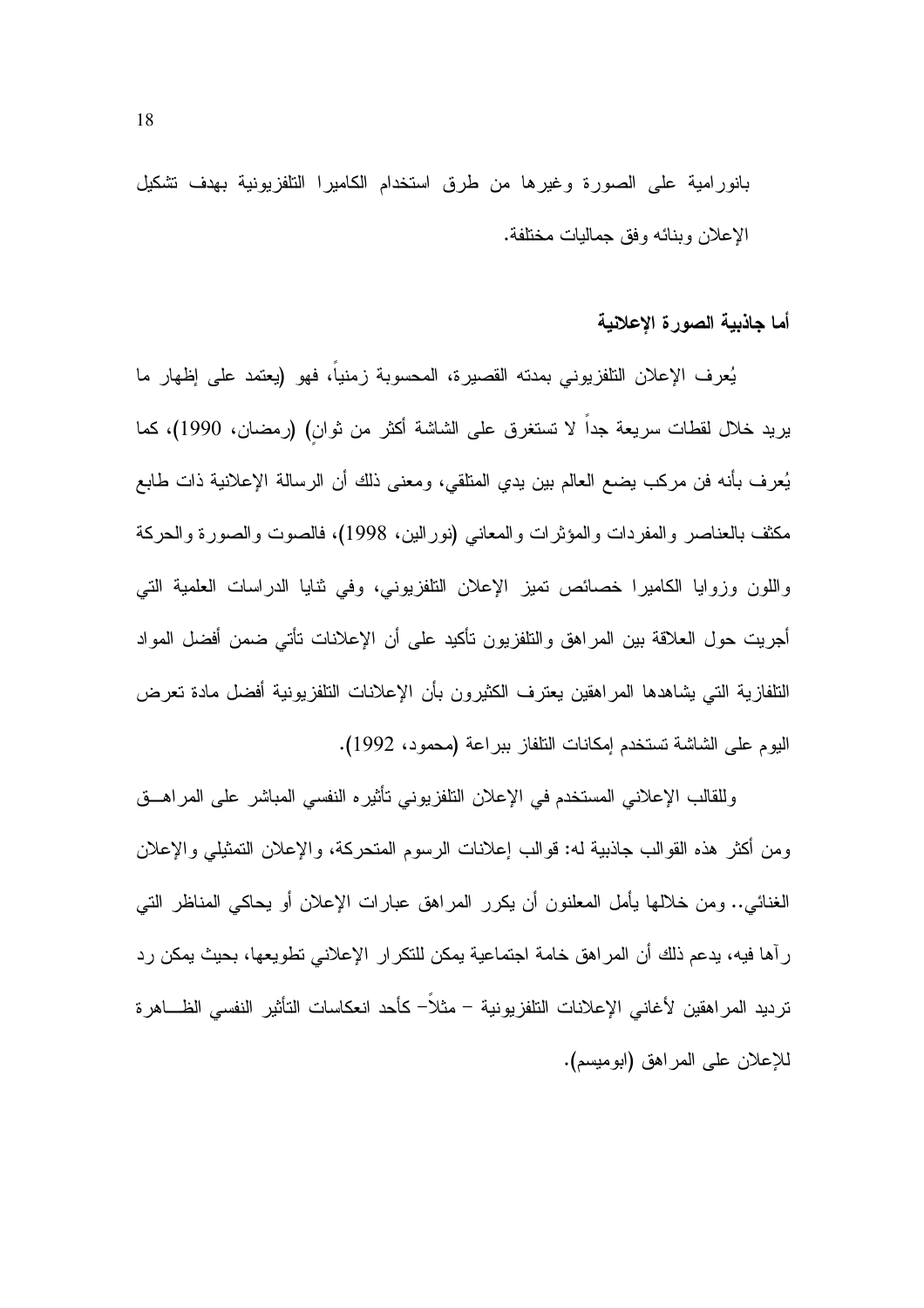بيد أن ترديد المراهق كلمات الإعلانات التلفزيونية أو شعاراتها، لا تعكــس جـــل الاســـتجابات السلوكية والنفسية لأفراد هذه الشريحة العمرية، فقد بينت إحدى الدراسات العربية أن المسر اهقين يستجيبون للإعلان التلفزيوني بسلوكيات متعددة أهمها: المشاهدة بشغف ظــاهر (91%) ترديـــد المراهق لبعض التعبيرات اللفظية (75%)، نقليد المراهق لما يراه (71%)، ترديد بعض الأنغام الموسيقية (66%)، ثم التأثر بما تطرحه الإعلانـــات فـــي مجـــال الـــسلوك الـــشرائي (55%) (ر مضان، 1990)

#### متعة مشاهدة الإعلان التلفزيوني

تمتلك الإعلانات التلفزيونية قوة تأثير على المشاهدين، فأكثر ما يلفت انتباههم على الشاشة هو الإعلان التلفزيوني، بحكم الاستخدامات الذكية للمؤثرات السمعية والبصرية، وبحكم ما يتوفر لصانعي هذه الإعلانات من إمكانات مادية ونقنية هائلة، نؤهلهم لإنتاج إعلان تلفزيوني يجذب المشاهدين الصغار قبل الكبار، وكما يرى **جون كورنل** فإنه من الصعوبة تصور نفوذ التَأثير الإعلاني دون أن يجتمع للإعلان التلفزيوني ا**لمعرفة knowledge والمتعة Pleasure**، ولأن حدود العامل الأول مثار جدل فإنه بدون أن يتحقق للمشاهد قدر من المتعة يصعب الفوز بالحد الأدنـى من الانتباه الضروري للإعلان (خضور، 1999).

ونستنتج من ذلك أن النلفزيون هو وسيلة الإعلان المثالية وذلك لقابليته على دمج الصورة البصرية والحركة واللون نتقل للمعلن الفرحة لتطوير أشكال الإبداع والتخيل لمهذه الوسيلة، وله عدة محاسن يتغلب بها على باقى الوسائل بضمنها الإبداع والتأثير والتغطية وتأثير النكلفة والأثر والانتباه والانتقاء والمرونة وبذلك استطاع الوصول إلىي جماهير كبيره.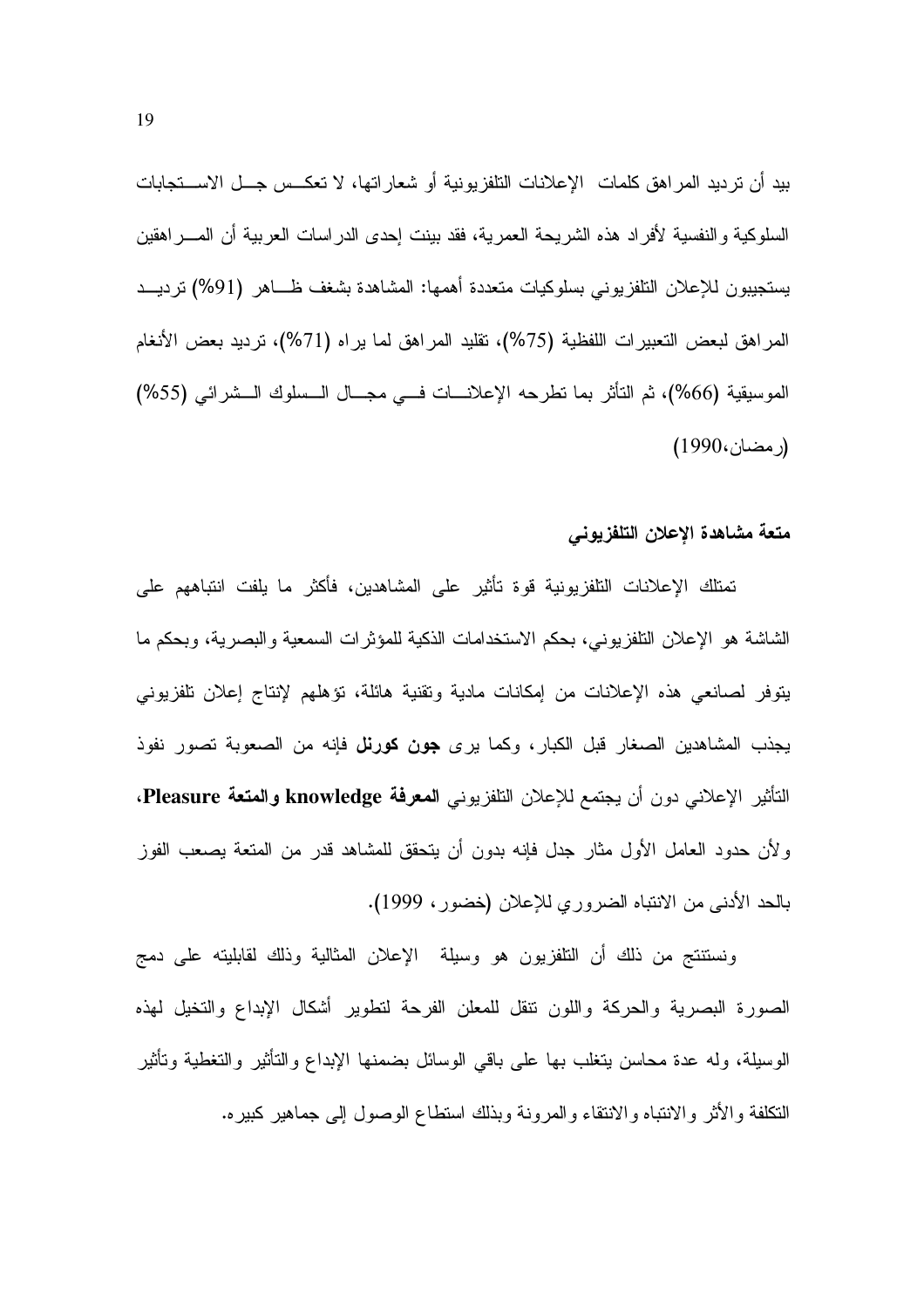ثانيا:الاعلان التلفزيوني في الاردن

أصبح الإعلان في العصر الحديث من القواعد الأساسية التي يرتكز عليها تقدم الاقتصاد في أي دوله، فهو الوسيلة الرئيسية لتعريف المستهلكين بما ينتج من سلع، وهو الحافز الأول لإقبال المواطنين على الشراء، الأمر الذي يؤدي بالنالي إلى نداول النقد و إقامة المشاريع الصناعية والعمرانية، مما يحقق إزدهارا يعم أرجاءا المجتمع.

وأصبح الإعلان جزاء من حياتنا اليومية: الإجتماعية والإقتصادية والإتصالية حيث أننا كمستهلكين أو منتجين، تجارًا أو وسطاء، نتعامل معه ونتعرض للنشاط الإعلاني بشكل أو بأخر . (الحديدي وأخرون، 1987).

وقد إزدات أهمية الإعلان إزدياد كبيرًا في القرن الماضـي ؛ وذلك بفضل الثورة الصناعية التبي أدت إلىي زيادة الإنتاج ونتوع السلع .(نشرة حول الإعلان،جامعة اليرموك، 1982،)، كما وساهمت مجموعة من العوامل في نطوير الإعلان ونتمية ودعمه وزيادة كفاءته، ومن هذه العوامل: النطور النكنولوجي ونزايد المنظمات الإعلامية،والإزدياد الكبير في عدد مناجر الخدمة الذاتية، وتزايد أنواع السلع والعلامات التجارية، والتباعد بين المنتجين والمستهلكين مما إقتضبي مزيدا من الإستخدامات الإعلانية لدفع المستهلكين إلى إتخاذ قرارات شراء معينه قبل الذهاب إلى هذا المتجر (حسين، 1982) .

واستفاد الإعلان من إمكانات النلفزيون في إظهار السلعة أو الخدمة المعلن عنها في صوره واقعية وواضحه أمام المشاهد،وإعتماده على حاستي البصر والسمع إلىي جانب إستعماله للحركه بلا حدود لإنتاج تأثيرات مختلفة، تعبر عن مختلف الأفكار الإعلانيه مهما بلغت غرابتها،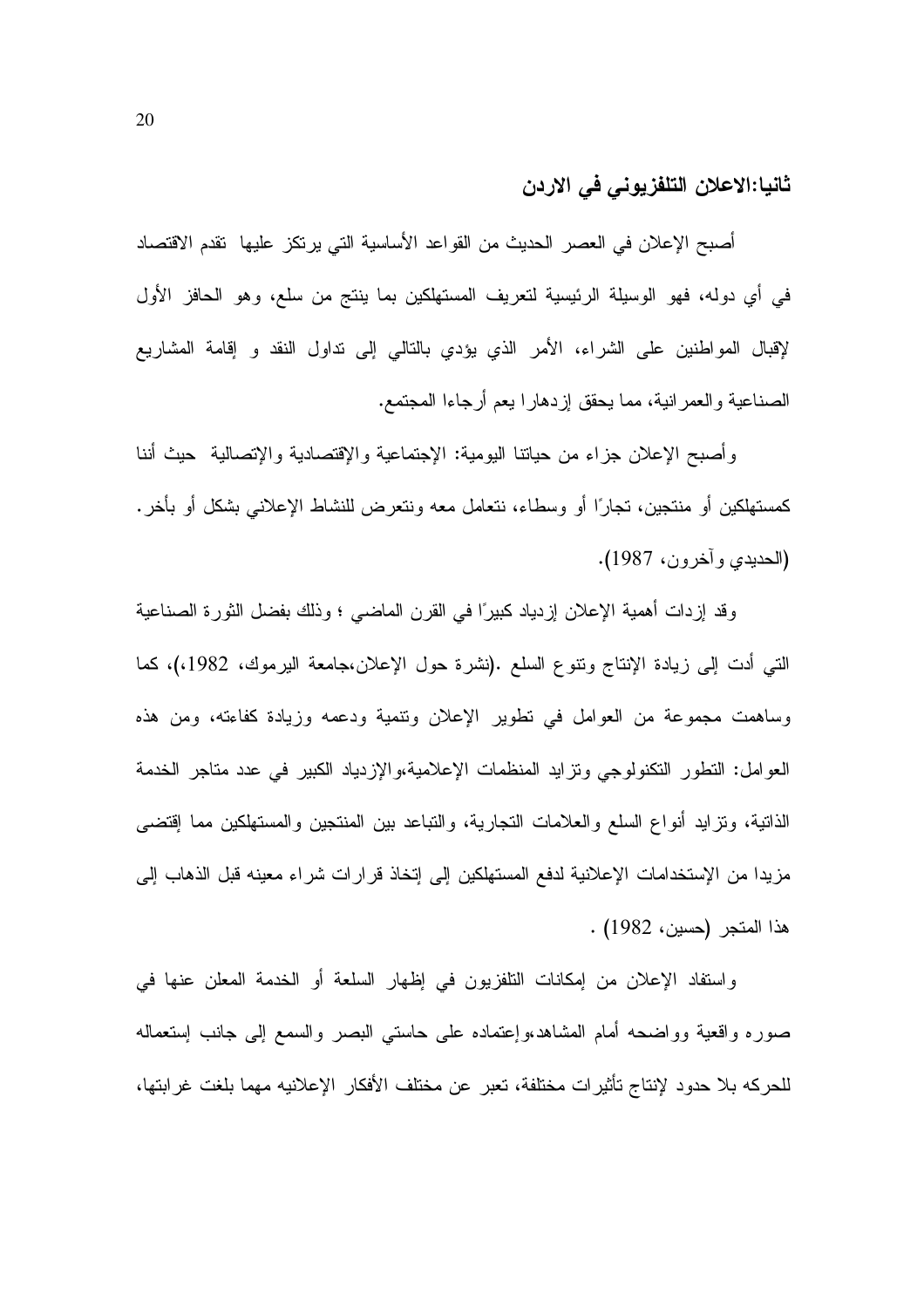أو صعوبة تصوريها وأخراجها في شكل مطبوع أو مسموع، أدت إلى لفت نظرالمشاهد إليها مع إثارة إهتمامه وإقناعه بالسلعة وايجاد الرغبه عنده في الحصول عليها، ودفعه إلى إنخاذ القرار بشرائها. ولو ٳستعرضنا تأثيرات النلفزيون لأدركنا كم هي عميقه ومنتوعه، وكم نتباين بين الإيجابية والسلبية، فالنلفزيون ـــ شأنه شأن وسائل الإنصال الجماهيري الأخرى ـــ قد بلعب دورًا كبيرًا في عمليات التثقيف والوعي والتعليم، وقد يؤثر تأثيرًا سلبيًا أو ضارًا إذا ما هيأ الأذهان، على سبيل المثال، ليكُون في الأفراد إنجاهات إستهلاكيه، ونمطاً من السلوك الاستهلاكي، وذلك من خلال ما ببنه من إعلانات لا يملك الفرد قدرة على مقاومة إغراءاتها، وبخاصه إذا لم يتوفر لديه الوعي الإقتصادي الناجح (رمضان، 1995) .

ولعل من أهم وسائل الإعلان في الاردن هوالإعلان من خلال شاشة التلفاز وعبر جميع القنوات العاملة، (القناة الأولى والقناة الثانية والقناة الثالثة والقناة الفضائية) وقد إزداد الإعلان من خلال هذه الوسيلة إزديادا كبيرا مما جعلها المنافس الأكبر ، بعد أن كانت الصحف والمجلات هي الوسيلة الرائدة في هذا المجال.

ونتيجة الإزدياد الكبير والملحوظ في النشاط الإعلاني، وبخاصه في التلفزيون ۖ أدى إلى زيادة شعورأفراد المحتمع الاردني بأثار الإعلان المباشرة والغير مباشرة، وهي أثار لم يدركها المواطن في السابق بسبب الإنتكاسات التي شهدها، كالمسابقة الكبرى التي نظمتها صحيفة الاسواق الاردنية حول أفضل إعلان صحفى وتلفزيوني بهدف تفعيل إمكانات قطاع الإعلان ليكون أكثر تأهيلا للقيام بالدور المتوقع منه في المرحلة القادمة، وهو مايتطلب ضرورة تحسين سوية هذا القطاع والإرتقاء بمهنه الإعلان إلى مسنوى الإحتراف والإبداع وصولا إلى الأهداف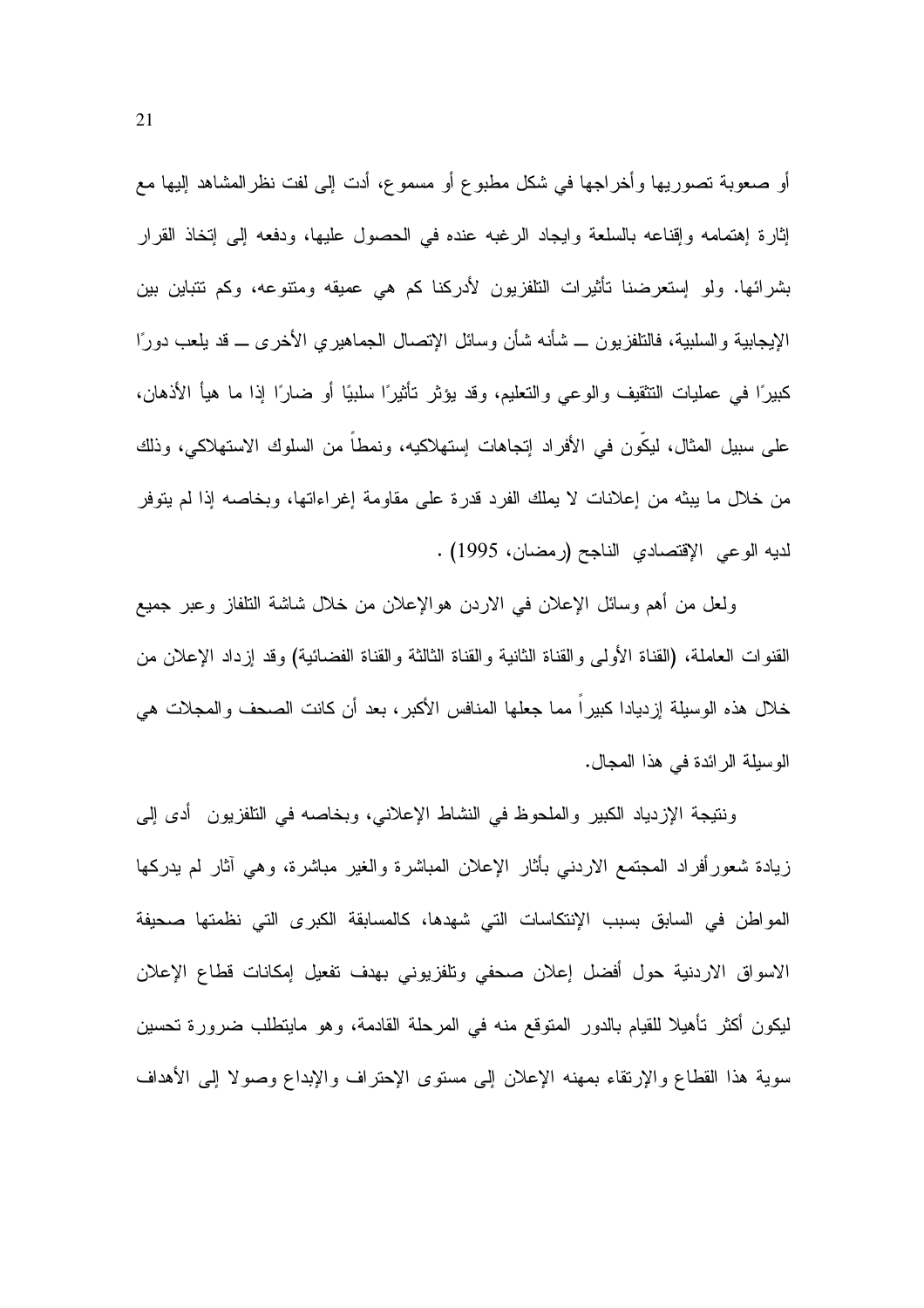التي يخدمها، بالنسبة إلى كافة الاطراف المعنية. وقد ظهر إدراك المواطن لبعض هذه الأثار في عدد من الكتابات الصحفية (جريدة الأسواق ـــالاردن، 1995، منصور أ، 2002). وفي الأبحاث التي أجريت ونبهت إلى بعض آثاره، زيادة على الأحاديث الإجتماعية بين المواطنين أنفسهم وعلى الرغم من الأهمية الكبيرة التي يحظى بها الإعلان إلا أن هناك العديد من المشكلات التي يعاني منها الإعلان النجاري وهي كالنالبي:

- 1. عدم وضوح مفهوم الإعلان النجاري والدور الذي يلعبه في خدمة المنتج والمستهلك معا. 2. عدم وجود تشريعات محددة نتظم مهنة الإعلان التجاري في الاردن.
- 3. رغم وجود عدد لابأس به من وكالات الإعلان في الاردن، إلا أن معظم هذه الوكالات لا تهتم بجودة الإعلانات وإنما بكون همها الأكبر تحقيق أكبر عائد ربحي.
- 4. ندرة المتخصصين في مجال الإعلان، وإن وجد مثل هؤلاء تكون دراستهم نظرية مما يجعل نشاطهم مقتصرًا على جزء بسيط من عمل الإعلان.
- 5. ظهور الإعلانات المبتذلة والتبي تعتمد على الإثارة الجنسية، وهذا بدوره بؤدي إلى نفور كثير من المستهلكين من كل ما يتعلق بالإعلان.
- 6. عدم توفر الإمكانات الفنية القادرة على تقديم الإعلان للمستهلك على أكمل وجه مما يجبر بعض المعلنين إلى اللجوء إلى وكالات إلاعلان الأجنبية لتصميم إعلاناتهم لتكون بالصورة اللائقة لعرضها على الجمهور (العرموطي، 1984).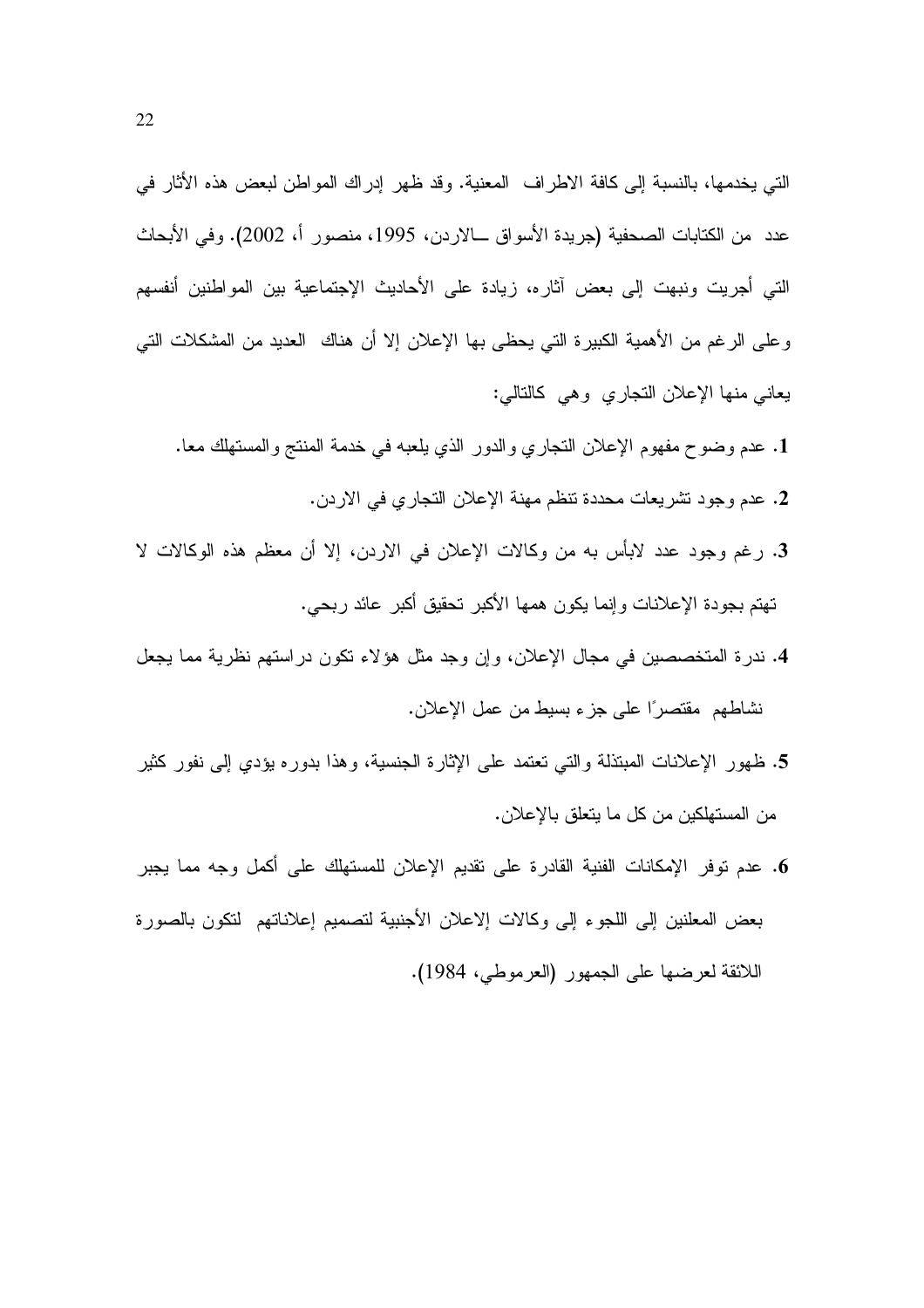وفي مايلي أسعار الاعلالات التجارية في التلفزيون الاردني تباعاً للفترة التي يعرض بها الاعلان (www.jrtv.com):

#### الفترة (A)

ونتضمن نشرة أخبار الساعة الثامنة مساءا وبرنامج ستون دقيقة وبرنامج حصاد الأسبوع بالإضافة إلى النشرة الجوية والنشرة الاقتصادية.

#### الفترة (B)

ونتضمن مسلسل السهرة الساعة الناسعة مساء على القناة الأولى، وبرنامج بسعد صباحك على القناة الأولى والنشرة الرياضية ضمن نشرة أخبار الساعة الثامنة مساءا، بالإضافة إلى نشرات الأخبار في الأوقات المختلفة باستثناء أخبار الساعة الثامنة

| سعر الثانية / بين | سعر الثانية / ضمن |
|-------------------|-------------------|
| دينار             | دينار             |
| 13                | 17                |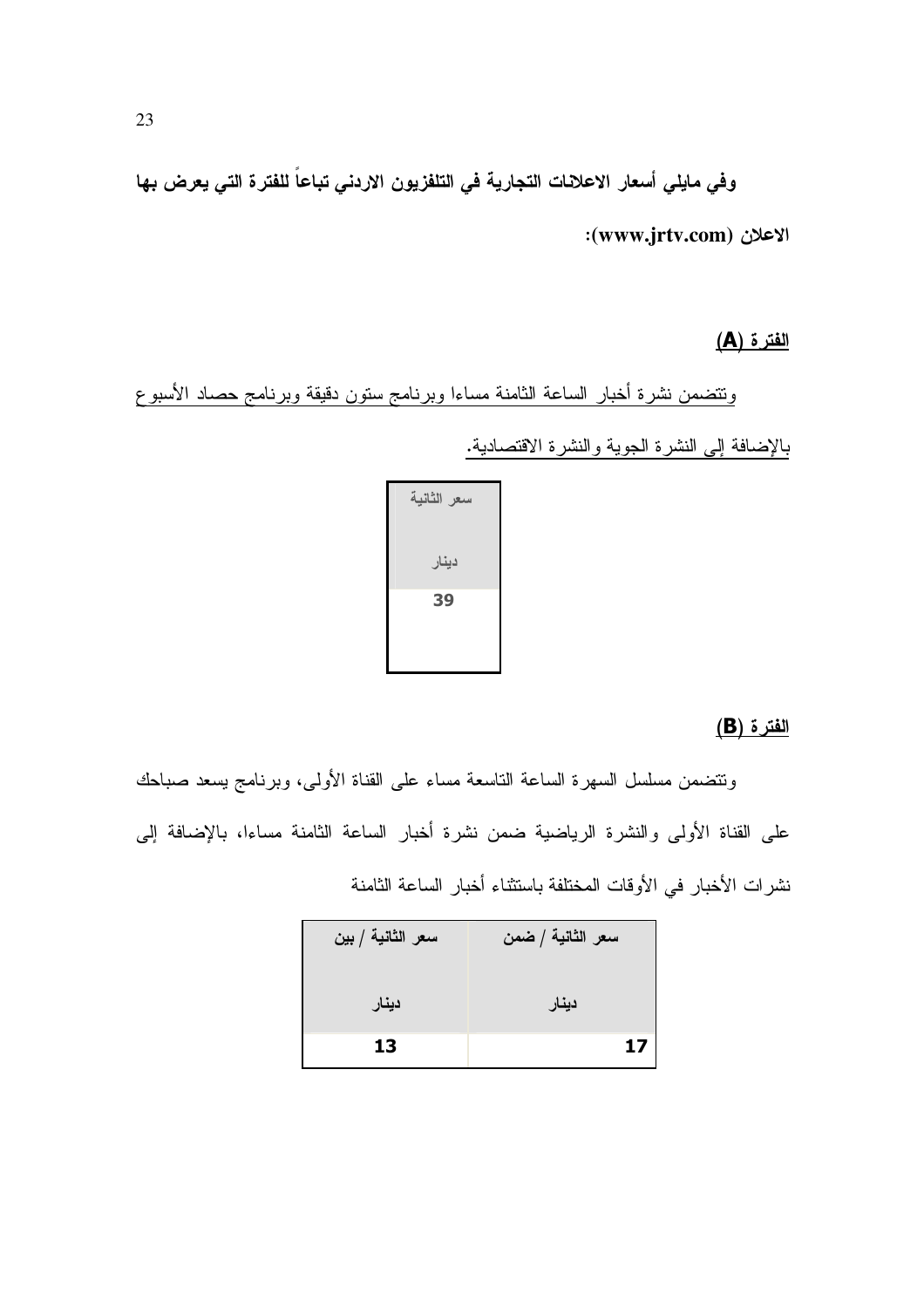#### الفترة (C)

## <u>نتضمن الأوقات التالية:</u>

- . 10.00 11.00 صباحا ما عدا يوم الجمعة.
- 4.30–11.00 مساءا باستثناء ما ذكر في الفترات السابقة
	- برنامج المجلة الرياضية على القناة الثانية.

| سعر الثانية / بين | سعر الثانية / ضمن |
|-------------------|-------------------|
| دينار             | دينار             |
| ĥ                 |                   |

#### الفترة (D)

# ونتضمن الأوقات التالية:

- . باقي فترات البث وغير الواردة في الفترات A,B,C
- فيلم الساعة العاشرة والنصف مساءا على القناة الثالثة بوميا
	- المسلسل الكوميدي الذي يبث على القناة الثالثة يوميا .

| سعر الثانية / بين | سعر الثانية / ضمن |
|-------------------|-------------------|
| دينار             | دينار             |
| 5                 |                   |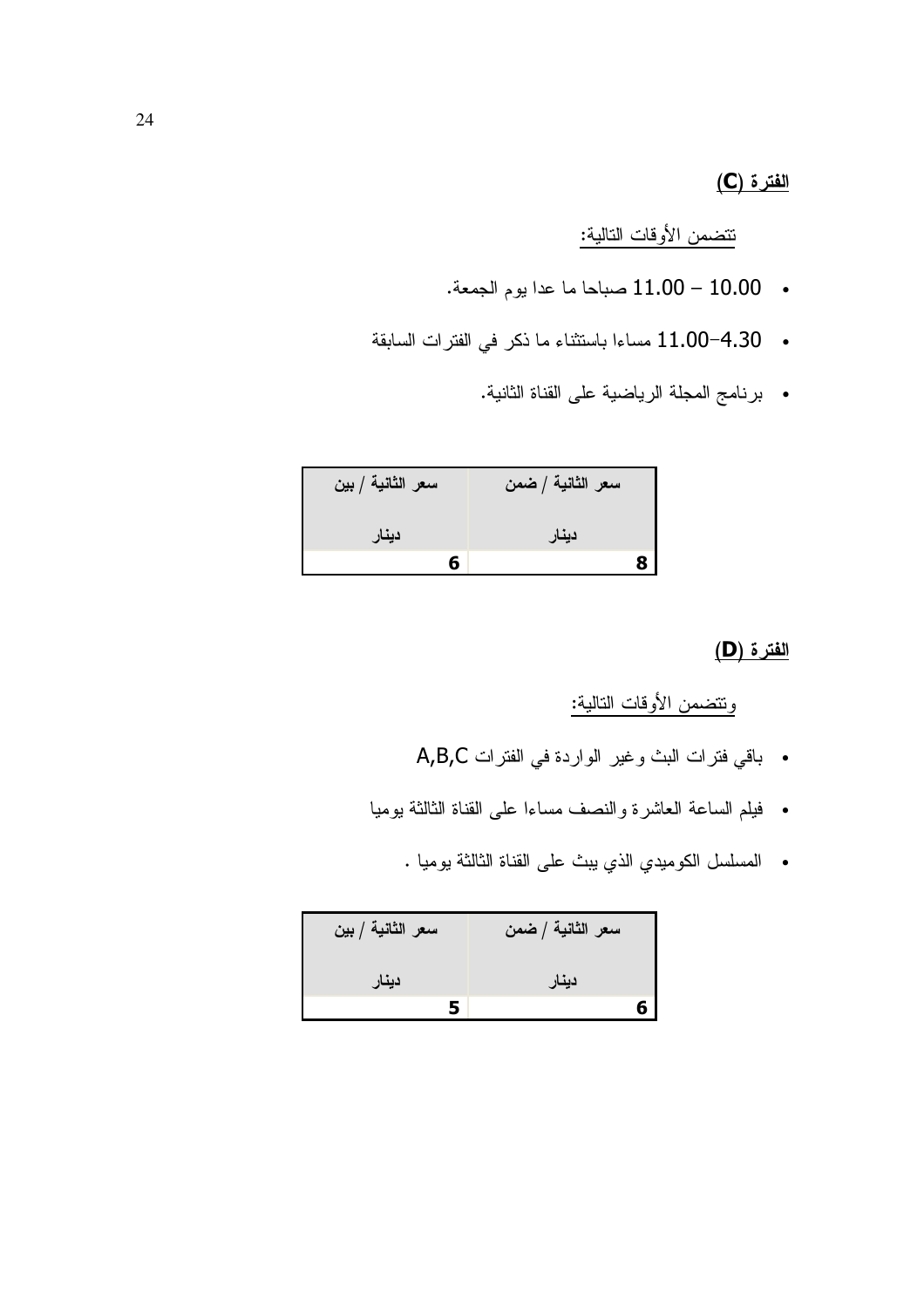### الفترة (E)

ونتضمن الأوقات النالية:

• برامج القناة الثانية .

| سعر الثانية / بين | سعر الثانية / ضمن |
|-------------------|-------------------|
| دينار             | دينار             |
| 4                 |                   |

تخضع الأحداث الرياضية الهامة والتي تحددها مؤسسة الإذاعة والتلفزيون الى اسعار الفترة (C) .

الفترة (F)

t,

J.

ونتضمن الأوقات النالية:

• بر امج القناة الثالثة .

| سعر الثانية / بين | سعر الثانية / ضمن |
|-------------------|-------------------|
| دينار             | دينار             |
|                   |                   |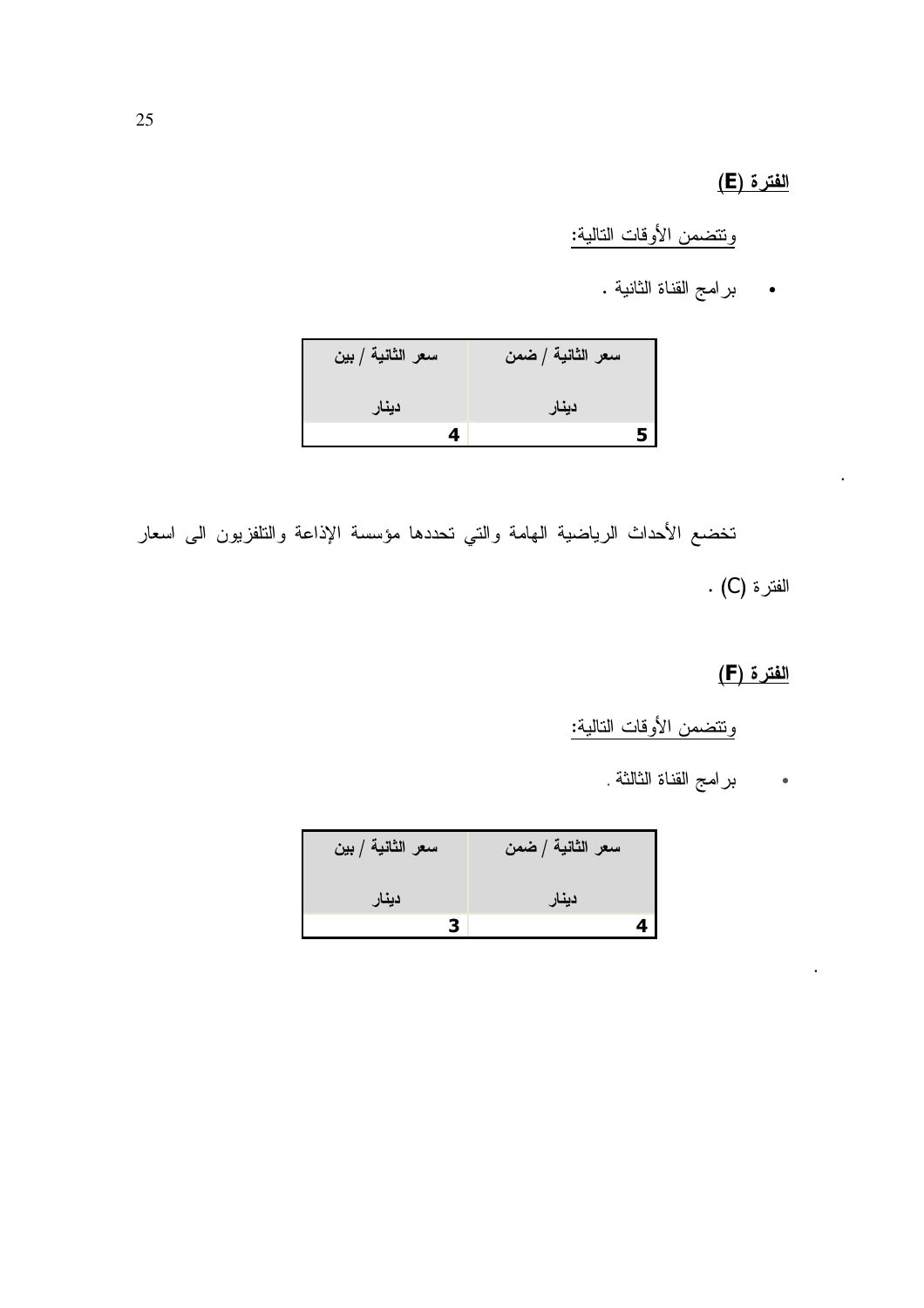| اعلان مجان <i>ی</i> | اعلان مدفوع | القطاع                         |
|---------------------|-------------|--------------------------------|
| 1                   | 1           | السيارات                       |
| 1                   | 1           | الفنادق– شركات السياحة         |
|                     |             | والسفر – شركات تأجير السيارات  |
|                     |             | السياحية                       |
| 1                   | 1           | المدارس والجامعات الخاصة (     |
|                     |             | النشاطات العلمية وما يتبعها)   |
| 1                   | 1.          | الملابس                        |
| 1                   | 1           | العطور                         |
| 1                   | 1           | شركات الأثاث والمطابخ          |
| 1.                  | 1           | المطاعم باستثناء مطاعم الوجبات |
|                     |             | السريعة العالمية               |

تمنح مؤسسة الإذاعة والنلفزيون الحوافز النالية للقطاعات المبينة أسماؤها ادناه :

# <u>أ – خصم الزيون/المعلن ( Client) ويعتمد على حجم الإنفاق الإعلاني الاجمالي في العقد :</u>

يحصل الزبون ( Client) على خصم تصاعدي نسبة للمبالغ المنفقة كما يلي ويمنح

للمعلن على شكل اعلانات إضافية يستفيد منها خلال مدة سريان العقد:

| نسبة الخصم | المبلغ المنفق بالدينار الاردنى |        |  |
|------------|--------------------------------|--------|--|
|            | المی                           | من     |  |
| %3         | 80000                          | 30000  |  |
| %6         | 150000                         | 80001  |  |
| %10        | 200000                         | 150001 |  |
| %12.5      | 250000                         | 200001 |  |
| %15        | فاكثر                          | 250001 |  |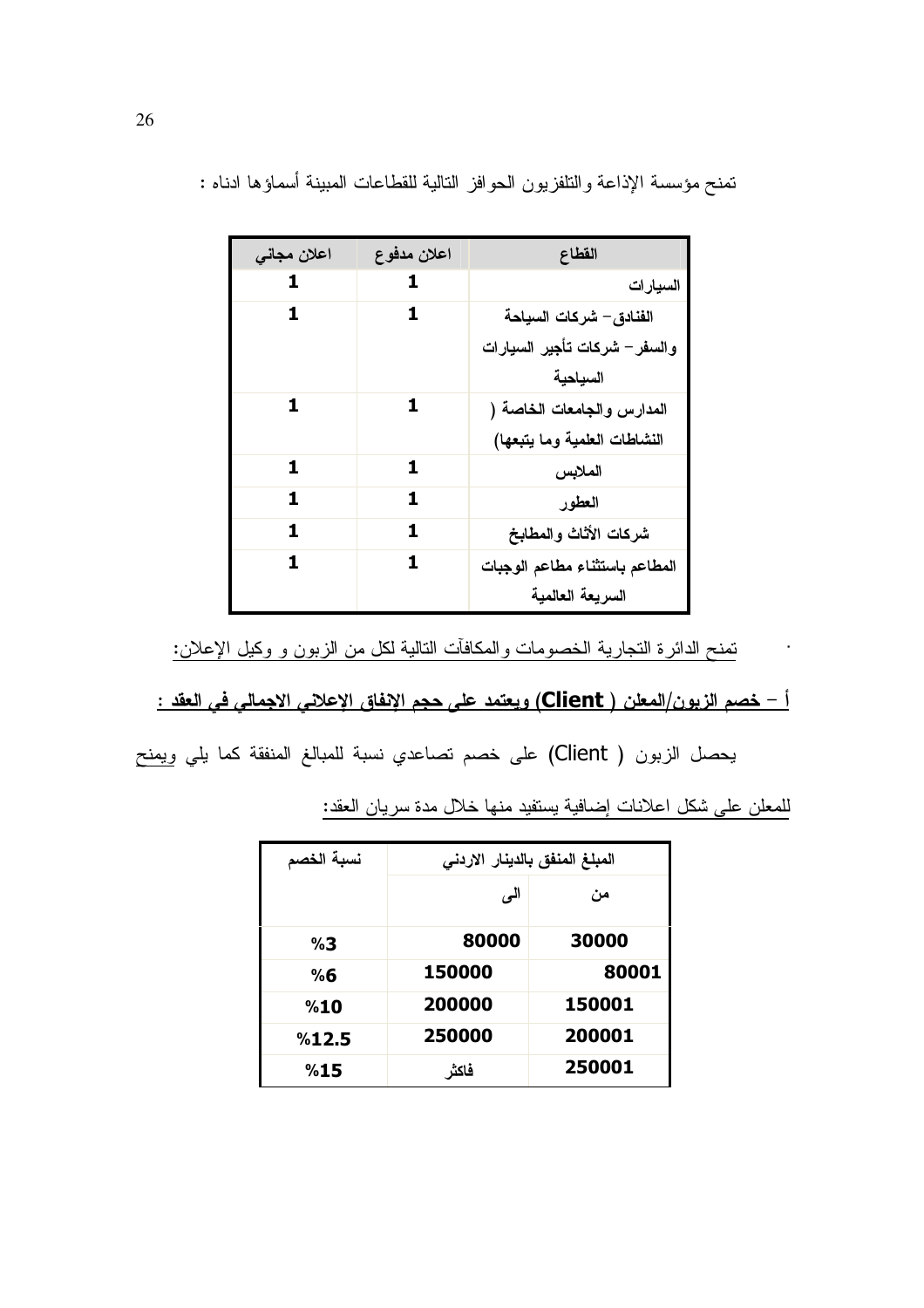على ان تمنح هذه الخصومات للزبون فقط شريطة ان يتم النعاقد مع الزبون عن طريق وكيــل الاعلان .

يتم النعامل مع خصم الزبون على كل عقد منفصل وفي حال زيادة المبلغ المنفق أثناء سريان العقد يتم منح الخصم وفق الشريحة التي يقع فيها خصم الزبون ونطرح نسبة الخصم التي منحت للزبون على المبلغ المنفق قبل الزيادة من نسبة الخصم الجديد.

### <u>ب – مكافأة وكيل الإعلان /تعتمد على حجم الإنفاق الإعلاني خلال العام ( AVR ) :</u>

يحصل وكيل الإعلان على مكافأة حسب النسبة التالية والتي تعتمد على حجم الإنفاق الصافى خلال العام الواحد كما يلي:

| نسبة الخصم الكمى | حجم المبلغ المستثمر |
|------------------|---------------------|
| $\%4$            | 150000-50000        |
| %6               | 400000 - 150001     |
| %8               | 600000-400001       |
| %10              | 800000 -600001      |
| %12.5            | 1000000-800001      |
| %15              | 1000001 – فما فوق   |

ويتم الاستفادة من هذا الخصم نقدا بحيث تخصم من حساب وكيل الاعلان في نهاية العام

وتحسب على مبلغ الانفاق الصافي خلال العام كاملا.

2) تمنح الدائرة التجارية عمولة لوكيل الإعلان عن الأسعار أعلاه بقيمة 20% من القيمة الاجمالية للعقد، ويلتزم الوكيل بتقديم الأسعار أعلاه ومعلومات عن خصم المعلن/البند 1 أ للمعلنينونتعهد المؤسسة بمنح هذا الخصم فقط لوكيل الإعلان .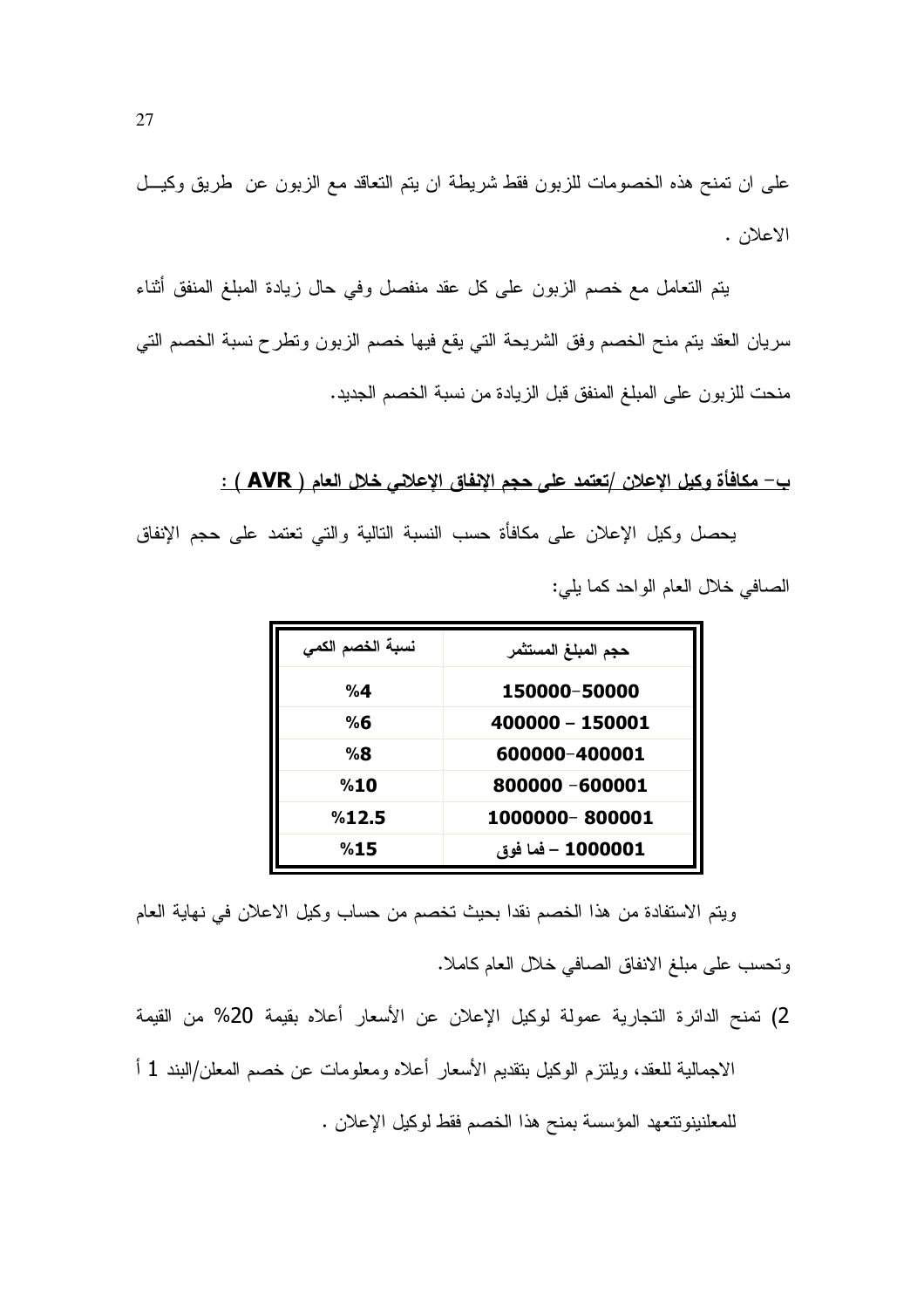# 3) تمنح الدائر ة النجارية عمولة للمعلن المباشر( ليس عن طريق وكيل اعلان) خصما خاصا بقيمة (10%) من القيمة الاجمالية لحجم الانفاق الاعلاني.

#### شروط عامة

يحق لمؤسسة الإذاعة والنلفزيون وحسب ما نراه مناسبا نغيير فئات الاسعار لأوقات البث من فئة الى أخرى ويتم إعلام السادة وكلاء الإعلان هذا التغيير قبل وقت مناسب.

نطبق هذه الأسعار على كافة وكلاء الإعلان دون استثناء ولن بتم النفاوض إطلاقاً خارج إطار هذا الهيكل السعرى ونلتزم إدارة النلفزيون بذلك.

يكون عدد الاستر احات الإعلانية ضمن الأخبار ثلاثة فقط ويخصص لكل منها دقيقتين إعلانيتين فقط تقسم بين المعلنين، على أن لا تتعدى حصة أي وكيل إعلان 40% من مجموع دقائق إعلان الأخبار .

يكون عدد الدقائق الإعلانية الإجمالي المسموح بها في كل ساعة على كل من القنوات العاملة ضمن الرامج كما يلي:

12 دقيقة في الساعة الو احدة على القناة الأولى.

12 دقيقة في الساعة الواحدة على القناة الثانية.

12 دقيقة في الساعة الواحدة على القناة الثالثة.

وتبث الإعلانات حسب أسبقية الحجز (First come first served).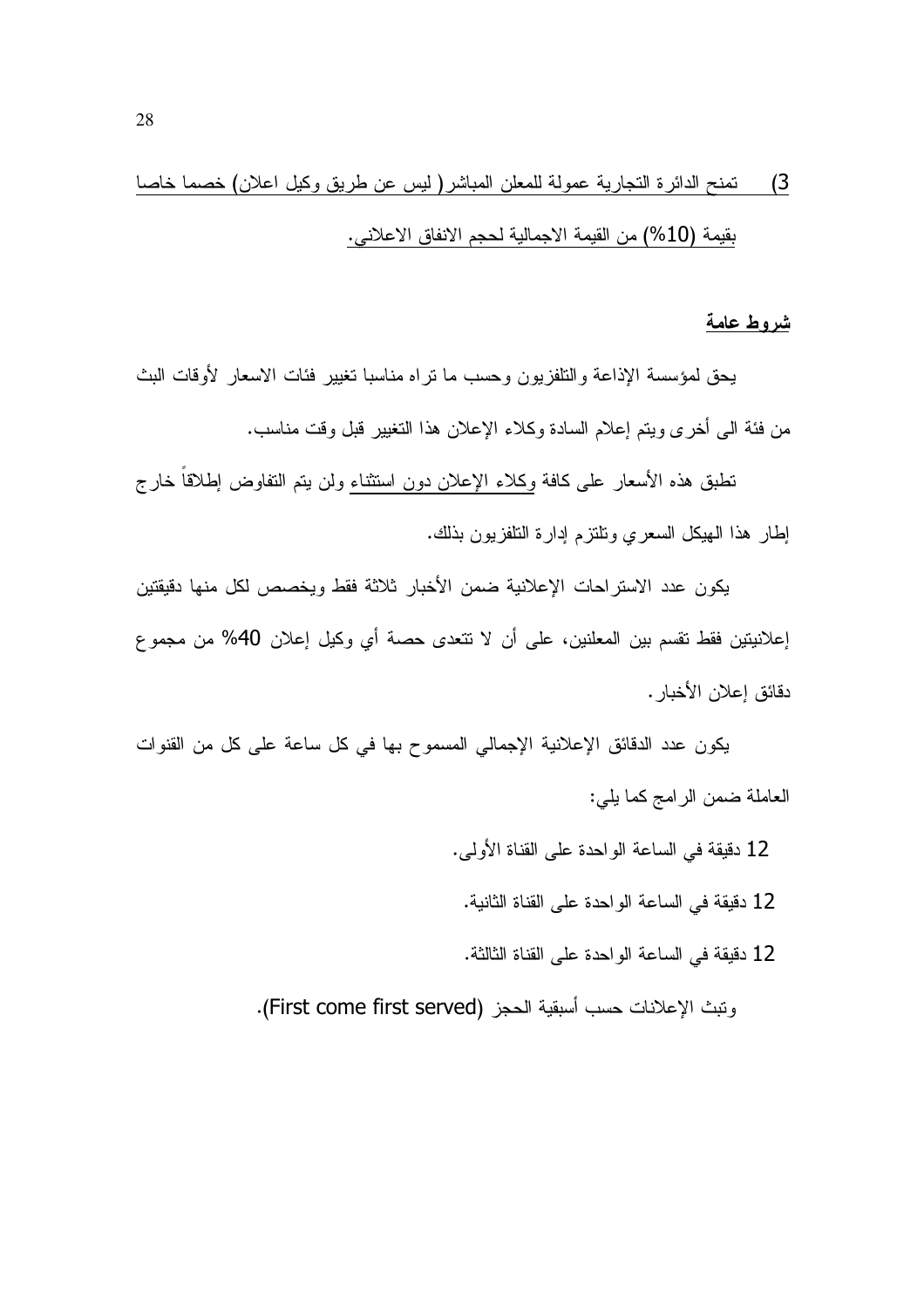- كافة الخدمات الممنوحة للمعلن بدل رعاية برامج تمنح هذه الخدمات ضمن البرنامج المرعي ولا يحق للراعي الإعلان خارج البرنامج موضوع الرعاية ونكون اسعار رعاية البرامج كما يلي:
- يكون سعر الرعاية كما في لائحة الاسعار اعلاه حيث ان الراعي يلتزم بدفع قيمة الاعلانات الممنوحة له ضمن البرنامج المرعى.
- يحصل الراعي على خدمات إضافية على الرعاية وهي كابشن في بداية ونهاية كل حلقة من حلقات البرنامج المرعي.
	- يحصل الراعي على كابشن في بداية كل قاطع اعلاني داخل حلقات البرنامج المرعي.
- بِحصل الراعي على نرويج على شاشة النلفزيون بما بوازي (3–5 مرات) بوميا للبرامج اليومية، و(3–5 مرات ) يوميا قبل ثلاثة ايام من بث حلقات البرامج الاسبوعية.
- نكون الرعاية بحد أدنى لكامل حلقات البرنامج المرعي في حال كانت الرعاية للمسلسلات.  $\ddot{\phantom{0}}$ 
	- يمنح الراعي حق تحديد مكان بث الاعلان (في اي قاطع).  $\bar{\phantom{a}}$
	- نكون الرعاية للبرامج الاسبوعية بحدها الادنى شهر واحد.

J,

- النشرات الجوية والرياضية والاقتصادية نكون رعايتها بحدها الادنى شهر واحد.
- يتم منح الراعي للبر امج المتصلة على القناة الاولى والثانية والثالثة خصما خاصا كما يلي:

| نسبة الخصم | مدة الرعاية |
|------------|-------------|
| %15        | 3 شھور      |
| %20        | 6 شھور      |
| %25        | 9 شھور      |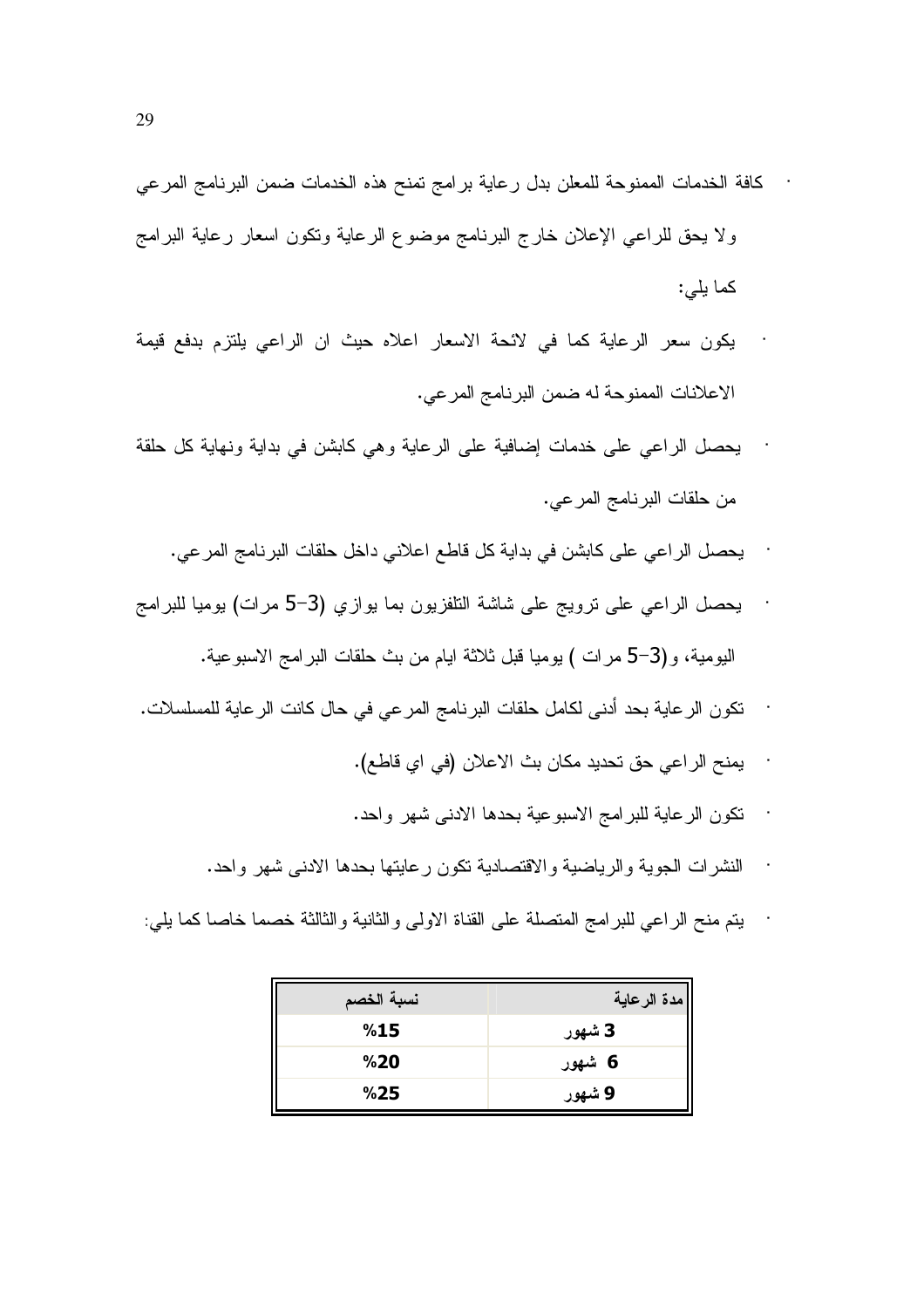ويترجم هذا الخصم على اساس اعلانات مجانية تبث حسب جداول بث مقدمة من الراعي وفي الاوقات التي يحددها وتحاسب على اساس سعر الفترة التي ستبث بها.

وفي حال كانت الرعاية لبرنامج أسبوعي يمنح الراعي الإعلانات الإضافية التالية:

البرنامج الذي يبث مرة واحدة في الاسبوع يمنح الراعي (1) اعلان إضافي مقابل (4) اعلانات مدفوعة.

البرنامج الذي يبث مرتين في الاسبوع يمنح الراعي (2) اعلان إضافي مقابل (8) اعلانات مدفو عة.

ونبِث الإعلانات الإضافية الممنوحة للر اعى حسب الشر وط التالية:

- تبث الإعلانات بنفس مدة اعلانات الر عاية وللر اعي فقط.
- نبث الإعلانات الإضافية الممنوحة للراعي حسب جداول بث مقدمة من الراعي وعلى القناة الاولى والثانية والثالثة وتحاسب حسب سعر الفترة المبثوث فيها الاعلان.
	- في حالة الرعاية الحصرية يدفع الراعي ثلاثة أضعاف السعر المطلوب للرعاية.
	- لا نطبق شروط الرعاية المشار اليها اعلاه خلال رعايات شهر رمضان المبارك.  $\overline{\phantom{0}}$
- يطبق مبدأ "عقد لكل زبون معلن" ليتسنى تطبيق نظام الخصومات الخاص بالزبائن، كما يتم أخذ مجموع عقود زبائن / معلني نفس الوكيل لنطبيق نظام مكافآت الإنفاق الإعلاني لوكلاء الإعلان.
- يتعهد وكيل الإعلان أو المعلن بدفع ما قيمته (25%) بحده الأدنبي من حجم الإنفاق الإعلانبي لكل عقد عند نوقيع العقد، والرصيد المنبقى بوزع على دفعات شهرية متساوية .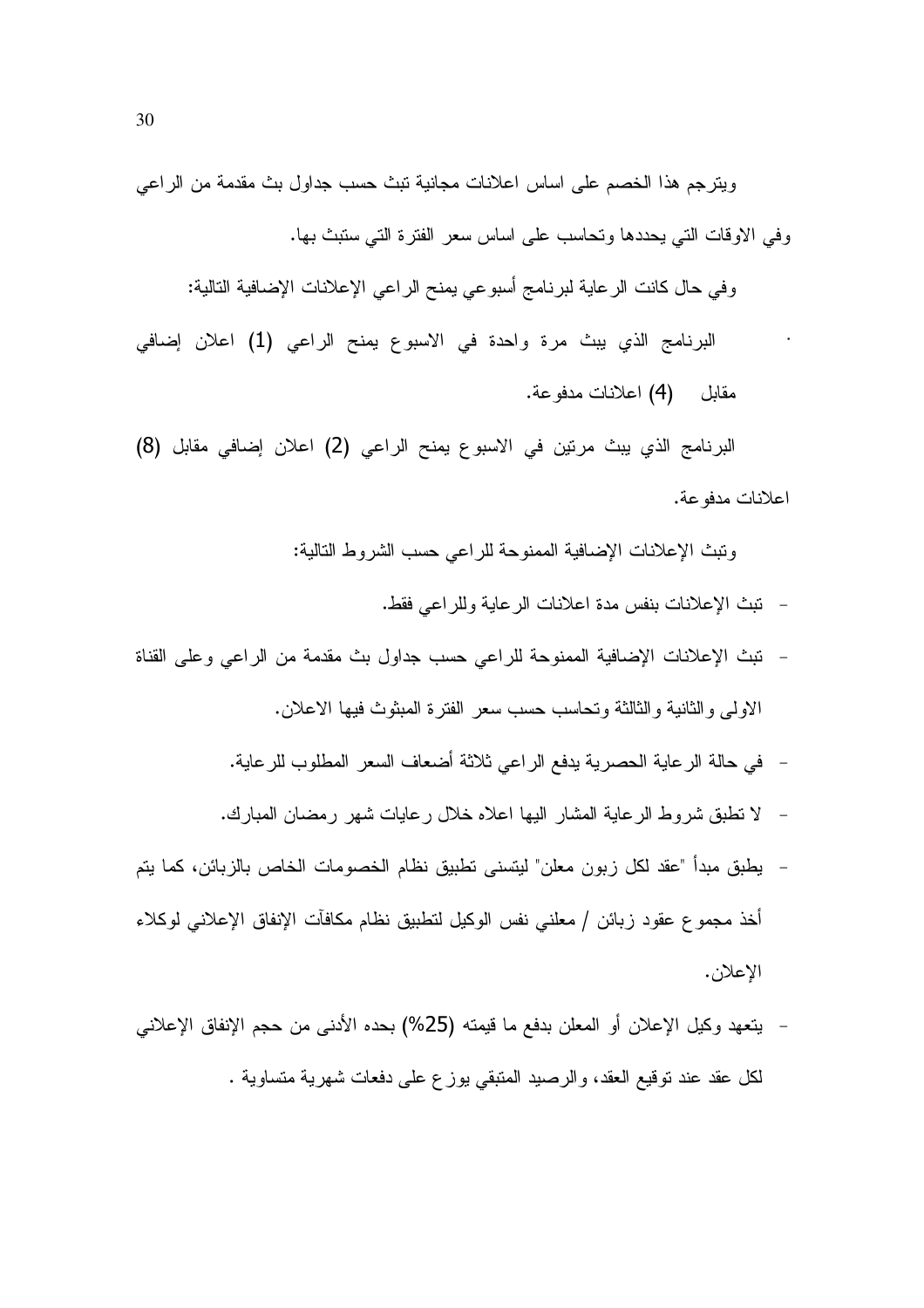أمســا اهــــم التــــــــثىريعات الاردنيـــــــة المتعلقـــــة بالاعلانــــــات التجاريــــــة فهـــــى كالتالي)(www.jrtv.com):

نظام اير ادات مديرية الاعلانات النجارية والتسويق في مؤسسة الاذاعة والتلفزيون صادر بمقتضىي المادة 9 من قانون مؤسسة الاذاعة والتلفزيون رقم 43لسنة 1985ملغى بموجب النظـــام المالي رقم (6) لسنة 1998 الملغي بموجب نظام (97) لسنة 2002.

المادة (1)

يسمى هذا النظام (نظام ايرادات مديرية الاعلانات التجارية والتسويق فسى مؤسسة الاذاعة والنلفزيون لسنة 1992) ويعملبه من ناريخ نشره في الجريدة الرسمية.

المادة (2)

يكون للكلمات والعبارات النالية حيثما وردت في هذا النظام المعاني المخصصة لها ادناه ما لم ندل القرينة على غير ذلك: الوزبر: وزبر الإعلام. المؤسسة: مؤسسة الاذاعة والتلفزيون. المدير العام: المدير العام للمؤسسة. المدير ية: مدير ية الاعلانات النجار ية و النسو يق في المؤسسة.

المادة (3)

نتولى المديرية القيام بالمهام والاعمال النالية وذلك نحت الاشراف المباشر للمدير العام: أ– بث الاعلانات التجارية على شاشة التلفزيون وموجات الاذاعة او بواسطة اي وسيلة اعلامية اخر ي.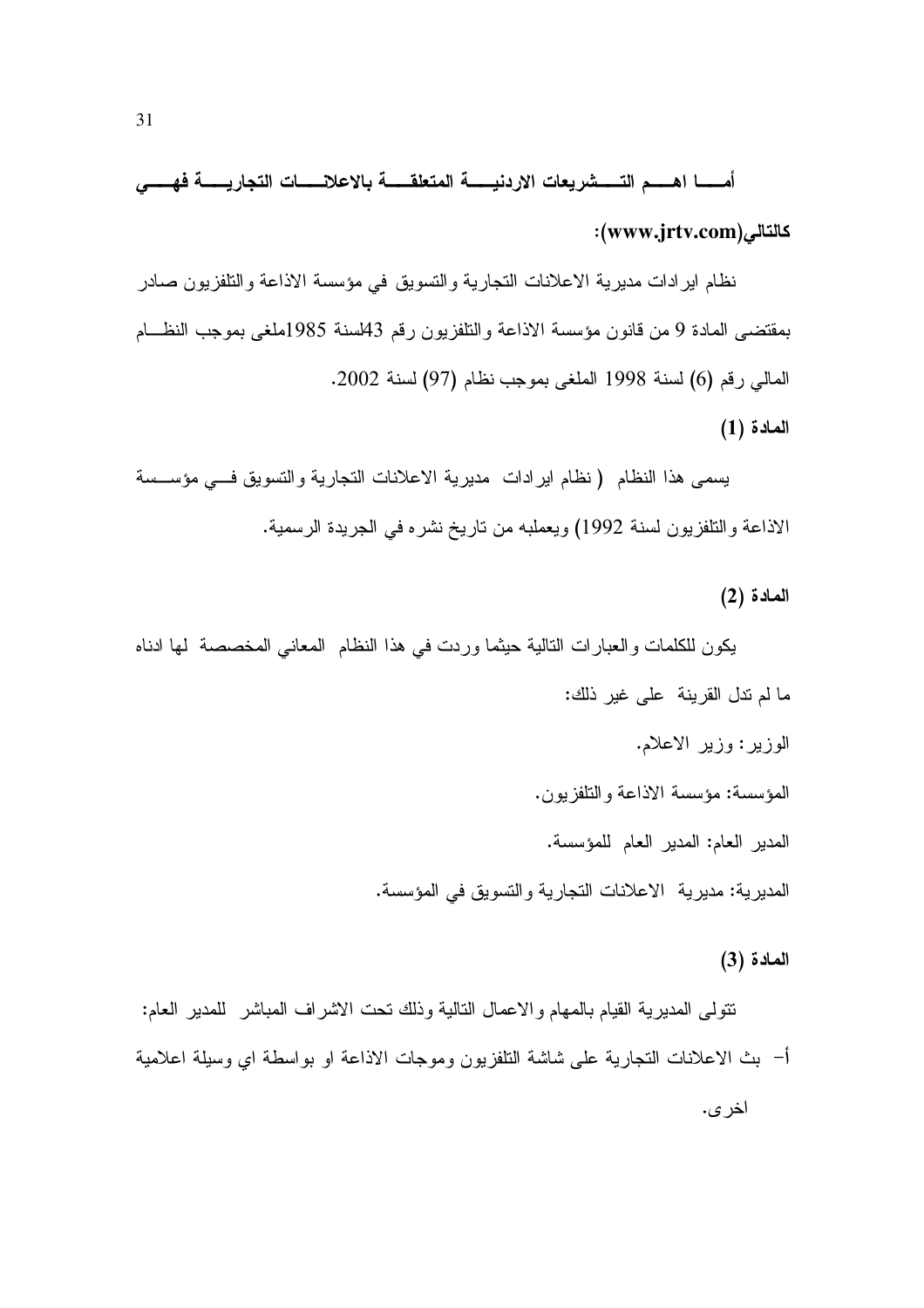ب– تسويق البرامج النلفزيونية والاذاعية عن طريق بيعها او تأجيرها. ج– نقديم خدمات وتسهيلات هندسية للغير ًمقابل أجر.

المادة (4)

تستوفى المؤسسة اثمان وأجور وبدل الاعلانات التجارية والخدمات والتسهيلات الهندسية واثمان بيع البرامج النلفزيونية والاذاعية وبدل نأجيرها وفقا للنعريفة التى يحددها الوزير ووزير المالية بناء على نتسيب المدير العام.

المادة (5)

ينظم جدول شهري على الأنموذج الذي يقرره وزير المالية بناء على نتسيب المدير العام يتضمن ما يلي:

أ– نفاصيل تحققات الاعلانات التجارية المبثوثة والبرامج المباعة والمسؤجرة والخــدمات الهندسية المقدمة للغير.

ب- نفاصيل مقبوضات المديرية من الاعلانـــات النجاريــــة والبــــرامج المباعــــة والمـــؤجرة والخدمات الهندسية المقدمة للغير .

ويرفق الجدول بنسخ من وصولات المقبوضات التي استوفيت اثمان واجور وبدل نلك الاعلانات والبرامج والخدمات بموجبها

ويزود المدير العام كلا من الوزير ووزير المالية ورئيس ديوان المحاسبة بنــسخة من ذلك الجدول.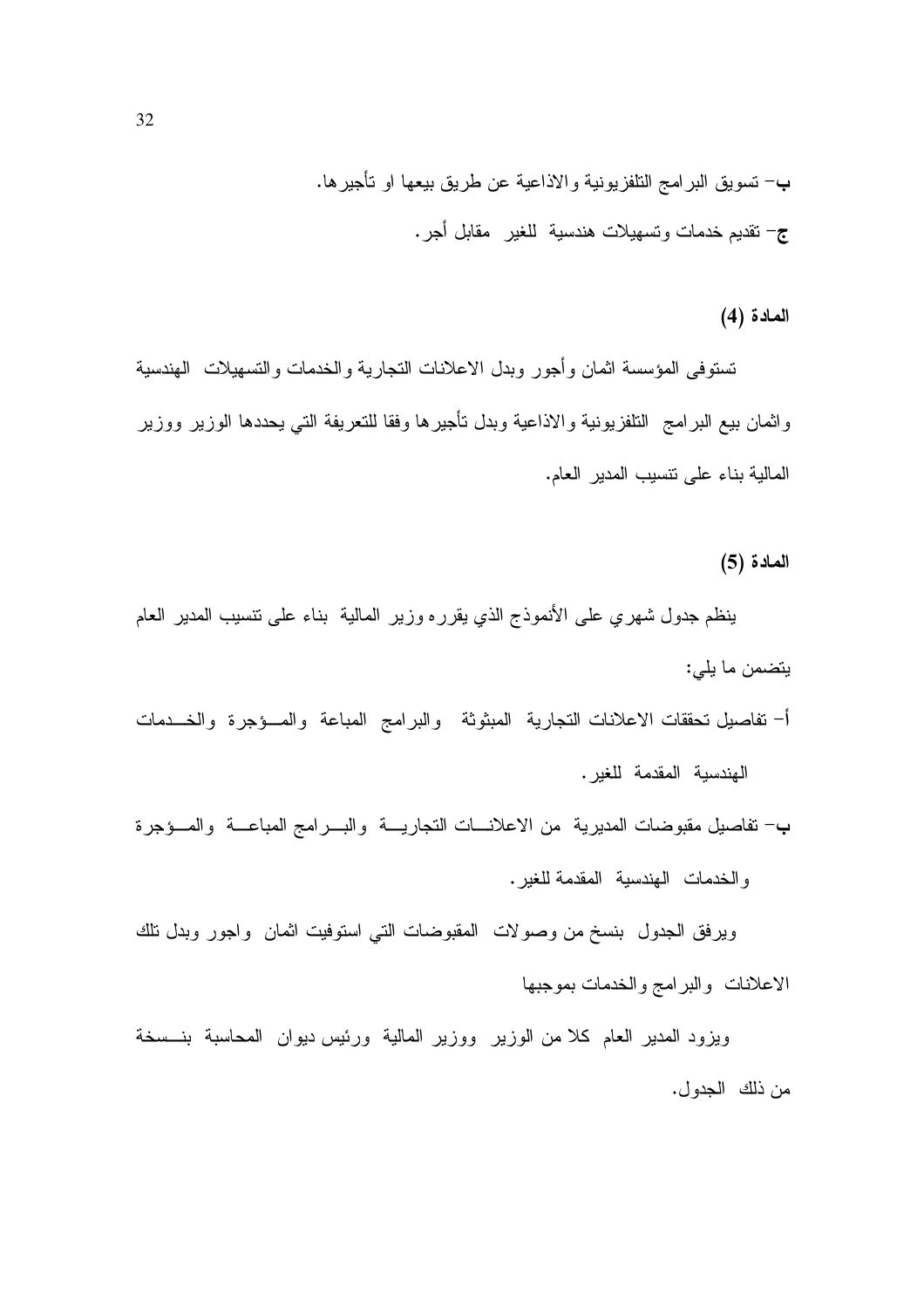المادة (6)

- أ– مع مراعاة ما نص عليه في الفقرة ب من هذه المادة والمادة 8 من هذا النظام تعتبر واردات المديرية وإردات للخزينة العامة، ويتولى محاسب المديرية نتظيم القيود المالية الخاصة بهــا ومسك الدفاتر والسجلات اللازمة لذلك وفقا للاصول المحاسبية التجارية المعتمدة، ويترتسب عليه دفع نلك الواردات الى محاسب مالية عمان بعد نحققها دون نأخير .
- ب- يخصص ما نسبته 30% من واردات البرامج والافلام المباعة والمؤجرة والخدمات الهندسية لغايات انتاج البرامج وتودع في البنك المركزي الاردني باسم المديرية، على ان ترصد تلك المخصصات اللاز مة لنفقات المدبر بة ضمن المو از نة السنوية العامة للدولة و تــصر ف وفــق الاسس المقررة لصرف النفقات المعتمدة.

المادة (7)

تودع اموال المديرية في حساب خاص او أكثر لدى البنك المركزي الاردني باســـم المدير ية.

#### المادة (8)

أ– يقتطع ما نسبته 20 % من واردات البرامج الاذاعية والتلفزيونية المباعة والمؤجرة وما نسبته 10% من اجور الخدمات الهندسية المقدمة للغير، ويجوز زيادة كل من هاتين النسبتين في حالات خاصة بموافقة وزير المالية وللمدير العام بموجب تحاويل بوقعها ان يصرف مـــن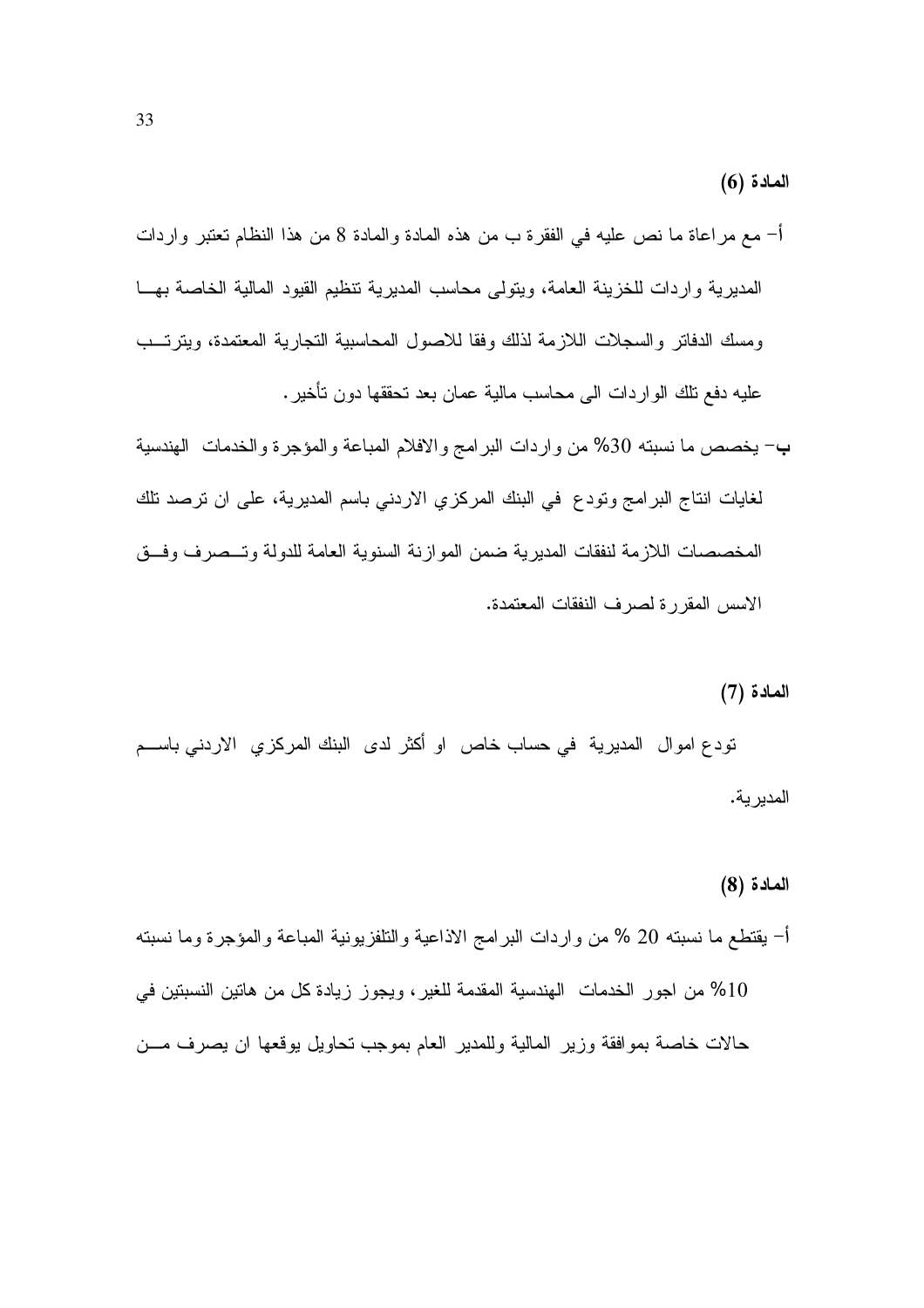هانتين النسبنتين مبالغ مقابل عمولات ونفقات نسويق وبيع وتسأجير البسرامج والخسدمات الهندسية على ان لا يتجاوز ما يصرف على هذا الوجه حصيلة هاتين النسبتين. ب— تودع الواردات المنصوص عليها في الفقرة —أ– من هذه المادة في البنك المركزي الاردني لغايات صرف العمولات المنصوص عليها فيها.

#### المادة (9)

- أ– يعين ً مجلس "الوزراء مدقق حسابات قانونيا ويحدد "اجوره وذلك بناء علىتتسيب الــــوزير، يتولى ندقيق حسابات المديرية وإعداد الميزانية السنوية لتسسويق وبيسع البسرامج الاذاعيسة والنلفزيونية وتأجيرها، والخدمات الهندسية المقدمة للغير، وبعد اعتمادها من المسدير العسام يرسل نسخة منها الى كل من وزير المالية ورئيس ديوان المحاسبة.
- ب- تخضع جميع العمليات المنصوص عليها في الفقرة –أ– من هذه المسادة لتسدقيق ديسوان المحاسنة اللاحق.

 $(10)$  المادة

اذا قدم اي شخص الى المؤسسة برامج نلفزيونية او اذاعية ذات قيمة دون مقابل فللمدير العام بناء على نوصية من لجنة من ذوي الاختصاص والخبرة يشكلها لهذا الغرض من العــاملين في المؤسسة او من غيرهم ان يدفع لذلك الشخص مكافأة مالية لا تتجاوز 300 دينار عن كل برنامج وذلك من المخصصات المرصودة لانتاج البرامج في موازنة المؤسسة.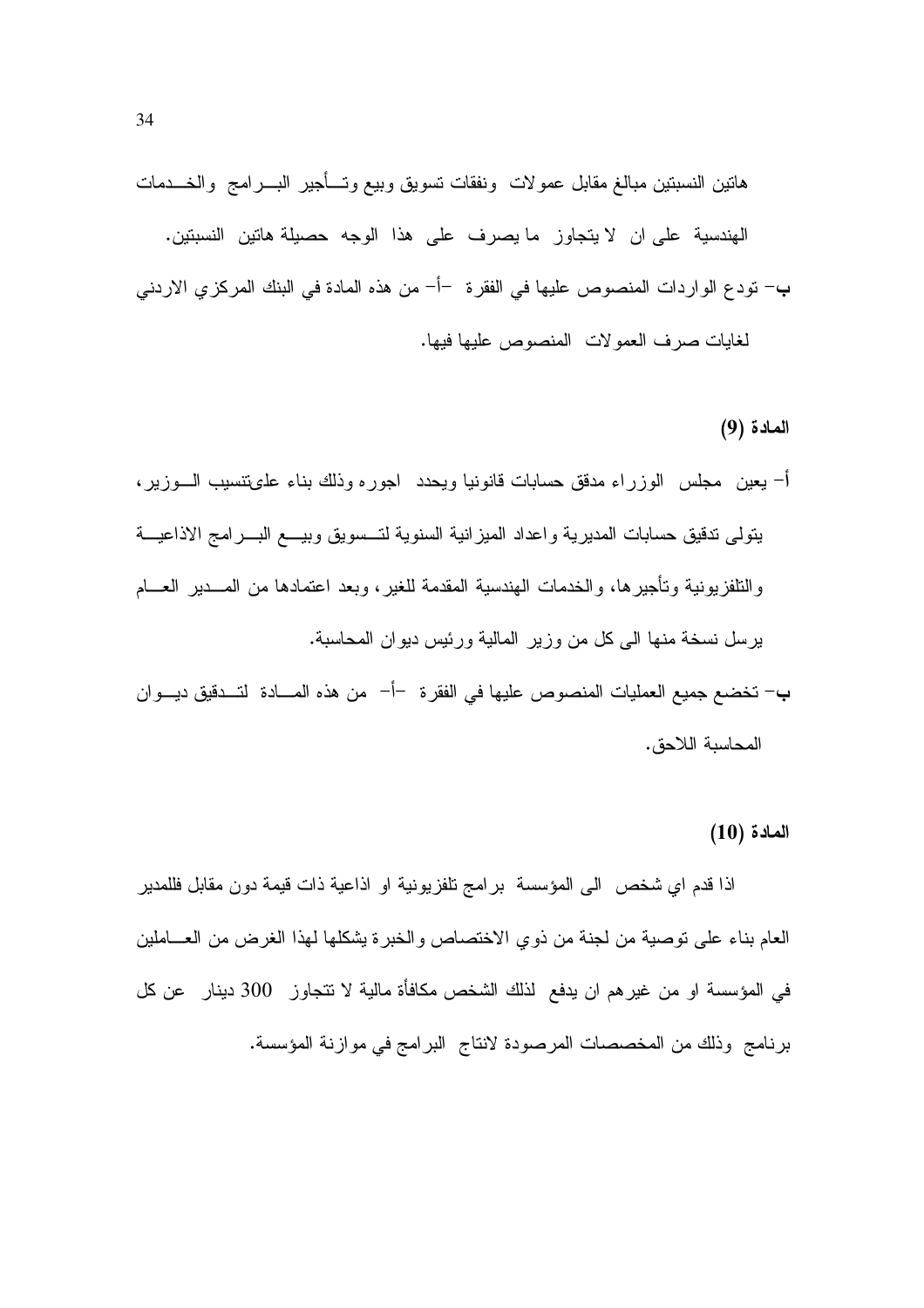$(11)$  المادة

تطبق احكام النظام المالي المعمول به في المؤسسة على الحالات التي لم ينص عليها في هذا النظام.

المادة (12)

يلغي (نظام الدائرة التجارية لوزارة الثقافة والاعلام) رقم 94 لسنة 1971 والتعــديلات التي ادخلت عليه.

# الاعلان والسلوك الاستهلاكي

يتأصل نمط السلوك الاستهلاكي لدى الفرد منذ الصغر، ويتأثر بالعديد من العوامل النفسية والاجتماعية والاقتصادية مثل: النقليد، والمحاكاة، والإعلانات التجارية والدخل النقدي ووسائل الإعلام المختلفة؛ فلا يمكن إهمال تأثير النلفزيون والإعلانات في أنماط استهلاك الأفراد، وكثيراً ما نؤثر الإعلانات في أنماط الاستهلاك، وتزيد من الشراء العشوائي لدى كثير من الأفراد (الرماني، 2008).

كما إن تجربة الفرد الأولى مع النقود يمكن أن يكون لها أثر انفعالي، ومن الحكمة أن يدرّب الفرد في سن مبكرة من حياته وفي مستويات الدخل المختلفة، على استعمال النقود. ويتوقف نمط استهلاك الفرد على مدى وعيه بأهداف الدولة وسياستها الاقتصادية، كما يتوقف على نوعية المعلومات والعادات والاتجاهات المتأصلة لديه منذ الصغر، بالممارسة اليومية.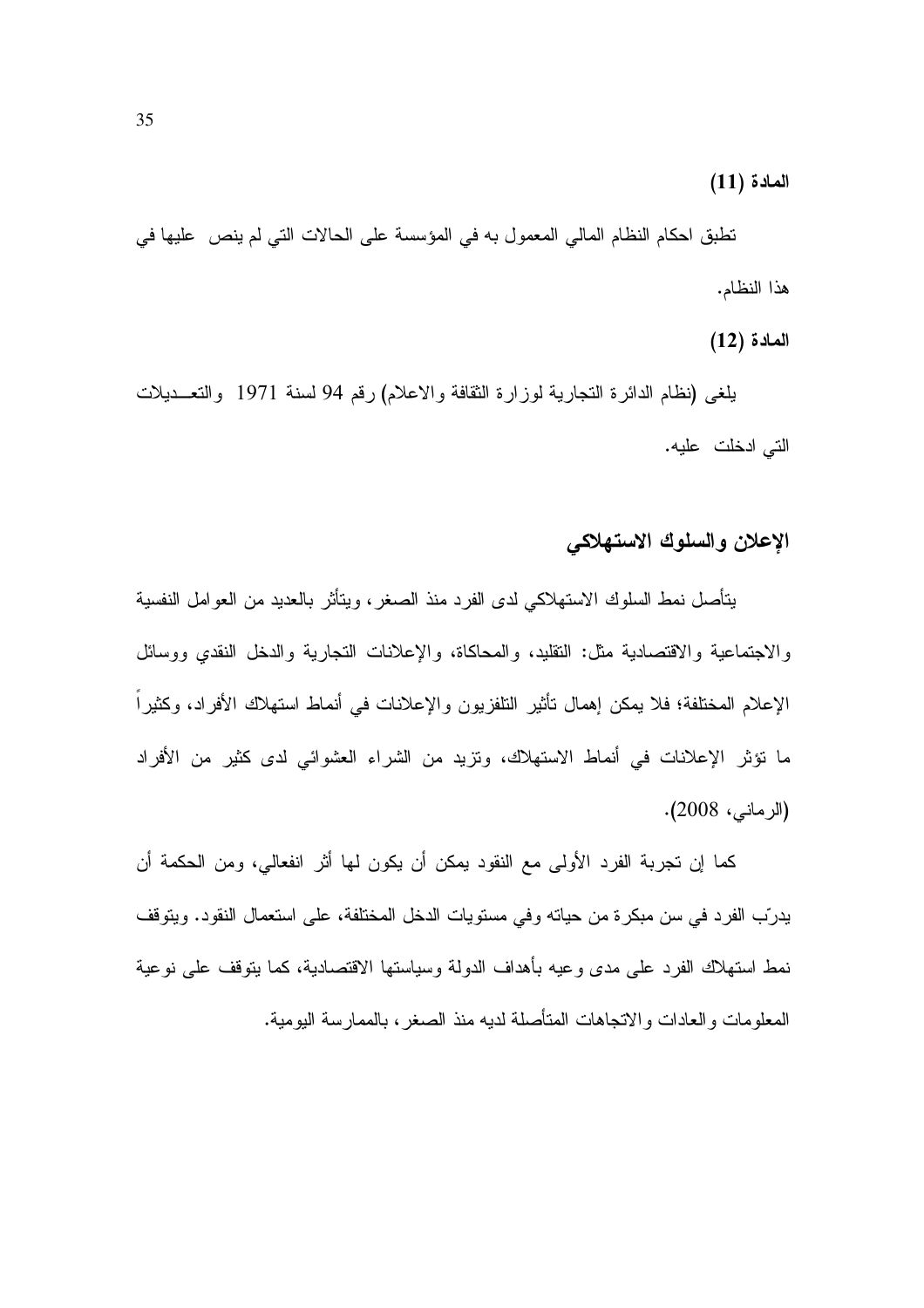والمقصود بتعبير السلوك الاستهلاكي "هو ذلك التصرف الذي يلخص عملية شراء السلع والخدمات المختلفة والتبي برى الإفراد أنها نتثىبع حاجاتهم ورغباتهم فيقررون شراء كميات معينه منها في أوقات بذاتها (الرماني، 2008).

ويعرف أيضا على أنه ذلك التصرف الذي يبرزه المستهلك في البحث عن شراء أو استخدام السلع أو الخدمات أو الأفكار أو الخبر ات التي يتوقع أنها ستثنبع ر غباته أو ور غباتها أو حاجاته أو حاجاتها وحسب الإمكانات الشرائية المتاحة (عبيدات، 2004).

كما ويعرف أيضا السلوك الاستهلاكي بمجموعة العمليات العقلية والعاطفية والأنشطة الفيزيولوجية والتي يعدها الناس والمرتبطة باختيار أو شراء واستخدام وتقييم السلع والخدمات التبي نشبع حاجاتهم ورغباتهم الشخصية (William, etal., 1995).

# أنواع المستهلكين

هناك نوعان رئيسيان من المستهلكين يجب النطرق لهما في الحديث وهما:

- 1– المستهلك الفرد: ويعرف بأنه الفرد الذي يبحث عن سلعه أو خدمة وشراؤها لاستخدامها لأغر اضه الشخصبة.
- 2– ا**لمستهلك الصناعي أو المؤسساتي:** وهو المستهلك الذي يضم كافة المؤسسات الخاصة والعامة حيث نقوم هذه المؤسسات بالبحث وشراء السلع والمواد والمعدات التي تمكنها من نتفيذ أهدافها كما وتقوم بشراء المواد الخام الأولية ومكونات أخرى نصف مصنعة وذلك من أجل إنتاج وتسويق سلع نهائية.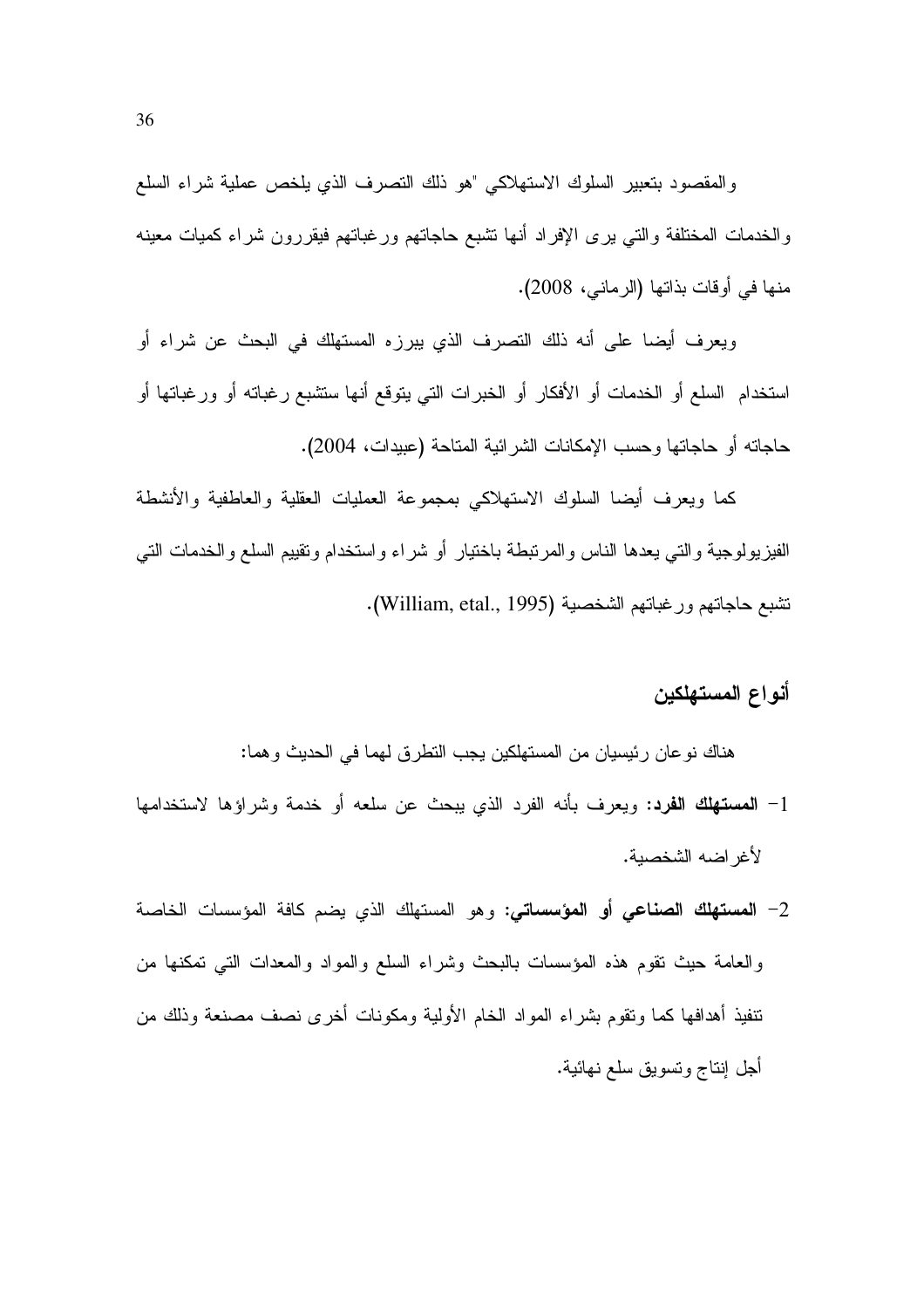# الإعلان وأثره في سلوك المستهلك

إن الإعلان عن السلع والخدمات المتاحة للمستهلك سلاح ذو حدين فهي بلا شك تخير المستهلك-ولكنها في ذات الوقت قد تضره. وكما يقول الاقتصاديون إن الإعلان هو التحكم في السلوك بهدف إثارة دو افعه للشر اء–وبذلك بزيد السلع والخدمات المعلن عنها.

وبانتشار وسائل الإعلان المختلفة والنقدم التكنولوجي في مجالات التصوير السينمائي والنلفزيوني– أصبحت الإعلانات قوة هائلة ومؤثرة على سلوك المستهلك.

# المتغيرات المؤثرة فى سلوك المستهلك

هناك العديد من العوامل المؤثرة في سلوك المستهلك تدفعه للقيام بتصرفات في اتجاه معين، ويتأثَّر السلوك الاستهلاكي للفرد بالعديد من المتغيرات الشخصية والاجتماعية وتعمل هذه المؤثرات معا في تحديد السلوك الاستهلاكي للفرد ومن هذه المتغيرات:

- 1– المتغيرات الداخلية للفرد وهي:
	- (أ ) الدوافع والحاجات.
		- (ب) الإدر اك.
			- (ج) النّعلم.
		- (د) الشخصية.
		- (أ) الدوافع والحاجات

لكل مستهلك (شخص) حاجات متعددة ومتنوعة ويشكل إحداها الدافع الذي يحث الفرد ويدفعه لاتخاذ فعل معين في سبيل إشباع تلك الحاجات والرغبات، وتتشأ الحاجة نتيجة الشعور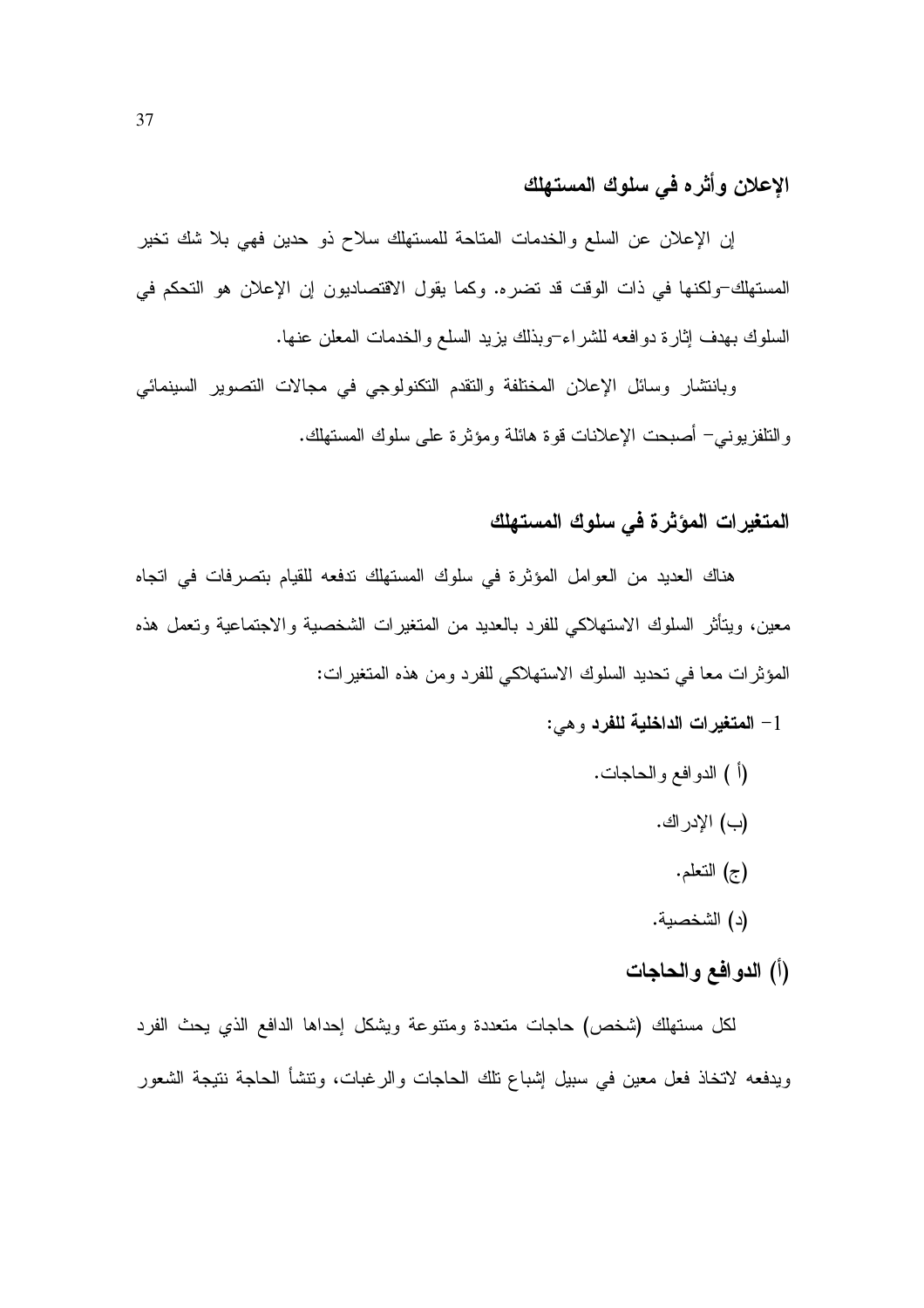بالنقص أو الحرمان من شيء ما لدى المستهلك مما يؤدي إلى التأثير في القوى الداخلية للفرد (الدوافع) بغرض إشباع هذه الحاجة بمستوى معين ودرجة معينة من الإشباع، ومن أهم أنواع الحاجات هي الحاجات الفيزيولوجية كالجوع والعطش وعدم الراحة والأمان ونتشأ هذه الحاجات من الضغط الشد الفيزيولوجي، وهناك حاجات أخرى الحاجة إلى النقدير والاعتراف والانتماء وغيرها ولا نشكل هذه الحاجات دوافع إلا عندما نكون مثيرة وذات درجة عالية من القوة والضغط لتدفع الشخص لاتخاذ قرار معين لإشباعها (أبوطعيمة، 2008).

وتعرف الدوافع بأنها: تلك الحاجات التي تضغط بقوة كافية على الشخص مباشرة لتدفعه و تحر که فی سبیل اِشباعها و اِر ضائها.

إذن فالدافعية هي القوة المحركة التي تدفع الشخص إلى اتخاذ قرار معين أو سلوك معين لإشباع رغبة أو حاجة معبنة.

ومن أشهر النظريات التي تحدثت عن الدافعية الإنسانية نظرية **أبراهام ماسلو** حيث قام ماسلو بتقسيم الحاجات الإنسانية إلى خمس مجموعات رئيسية وهي:

- 1– الحاجات الأساسية والفيزيولوجية.
	- 2- حاجات الأمان والاستقر ار . 3– حاجات الانتماء والحب. 4– حاجات النقدير والاحترام.
		- 5– حاجات إنجاز الذات.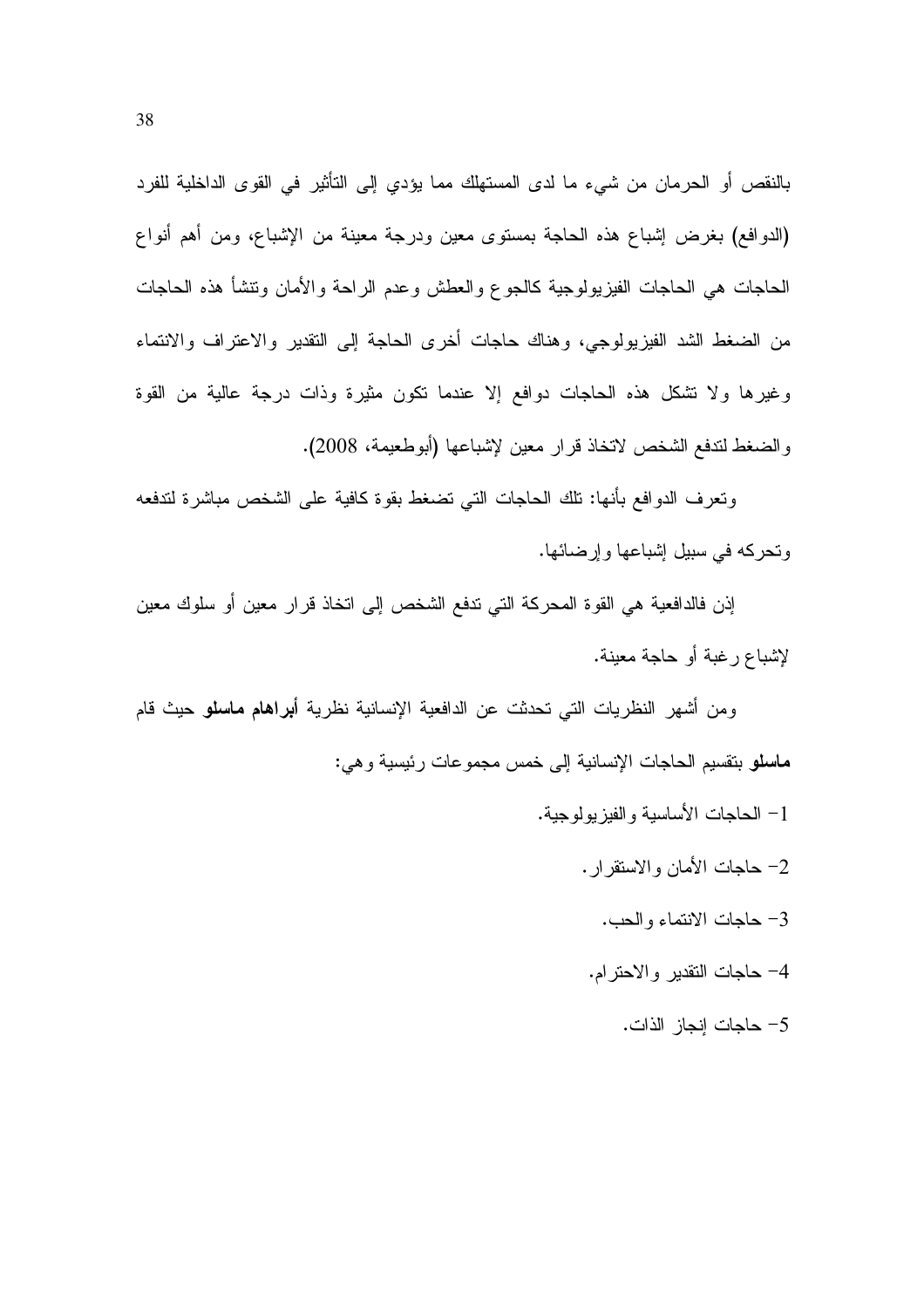وأشار ماسلو إلى أن هذه الحاجات متدرجة في الإشباع، أي بمجرد أن يقوم الفرد بإشباع نوع معين من الحاجات ينتقل إلى إشباع الحاجة الأعلى من الهرم فبعد أن يقوم بإشباع الحاجات الأساسية يندفع إلىي إشباع حاجات الأمان والاستقرار ومن ثم يندفع إلىي إشباع حاجات الانتماء و الحب إلى أن ينتهي إشباع حاجاته كلها (العجي، 1998) و هذا يعني أن للحاجات أهمية تصاعدية لذلك فهي متدرجة في الإشباع.

# علاقة الدوافع الإنسانية بالإعلان

أن معرفة دوافع المستهلك تساعد رجل الإعلان من صباغة الرسالة الإعلانية القادرة على إثارة واستمالة دوافع المستهلك المستهدف، وذلك أن دراسة دوافع الشراء وحاجات المستهلكين تساعد في تخطيط وتصميم النشاط الإعلاني والتركيز في الرسائل الإعلانية التي تركز على رموز معينة تشير إلى ربط استخدام السلعة أو الخدمة بدوافع معينة لدى المستهلك وبالنالي بركز الإعلان على الحاجات المختلفة للفر د لنتعكس على سلوكه الاستهلاكي.

### (ب) الإدراك

هو عملية التي يقوم من خلالها الفرد باستقبال ونتظيم ونفسير المعلومات والمنبهات التبي بنعرض لها وصباغتها وتشكيلها بهيئة صورة متكاملة المعانبي للعالم والببئة المحيطة (السبد، 1990). فالادراك إذن هو العملية التي تتشكل فيها الانطباعات الذهنية للفرد عندما يتلقى وينظم ويفسر المعلومات التي يتعرض لها، فهنالك مراحل منتابعة بمر بها الإدراك وهي التعرض للمعلومات (كالإعلانات وما نحويه من مغريات) ومن ثم استقبال المعلومات والقيام بتسجيلها ومن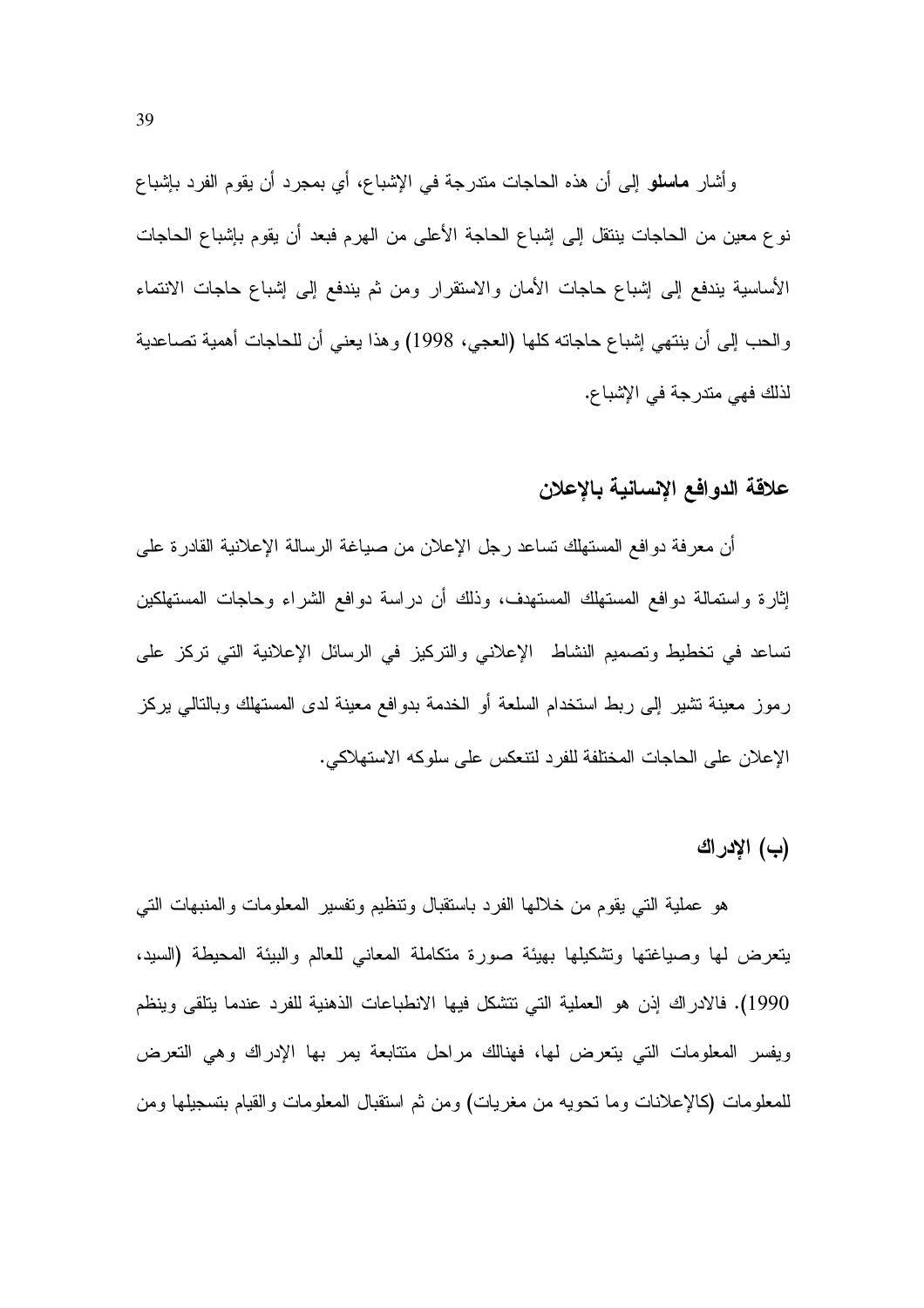ثم تنظيمها ونفسيرها وإعطاء مدلولات خاصة أن لكل منها الاستجابة للمنبه واتخاذ فعل (رد الفعل) تجاه المنبه.

أن تأثير هذه المنبهات أو المثيرات على سلوك الفرد يتم من خلال عمليات إدراكية تتتهي بنكوين معان ونفسيرات معينه لما نتلقاه حواس الفرد عن هذه المثيرات.

العوامل التبي تساعد الفرد في تفسير المنبهات والمثيرات التبي يتعرض لها هي (منصور ب، 2006):

- 1– خبر ته السابقة.
- 2- رغبة تجاه المؤثر تلك اللحظة.
- 3- حساسية الأعضاء الحسية للفرد نجاه المؤثر.

4– ألية ونوعية الدمج أو النكامل الذي يتم بين العوامل المذكورة.

#### علاقة الادر اك بالاعلان

النعلم: إن للإعلان دورًا هاما في العملية الإدراكية من حيث إبراز الخصائص المختلفة للسلعة ومكانة استخدامها في المؤثر الذي يتعرض له المستهلك بالإضافة إلى أنه كلما زاد حجم المؤثِّر وقوته الذي يتعرَّض له المستهلُّك كلَّما زاد استعداد المستهلُّك لإدراكه بين العديد من المؤثِّرات المحيطة وبالتالي يزيد من احتمالات انعكاس التفكير إلى تصرف سريع للشراء.

### (ب) التعلم

يعرف النعلم من وجهة نظر علم التسويق بأنه" كافة الإجراءات والعمليات المستمرة والمنظمة والمقصودة وغير مقصودة لإعطاء أو إكساب الإفراد المعرفة والمعلومات التبي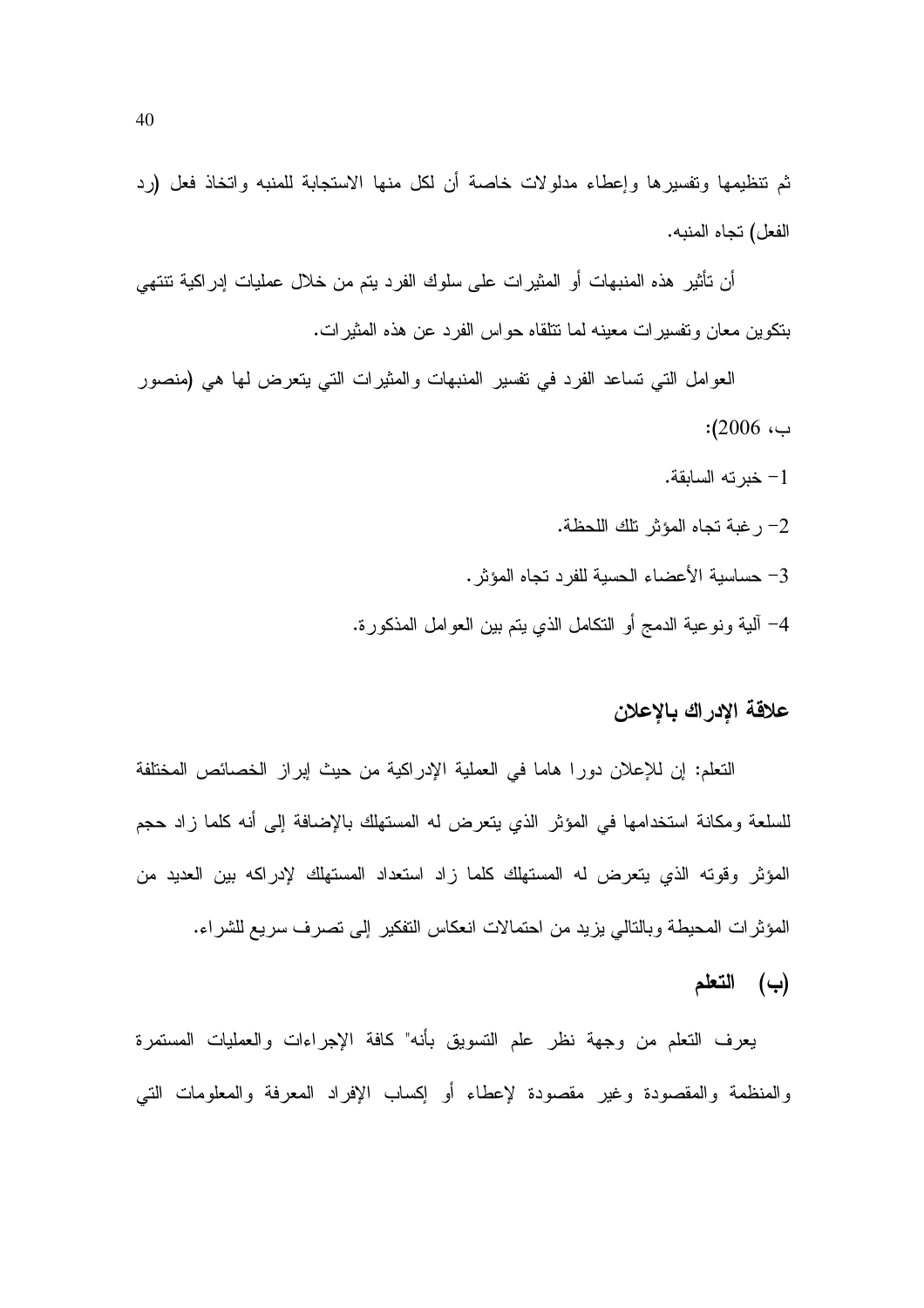يحتاجونها عند شراء ما هو مطروح من أفكار ومفاهيم، سلع أو خدمات، بالإضافة إلى تعديل أفكار هم ومعتقداتهم ومواقفهم والأنماط السلوكية نحو هذا الشيء أو ذاك" (عبيدات، 2004).

لقد قام العالم **بافلوف** بدراسات وتجارب عدة في مجال التعلم كان أشهرها **نظرية التعل**م الا**شراط**ي وطبق تجربة هذه النظرية على الحيوانات وأظهرت أن تكرا ظهور مؤثر معين وهو (الجرس) يقوم الحيوان بتقديم استجابة معينه تظهر في تصرف معين عند تقديم الطعام، حيث كان في كل مرة يقدم الطعام إلى الكلب يدق قبلة الجرس وبتكرار هذه العملية وجد أن الكلب يسيل لعابه بمجرد دق الجرس دون ارتباطه بنقديم الطعام.

وينضح من خلال ما نقدم أن النعلم بمر بعدة مراحل وخطوات ويتصف بالاستمرار والنغير، ونؤثر فيه النكرار والدوافع، و من الممكن أن يكون مقصودا أو غير مقصود ويحدث من خلال النفكير والملاحظة والخبرة العملية وهذه الخطوات هي:

1– هناك حاجة غريزية للفرد نتطلب الاستجابة مثل الجوع والعطش والنعب والخوف.

- 2– إن المؤثر يتعلق بالحاجة فإذا كانت هناك حاجة للأكل مثلا فأن المؤثر (الإعلان) قد يكون عن مأكو لات شهبة.
	- 3- الاستجابة وهو ما بفعله الفرد كرد فعل للمؤثر .
- 4– من خلال نقوية العلاقة بين المؤثر والاستجابة ونكرار المؤثر يمكن التوصل إلى عملية النعلم (الزغول، 2004).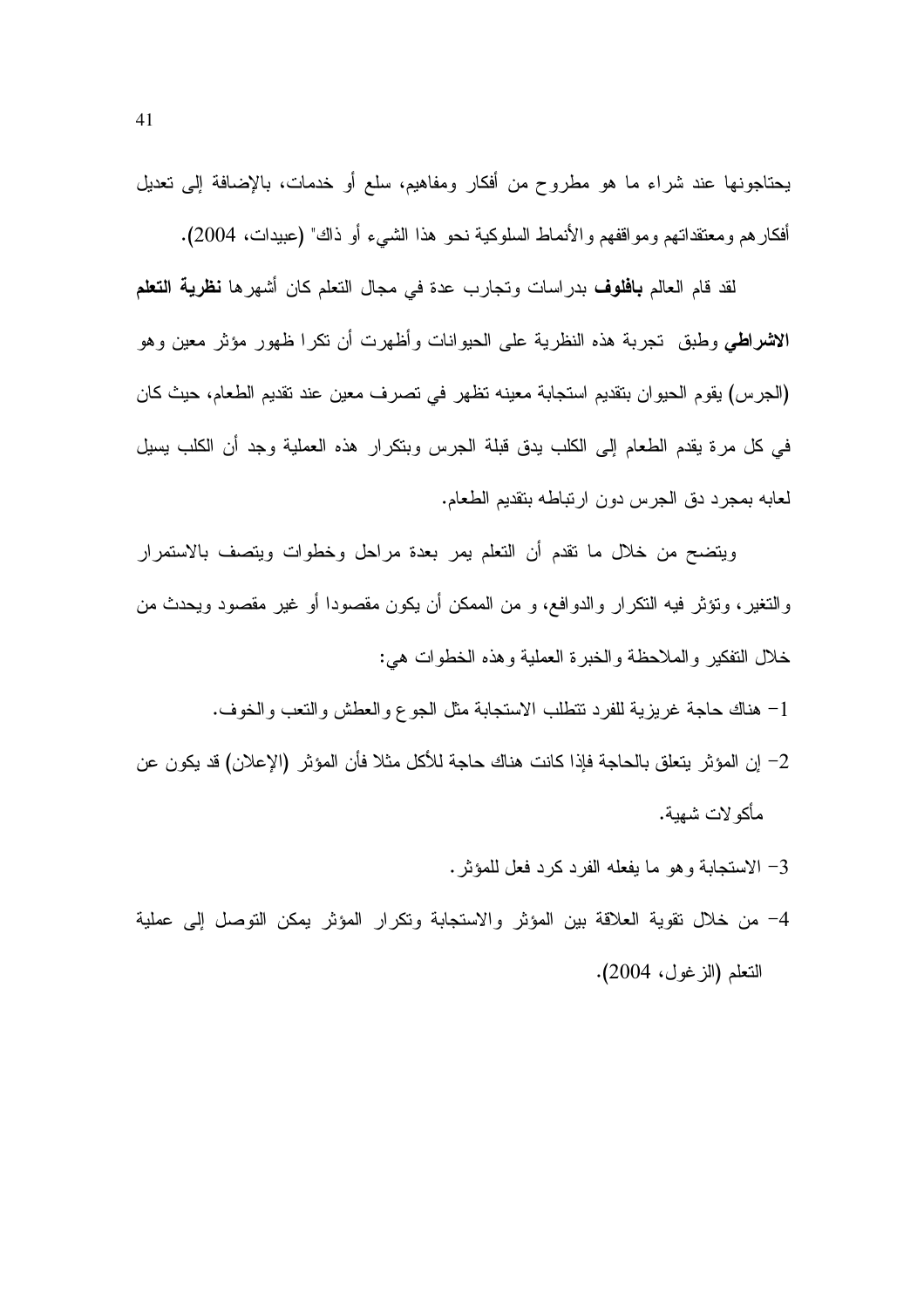### علاقة التعلم بالإعلان

أن هناك علاقة كبيرة بين النعلم والاسم النجاري للسلعة ويلعب الإعلان الدور الأكبر في توطيد هذه العلاقة وندعيم ولاء المستهلك للسلعة من خلال توفير المعلومات المطلوبة ونكر ار بث الرسالة الإعلانية للاستمرار في تذكر المستهلك للسلعة وحثه على مداومة شرائها.

# (د) الشخصية

يمكن تعريف الشخصية بأنها:"تلك الصفات والخصائص النفسية الداخلية التي تحدد و تعكس كيفية تصر ف الفر د وسلوكه نحو كافة المنبهات الداخلية أو الخار جية البيئة التي بتعر ض لمها بشكل دور ي أو منتظم" (الصحن، 2000).

ويتضح من ما سبق أن الشخصية الإنسانية هي عالم من الأحاسيس والمشاعر ومركب من مفاهيم وقيم نراكمية عبر مراحل نطور الشخصية ونعطى بالنالي الهوية للفرد.

وتبين لنا دراسة الشخصية للفرد الاختلافات بين الإفراد في السلوك أي أن الإفراد يختلفون في درجة استجابتهم لمؤثرات متشابهة تبعا لمميزات كل شخصية وما يتمتع به كل فرد، ومن أهم الخصائص المميزة للشخصية الاندفاع، والغامرة والحياة الاجتماعية.

## علاقة الشخصية بالإعلان

أن هناك علاقة بين شخصية المستهلك وكيفية تصرفاتهم الشرائية وتوجد هناك عوامل عدة تدخل في عملية الشراء والتي تجعل من الصعب وجود حلقة اتصال واضحة بين الشخصية وأنماط السلوك الاستهلاكي.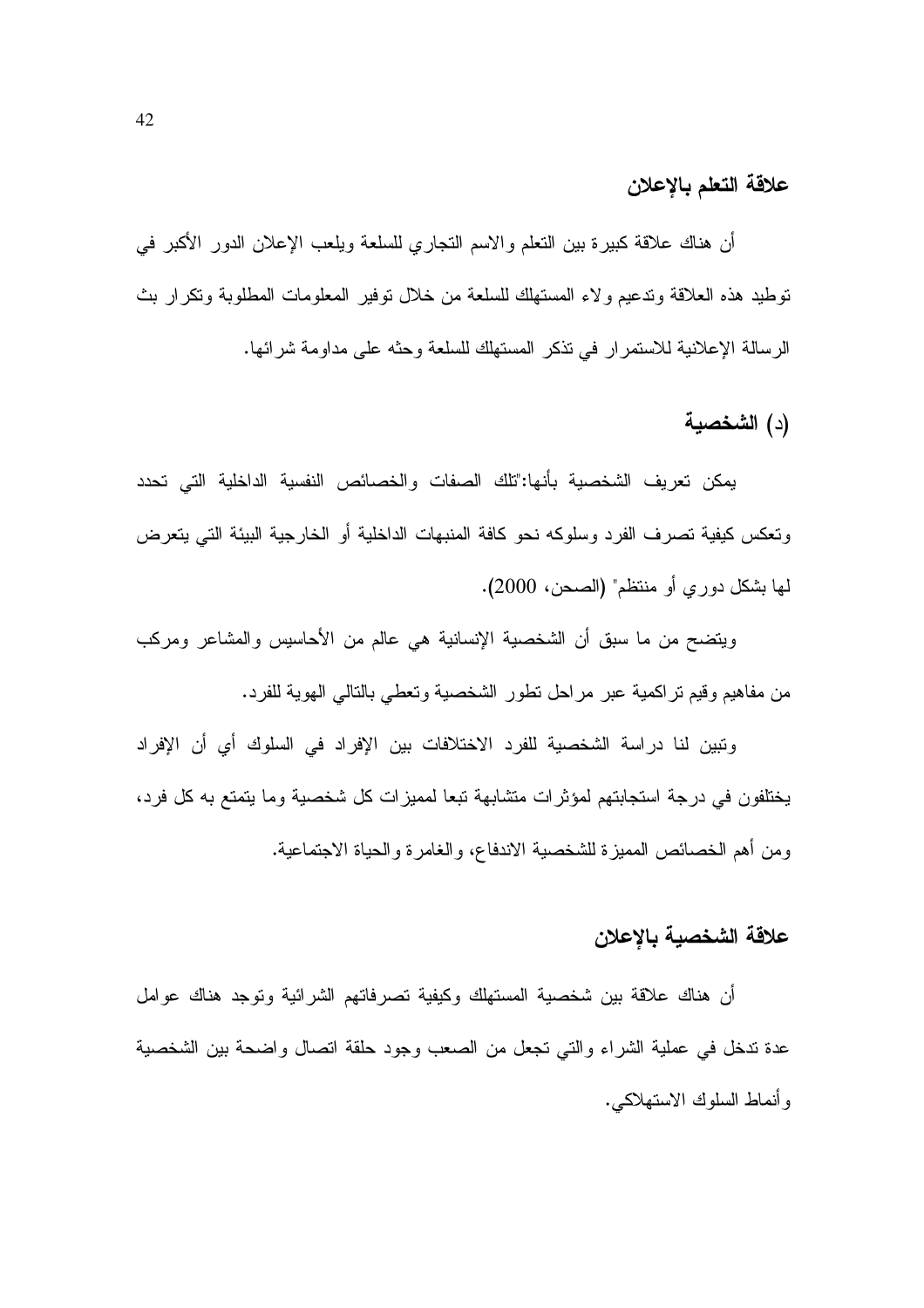- 2– ال**متغيرات الخارجية:** وهي المتغيرات البيئية التي تؤثر على سلوك المستهلك وتوجه تصرفاته وهي:
- 1– ا**لثقافة:** تعرف الثقافة لمجتمع ما بأنه مجموعة القيم والأفكار والفلسفات والاتجاهات والفنون والنشريعات القانونية الأساسية والعادات والنقاليد والأعراف والقيم الأخلاقية والقيم المادية التي يتم إكسابها لأفراد المجتمع من خلال عمليات التطبيع الاجتماعي والرموز التراكمية المنطورة مع نطور الأمة (منصور، ب، 2006)

### علاقة الثقافة بالاعلان

قد تخضع المجتمعات إلى تغير في عوامل الثقافة المختلفة وتحصل هذه التغيرات نتيجة لتفاعل العديد من العوامل الاجتماعية والسياسية والاقتصادية بالإضافة إلى التقدم العلمي والتطور النكنولوجي والتغيرات في مستوى التعليم والوعى للأفراد وزيادة أوقات الفراغ والتسلية ومثال ذلك نجد العديد من المجتمعات تتشابه في عوامل الثقافة مثل الولايات المتحدة الأمريكية واستراليا تتشابه في العديد من جوانب الثقافة بسبب اللغة الانجليزية المشتركة بين البلدين بالرغم من البعد الجغرافي بينهما.

أما الاختلاف بين عوامل الثقافة نجد أن مصر تمثّل مثال واضح فتوجد اختلافات في الثقافة بين الإفراد في الصعيد والأخرين في المدن الساحلية وبالتالي تعكس هذه الاختلافات في القيم والعادات أنماط الاستهلاك ببن الأفراد وبالنالي نمد رجال الإعلان بأساس قوي في نقسيم السوق إلى قطاعات وتخطيط الاسترانيجيات التسويقية والإعلانية كما ويتأثر الإعلان بالقيم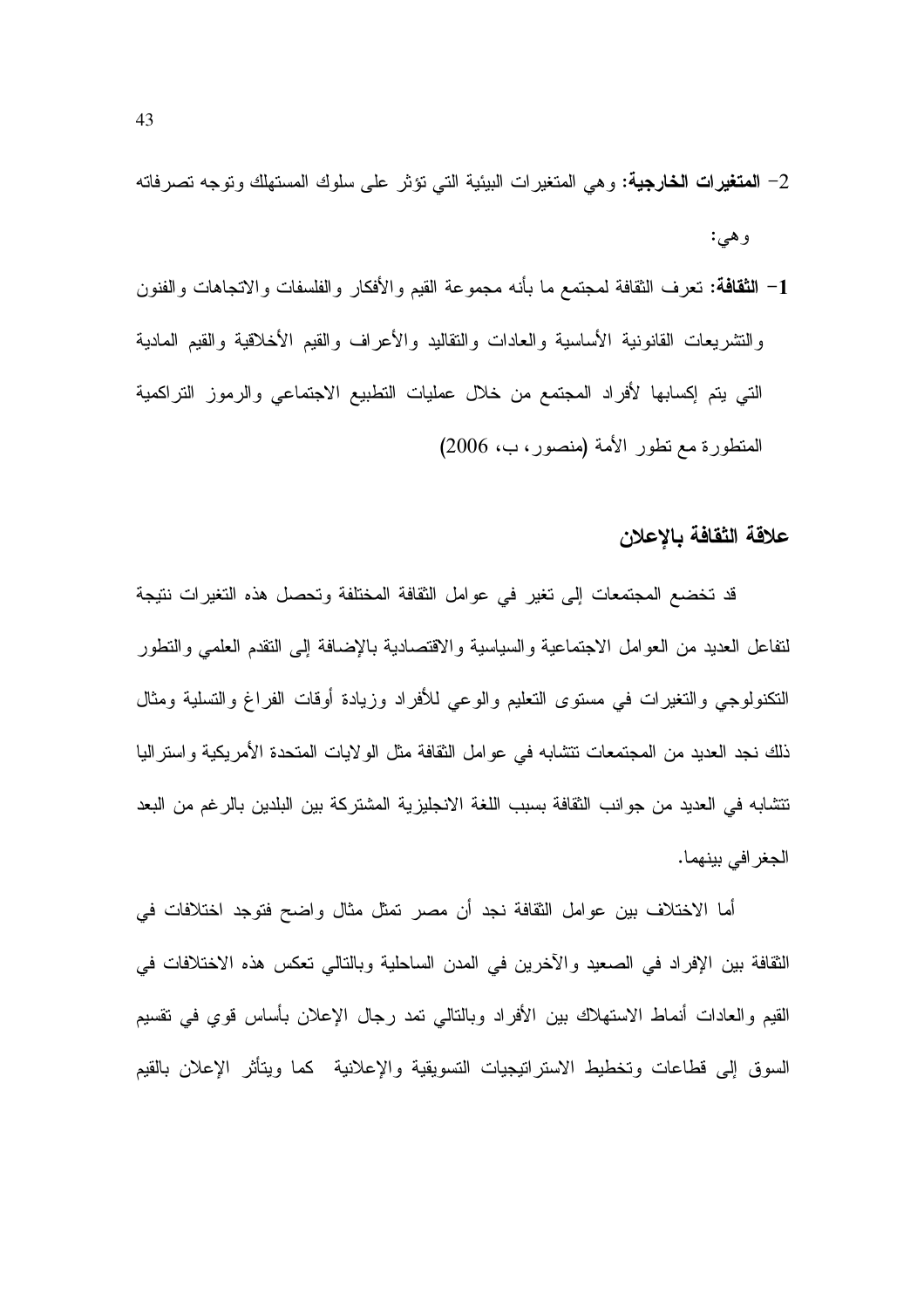الموجودة في المجتمع وتركز في حملاتها الإعلانية على تأصيل قيم معينة لدى الأفراد وربطها باستخدام السلعة (الصحن، 2000).

#### 2– الطبقات الاجتماعية

هي نقسيمات متجانسة داخل المجتمع والتبي نحوي أناسا ذوي قيم واهتمامات وأنماط حياة متشابهة أو متقاربة و ذو سلوك متشابه أو متقارب ( العجي، 1998).

أهم محددات الطبقة الاجتماعية: الدخل ومستوى التعليم والثروة الموروثة والوظيفة أو العمل كما ويتميز أفراد الطبقة الواحدة بالتقارب والتشابه في العادات والنقاليد والأفكار إلى حد كبير وبالتالي ينعكس هذا التشابه على سلوكهم الشر ائي.

## علاقة الطبقة الاجتماعية بالاعلان

ان رجل الاعلان يستطيع ان يزيد من فعالية الرسالة الاعلانية، اذا كان على علم بالطبقة الاجتماعية للمستهلكين الذين يوجه اليهم الاعلان، فالاعلان ينوجة الى كل طبقة من طبقات المجتمع المختلفة العليا والوسطى والدنيا وقد يختلف الاعلان تبعا للطبقة الموجة لها (السيد،  $(1990)$ 

### 3- الأسرة

ونعرف الأسرة بأنها وحدة اجتماعية تتكون من شخصين أو أكثر يكون بين أفرادها علاقة شرعية كالزواج مع إمكانية تبنى هذه الأسرة لأفراد آخرين كأبناء أو بنات يسكنون في بيت واحد (عبيدات، 2004).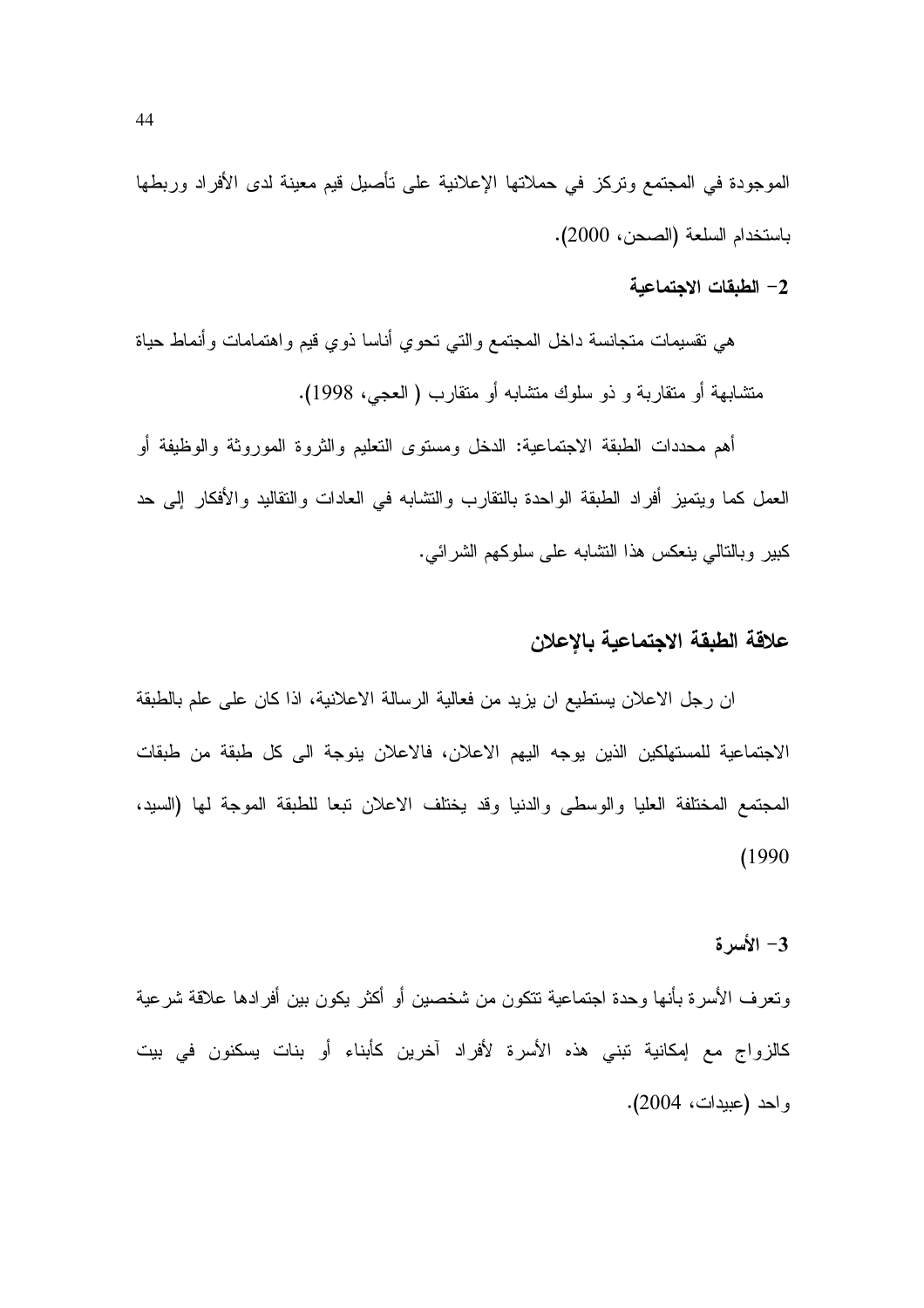ليمكن دور الأسرة في التأثير على أفرادها ونكوين القيم والاتجاهات وأنماط الشراء، فالعديد من الأفراد يتبعون نفس الأنماط الاستهلاكية الأساسية السائدة على مستوى الأسرة والتبي تم النعود عليها لفترة طويلة من الزمن وخاصة السلع التي لا نأخذ فترة طويلة في انخاذ القرارات الخاصة بها.

# علاقة الأسرة بالإعلان

تعتبر الأسرة وحدة شرائية ووحدة استهلاكية ويجب على المعلن أن يميز بين أدوار الأسرة وخاصة نلك المتعلقة بكيفية اتخاذ قرار الشراء وكيفية استخدام السلع المشتراه فعلى سبيل المثال للأطفال دور كبير في التأثير في قرارات الشراء المتعلقة بالمواد الغذائية،فعلى رجل الإعلان أن يفهم الأدوار التي يلعبها أفراد الأسرة في التأثير على قرارات الشراء وحجم وقوة هذا التأثير، حتى يتمكن من توجيه إعلانه إلى الفرد الأكثر تأثيرا على قرار الشراء في العائلة (أبو طعيمة، 2008).

### 4– الجماعات المرجعية

هي مجموعة موجودة من الأفراد من الجماعات المهنية والاجتماعية والتبي نؤثر سلبا أو ايجابا علمي نقييم و أمال ونصر فات و أر اء و معتقدات الأفر اد.

ويأتي تأثير الجماعة المرجعية نتيجة ما يلي (العجي، 2000):

– الطاعة التـى يكنـها الأفراد للجماعة، واحترام المقابيس التـي تتعامل بـها، والتـي تدعم بالمكافأة أو التعويض الذي تمنحه الجماعة إلى من يطيعها ويحترمها.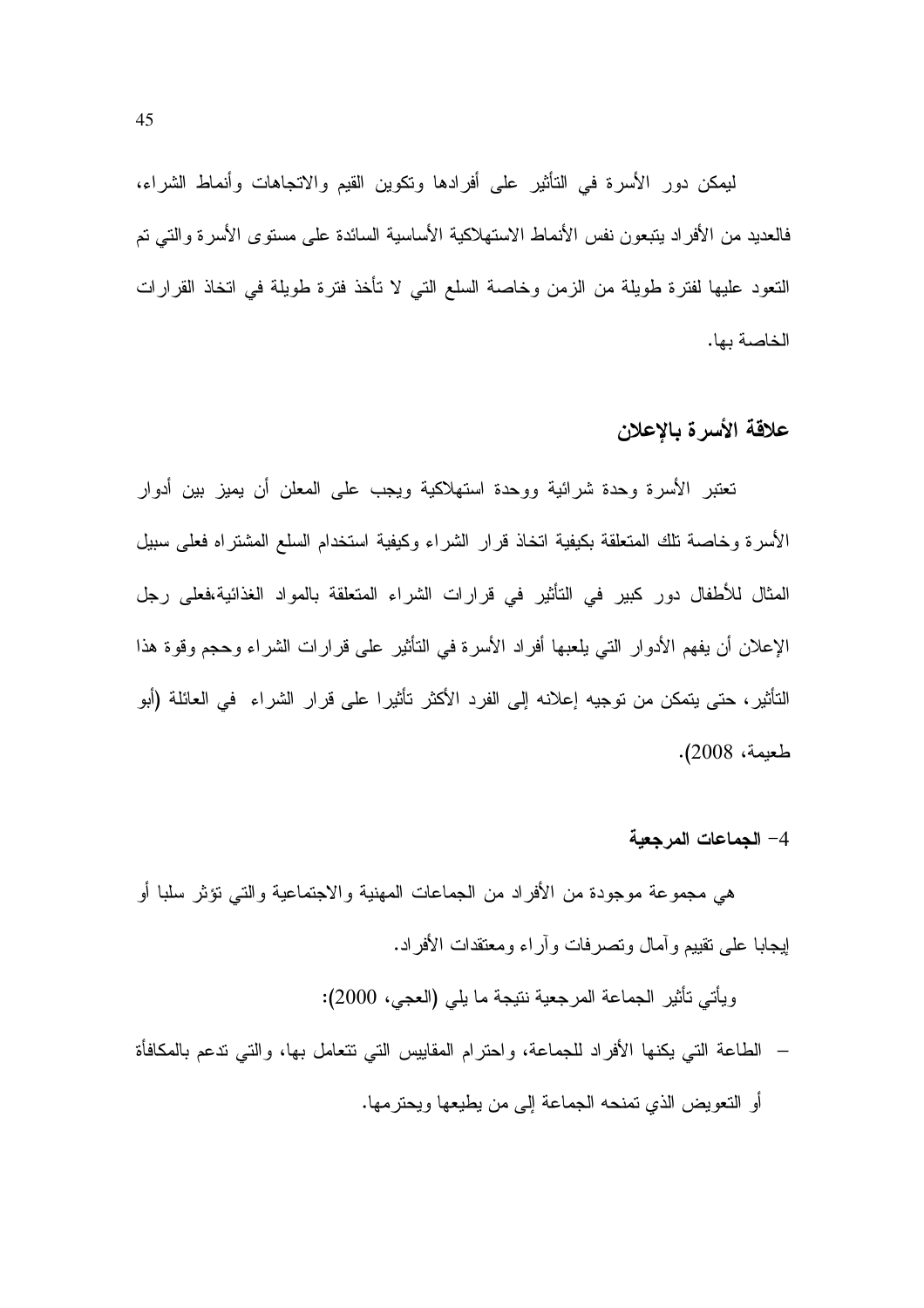– حاجة الأفراد للنعبير عن قيمهم الخاصة، حيث نلعب الجماعة المرجعية دور وسيلة النعبير عن هذه القيم والارتباط بها.

### علاقة الجماعات المرجعية بالإعلان

أصبحت الجماعات المرجعية من الأساليب الأساسية التي يستخدمها المعلنين في إعلاناتهم حتى يحققوا مزايا نتافسية معينة، لذلك يستخدم المعلن بعض المشاهير من النجوم أو لاعبى الألعاب الرياضية أو الخبراء في مجال معين أو حتى الأشخاص العاديين بهدف زيادة إدراك المستهلك ووعيه نجاه أسم نجاري معين ونخفيض الخطر المرنبط بشراء السلعة فالمستهلكين بتأثَّروا بالمشاهير التي نتصف حياتهم بأنها أكثر راحة ومتعة من حياة المستهلكين (الصحن،  $. (2000)$ 

وتتفاوت السلع في مدى تأثير الجماعات المرجعية على مستهلكيها في شرائهم لها، فقد أوضحت إحدى الدر اسات أنه كلما زادت السلعة تعقبدا وارتفعت سعرا كلما زاد تأثير الجماعات المرجعية على المستهلكين وكانوا أكثر ميلا للاقتناع بشرائها.

# أنواع الإعلانات المؤثرة في السلوك الاستهلاكي

الإعلان المباشر:

فيه يعلن بصراحة عن السلعة أو الخدمة ويشير إلى أماكن نواجدها– ومميزاتها والخدمات التي نؤدبها للمستهلك- و أحبانا سعر ها.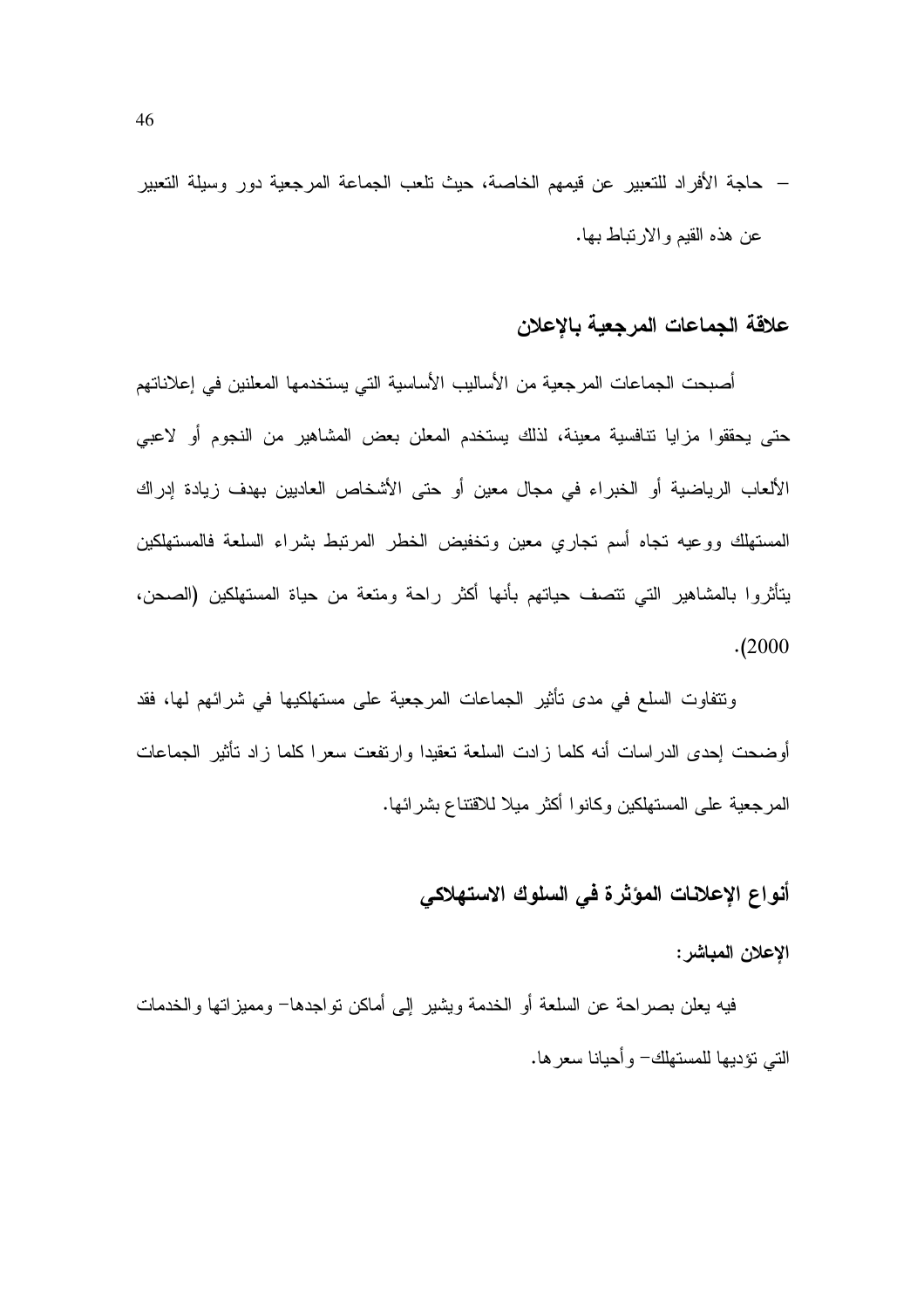والإعلان غير المباشر:

وهو الذي يسعى إلى النأثير على الجماهير لتسلك سلوكا معينا ويأتي عن طريق استخدام أحد نجوم السينما أو الرياضيين المشهورين لنوع معين من السجائر أو العطور أو شفرات الحلاقة مثلاً دون أن يذكر أسم السلعة ولكن مجرد ظهور إحدى هذه السلع مع وضوح ماركتها من خلال عرض الفيلم يعتبر نوعا من الدعاية والإعلان لهذا المنتج.

وسائل الإعلان المؤثرة في المستهلك (العلاق، 1998).

يعتمد مصمم الإعلان على الدراسات النفسية التي يتعرف منها أحسن الطرق في التأثير على أراء الناس وتغير اتجاهاتهم.ومن أمثلة أساليب النَّاثير في المستهلك ما يلي –: 1– إعطاء الإعلان صبغة علمية باستعمال بعض الألفاظ الطبية أو الكيميائية. 2– استعمال حقيقة معروفة ولكن بطريقة تشعر المستهلك أنها ميزة خاصة بهذه السلعة. 3– استغلال بعض الخدع السينمائية في التصوير لإبهار المستهلك بنتائج استعمال السلعة. 4– محاولة إشعار المستهلك أن ما لديه من سلع أصبح غير صالح أو لم يعد مواكبا للنقدم. 5– استخدام الخدع اللفظية التي نشد انتباه المستهلك.

- أثر الإعلان على المستهلك:
- 1- تعطي للمستهلك معلومات عن السلعة والخدمات. توفر جهد ووقت المستهلك.  $-2$ 3- تعطي أسعار للسلع والخدمات.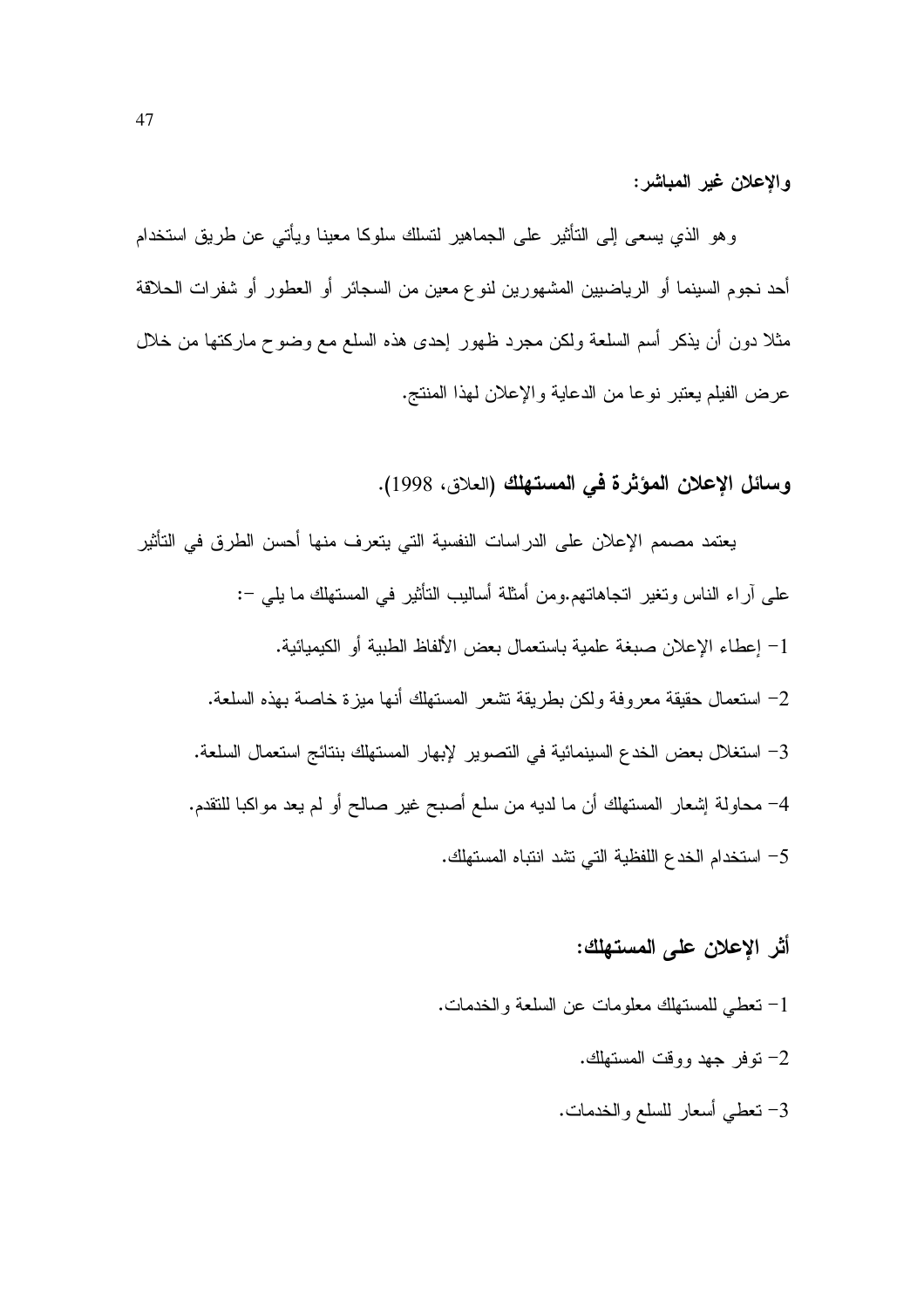4– يؤدي إلى تنافس المنتجين لتقديم أفضل الخدمات.

أما في ما يتعلق بأهم التحذيرات التي يجب أن ينتبه لها المستهلك: 1– الإعلان يخلق رغبات غير حقيقية للشراء. 2- قد تستخدم وسائل غير مناسبة لإثارة المستهلك. 3- يعتمد على خصائص ومميزات مبالغ فيها. 4- يركز على المؤثرات النفسية والعاطفية ولا يخاطب العقل. 5– قد بتضمن معلومات مضللة.

وبذلك نعد الإعلانات أداة رئيسة لنقل القيم والأفكار والأنماط السلوكية وهو ما ينعكس سلبا على اقتصاديات الدولة حيث إن أساليب الإغراء التي يستخدمها الإعلان، والإلحاح الذي يقوم به يجعل الأكثر فقرا في مجتمعاتنا ينفقون جزاءاً كبيراً من دخولهم في شراء منتجات وسلع لا حاجة لهم بها، إلا أنها تجعلهم أكثر فقراً.

وبهذه الصورة تصبح الإعلانات التلفزيونية مفسدة لأذواق الجماهير بما تستخدمه من وسائل إثارة، سواء من الشكل كالصور المصاحبة والألوان، كما تستخدم أساليب غير أخلاقية في كثير من الأحيان باستغلال الغريزة الجنسية أسوأ استغلال مما يفسد الجمهور لاسيما الشباب والأطفال، مما يستوجب التصدي لها من قبل كافة الجهات المعنية.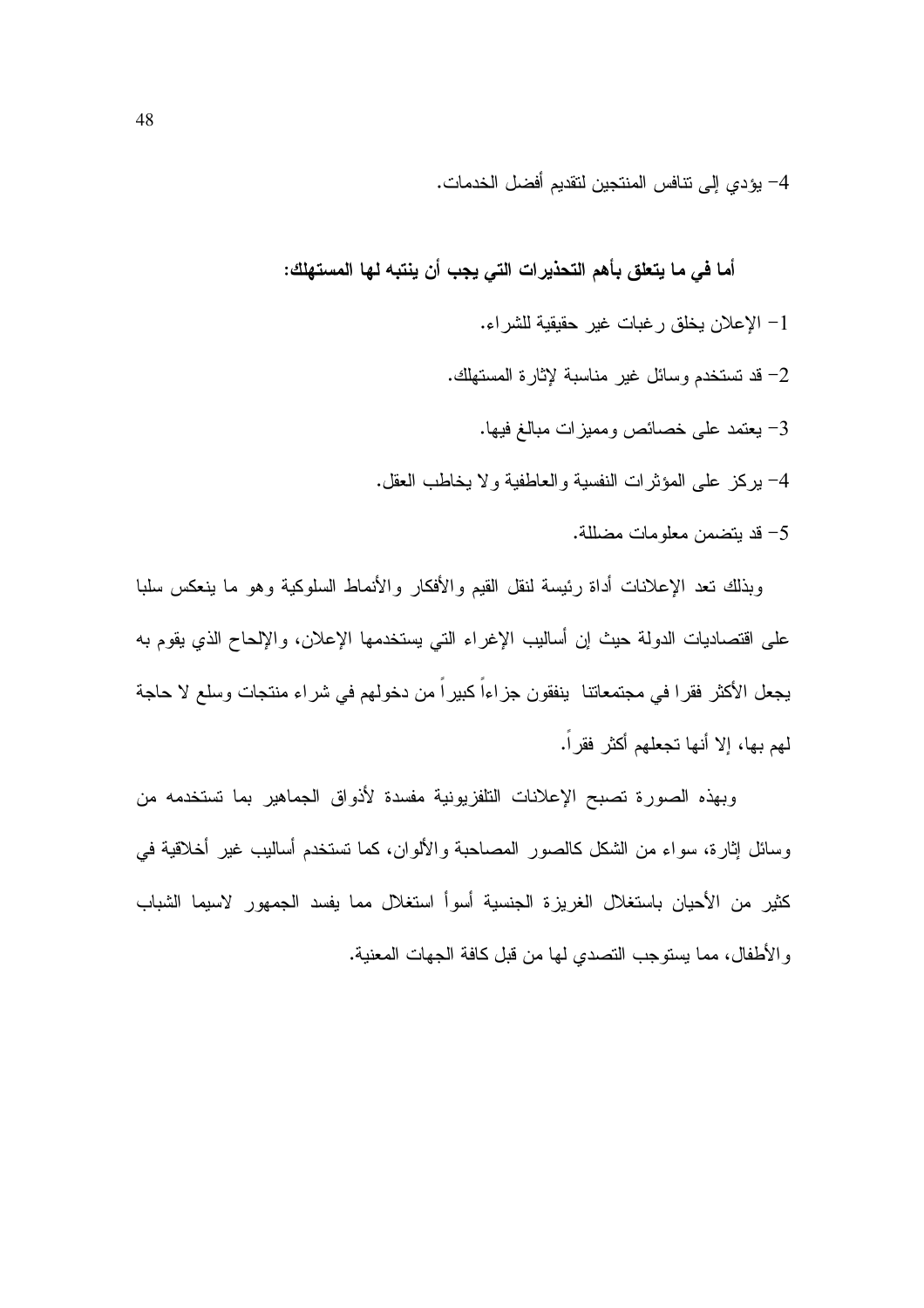نظر بات الدر اسة

يتضمن الإعلان التجاري عملية اتصال إقناعيه تستهدف التأثير على أذهان أفراد جمهور المستهلكين لاستمالة استجابات سلوكية في الاتجاه المرغوب فيه من قبل المعلن وتعتمد عملية التأثير هذه على ميكانيكية إقناعيه بنم من خلالها إحداث و احد أو أكثر من سلسلة آثار إدر اكية تبدأ بنعر بف المستهلكين بالسلع أو الخدمات المعلن عنها وصو لا إلى آثار إدر اكية أكثر نقدماً من حيث مضمونها السلوكي كتكوين الانطباعات ثم القناعات والاهتمامات فالاتجاهات والمبول السلوكية ثم الَّذو ابا و أُخير اً السلوك الشَّر ائے، نفسه.

وتعتبر الآثار الذهنية التي يحدثها الإعلان التجاري على سلوك المستهلكين ذات طبيعة تراكمية وهو ما يساعد على تعزيز وتعميق المضمون الاستهلاكي (الاستعداد أو المبول للتصرف) الذي نتطوى علية تلك الآثار بما يدفع هؤلاء المستهلكين في النهاية إلى نبني وشراء السلعة أو الخدمة المعلن عنها (معلا، 1993).

وقد بذلت جهوداً كثيرة من قبل الباحثين لوضع نماذج ونظريات تفسير الكيفية التي يحدث من خلالها الإعلان التجاري آثاره على المستهلك، وبالتالي استمالة السلوك الشرائي. فكان من أبرز هذه النظريات والنماذج (نظرية الاعتماد على وسائل الاعلام MEDIA (DEPENDENCY) و(نموذج التأثير المتدرج Hierarchy of Effects Model) عبدالعز بز ، طبعة تجر بببة).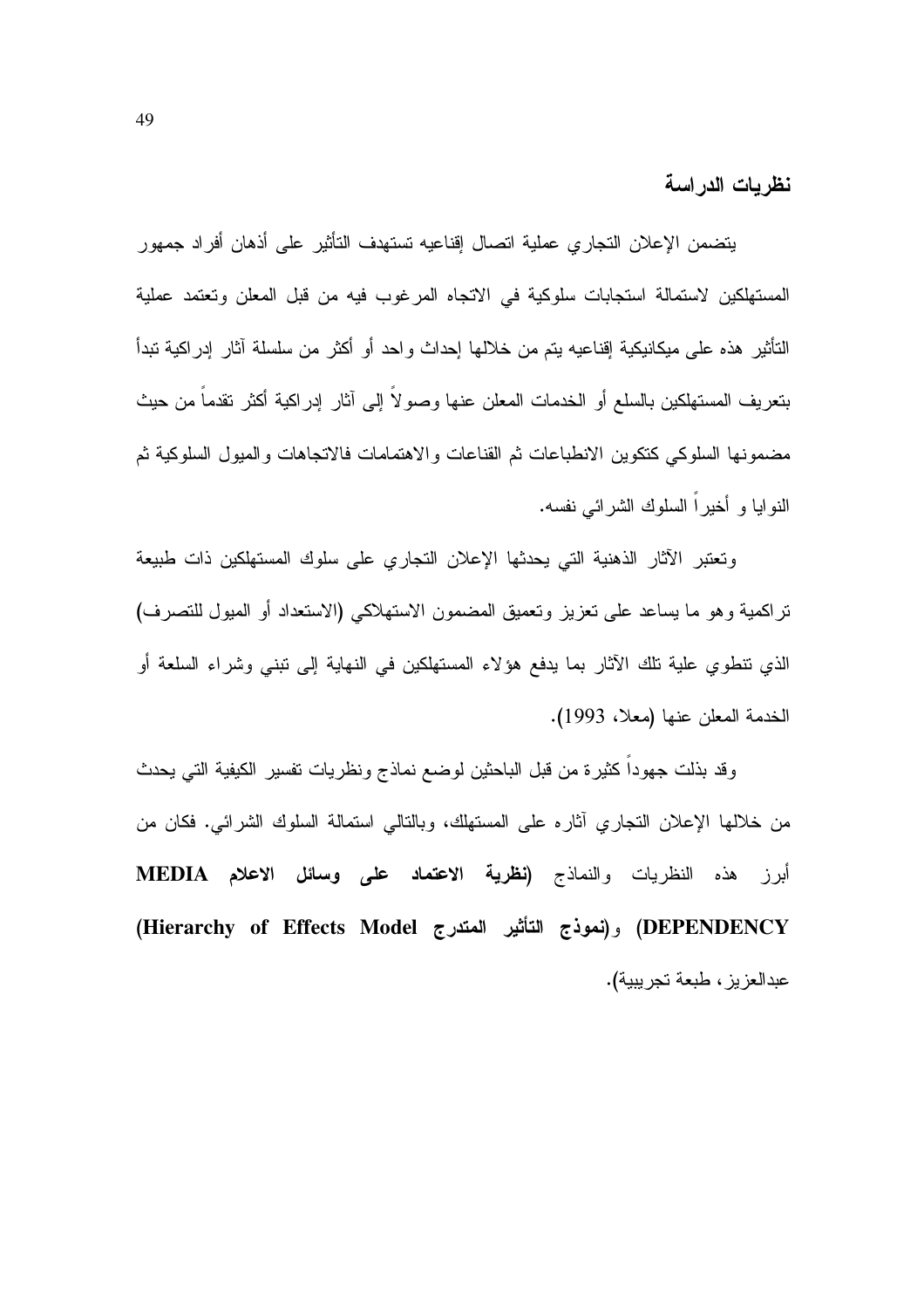### نظرية الاعتماد على وسائل الاعلام

نتطلق هذه الدراسة في إطارها النظري من فرضيات ومعطيات نظرية الاعتماد على وسائل الاعلام MEDIA DEPENDENCY، حيث تلائم هذه النظرية موضوع الدراسة وتححق أهدافة.

ونتبع فكرة نظرية الاعتماد من الاتجاة المتزايد لدى الافراد في المجتمعات الحديثة نحو زيادة الاعتماد على وسائل الاعلام لاستقاء المعلومات بهدف نكوين المعارف والاتجاهات إزاء ماي حدث في المجتمع والمجتمعات الاخرى (المصرى، 2000). ويقصد بالاعتماد على وسائل الاعلام درجة أهمية وسائل بعينها للأفراد كمصادر للمعلومات عن الاحداث والقضايا المثارة خاصة في حالة وقوع حوادث أو أزمات أو كوارث نمس المجتمع والمجتمعات الاخرى (القليني، سوزان، 1998).

ويفسر روكتش ودي فلير –أصحاب نظرية الاعتماد– اختلاف درجة اعتماد الافراد على وسائل الاعلام في ضوء اختلاف قدرات وسائل الاعلام على تلبية احتياجات الجمهور والنظام الاجتماعي، إضافة الى اختلاف درجة الاستقرار الاجتماعي التي يمر بها المجتمع (M. Defleur , S. Ball – Rokeach, 1992) حيث يزيد اعتماد الافراد على وسائل الاعلام كمصادر للمعلومات في ضوء أهمية المعلومات للافراد، وزيادة حالات التغير وعدم الاستقرار في المجتمع أو المجتمعات المحيطة، والتي يعبر عنها بحالات الازمات، والطوارئ والكوارث ( الشامي، 2001). وتفرق بحوث ودراسات الاعتماد بين مفهومي استخدام الوسائل Media Use، والاعتماد على وسائل الاعلام MEDIA DEPENDENCY، حيث يقصد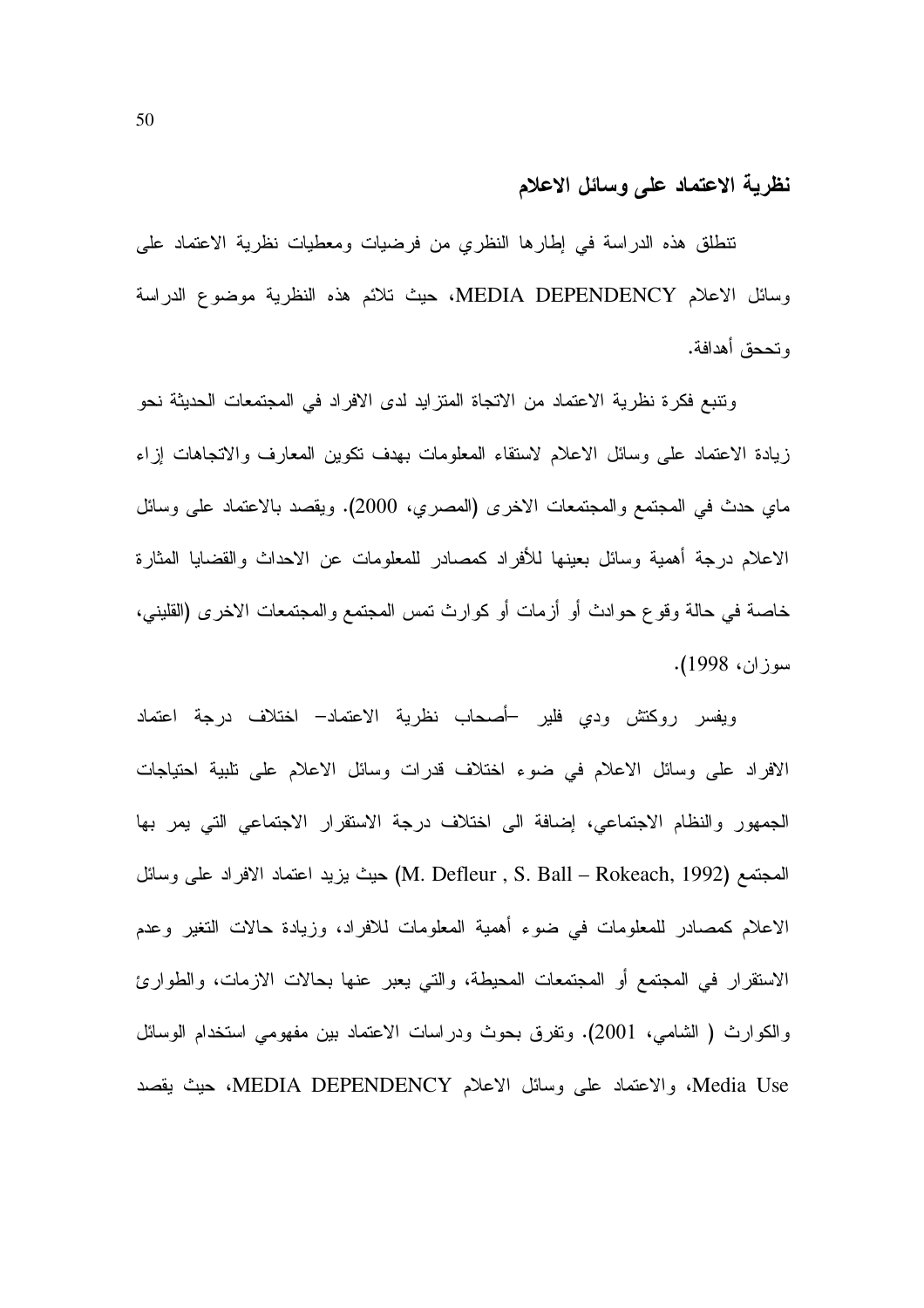بالاول حجم النعرض للوسائل، ويقصد بالثاني درجة الاعتماد على وسائل إعلام بعينها بهدف الحصول على المعلومات (فهمي،1999). ونتدرج الاثار الناجمة عن الاعتماد الافراد على وسائل الاعلام، وتبدأ الخطوة الاولى بالاثار المعرفية والتي يحاول فيها الافراد التخلص من حالة الغموض الناتج عن نقص المعلومات، ويلي ذلك الخطوة الثانية والتي نتمثل في الاثار الوجدانية، وآخيراً نأتـى الآثار السلوكية التـى تتشط الافراد للقيام بسلوك معين (السيد، ب، 1998).

ونتنقد نظرية الاعتماد لمبالغتها في نقييم اعتماد الافراد على وسائل الاعلام الجماهيري، وإغفالها لدور وسائل الاتصال الشخصبي رغم أهميته في التأثير على معارف واتجاهات الافر اد (حمدي، 2001).

ورغم منطقية هذه الانتقادات، إلا أن الردود عليها نبدو أكثر منطقية فالنظرية تقدم تفسيراً منطقياً لزيادة الاعتماد على وسائل الاعلام إبان الأزمات والكوارث وظروف القلق وعدم الاستقرار، وتثبت البحوث والدراست ذات الصلة نحقق هذه الفرضية، ويحسب لأصحاب هذه النظرية الوعى بأهمية التفرقة بين استخدامات وسائل الاعلام والاعتماد عليها كمصاد للمعلومات.

# أما نموذج التأثير المتدرج:

وتحدث عن نموذج التأثير المتدرج جون ليكنبي 'John Leckenbys إذ يعد هذا النموذج تطويرا لنموذج AIDA نظراً لوجود عدد أكبر من المعلومات التفصيلية والمراحل الندريجية فيه. حيث يفترض هذا النموذج أن السلوك الاستهلاكي للمستهلك يمر عبرة أربعة مراحل وخطوات معرفية بانجاه السلعة التي يريد شرائها، وهذه المراحل هي: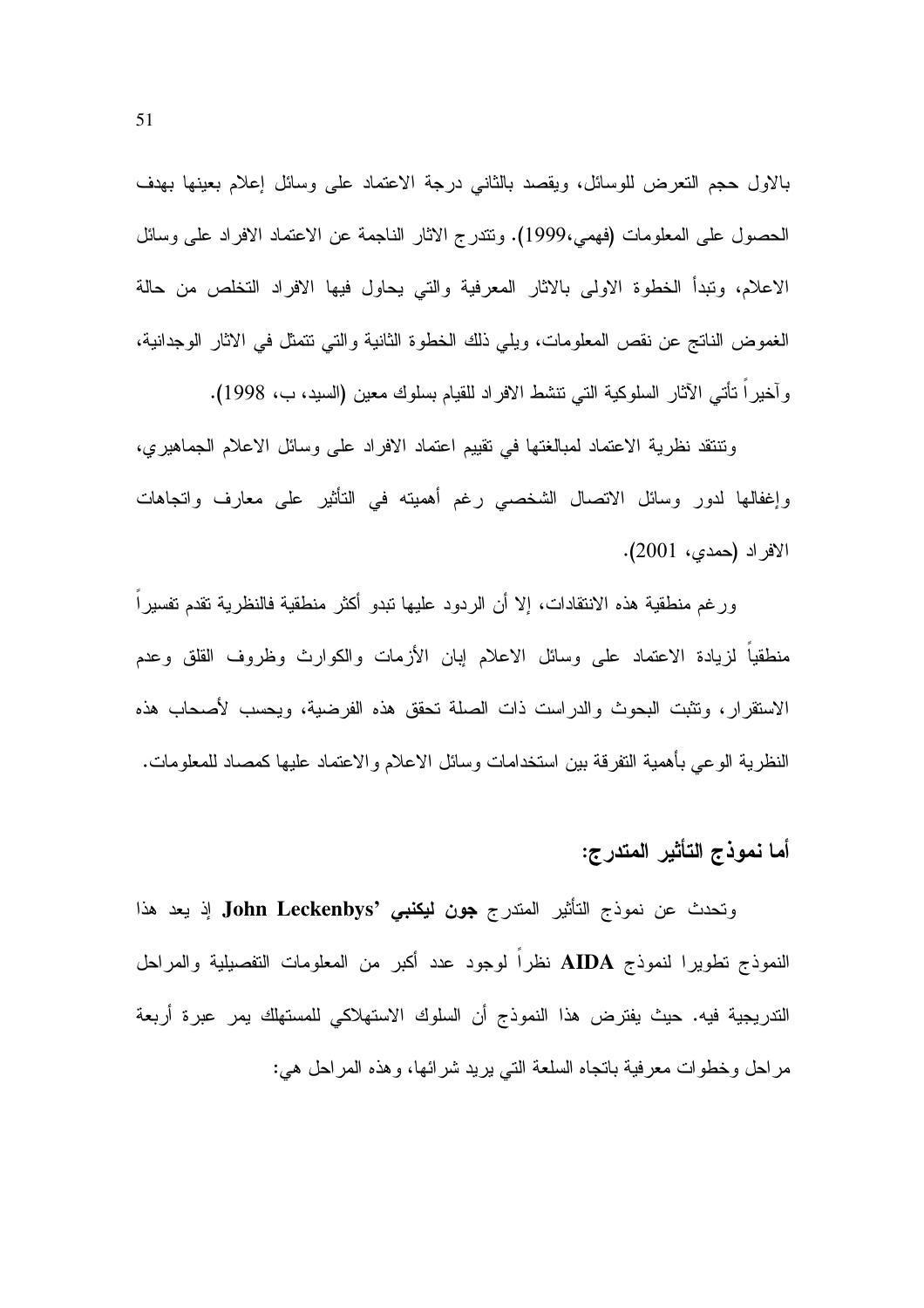- 1- مرحلة الوعى: وفيها يكون المتلقى ليس لدية معلومات أو وعى عن موضوع الإعلان. والوعي المقصود هو الوعي بالوجود (وجود السلعة) ويمكن أن نقول أنها مرحلة التعرف البسيط على موضوع الإعلان.
	- 2– **مرحلة الاهتمام:** وتحدث نتيجة محاولات المتلقى في التحري والتجريب.
- 3- **الرغبة:** وفيها نتحول المعرفة إلى المكون العاطفي للانجاه وهو الإعجاب وإلى المكون المعرفي منه وهو بناء التوقعات الإيجابية.
- 4– مرحلة القيام بالسلوك المطلوب: ويعكس نجاح العملية الانصالية في تحقيق كل ما سبق من خطو ات.

وبعد نلك الخطوات ظهرت نغيرات أساسية في مكونات هذه النظرية بحيث تم اختصار مكوناتها إلى ما يلي:

C -1 المعرفة (الوعي أو التعلم).

إن المعرفة مرتبطة بتعلم الأمور بحيث يكون هناك عمليات مقارنة وتفكير لدى المستهلك لكي يتعامل مع الأفكار والعواطف التي لديه والنوصل إلى القرار المناسب بخصوص عملية الشراء لسلعة معينة، أن الوعي أساسي في هذا العملية حيث الوعي قبل عملية الشراء ويرتبط الوعي في عملية الاستهلاك بالأمور التالية:

- أ الوعبي المرتبط بالسلعة.
- ب الوعي المرتبط بخصائص السلعة.
- ج معرفة فوائد السلعة التي بريد شرائها.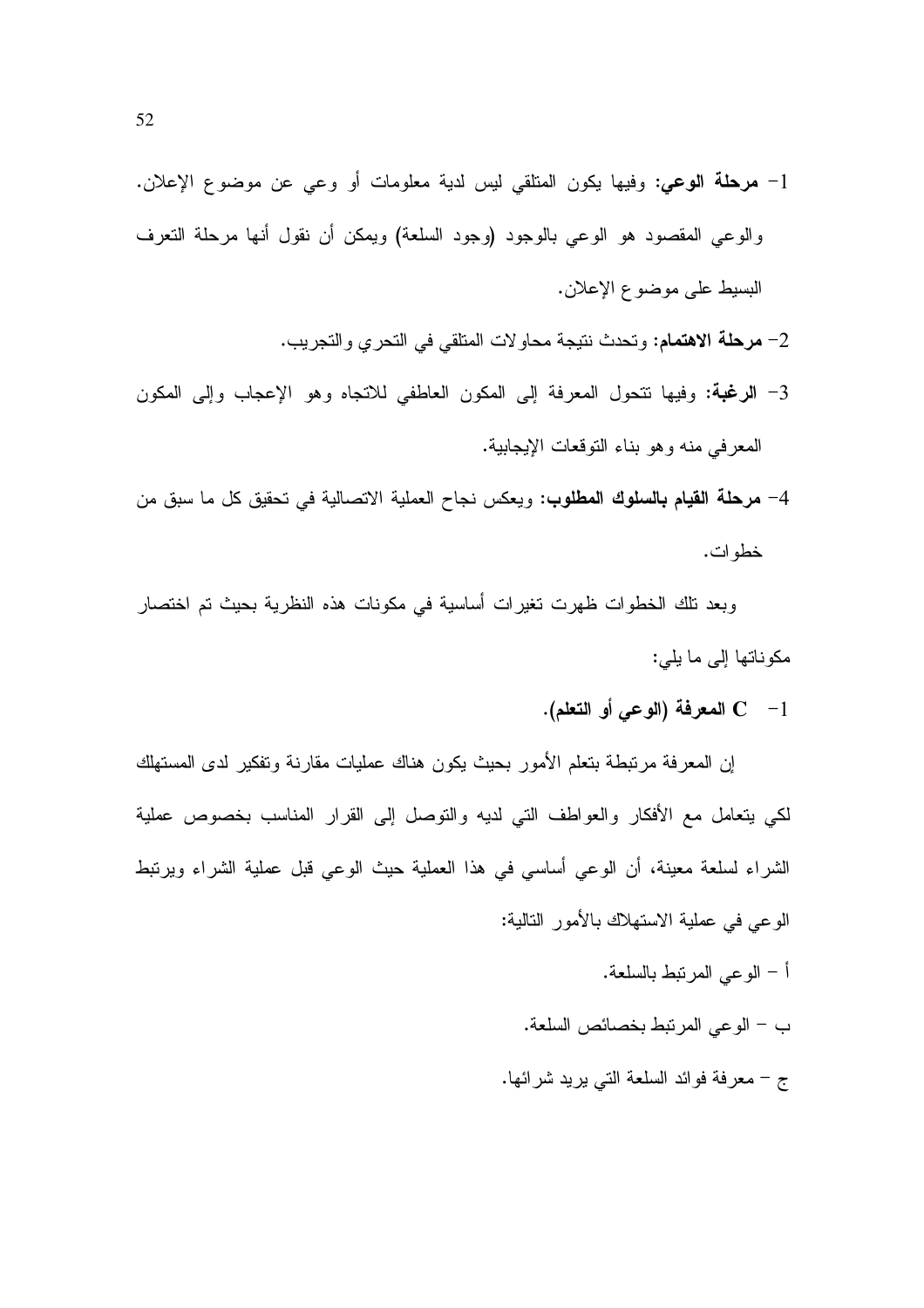- د معرفة المكان الذي يشتري منه السلعة.
	- ذ معرفة سعر السلعة.
	- ر تفاصيل أخرى مرتبطة بالسلعة.

لذلك على الإعلان الشعور، المستهلكين بتلك المعلومات بحيث يكون لديه أدق التفاصيل المرتبطة بالسلعة ويستطيع التعامل معها ويتخذ القرار بشكل صحيح.

A -2 التأثير (الشعور، الاهتمام، الرغبة).

التأثير يعني المشاعر و الاتجاهات المرتبطة بالإعلان وكيف يؤثر الإعلان عليها، وبالتالي بِتم تحديد الموقف من السلعة بناءا على الاتجاهات التي يخلقها الإعلان لدى المستهلك.

B - 3 الأجراء (التصرف، السلوك).

بعد وعي المستهلك بالسلعة ومميزاتها وخصائصها ونأثره بها بدرك تماما أن هذه السلعة قد جذبت انتباهه وخلقت انطباعات ايجابية لديه فيرى أنها تستحق الشراء (Leckenby's 1999).

أما في ما يتعلق بالسلوك الاستهلاكي فقد كتب العديد من الباحثين عن نماذج تفسيره ومنهم:

(1) نموذج لازرس**فيلد**: أفترض لازرسفيلد أن عملية الاختيار نتحدد بفعل مجموعتين من المتغير ات هي(السيد، 1990):

1– مجموعة المتغيرات المتعلقة بالمستهلك الفرد ونتنمل على المتغيرات التالية: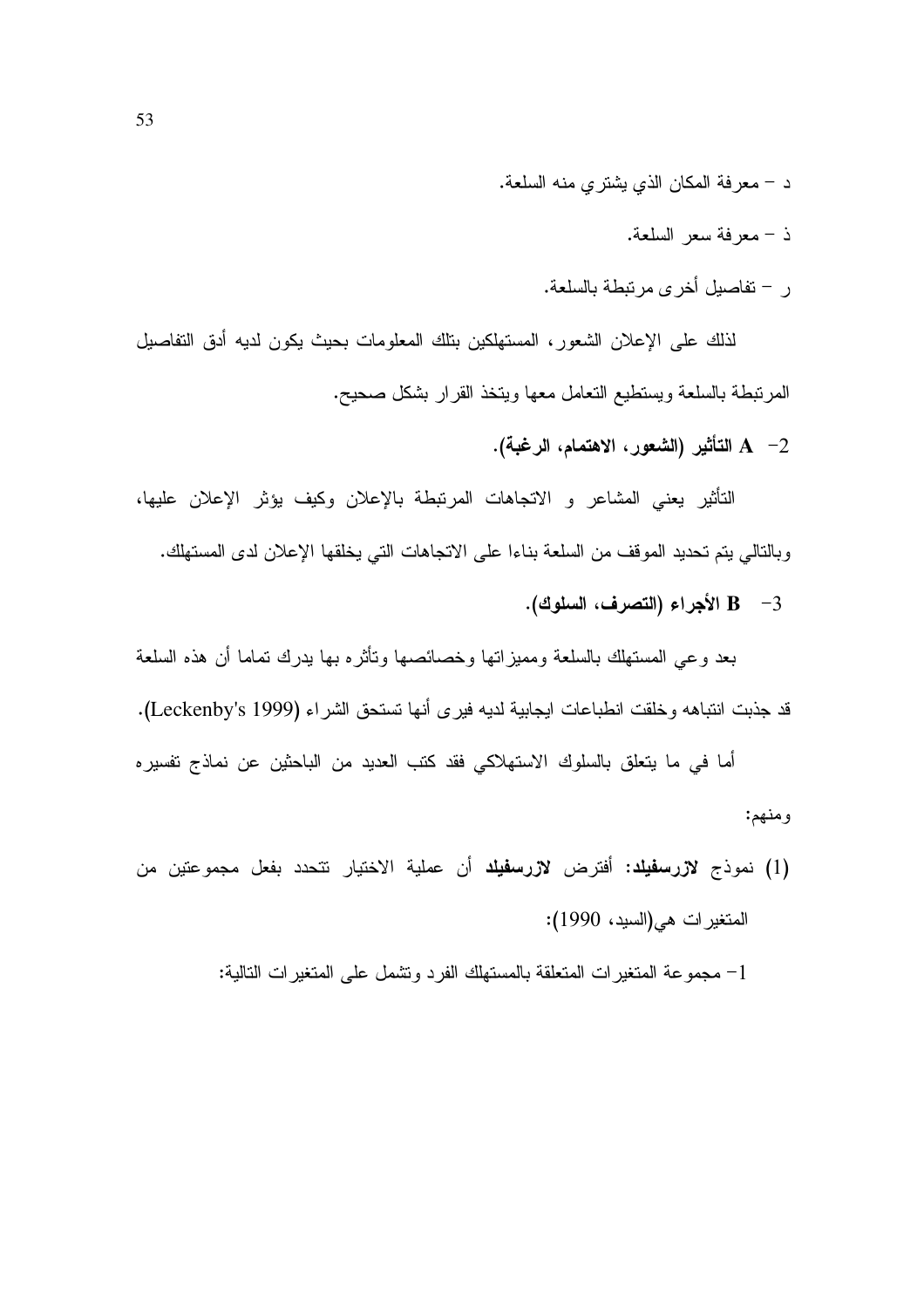- أ– الدوافع وهي عبرة عن قوى داخلية تحدد السلوك، وتعكس حالات النوتر أو عدم النوازن داخل الفرد وبالنالي يصبح السلوك والوسيلة للتخلص من هذا النونز أو إعادة النو از ن.
- ب– مجموعة التي يستخدمها الإنسان في السلوك سواء كانت مادية مثل القدرات الجسمانية أو معنوية كالمعرفة والقوى النقافية للفرد.
	- مجموعة المتغير ات المتعلقة بالبيئة وتشمل المتغير ات التالية:  $-2$
	- أ السلع المناحة وعلى وجه النحديد خصائص نلك السلع ومميز انها.
- ب المؤثرات البيعية كالإعلان وخصائص متاجر البيع والمغريات التسويقية المتنو عة.
	- ت مؤثَّرات أخرى مثل النفسير الاقتصادي وعوامل النقليد والمحاكاة.

واستخدم لازرسفيلد نموذجه في تفسير السلوك الاستهلاكي فقال أنه ينتج عن تفاعل المستهلك في وقت ما مع مركب معين من المتغيرات البيئية تغير في المجال أو التركيب النفسي والاجتماعي للمستهلك كأن يغير رأيه نحو استهلاك ماركة معينة بدلا من أخرى، أو قد ينطوى النغيير على سلوك ظاهر أو باطن أو الاثنين معا، وهكذا فإن استمرار نفاعل المستهلك مع البيئة ينتج سلسة من التغيرات في تركيبه النفسي والاجتماعي أو في سلوكه أو فيهما معا.

(2) أما نموذج مارش وسيمون

فيفترض أصحاب هذا النموذج أن تصرفات الفرد في مجال الشراء والاستهلاك، تتحدد على أساس مقوماته السيكولوجية الأساسية وبالتالي لكي يتم تفسير هذه التصرفات تفسيرا سليما لا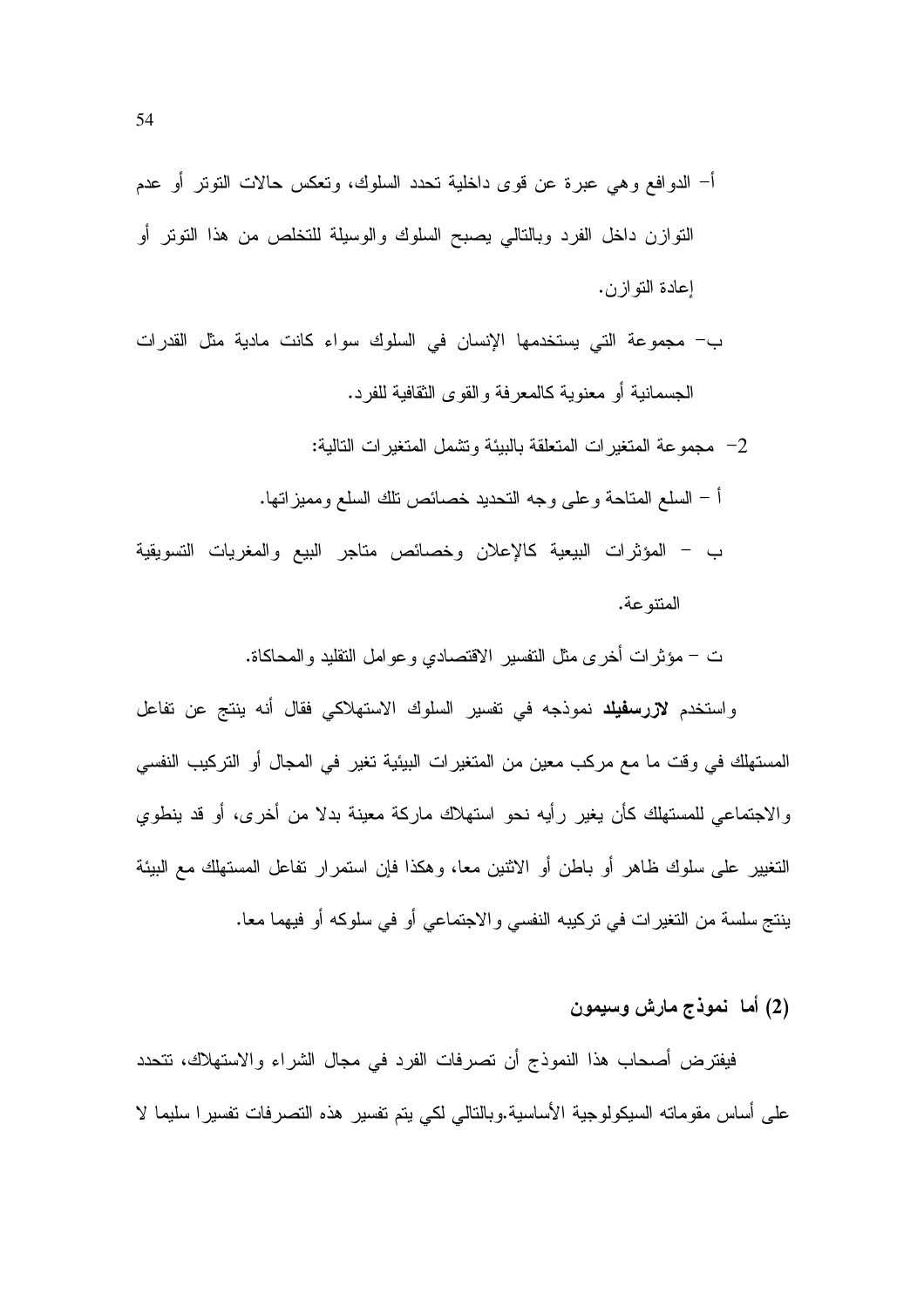بد من دراسة النكوين النفسي للمستهلك. ولهذا قدم **مارش وسيمون** النموذج التالي كمحاولة لتفسير كيفية وصول المستهلك إلى قرار استهلاكي في حالة الرغبة في تغيير ماركة السلعة التي تعود استهلاكها .

حدد مارش وسيمون أهم المنغيرات التي نتفاعل معا ونحدد مثل هذا القرار وأهمها: 1- إدراك المستهلك لوجود سلع أو ماركات بديلة. 2– ميل المستهلك للبحث عن مار كات بديلة. 3– مستوى الإشباع (الرضا) عن الماركة التي يستخدمها المستهلك حاليا. 4– توفر ماركات أخرى مقبولة بعرضها نفس البائع أو بائعين آخرين. 5– الدوافع وهي الرغبة في تغيير الماركة.

لذلك فأن المبادئ الأساسية التي تحكم عملية السلوك لاستهلاكي لدى الفرد من وجهة نظر مارش وسيمون هي كالتالي:

أولا: كلما كان مستوى التطلعات عاليا، كلما فل مستوى الرضا عن الماركة المستخدمة حاليا. **ثانيا:** كلما قل مستوى الرضا عن الماركة المستخدمة حاليا، كلما زاد معدل البحث عن ماركات

أخرى آخذا في الاعتبار ميل المستهلك الطبيعي لبذل الجهد في عملية البحث. ثالثًا: كلما زاد معدل الجهد، كلما كان إدراك المستهلك للماركات الأخرى أكثر . **رابعا:** كلما كان إدراك المستهلك للماركات الأخرى أكثر ، كلما ارتفع مستوى التطلعات.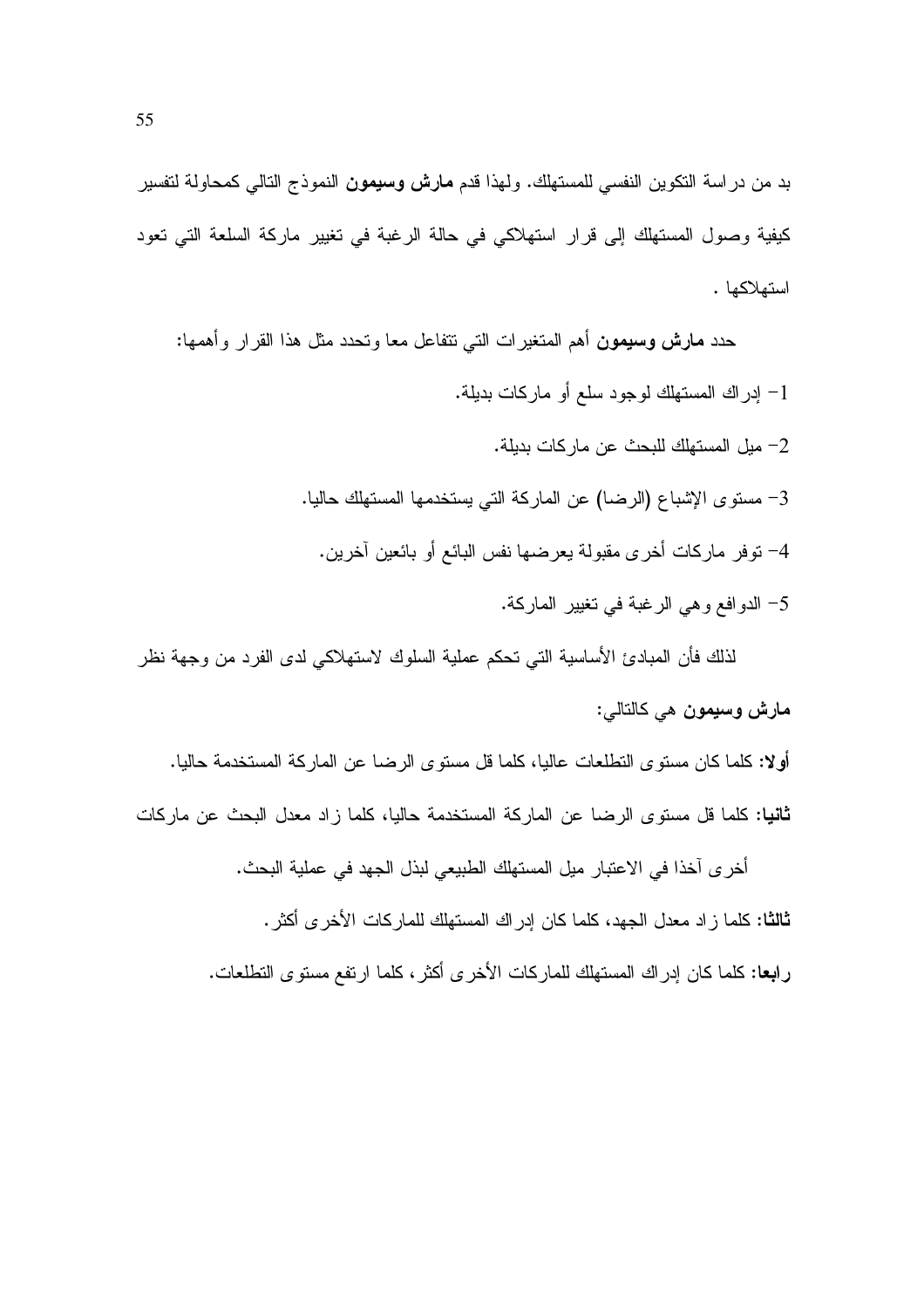وأخيرا نستنتج من هذه النماذج ما يلي:

تركز نلك النماذج على عملية الشراء باعتباره نهاية السلوك الاستهلاكي، على الرغم من أن الشراء قد يعقبه بعض النصرفات الهامة التي نؤثر في قرارات الشراء اللاحقة.

وعلى الرغم من أهمية هذه النماذج إلا أنها لم تعط القدر الكافي من الاهتمام بالعوامل الاجتماعية، ولابد أن يتضمن النموذج المثالي الخصائص الاجتماعية للأفراد، وبخاصة أن مثل هذه العوامل ذات أثر كبير على السلوك الاستهلاكي وطريقة الاستجابة للمؤثرات في القرار الاستهلاكي.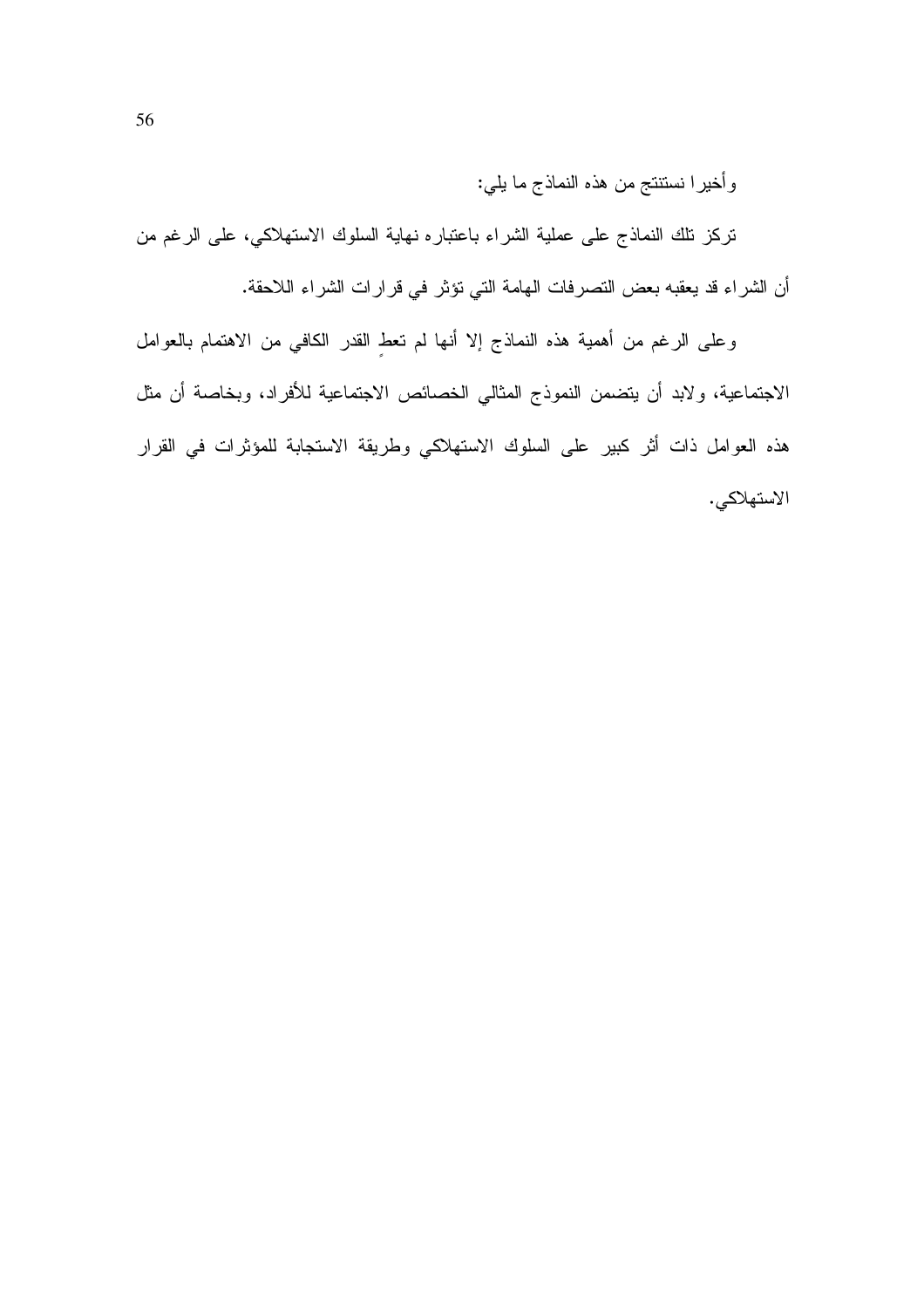الدر اسات السابقة

أجريت دراسات عديدة حول موضوع الإعلان النلفزيوني والسلوك الاستهلاكي على المستويات المحلية والعربية والأجنبية وهي كالتالي:

- أ– على المستوى المحلي كانت الدراسات كالتالي:
- 1– أجر ي معلا در اسة بعنوان:''تقييم المستهلكين لمدى تأثير الإعلان التجار ي على سلوكهم الاستهلاكي في أمانه عمان الكبري" (دراسة تحليلية مقارنة) عام1997 حيث هدفت الدراسة إلى النعرف على نقييم المستهلكين في أمانه عمان الكبرى لمدى تأثير الإعلان التجاري بأنواعه الثلاثة (النلفازي، الصحفي، الإذاعي) على سلوكهم الشرائي وكانت تتكون العينه من (500) مواطنا تم اختيارهم عشوائيا على أساس حصصبي من قوائم المسجلين في الدوائر الانتخابية الخمسة في أمانة عمان الكبرى وكانت أهم نتائج هذه الدراسة أن تقييم المستهلكين لأثر الإعلان التجاري بصورة عامه على سلوكهم كان سلبيا كما وأوضحت نتائج الدراسة إن تقييم المستهلكين لأثار الأنواع الثلاثة للإعلان التجاري فقد كان حياديا بالنسبة لكل من الإعلان التلفزيوني والإعلان الصحفى في حين كان تقييم المستهلكين لتأثير الإعلان الإذاعي سلبيا كما أنه هناك وجود لأثر الجنس على نقييم المستهلكين للأثار التي يحدثها الإعلان الصحفي والإعلان الإذاعي كما أن المستوى التعليمي للمستهلكين كان له تأثير ذو مدلول إحصائي على تقييمهم للآثار التي يحدثها الإعلان التلفزيوني، والصحفي .
- 2- أجرى. منصور در اسة حول:"أثر الإعلان النلفزيوني في السلوك الاستهلاكي" در اسة ميدانية على سكان مدينه إربد شمال الأردن عام 2002، حيث هدفت هذه الدراسة إلى معرفة العلاقة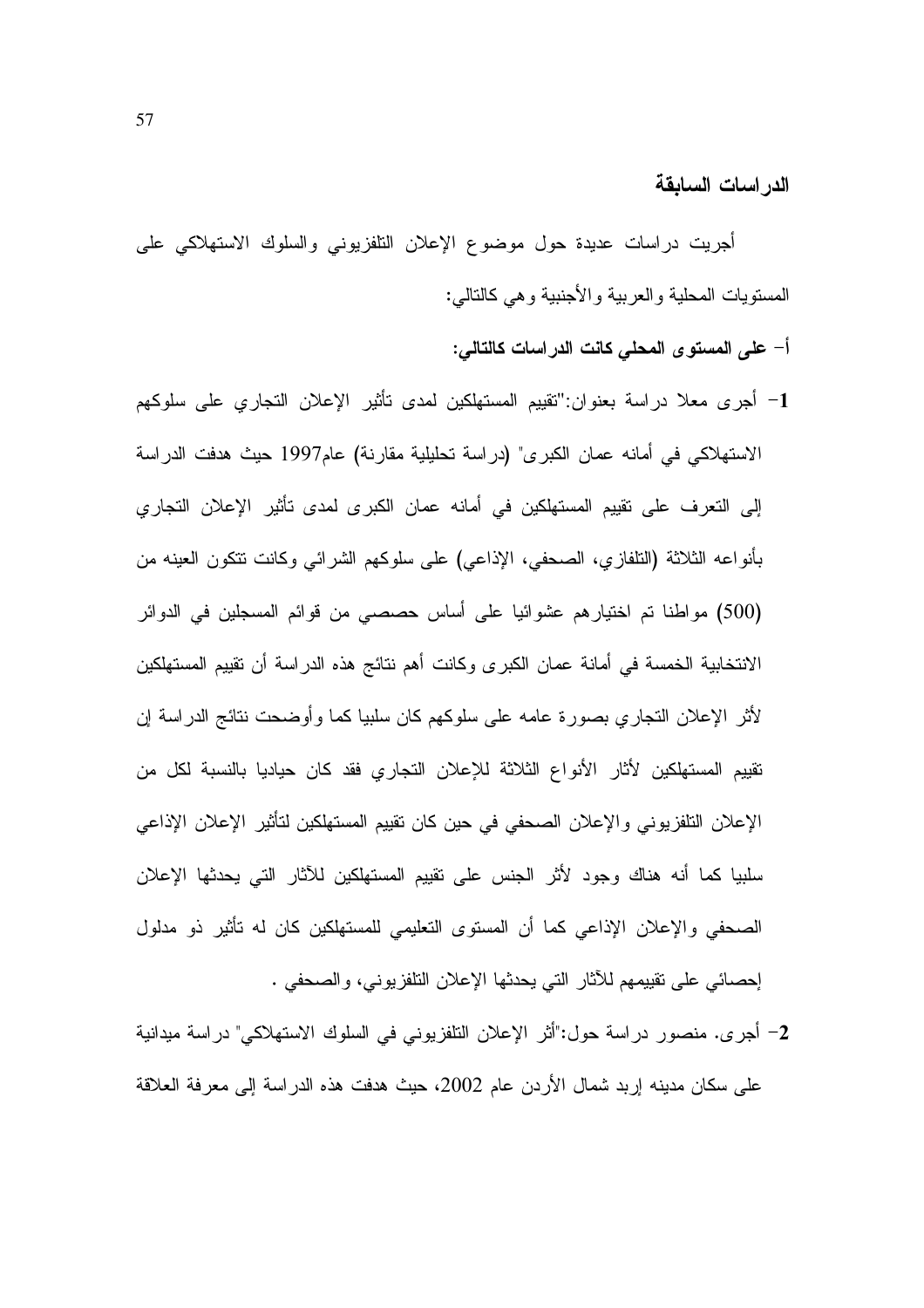بين الإعلان النلفزيوني والسلوك الاستهلاكي للأفراد وتحليلها، وشملت العينة (440) مواطنا تم اختيار هم عشوائيا من خلال العينة العنقودية ذات المرحلتين من سكان مدينه إربد، وكانت نتائج هذه الدراسة وجود علاقة بين زيادة التعرض للإعلان التلفزيوني والسلوك الاستهلاكي للأفراد، وأن هناك علاقة بين مصداقية الرسالة الإعلانية والسلوك الاستهلاكي، وهناك علاقة بين الفترة التي يقدم بها الإعلان النلفزيوني والسلوك الاستهلاكي للأفراد، ولا توجد علاقة بين متغيرات الجنس والحالة الاجتماعية والمهنة والعمر والدخل والسلوك الاستهلاكي.

3- أجرى صمادى دراسة حول"اتجاهات المستهلكين نحو أخلاقيات الإعلان التجارى المتلفز (در اسة ميدانية من منظور المستهلك الأردني في مدينه الزرقاء) عام 2004، حيث هدفت الدر اسة إلى التعرف على اتجاهات المستهلكين نحو أخلاقيات الإعلان التلفزيوني من حيث نزاهة المعلومات وصدق المعلومات الواردة في الإعلان وانسجام الإعلان مع ثقافة المجتمع وكانت عينة الدراسة نتكون من (673) فردا من محافظه الزرقاء، وأظهرت الدراسة النتائج النالية: أن معظم المستجيبين يعتقدون أن الإعلان التجاري المتلفز لا يلبي الطموحات من حيث النزاهة والمصداقية، وأن هذه الاتجاهات كانت أكثر رسوخا عند الإناث وعند ذوى التعليم المرتفع.

### ب– أما الدراسات على الصعيد العربي فكانت:

1-أجرى عبد المحسن، دراسة بعنوان" استخدام الطفل في الإعلانات التلفزيونية" عام 1991، وهي دراسة تحليلية ميدانية عرض الباحث نتائجها بالمقارنة بين تحليل المضمون وأراء القائمين بالاتصال الإعلاني، ونظراً لاستفادة الباحث من نتائج هذه الدراسة (التحليلية) في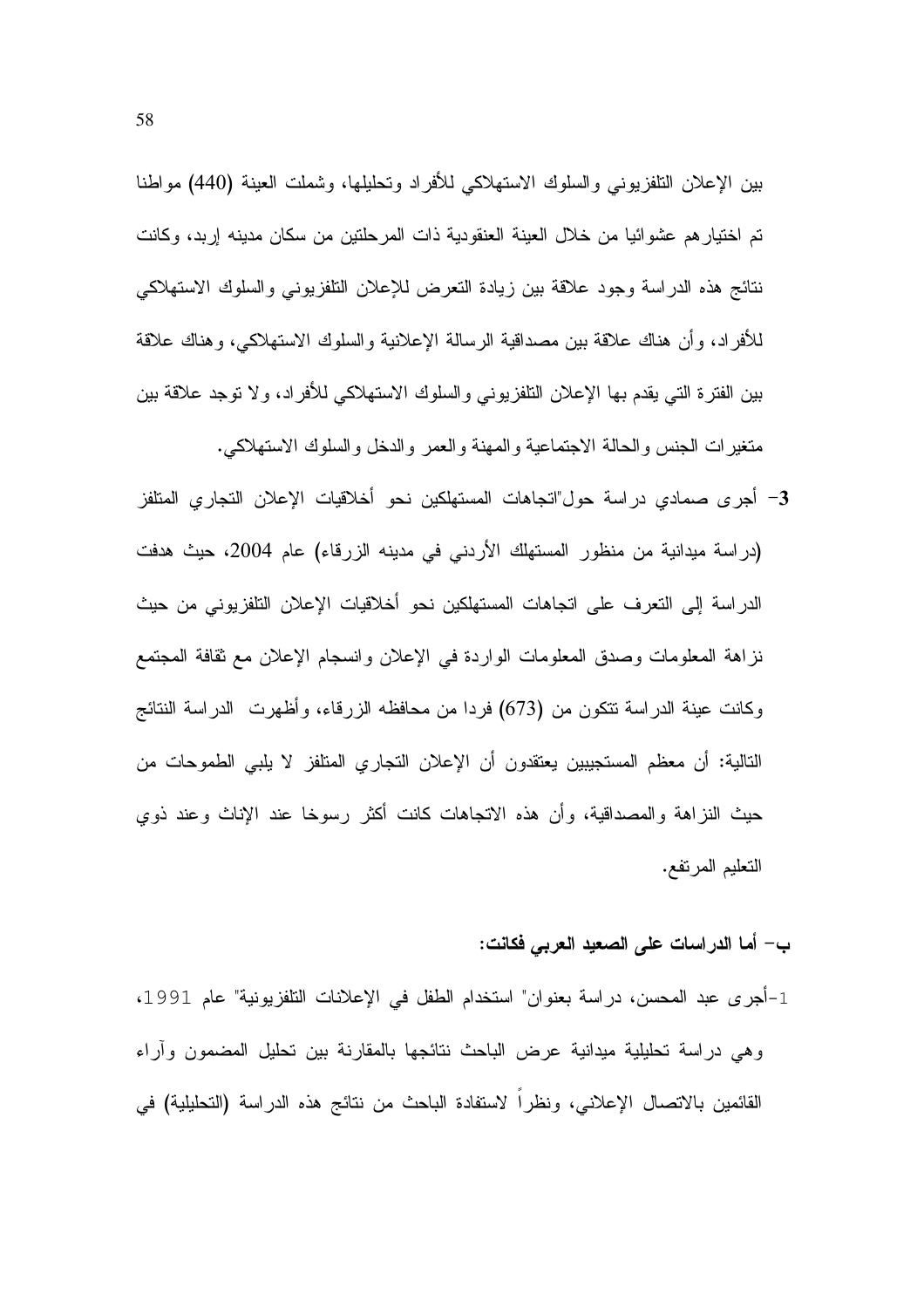جزئية استخدام الأطفال في الإعلانات ضمن الإطار النظري، يعرض الباحث هنا لبعض منها تجنباً للتكرار وأهمها: أن السمة الغالبة في الإعلانات هي استخدام الأطفال من الجنسين معاً دون نفرقة، وظهر نفضيل عينة الدراسة الميدانية من المخرجين (53%) للمرحلة العمرية من (6–12) سنة، وهي نتيجة أكدتها الدراسات التحليلية. وبالتعرف على دور الطفل في الإعلان بينت الدراسة الميدانية أن دوره عند ثلثي المخرجين رئيسي (66 ـ 7%)، وثانوي عند الثلث الباقي، وهو ما أيدته الدراسة التحليلية أيضاً، أما نتائج استغلال صورة الطفل وصوته، فقد نباينت النتائج، إذ أيد المخرجون التركيز على الصوت والصورة بمقدار الثلثين، في حين كشفت الدراسة التحليلية أن الصورة هي الأكثر استخداماً بنسبة 68%.

2 أجرى العناد،1992، دراسة حول "تقدير البالغين لأثر الإعلان النجاري في التلفزيون على السلوك الاستهلاكي للطفل".

هدفت من هذه الدراسة إلى معرفة الأراء المدركة والملاحظة للإعلانات النجارية على الأطفال، وقياس اتجاهات وأراء البالغين في مدينة الرياض نحو الإعلان التجاري الموجه للطفل، والنعرف على نوع العلاقة بين الانجاهات والأراء من ناحية والأثار المدركة والملاحظة من ناحية أخرى. ولتحقيق أهداف الدراسة تم توزيع ألف (1000) استمارة صممت لقياس متغيرات البحث في الأسواق والمراكز والمحلات النجارية في عشرة من أحياء مدينة الرياض. وقد أعيدت بريديا مائتين وثلاث وستون (263) استمارة استخدمت في تحليل النتائج.

وبينت نتائج الدراسة أن البالغين في مدينة الرياض يعتقـــدون أن الإعــــلان التجـــار ي فـــي النلفز يون مؤثر جدا على الأطفال، وقد لاحظو ا بعض آثار م على أطفالهم الذين غالبا ما يطلب ون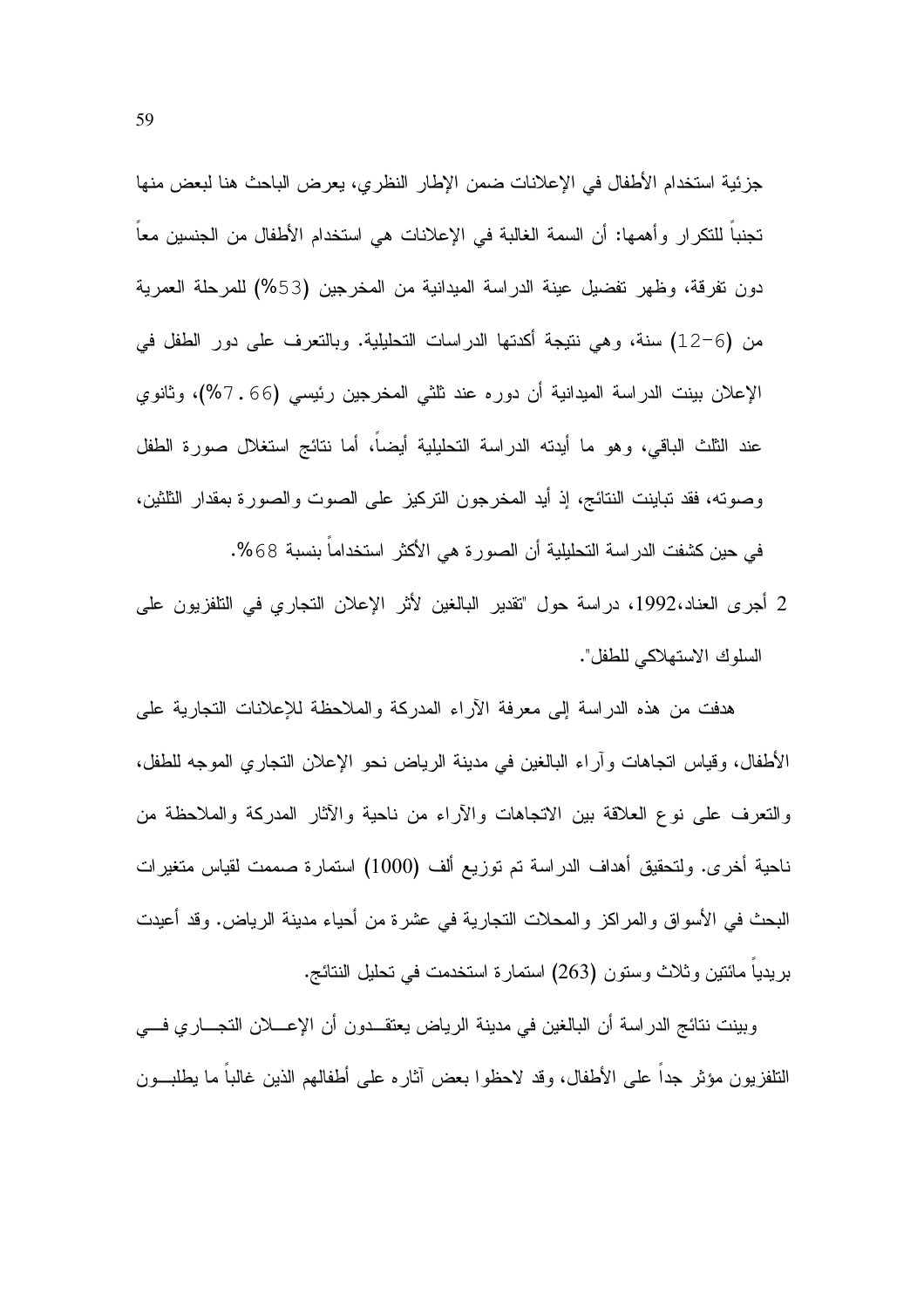شراء السلع المعلن عنها، ويستهلكون كميات كبيرة منها، ويرفضون أحياناً استهلاك السلع التي لم يشاهدوها في الإعلانات التجارية. وبشكل عام، فإن اتجاهات وأراء أفراد العينة نحـــو الإعــــلان النجاري في النلفزيون سلبية، وهي نرتبط ارتباطاً عكسياً بالآثار المدركة والملاحظة للإعلانـــات النجار ية، بحيث يز داد الاتجاه سلبا كلما ز اد الاعتقاد بالأثر .

- 3– أجرى البغدادي دراسة عام 1992 وهدفت الدراسة الكشف عن طبيعة اتجاه المتلقى السعودي نحو مصداقية الإعلان التلفزيوني، من حيث درجة مبالغته وتزييفه للواقع وامتداد ذلك واصطدامه بالقيم والأخلاقيات السائدة في المجتمع السعودي، وقد اتخذت الدراسة من طلاب جامعة الملك عبدالعزيز بجدة مجتمعاً لمها وقام الباحث بسحب عينة من هذا المجتمع بلغت(300) طالب نتر لوح أعمار هم بين 18 – 30 عاما، واستخدمت الاستقصاء كأداة لجمع المعلومات. وكشفت الدراسة العديدة من النتائج المهمة ومنها الآتي :
- ارتفاع درجة نعرض شباب الجامعة للإعلان التلفزيوني وصلت إلى 90% من عينة الدر اسة .
- يري 53% من أفراد العينة أن الإعلان هدفه النهائي هو البحث على شراء ما يعلن عنه .
- اتسم الاتجاه العام للعينة نحو الإعلان بالسلبية حيث يرى 81% أن إعلانات التلفزيون السعودي نقدم معلومات سطحية .
- يتفق 88% على أن الإعلان في التلفزيون السعودي يتميز بعدم المصداقية، ويرى 80% منهم أن الإعلانات مضللة بل ووصفها 76% بأنها كاذبة .
	- امتد الاتجاه السلبي إلى حد أن 80% برون أن الإعلان النلفزيوني بزيف الواقع .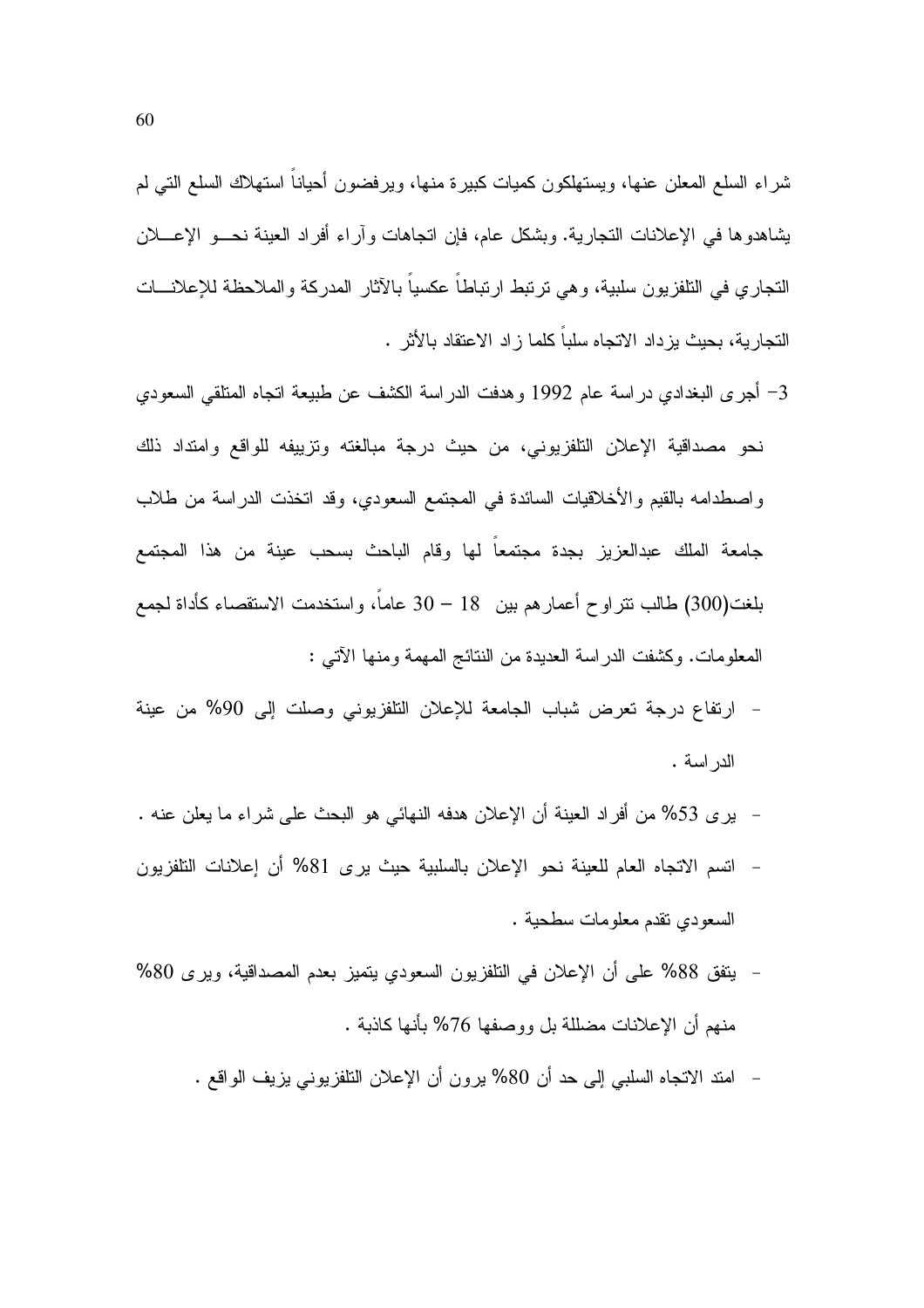- أوضحت الدراسة ضرورة إعادة النظر في الضوابط القائمة حول الإعلانات التلفزيونية حتى يزداد النزام الإعلانات بقيم وعادات المجتمع السعودي.
- 4– أجرى رضا،دراسة بعنوان"أثر الإعلانات النلفزيونية على السلوك التجاري المصري" عام 1993 (دراسة ميدانية)، هدفت الدراسة إلى التعرف على أثر الإعلانات التلفزيونية على السلوك الشرائبي وكانت العينة (400) من مدينة القاهرة وكانت النتائج التبي أظهرتها الدراسة تبين أن 53% من أفراد العينة بِشاهدون دائما الإعلانات وأن 45.54%، بِشاهدونِها أحيانا، وأحتل الإعلان الغنائي المرتبة الأولى ضمن ما يفضله المشاهدون بنسبة 43.4%، يليه الدر امي بنسبة 32.4%، وهناك علاقة بين مشاهدة الإعلانات والشكل الذي يقدم فيه ودرجة نصديق المشاهد له من جهة والسلوك الشرائبي من جهة أخرى .
- 5– أجرت مهنا دراسة بعنوان" الإعلان التلفزيوني والتشريعات في المجتمعات الراهنة" عام 1999، فقدمت فيها إشارات نقدية لواقع الطفل في الإعلان النجاري العربي، كما أبرزت أهم ملامح التشريعات الإعلانية الأوروبية (ايطاليا نموذجاً)، وأشارت فيها كذلك إلى بنود قانونية ونتظيمية من بينها ما يخص ضوابط استخدام الأطفال في الإعلانات ونتاولت مسألة تشريعات استخدام الطفل في الإعلان .
- 6–دراسة عبدالستار،عام 2000، قام الباحث بدراسة تأثير الإعلان التلفزيوني الدولي) المعـــولم (على الجو انب الاجتماعية و الثقافية في المملكة العربية السعودية)

قد كانت أهداف هذه الدراسة النعرف على المضمون الثقافي للإعلان الدولمي في ثلاث قنوات عربية، وتحديد طبيعة الندفق الإعلاني الدولي في السوق السعودي من حيثُ أهدافه وحجمه،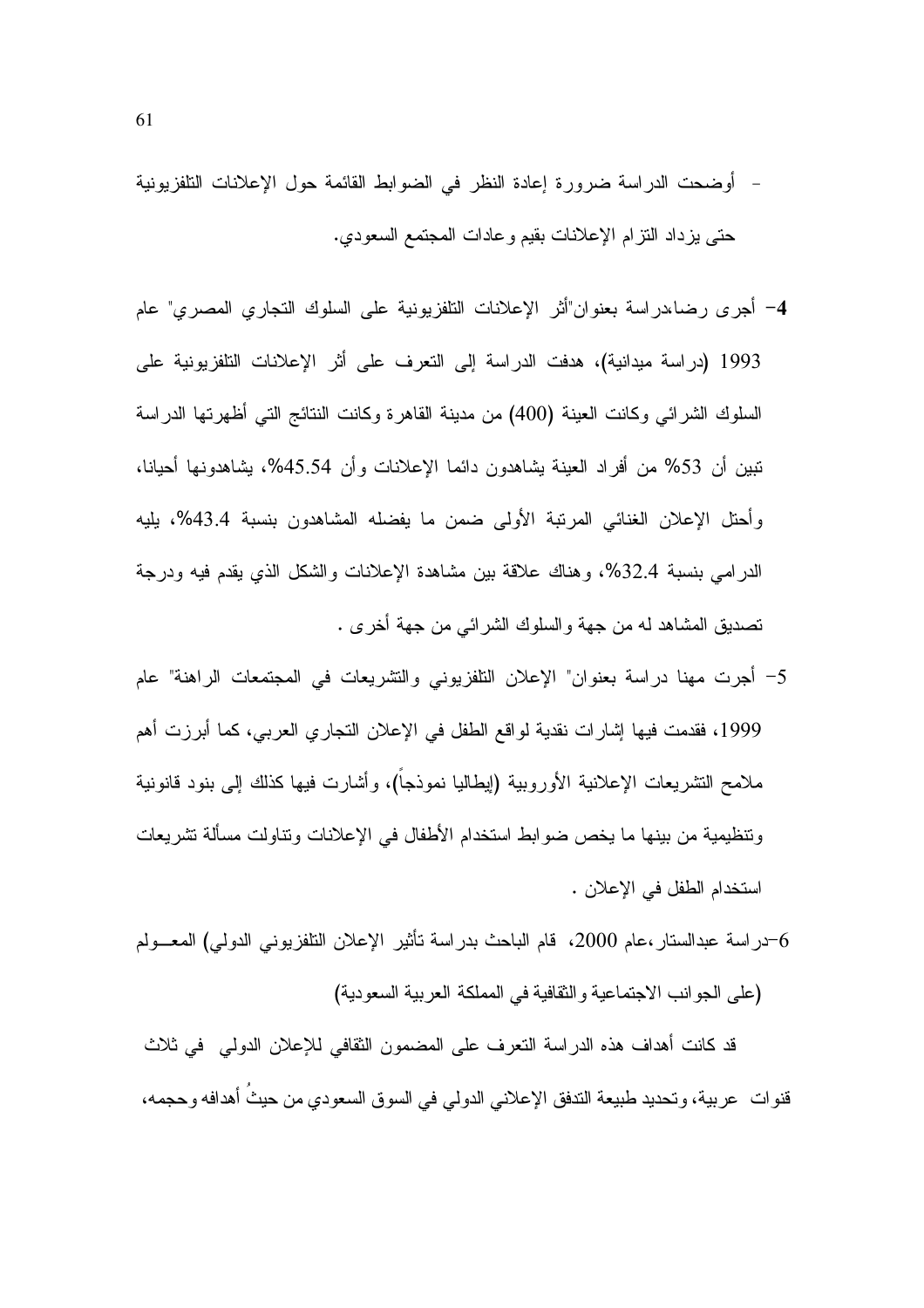إضافةَ إلى قياس التعرض للإعلان الدولي وتأثيراته المحتملة على الجوانب الثقافية، وتوصلت الدراسة إلى إن الإعلان الدولمي ظاهرة ملموسة في وسائل الإعلان التي يتعرض لها المواطن السعودي، وأن التلفزيون هو أهم وسائل الإعلان الدولمي وان نسبة المؤيدين للإعلانات التلفزيونية تفوق نسبة المعارضين على وجودها، حيثُ بلغت نسبة المؤيدين 56% مقابل 44% من المعارضين، ويعد الإعلان الدولي على أكثر من مجرد النرويج لبعض المنتجات الأجنبية؛ بل هو يشكل أنماطًا استهلاكية جديدة ومغايرة للمجتمع.

- 8– أجرى أبو جمعة، دراسة ندور حول"الخداع التسويقي في الوطن العربي" عام 2002 (دراسة تحليليه) حيث هدفت هذه الدراسة إلى إبراز أهم ممارسات الخداع التسويقي بالإشارة إلى الدول العربية، انبعت هذه الدراسة المنهج النظري فتوصلت إلى أن هناك العديد من الممارسات التسويقية الخادعة غير الأخلاقية في الدول العربية وأظهرت الدراسة أهمية النوسع في إجراء الدراسات المتعلقة في الخداع النسويقي بأبعاده المختلفة ومدى وعي المستهلكين به وقدرتهم على النعرف عليه .
- 9- أجرت صالح، دراسة بعنوان" دور الإعلان التلفزيوني في توجيه سلوك المراهقين" عام 2004، كشفت نتائج تحليل الإعلانات الموجهة للمراهقين تقارب نسب ظهور فئات المراهقين، والشباب، والفئتين معا، حيث وصلت نسبتهم إلى (73.7%)، وقد فسرت الباحثة هذه النتيجة في ضوء تفهم المعلن لطبيعة المرحلة العمرية، حيث يميل المراهقون إلى تقليد من هم أكبر منهم سنا، وخاصة الشباب. في حين أسفرت نتائج الدراسة الميدانية لعينة المراهقين عن أن ما يوازي (83%) منهم لديهم اتجاهات إيجابية نحو الإعلانات، بالإضافة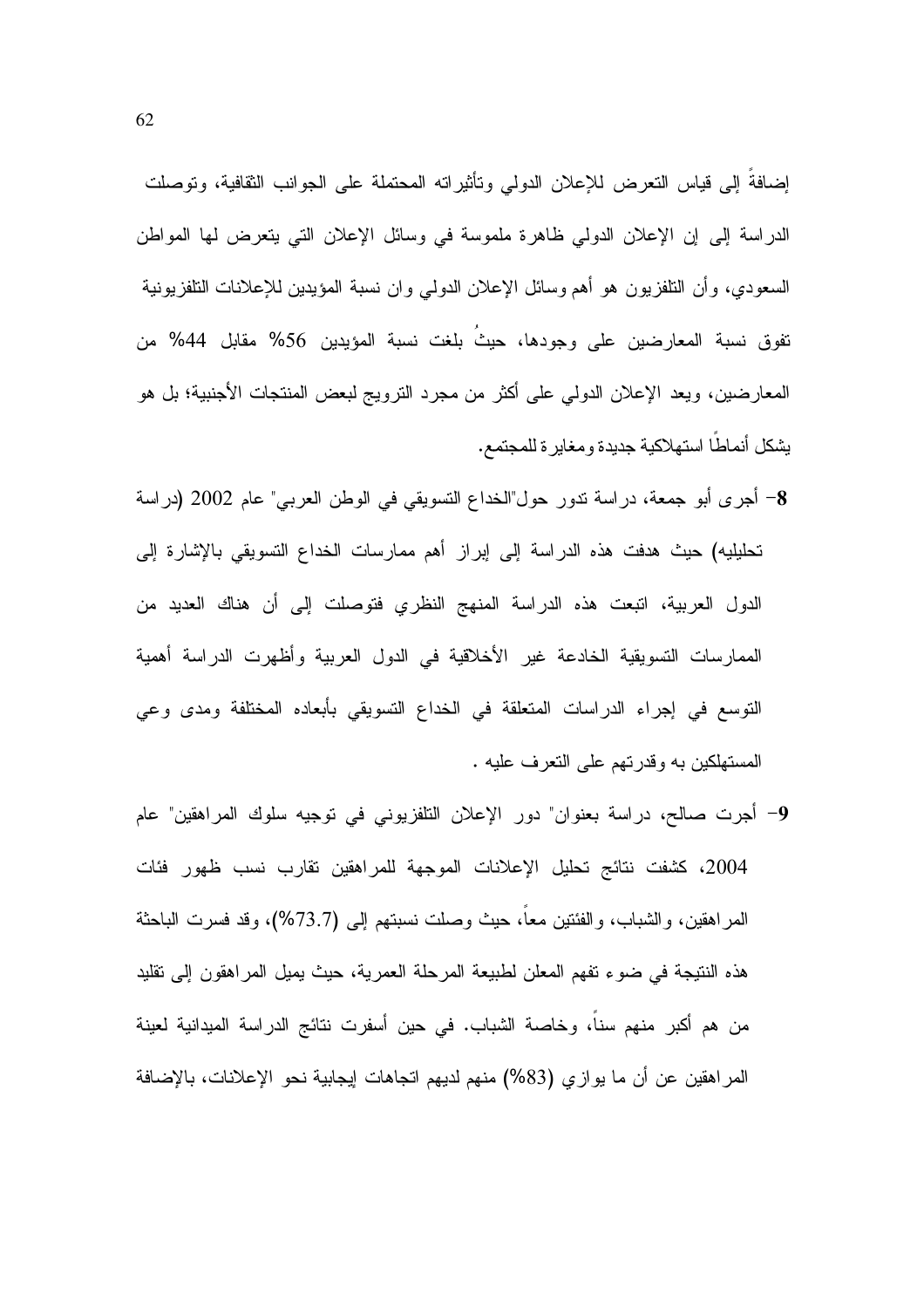إلى ارتفاع نسبة الإعجاب بالشخصيات الإعلانية بنسبة (66.3%)، وهي نسبة عدتها الباحثة غير قليلة، ومن النتائج اللافتة في الدراسة أن نسبة المراهقين الذين تقبلوا فكرة أن يصبحوا ممثلين في الإعلانات التلفزيونية حوالي (30%) وقد رأت الباحثة فيها مؤشراً خطيراً على دور الإعلان التلفزيوني في توجيه سلوكيات المراهقين .

- 10– در اسة أبو سنينة، عام 2006، هدف هذا البحث إلى تحديد أثر الإعلانات التلفزيونية الصادرة في فنوات بث غير محلية على السلوك الشرائي للمــستهلكين لليبيـــين، و نقيـــيم دور نلـــك الإعلانات كمصدر معلومات مفيد عن لسلع، كما سعى هذا البحث للوقوف على مدى تـــأثر المستهلك الليبي تلك الإعلانات وفقًا لخصائصه الشخــصية. وتــم جمـــع المعلومـــات مـــن المستهلكين الليبيين القاطنين في مدينة بنغازي، و الذين شاهدو ا إعلانات تلفز يونية في قنوات غير محلية، وصممت استمارة استبيان استُعملت كأداة لجمع البيانات اللازمة لإتمام البحـــث. وقد تم تحديد الأثر الإعلاني باستخدام أربعة متغير ات وذلك استنادا علـــي نصــوذج AIDA: الوعي، والانتباه، والرغبة، والفعل وأظهرت نتائج البحث التي تــم اختبارهـــا إحـــصائيا باستخدام المنوسطات الحسابية واختبار مربع كاي ومعامل الارتباط سبيرمان ما يلي:
- ١ -يفضل المستهلكون الليبيون من سكان مدينة بنغازي، الإعلان التلفزيوني عن غيره من أنـــواع الاعلانات الأخر ي.
- ٢ -يعد الإعلان التلفزيوني الصادر في قنوات بث غير محلية، مصدر معلومات مفيد عن السلع لدى المستهلكين الليبيين، وخاصةً في الإخبار عن وجود سلع جديدة.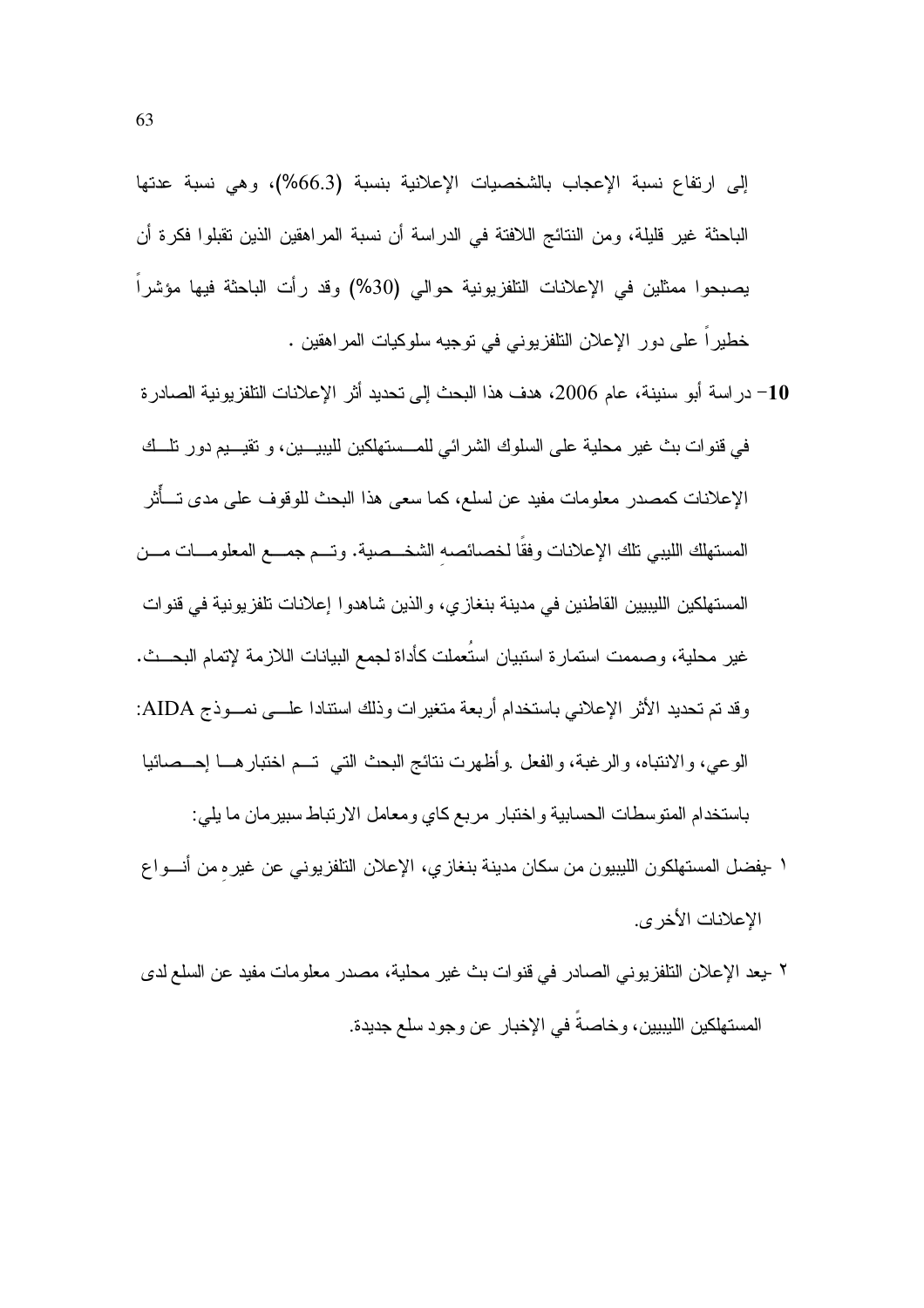- ٣ -يؤثر الإعلان النلفزيوني بشكل إيجابي في نوجيه السلوك الشرائي للمستهلكين الليبيين، ولكنــــه ليس نأثيرًا قويًا .وكان أثر الإعلان في استثارة الرغبة للشراء هو الأقوى، بينما لم يكن هناك أثر للإعلان عند الاستجابة السلوكية) الفعل.
- ٤ -للإعلان النلفزيوني دور إيجابي في المراحل السلوكية، التي يمر بها المستهلك الليبي قبل اتخاذ قرار الشراء، خاصةً في استثارة حاجاته.

ج– الدر اسات الأجنبية:

- 1– أشار شمب (SHIMP) في العديد من الأبحاث إلى أن الكثير من الإعلانات التجارية تكون جارحة للمشاعر والذوق العام وبالنالبي غير منسجمة مع نقافة المجتمع, وكذلك الإعلانات النبي نعرض المواقف النافهة وتستخف بمشاعر المستهلك .
- 2- أجرى لاتور (Latour, 1990) دراسة حول الإعلانات التجارية المعتمدة على مشاهدة المقاطع ذات الإثارة الجنسية نكون أكثر إقناعا وفعالية خاصة إذا كانت المشاهدة مرتبطة باستعمال السلعة.
- 3- وأشار برايد وفريل (Pride & Ferrell, 2000) في أبحاثهم إلى أن الإعلان المضلل ليس دائما مقصود مثل الإعلانات الموجهة للأطفال حيث أن الطفل لا يميز الحقيقة من الخيال بالإضافة إلى ذلك فإن هناك كلمات يفهمها بعض الناس بطرق مختلفة مثل كلمة ( extra strength) على عبوة دواء السعال للأطفال فهي تعني علاج فعال لسعال الأطفال ولكن

يفهمها الكثير من الناس في أمريكا إلى أنها تعني أن هذا الدواء قوي على الأطفال وقد يؤذيهم.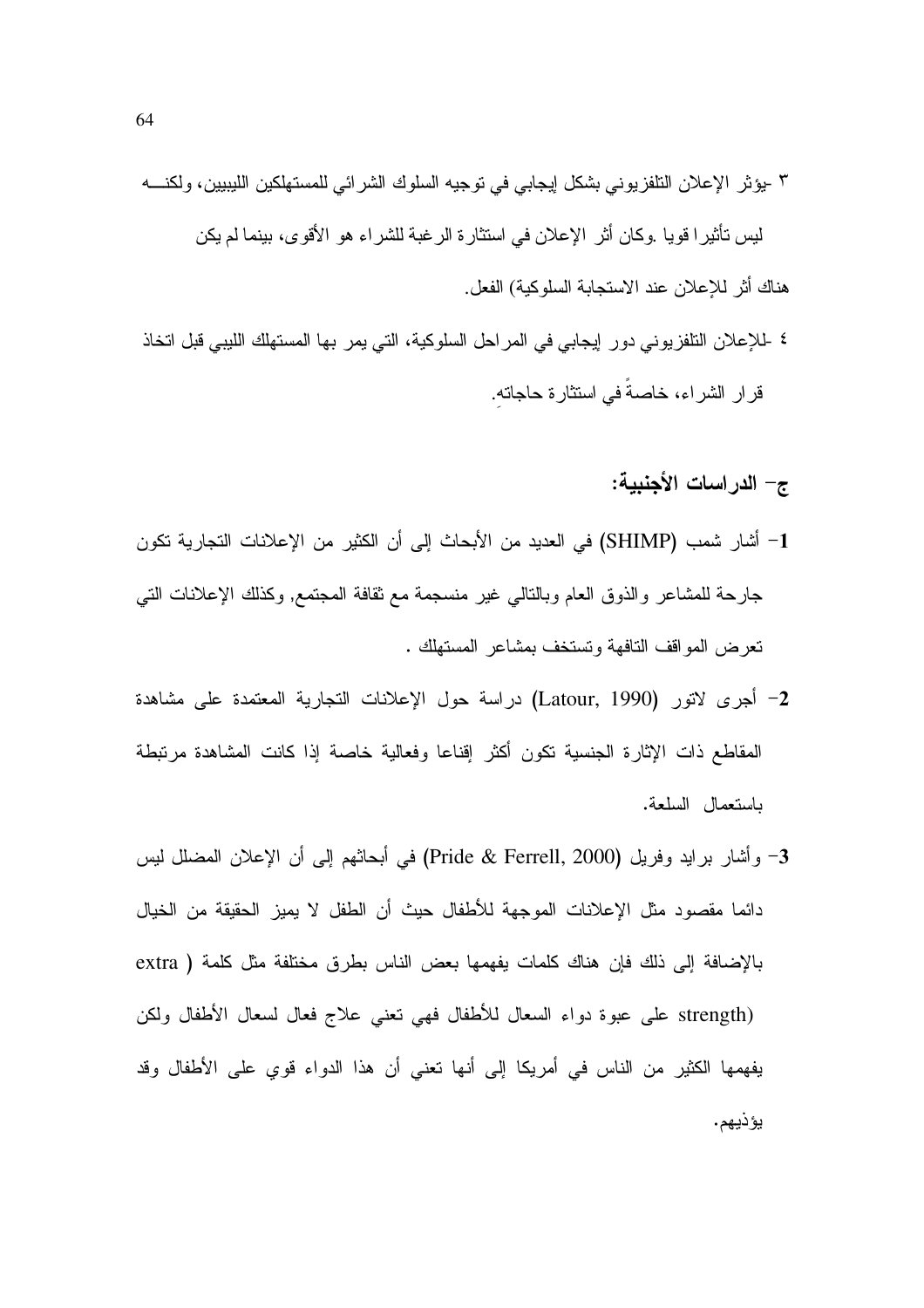# أوجة الاستفادة من الدراسات السابقة:

1– استفادت لباحثة من الدر اسات السابقة في تحديد مشكلة البحث . 2– استفادت الباحثة من الدراسات السابقة في اختيار العينة المناسبة لإجراء الدراسة عليها. 3– استفادت الباحثة من الدر اسات السابقة في تكوين الاطار النظري للدر اسة. 4– استفادت الباحثة من الدر اسات السابقة في صباغة الاستبانة.

أوجة القصور في الدراسات السابقة :

1-أجريت معظم الدراسات في الماضي.

2–لم نتطرق هذا الدراسات لفئة المراهقين في البحث والدراسة.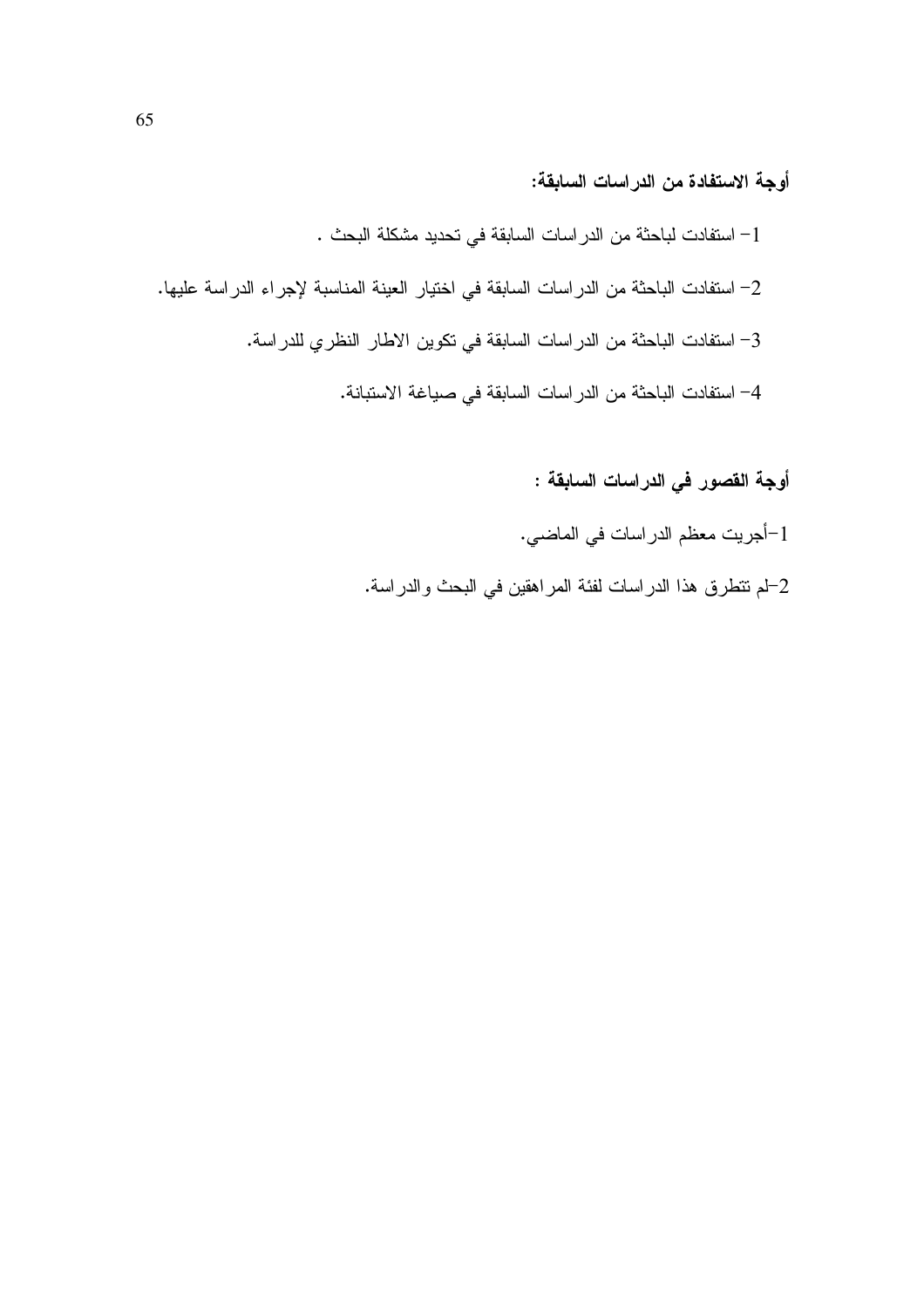# الفصل الثالث

# منهجية الدراسة

- منهج الدراسة
- مجتمع الدراسة
	- عينة الدراسة
- أداة جمع البيانات
- اختبار الصدق والثبات
- المعالجات الإحصائية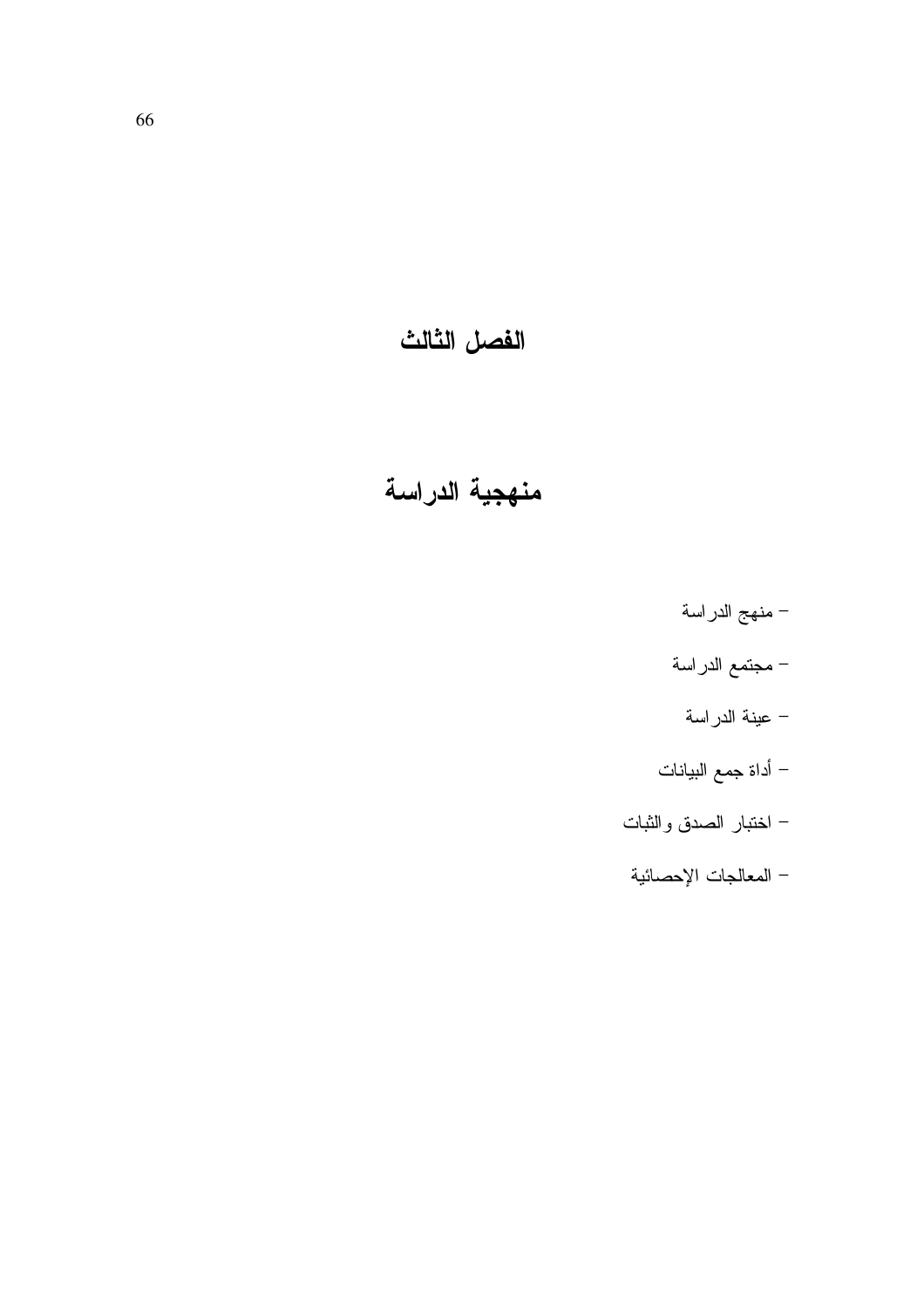#### الفصل الثالث

# منهجية الدراسة

بتناول هذا الفصل إيضاحا لمنهج الدراسة ومجتمعها وعينتها، ووصف خصائص أفراد عينة الدراسة، ثم عرضا لكيفية بناء أداة الدراسة والنأكد من صدقها وثباتها، والكيفية التـي طبقت بها الدراسة الميدانية، وأساليب المعالجة الإحصائية التي استخدمت في تحليل البيانات الإحصائية.

## منهج الدراسة

تعد هذه الدراسة من الدراسات الوصفيةالتي تستهدف دراسة ظاهرة معينة وهي علاقة الإعلان التلفزيوني بالسلوك الاستهلاكي لدى عينة من الطلبة والطالبات ممن هم في سن المراهقة من مدارس مدينة إربد.

وبعرف المنهج الوصفي بأنه "دراسة واقع الأحداث والظواهر والمواقف والآراء وتحلبلها ونفسيرها بغرض الوصول إلى استنتاجات مفيدة إما لنصحيح هذا الواقع أو نحديثه أو استكماله أو تطويره لتكون فهماً للحاضر أو توجيهاً المستقبل (حجاب، 2006).

وفي إطار المنهج الوصفي يتم استخدام المنهج المسحي، و يعرف المنهج المسحي بأنه توضيح الطبيعة الحقيقية للأشياء أو المشكلات أو الأوضاع الاجتماعية وتحليل تلك الأوضاع للوقوف على الظروف المحيطة بها أو الأسباب الدافعة لظهورها (سميسم، 2002).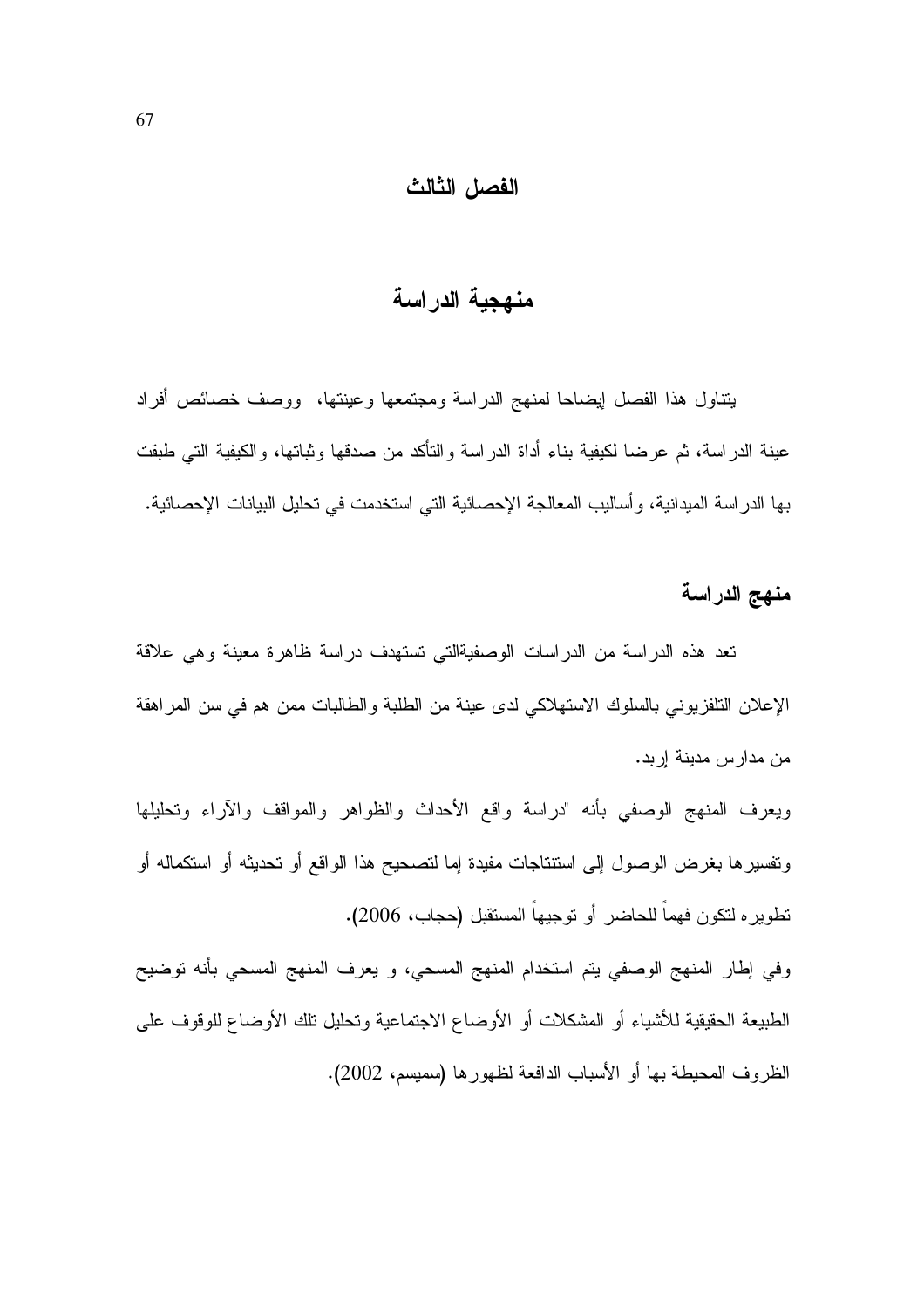وفي إطار هذا النوع من الدراسات تعتمد هذه الدراسة الحالية على استخدام منهج المسح بشقية الوصفي للإجابة على أسئلة الدراسة، والتحليلي لاختبار فرضياتها.

# مجتمع الدراسة وعينتها

يتحدد مجتمع البحث في الدراسة الحالية من جميع طلاب و طالبات المدارس الثانوية التابعة لمديرية تربية إربد الأولى من الصفين الأول الثانوي والتوجيهي الذين تقع أعمارهم بين (16\_ 18 سنه) أي من هم في سن المراهقة.

ونظرا لكثرة المدارس فقد تم اختيار مدرستين عشوائيا بحيث تمثل الأولى الذكور (مدرسة شفيق أرشيدات الثانوية للبنين) وتمثل الثانية الإناث (مدرسة صفية الثانوية للبنات). وبلغ عدد الطلبة في هذين الصفين 950 طالبا وطالبة.

وقد طبقة الدراسة على عينة طبقية عشوائية من الجنسين بمعدل 400 مفرده أي بنسبة 42% من المجتمع الأصلي.

وقد حرصت الباحثه على نقسيمها إلى نصفين بحيث يمثل الذكور 200 مفردة وتمثل الإناث 200 مفردة، تسهيلا للمقارنة بينهما ولغايات المصداقية في التحليلات الإحصائية.

أما مبررات اختيار طلاب وطالبات المرحلة الثانوية كعينة دراسة فقد جاءت للأسباب التالية: 1– مشاهدة هذه الفئة للتلفزيون أكثر من غيرها (البغدادي، 1992؛ أبو سنينة، 2006). 2– إن هذه الفئة مستهدفه من قبل المعلنين أكثر من غير ها.

3– إن هذه الفئة لديها القدرة في التعامل مع الاستبيان أكثر من غيرها من حيث الفهم وآلية تعبئة لاستيانه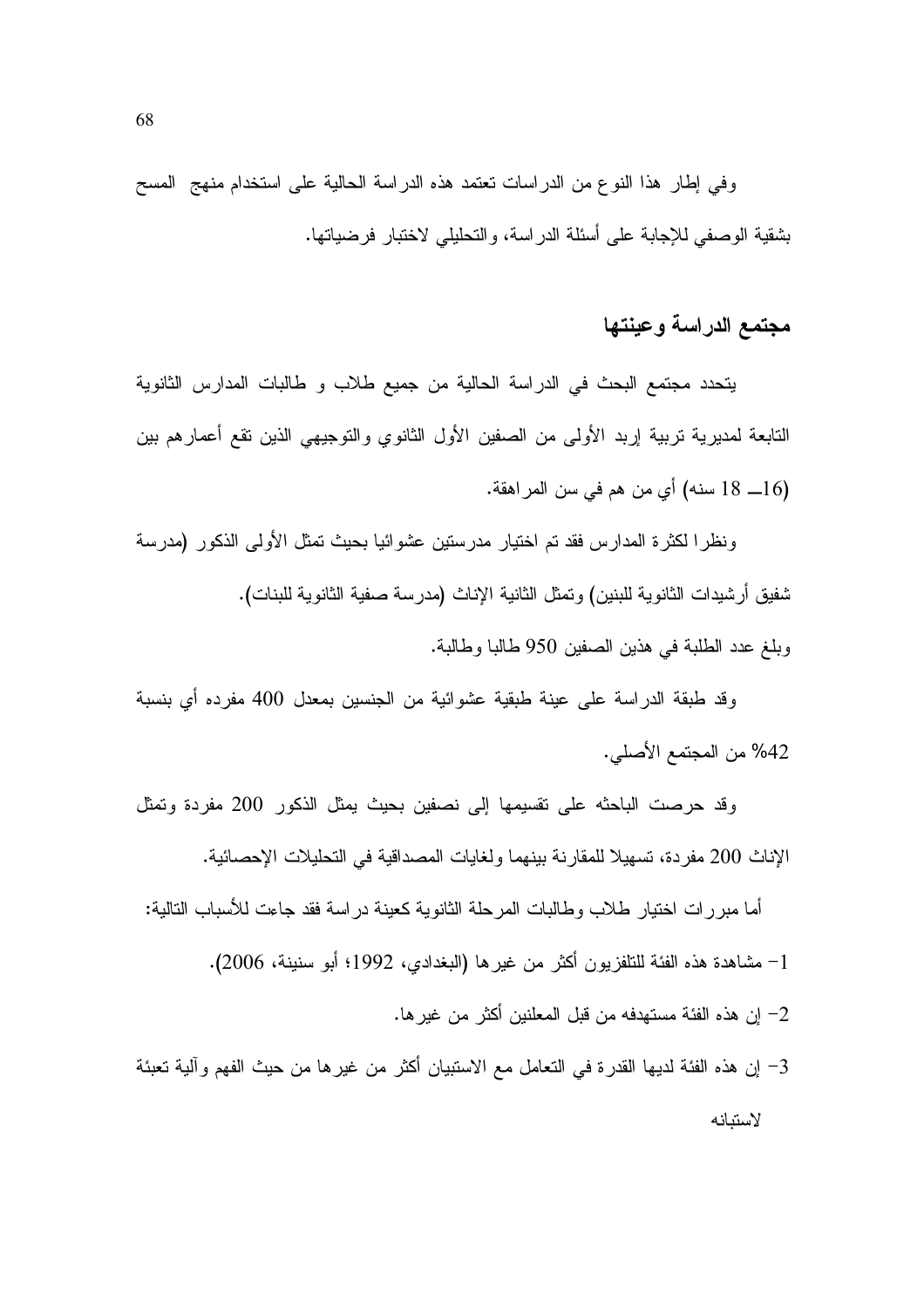4– ندرة الدراسات التي أجريت حول الإعلان النلفزيوني واقتصارها على قطاعات مختلفة وعدم نتاولها للمراهقين على وجه الخصوص.

وفيما يلي خصائص أفراد العينة:

|  |  | جدول رقم (2) |
|--|--|--------------|
|--|--|--------------|

|         | - - - - <del>-</del> |       |       |               |     |                 |  |  |  |  |  |  |  |
|---------|----------------------|-------|-------|---------------|-----|-----------------|--|--|--|--|--|--|--|
| المجموع |                      | أنشى  |       |               | ذكر | للووع الاجتماعي |  |  |  |  |  |  |  |
| $\%$    | ك                    | %     | ك     | $\frac{0}{0}$ | ك   | المتغير         |  |  |  |  |  |  |  |
|         |                      |       | العمر |               |     |                 |  |  |  |  |  |  |  |
| 28.3    | 111                  | 30.2  | 60    | 26.4          | 51  | 16              |  |  |  |  |  |  |  |
| 42.6    | 167                  | 51.3  | 102   | 33.7          | 65  | 17              |  |  |  |  |  |  |  |
| 29.1    | 114                  | 18.6  | 37    | 39.9          | 77  | 18              |  |  |  |  |  |  |  |
|         |                      |       |       |               |     | الدخل           |  |  |  |  |  |  |  |
| 24.5    | 96                   | 28.6  | 57    | 20.2          | 39  | اقل من 200      |  |  |  |  |  |  |  |
| 37.5    | 147                  | 40.7  | 81    | 34.2          | 66  | $299 - 200$     |  |  |  |  |  |  |  |
| 21.9    | 86                   | 20.1  | 40    | 23.8          | 46  | 399-300         |  |  |  |  |  |  |  |
| 16.1    | 63                   | 10.6  | 21    | 21.8          | 42  | 400 فأكثر       |  |  |  |  |  |  |  |
| 100.0   | 392                  | 100.0 | 199   | 100.0         | 193 | المجموع         |  |  |  |  |  |  |  |

خصائص أفراد العنبة

أداة جمع البيانات

تم تطوير استبانه خاصة لجمع البيانات والمعلومات عن أثر الإعلان على السلوك الاستهلاكي لدى المر اهقين، وفقا لأهداف وأسئلة الدر اسة وفرضياتها. وشملت لاستبانه المضامين التالية حيث نقسم إلى جزئين وهما:

الأول: يتعلق بخصائص أفراد العينة كالنوع الاجتماعي والعمر ودخل الأسرة.

**الثاني:** يتعلق بأثر الإعلان النلفزيوني على السلوك الاستهلاكي لدى المراهقين من حيث: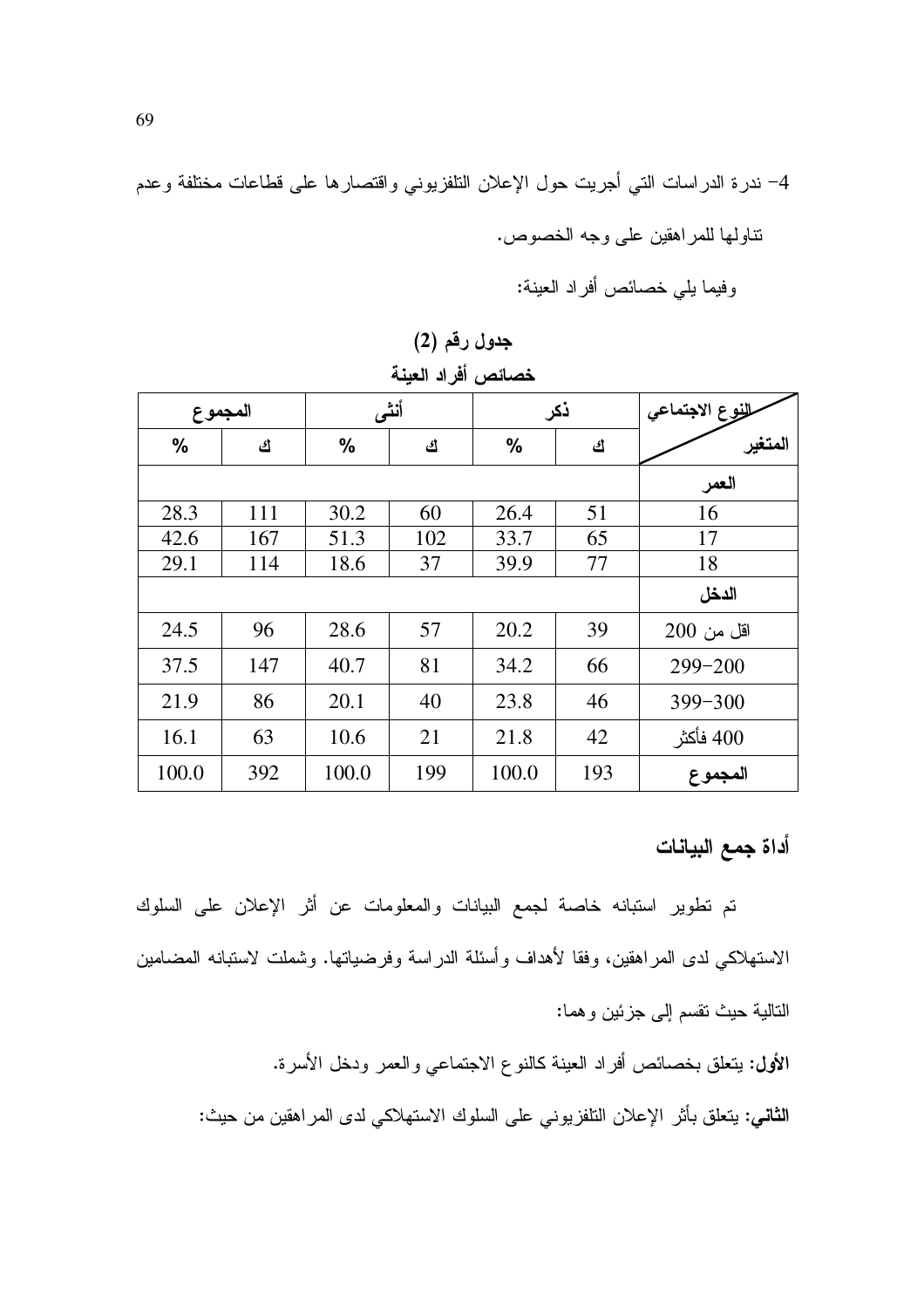- 1- فترات المشاهدة للإعلان التلفزيوني.
	- 2– الأشكال الإعلانية.
	- 3 مصداقية الرسالة الإعلانية.
- 4– نمط المشاهدة للإعلانات التلفز بونية.
	- 5– التعرض للإعلانات.
- 6- حداثة المعلومات المقدمة في الإعلان النلفزيوني.

وبعد نوزيع الاستبانة ومراجعة بيانات الاستبانات مراجعة بدوية دقيقة تبين أن ثماني استبانات غير صالحات للتحليل الإحصائي وأن 14 مبحوثا لا يشاهدون الاعلان التلفزيوني، وبناء علية بلغ عدد الاستبانات الصالحة للتحليل الإحصائي 378 استبيان من أصل 400 استبانه.

## إختبارا الصدق والثبات لأداة الدراسة

لغاية اختبار صدق الأداة تم استخدام أسلوب الصدق الظاهري من خلال عرض الاستبانه على مجموعة من الأساتذة المحكمين أهل الاختصاص في مجالي الإعلام والتسويق.

حيث اقروا بأن الاستبانه نقيس بالفعل ما يفترض قياسه، وذلك بعد اِجراء التعديلات التي أبداها بعض المحكمين، وبلغت النسبة العامة للاتفاق بين المحكمين حول مدى تحقيق الاستبانه لأهداف الدر اسة و أسئلتها وفر وضبها 93.5%.

ولقياس ثبات البيانات استخدم الباحث أسلوب الاختبار وإعادة الاختبار Test-re test على عينة عشوائية مكونه من 40 مفردة بواقع 10% من حجم العينة بفارق أسبوعين من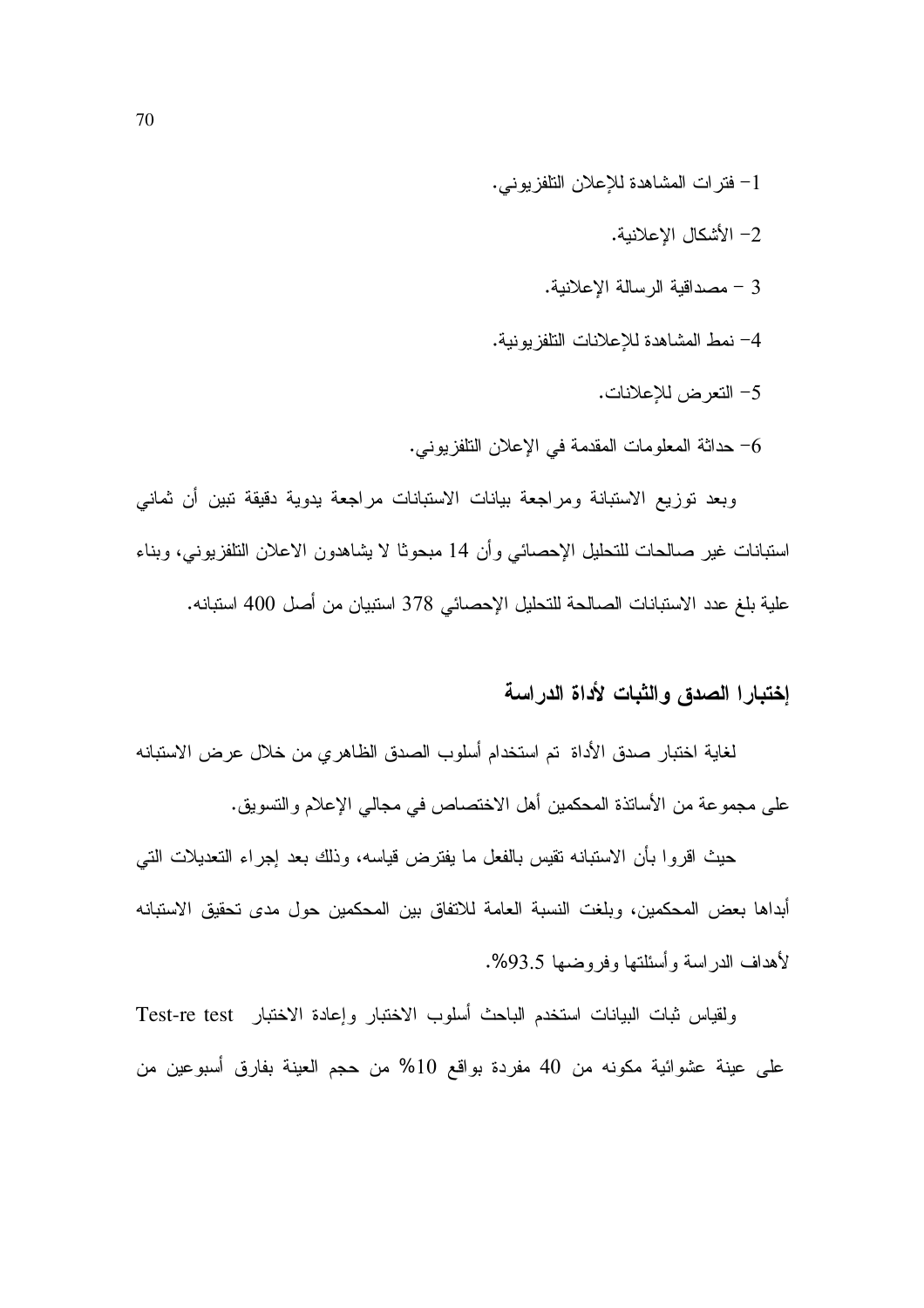النطبيق الأول للاستبانة، وبعد ذلك تم حساب معامل ارتباط بيرسون بين النطبيقين فبلغت قيمته 0.92، وهي قيمه عالية تشير إلى ثبات اداة الدراسة.

### الأساليب الاحصائبة المستخدمة

تم أدخال الاستبيانات للحاسب الآلي وتم تحليلها باستخدام الأساليب الإحصائية التالية من خلال برنامج SPSS وهي:

1. النكر ارات والنسب المئوية لعرض البيانات الوصفية.

- 2. مربع كاي Chi square لدراسة العلاقة بين متغيرين هما: (أثر الإعلان التلفزيوني) كمنغير مسنقل و(السلوك الاستهلاكي)كمنغير نابع.
	- 3. معامل التوافق Contingency Coefficient لبيان مدى التوافق بين المتغيرين.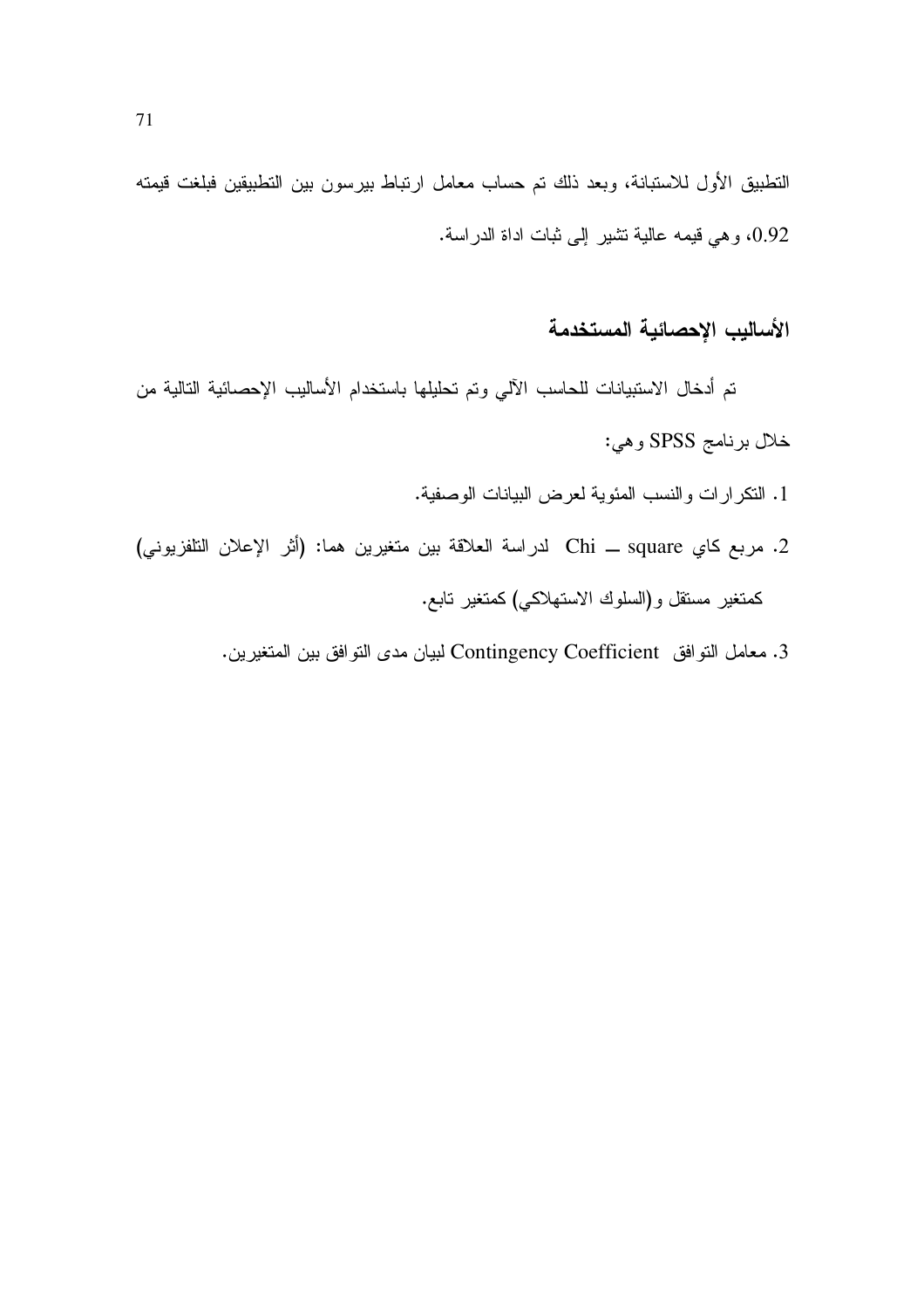# الفصل الرابع

# نتائج الدراسة

أولا: النتائج المتعلقة بأسئلة الدراسة.

ثانيا: النتائج المتعلقة باختبار الفرضيات.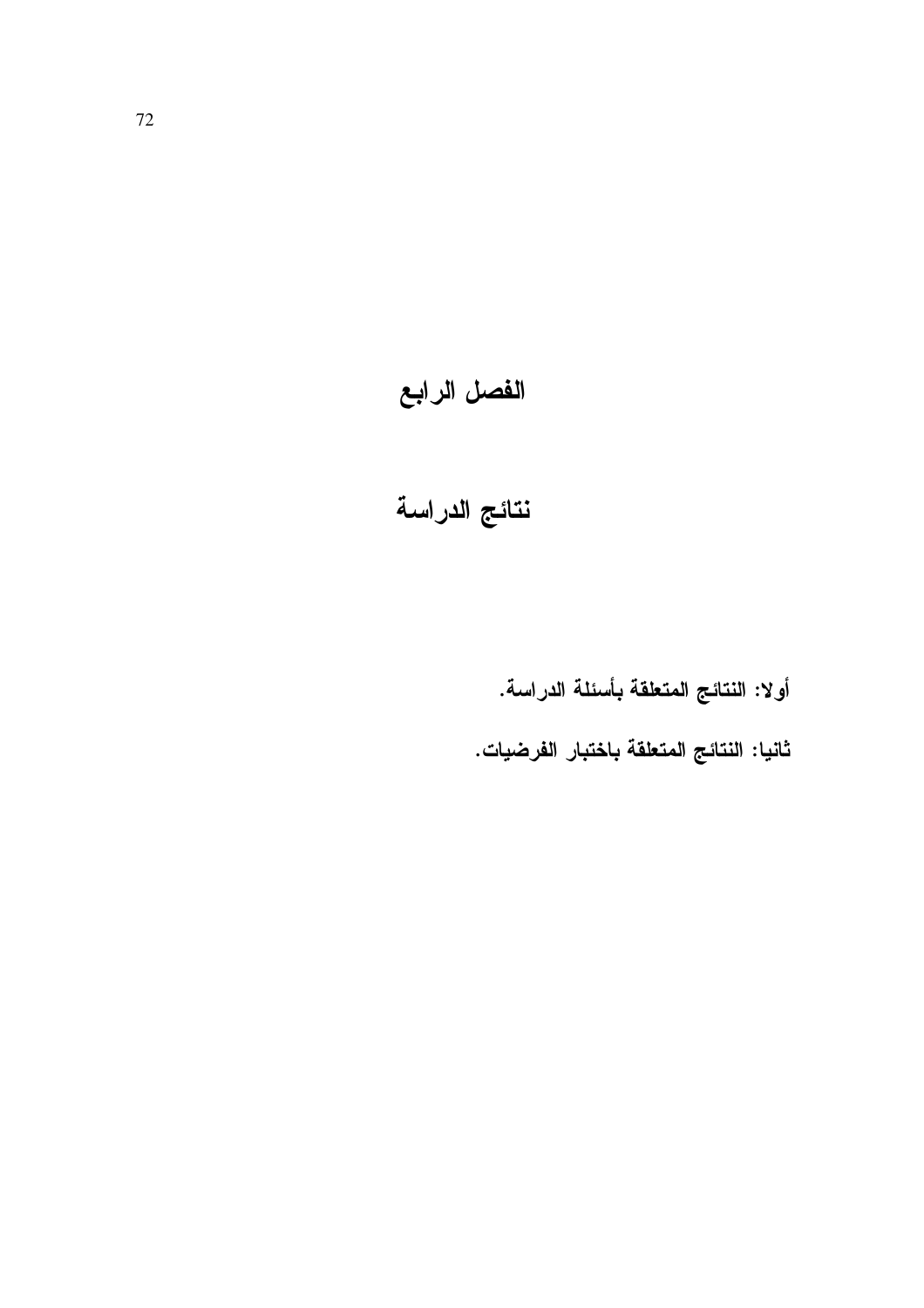### الفصل الرابع

### نتائج الدراسة الميدانية واختبار الفرضيات

مقدمه

يستعرض هذا الفصل عرض للنتائج التفصيلية للدراسة التي توصلت إليها الباحثة وهبى نقسم إلى قسمين بحيث ينتاول الجزء الأول من هذا الفصل النتائج المتعلقة بأسئلة الدراسة، والجزء الثاني نتائج اختبار الفرضيات.

أ– النتائج المتعلقة بأسئلة الدراسة:

أولا: مدى تعرض المراهقين للاعلانات التلفزيونية وفق النوع الاجتماعى. الجدول رقم (3)

| المجموع |     | أنشى  |     | ذكر   |     | رالنوع الاجتماعي |
|---------|-----|-------|-----|-------|-----|------------------|
| $\%$    | ك   | %     | ك   | $\%$  | ك   | صفة المشاهدة     |
| 48.4    | 183 | 51.0  | 98  | 45.7  | 85  | أحيانا           |
| 35.2    | 133 | 31.3  | 60  | 39.3  | 73  | دائماً           |
| 16.4    | 62  | 17.7  | 34  | 15.0  | 28  | نادر ا           |
| 100.0   | 378 | 100.0 | 192 | 100.0 | 186 | المجموع          |

## مدى تعرض المراهقين للإعلالات التلفزيونية

يتضح من بيانات الجدول السابق أن نسبة المراهقين الذين يشاهدون الإعلانات التلفزيونية

بصفة أحيانا قد بلغت 48.4% على مستوى المجموع العام، وان الذين بشاهدونها من المــــراهقين بصفة دائمة قد بلغت نسبتهم 35.2%، أما الذين يشاهدونها بصفة نادرا فقد بلغت 16.4%.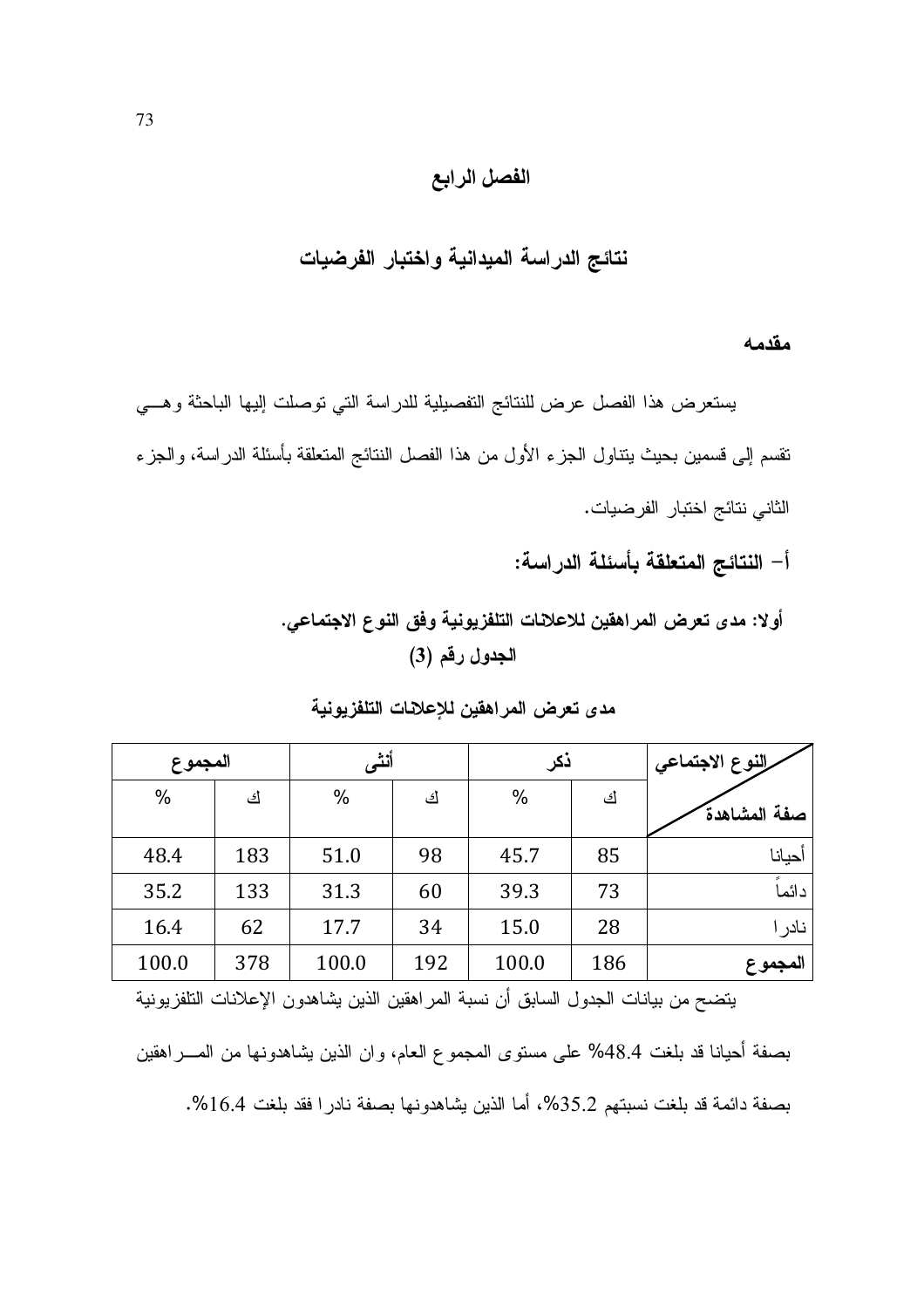وبمقارنة تعرض المراهقين للإعلانات التلفزيونية وفق النوع الاجتماعي يتضىح لنــــا ان نسبة الذكور الذين يشاهدون الإعلانات التلفزيونية بصفة أحيانا بلغت 45.7% في حين أن نـــسبة الإناث اللواتي يشاهدن الإعلان التلفزيوني بصفة أحيانا بلغت 51.0%، أما في ما يتعلق بمشاهدة الإعلانات التلفزيونية بصفة دائمة فقد بلغت نسبة الذكور الذين يتـــابعون الإعــــلان التلفزيـــونـي 39.3% وبمقارنتها مع نسبة الإناث تبين لنا أن نسبة الذكور أعلى من الإناث حيث بلغت نـــسبة الإناث 31.3%، في حين ارتفعت نسبة الإناث اللواتي نادرا ما يشاهدن الإعلان التلفزيوني حيث بلغت17.7% مقارنة مع الذكور الذين بلغت نسبتهم 15.0%.

ثانيا: الفترات التي يشاهد بها المراهقين الإعلان التلفزيوني وفق النوع الاجتماعي

#### الجدول رقم (4)

الفترات التي تشاهد بها المراهقين الإعلانات التلفزيونية وفق النوع الاجتماعي

|               | المجموع | أنشى          |     |               | ذكر |                      |
|---------------|---------|---------------|-----|---------------|-----|----------------------|
| $\frac{0}{0}$ | ك       | $\frac{0}{0}$ | ك   | $\frac{0}{0}$ | ٹ   | فترات المشاهدة       |
| 4.2           | 16      | 1.6           | 3   | 7.0           | 13  | قبل الساعة 12 ظهر ا  |
| 16.7          | 63      | 11.5          | 22  | 22.0          | 41  | من الساعة 12-3 مساءً |
| 33.6          | 127     | 43.2          | 84  | 23.1          | 43  | من الساعة 5–8 مساءً  |
| 45.5          | 172     | 43.2          | 83  | 47.8          | 89  | بعد الثامنة مساءً    |
| 100.0         | 378     | 100.0         | 192 | 100.0         | 168 | المجموع              |

ونشير البيانات في الجدول السابق إلى أن نسبة المراهقين الذين يتابعون الإعلانات التلفزيونية في فترة مت بعد الثامنة 45.5% من المجموع العام، في حين بلغت نسبة مشاهدتهم للإعلانات من الساعة 5−8 مساءً 33.6%، أما الفترة مابين 12−3 بلغت نسبة المراهقين الذين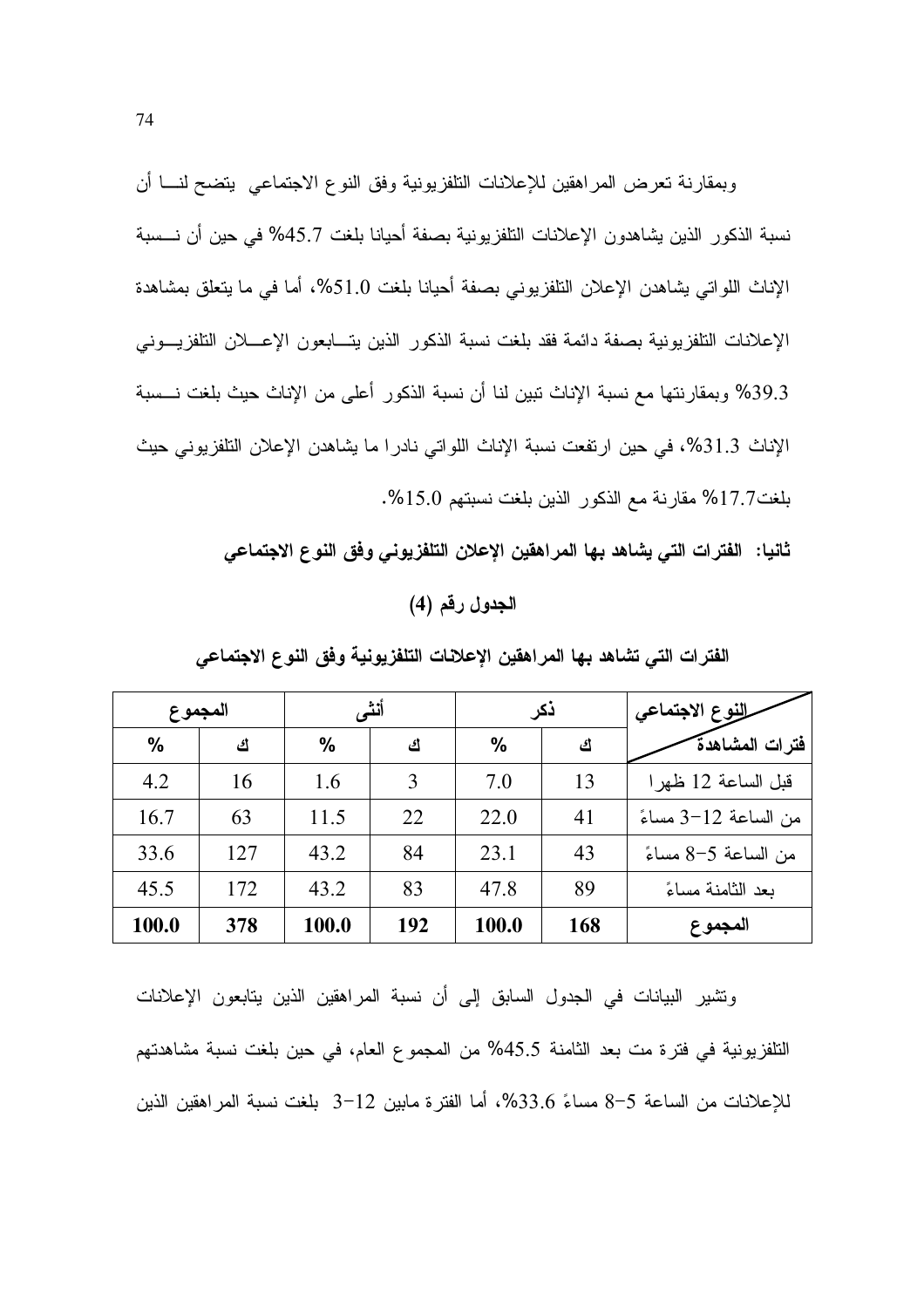يشاهدون الإعلانات 16.7%، في حين لم تحظ فترة ما قبل الساعة 12 ظهرا بمشاهدة إعلانات تلفزيونية كثيفة حيث بلغت نسبة المراهقين المشاهدين للإعلانات 4.2% وهي نسبة ضعيفة جدا.

وبمقارنة الفترات التى يشاهد بها المراهقين الإعلانات النلفزيونية وفق النسوع الاجتمــاعى لأفراد العينة تبين أن نسبة الذكور الذين يشاهدون الإعلانات التلفزيونية في فترة مـــا بعــد الساعة الثامنة مساءً بلغت 47.8%، أما نسبة الإناث فقد بلغت 43.2% كما أن نسبة الذكور الذين يشاهدون الإعلانات النلفزيونية في فترة الساعة 5–8 مساءً بلغت 23.1%، في حين أن الإناث بلغت النسبة 43.2%، أما الإعلانات النلفزيونية المقدمة في فتر ةالساعة 12−3 فبلغت نسبة الذكور الذين يشاهدونها 22.0% في حين أن نسبة الإناث قد بلغت 11.5%، وأخيــرا حظيت الفتر ة ما قبل الساعة 12 ظهر ا بأقل متابعة من قبل المشاهدين حيث أن النسبة بلغت 7.0 % أما الاناث 1.6%.

ثالثا: الأشكال الإعلانية التي يشاهدها المراهقين وفق النوع الاجتماعي.

الجدول رقم (5)

| المجموع |     | أنشى  |     | ذكر   |     | النوع الاجتماعي         |
|---------|-----|-------|-----|-------|-----|-------------------------|
| $\%$    | ك   | $\%$  | ك   | $\%$  | ك   | الشكل الإعلاني          |
| 41.8    | 158 | 47.9  | 92  | 35.5  | 66  | الإعلانات الغنائية      |
| 31.2    | 118 | 29.7  | 57  | 32.8  | 61  | الإعلانات التمثيلية     |
| 12.4    | 47  | 14.6  | 28  | 10.2  | 19  | إعلانات الرسوم المتحركة |
| 9.5     | 36  | 6.3   | 12  | 12.9  | 24  | الإعلانات الحوارية      |
| 5.0     | 19  | 1.6   | 3   | 8.3   | 16  | الإعلانات التي يصاحبها  |
|         |     |       |     |       |     | صوت المعلق              |
| 100.0   | 378 | 100.0 | 192 | 100.0 | 186 | المجموع                 |

الأشكال الإعلانية التي يشاهدها المراهقين وفق النوع الاجتماعي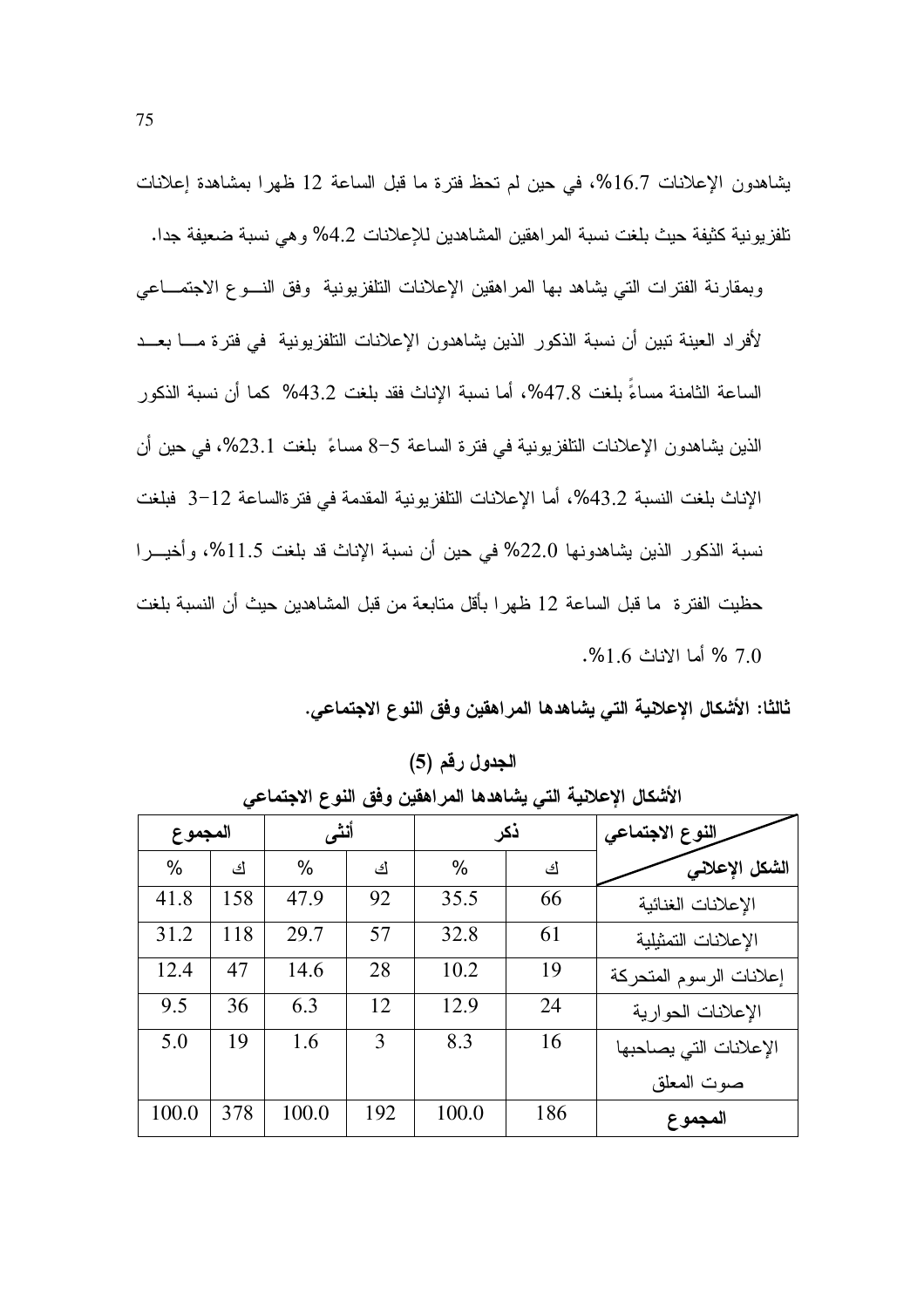انتباه: تم استبعاد 14 مفردة من التحليل الاحصائي في هذا الجدول والجداول اللاحقة لعدم مشاهدتها الاعلان.

يتضح من بيانات الجدول رقم (4) أن الإعلانات الغنائية التي يشاهدها المراهقون قد احتلت المرتبة الأولى لدى الجنسين بنسبة 41.8%، تليها الإعلانات التمثيلية بنسبة 31.2% ثم جاءت إعلانات الرسوم المتحركة في الدرجة الثالثة بنسبة 12.4%، وجاءت الإعلانات الحوارية في المرتبة الرابعة بنسبة 9.5%، وفي المرتبة الخامسة جاءت الإعلانات التي بصاحبها صوت المعلق بنسبة5.0%.

وبمقارنة الأشكال الإعلانية التي يشاهده المراهقون مع النوع الاجتماعي يتبين لنا ان نسبة الإناث اللواتي يفضلن الإعلان الغنائي أكثر من نسبة الذكور حيث بلغت نسبة الإناث 47.9% في حين بلغت نسبة الذكور كانت 35.5 % أما في ما يتعلق بالإعلانات التمثيلية فقد بلغت نسبة

الذكور 32.8% وهي أعلى من نسبة الإناث التي بلغت 29.7% وفيما بنعلق بإعلانات الرسوم المتحركة فكانت نسبة الإناث أعلى من نسبة الذكور حيث بلغت نسبة الإناث 14.6% أما نسبة الذكور بلغت 10.2%، أما الإعلانات الحوارية فكانت نسبة الذين يفضلونها من الذكور أعلى من الإناث فقد بلغت نسبة الذكور 12.4% في حين أن نسبة الإناث بلغت 6.3% أخيرا نبين أن الإعلانات التي يصاحبها صوت المعلق لم تحظ بالكثير من المشاهدين إذ كانت نسب الذين يشاهدونها من كلا الجنسين قليلة جدا حيث بلغت نسبة الذكور الذين يشاهدون الإعلانات التي بصاحبها صوت معلق 3.3% أما نسبة الإناث بلغت 1.6% و هي أقل نسبة.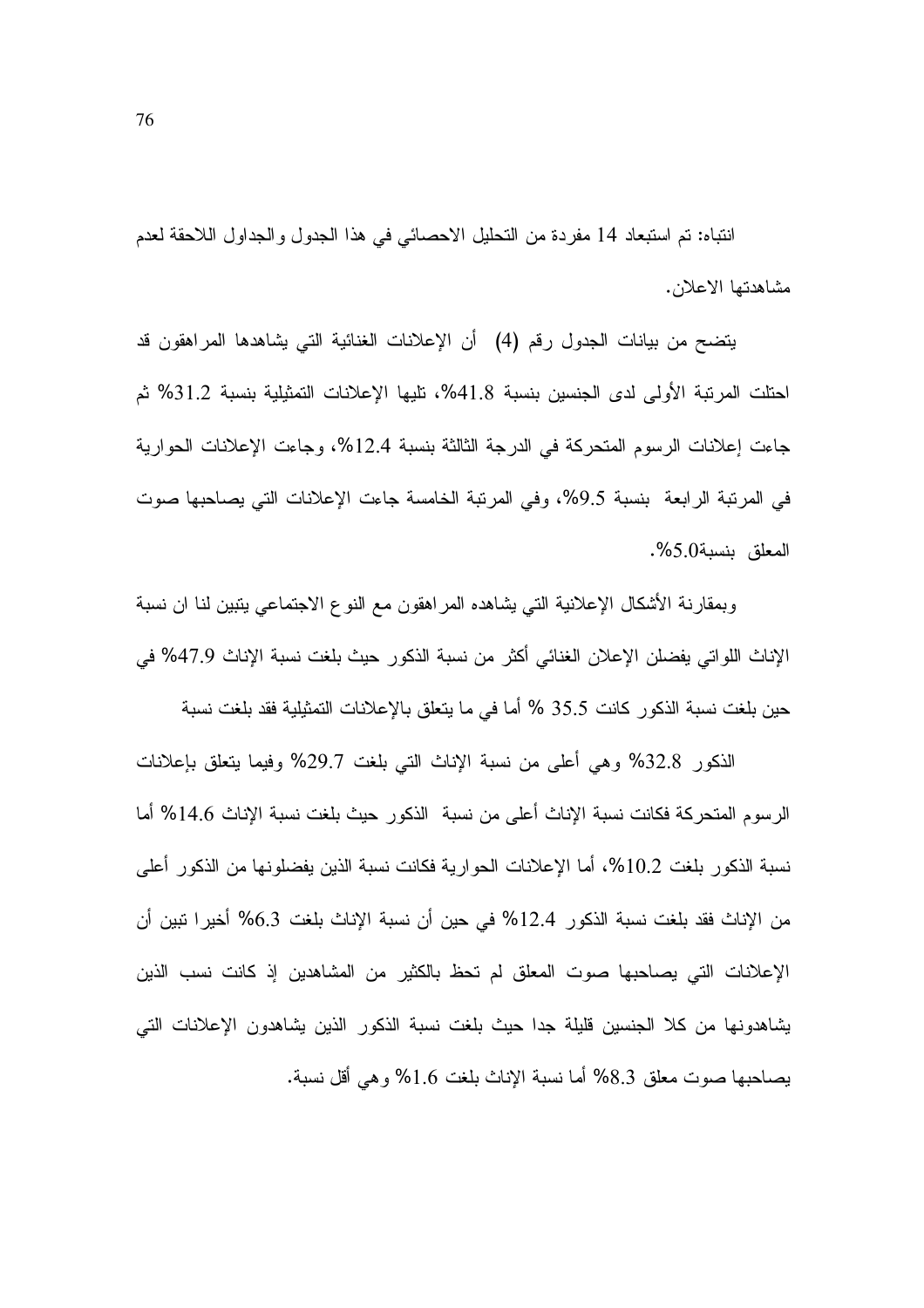رابعا: مصداقية الرسالة الإعلانية التلفزيونية من وجهة نظر المراهقين وفق النوع الاجتماعي

الجدول رقم (6)

| المجموع       |     |               | أنشى | ذكر           |     | للووع الاجتماعي |
|---------------|-----|---------------|------|---------------|-----|-----------------|
| $\frac{0}{0}$ | ك   | $\frac{0}{0}$ | ك    | $\frac{0}{0}$ | ك   | مصداقية الإعلان |
| 18.8          | 71  | 23.4          | 45   | 14.0          | 26  | غير صادقة       |
| 68.3          | 258 | 67.7          | 130  | 68.8          | 128 | صادقة إلى حد ما |
| 13.0          | 49  | 8.9           | 17   | 17.2          | 32  | صادقة           |
| 100.0         | 378 | 100.0         | 192  | 100.0         | 186 | المجموع         |

مصداقية الرسالة الإعلانية التلفزيونية من وجهة نظر المراهقين وفق النوع الاجتماعي

يوضح الجدول رقم (5) إن نسبة المراهقين من كلا الجنسين الذين يعتقدون بان الإعلانات التلفزيونية غير صادقة 18.8%، في حين أن النسبة ارتفعت لدى المراهقين الذين يعتقدون بـــان الإعلانات التلفزيونية صادقة إلى حد ما حيث وصلت نسبتهم إلى 68.3%، أما المراهقين السذين يعتقدون بان الإعلانات النلفزيونية صادقة بلغت نسبتهم 13.0% وهي أقل نسبة.

وبمقارنة مصداقية الإعلان التلفزيوني وفق النوع الاجتماعي وجد أن نسبة الذكور الذين يعتقدون بان الإعلان النلفزيوني غير صادق في معلوماته التي يبثها بلغــت 14.0% فـــي حـــين ارتفعت نسبة الإناث حيث وصلت 23.4%، أما من يعتقدون بان الإعلانات النلفزيونية صــــادقة إلى حد ما فبلغت نسبة الذكور منهم 68.8% ونسبة الإناث 67.7% وهي نسبة عالية جدا مقارنة مع من لا يعتقدون بأنها صادقة ويتضح بان نسبة الذين يعتقدون مـــن الـــذكور بــــان الإعــــلان التلفزيوني صادق 17.2% أما نسبة الإناث فقد بلغت 8.9% وهي اقل من نسبة الذكور .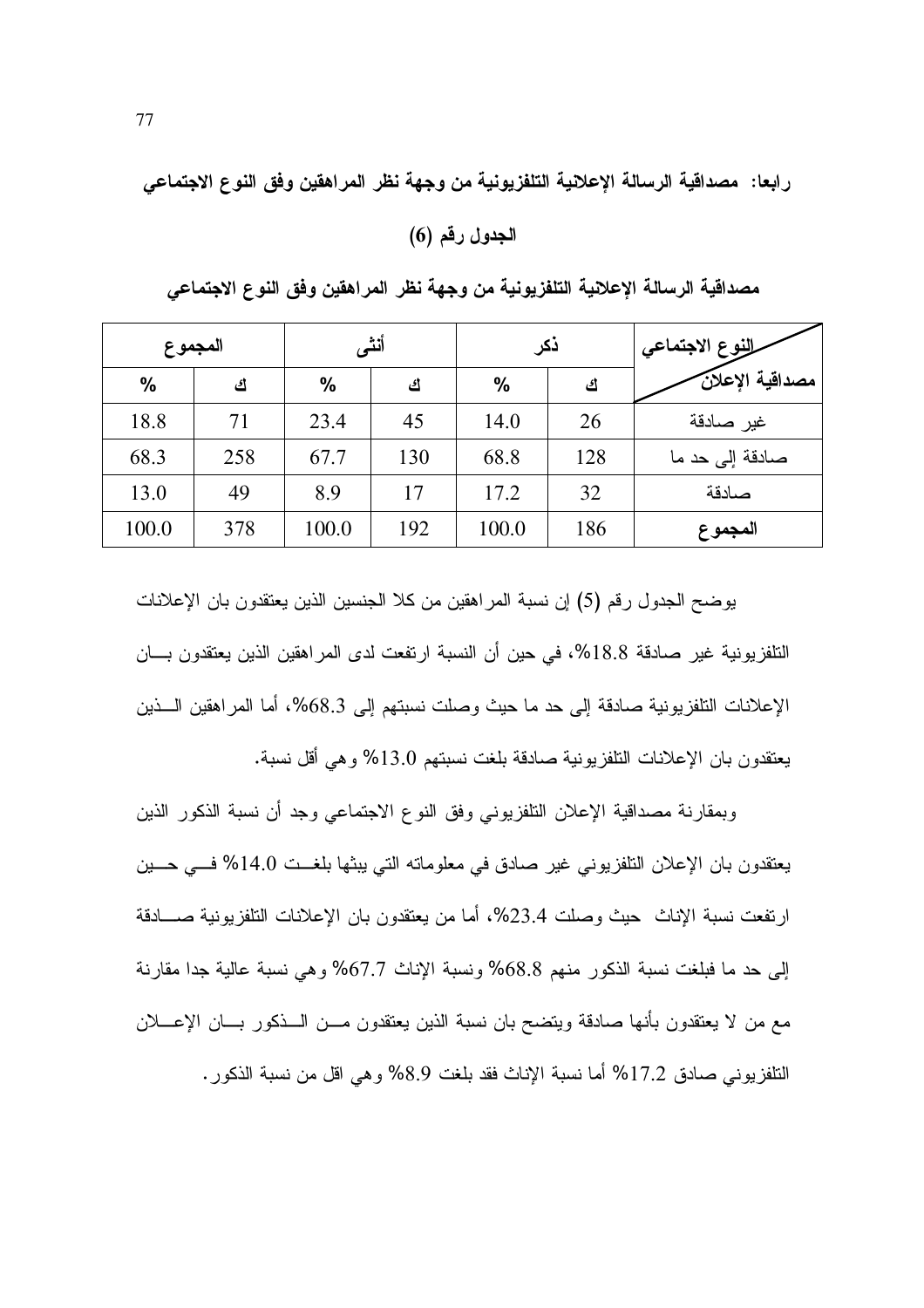خامسا: نمط مشاهدة المراهقين للإعلالات التلفزيونية وفق النوع الاجتماعي.

الجدول رقم (7)

|               | المجموع | أنشى          |     | نكر           |          | سلووع الاجتماعي   |
|---------------|---------|---------------|-----|---------------|----------|-------------------|
| $\frac{0}{0}$ | ٹ       | $\frac{0}{0}$ | ٹ   | $\frac{0}{0}$ | <u>ئ</u> | نمط المشاهدة      |
| 77.5          | 293     | 87.0          | 167 | 67.7          | 126      | مع الأسرة (جماعي) |
| 22.5          | 85      | 13.0          | 25  | 32.3          | 60       | لوحدك (منفردا)    |
| 100.0         | 378     | 100.0         | 192 | 100.0         | 186      | المجموع           |

نمط مشاهدة المراهقين للإعلانات التلفزيونية وفق النوع الاجتماعي

يتضح من خلال الجدول رقم (6) طغيان نمط المشاهدة مع الأسرة (المشاهدة الجماعية) إذ بلغت نسبة المراهقين من كلا الجنسين الذين يتابعون الإعلانـــات التلفزيونيـــة مــــع الأســــرة 77.5%، في حين أن المشاهدة الفردية بلغت نسبتها لكلا الجنسين 22.5%.

ولدى مقارنة نمط مشاهدة المراهقين وفق النوع الاجتماعي نبين لنا أن الإناث أعلى نسبة من الذكور في متابعة الإعلانات التلفزيونية مع الأسرة حيث بلغت 67.7% في حين أن نسبة الذكور كانت 87.0%، أما في ما يتعلق بنمط المشاهدة للإعلانات منفردا فبلغت نسبة الذكور 32.3% في حين أن نسبة الإناث قد بلغت13.0% وهي نسبة قليلة مقارنة مع الذكور .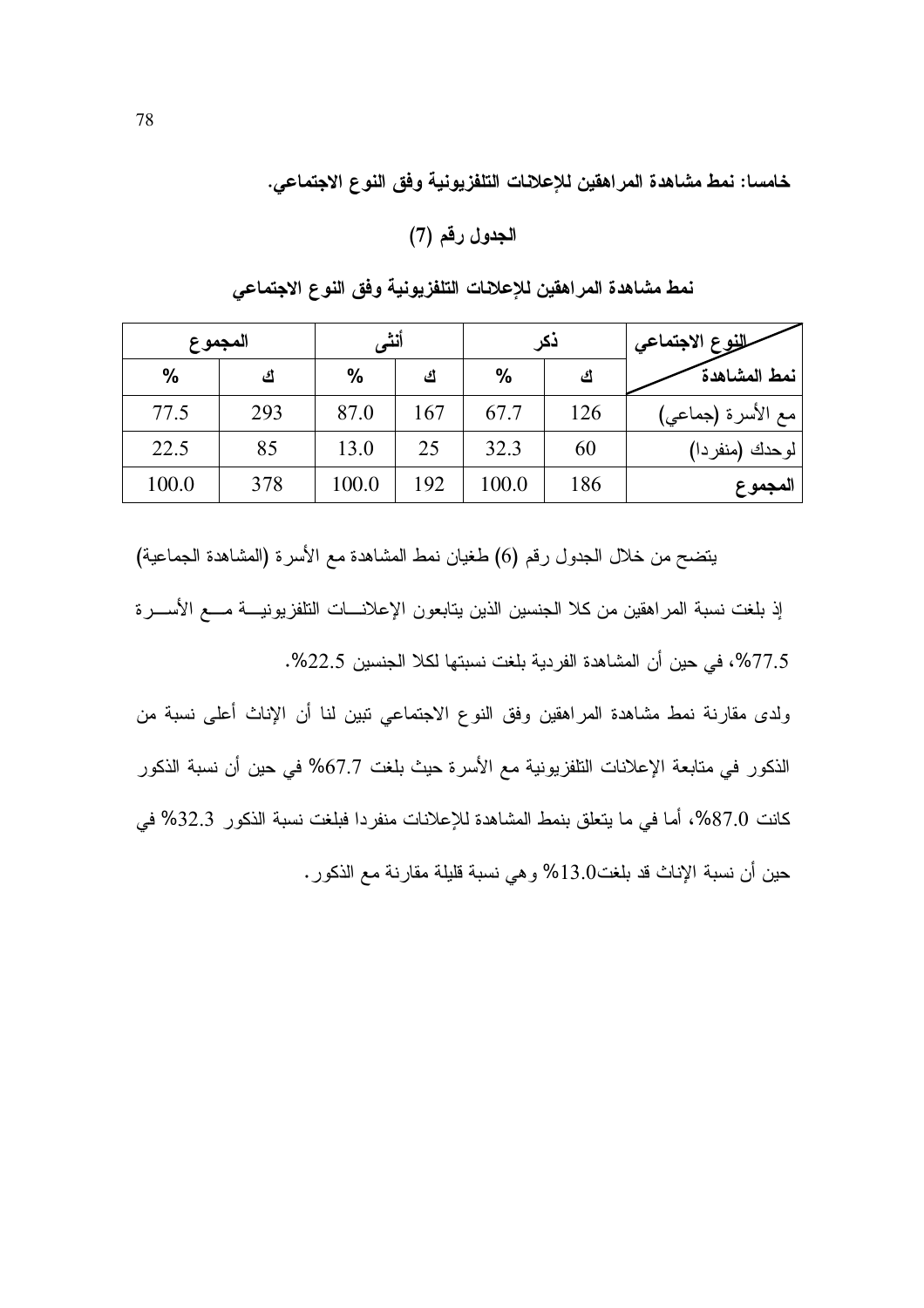سادسا: مدى حداثة المعلومات في الإعلانات التلفزيونية وفق النوع الاجتماعي.

#### الجدول رقم (8)

| المجموع       |     |               | أنشى |               | ذكر | للووع الاجتماعي |  |  |
|---------------|-----|---------------|------|---------------|-----|-----------------|--|--|
| $\frac{0}{0}$ | ك   | $\frac{0}{0}$ | ك    | $\frac{0}{0}$ | ك   | حداثة المعلومات |  |  |
| 13.8          | 52  | 12.0          | 23   | 15.6          | 29  | دائما           |  |  |
| 21.7          | 82  | 20.8          | 40   | 22.6          | 42  | أحيانا          |  |  |
| 64.6          | 244 | 67.2          | 129  | 61.8          | 115 | نادر ا          |  |  |
| 100.0         | 378 | 100.0         | 192  | 100.0         | 186 | المجموع         |  |  |

حداثة المعلومات ًفي الإعلانات التلفزيونية وفق النوع الاجتماعي

يوضح الجدول رقم (8) أن نسبة المراهقين من كلا الجنسين الذين يعتقدون أن الإعلانات النلفزيونية تقدم معلومات حديثة لمهم دائما 13.8%، في حين بلغت نسبة المر اهقين الذين يعتقدون بان الإعلانات التلفزيونية نقدم معلومات حديثة أحيانا 21.7%، وارتفعت نسبة المراهقين الذين يعتقدون بان الإعلان التلفزيوني نادرا ما يقدم معلومات حديثة لتصل نسبتهم إلى 4.6%.

وبمقارنة حداثة المعلومات في الإعلانات التلفزيونية وفق النوع الاجتماعي اتضح أن نسبة الذين يعتقدون من الذكور بان الإعلان التلفزيوني يقدم لمهم دائما معلومات جديدة لم يعرفوها من قبل 15.6% في حين أن نسبة الإناث بلغت 12.0% وكانت نسبة الذين يعتقدون من الذكور بان الإعلان بقدم لهم أحيانا معلومات جديدة لم يعرفوها من قبل22.6% أما نسبة الإناث فبلغت 20.8% أما في ما يتعلق بندرة المعلومات الحديثة التي يقدمها الإعلان التلفزيوني فقد بلغت نسبة الذكور منهم 1.8% وبلغت نسبة الإناث 67.2%.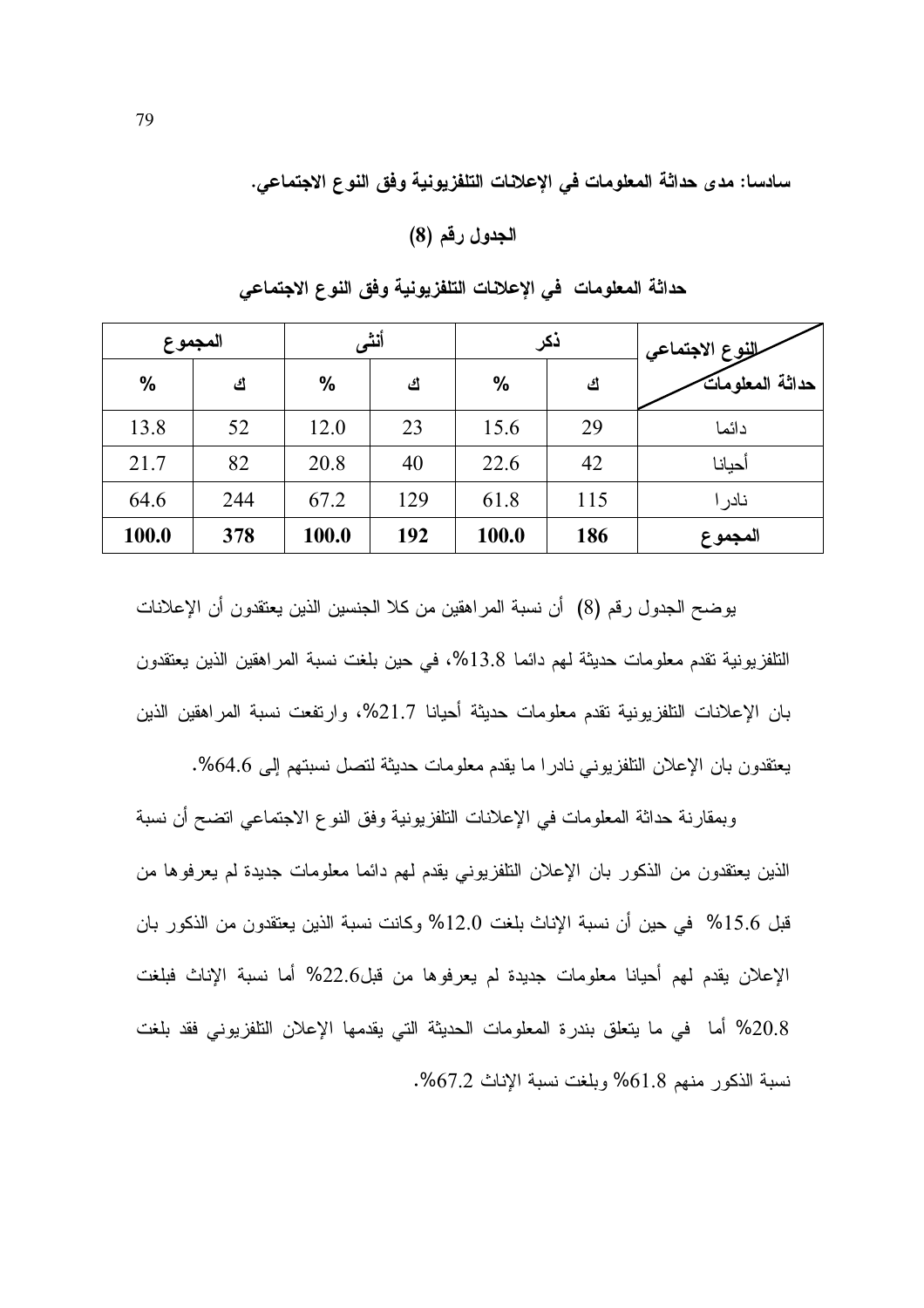ب: النتائج الخاصة الفرضيات:

الفرضية الأولى: لا توجد علاقة بين تعرض المسراهقين للإعلانسات التلفزيونيسة والسسلوك الاستهلاكي.

### الجدول رقم (9)

العلاقة بين تعرض المراهقين للإعلانات التلفزيونية والسلوك الاستهلاكي لديهم

|              | المجموع      |       | Y   |       | لا رأي            |       | نعم | رالعلاقة بين السلوك       |  |  |
|--------------|--------------|-------|-----|-------|-------------------|-------|-----|---------------------------|--|--|
| $\%$         | ك            | $\%$  | ك   | $\%$  | ك                 | $\%$  | ك   | التعرض للإعلانات          |  |  |
| 16.4         | 62           | 23.9  | 17  | 22.5  | 27                | 9.6   | 18  | نادر ا                    |  |  |
| 48.4         | 183          | 45.1  | 32  | 44.9  | 67                | 44.9  | 84  | أحيانا                    |  |  |
| 35.2         | 133          | 31.0  | 22  | 45.5  | 26                | 44.5  | 85  | دائماً                    |  |  |
| 100.0        | 392          | 100.0 | 191 | 100.0 | 125               | 100.0 | 187 | المجمو ع                  |  |  |
| دالة إحصائيا |              |       |     |       | بمستوى دلالة 000. |       |     | قيمة معامل كاي2<br>24.611 |  |  |
|              | دالة إحصائيا |       |     |       | بمستوى دلالة 000. |       |     | قيمة معامل التوافق 247.   |  |  |

لاختبار الفرضية الأولى استخدم الباحث مربع كاي (Chi-Square) ومعامل التوافــق (Contingency Coefficient). وقد تبين أن قيمة مربع كاي قد بلغت 24.611 و عند درجة حرية (4) وهي ذات دلالة إحصائية عند مستوى(0.000) وهي أقل من 0,05 وندل القيمة على وجود علاقة بين تعرض المراهقين للإعلان التلفزيوني والسلوك الاستهلاكي.

ويؤكد هذه النتيجة قيمة **معامل التوافق** التي بلغت 247. عند مستوى 0,05 وهي دالة إحصائيا. وبهذا تر فض الفر ضبة الأولى وتقبل الفر ضبة البديلة .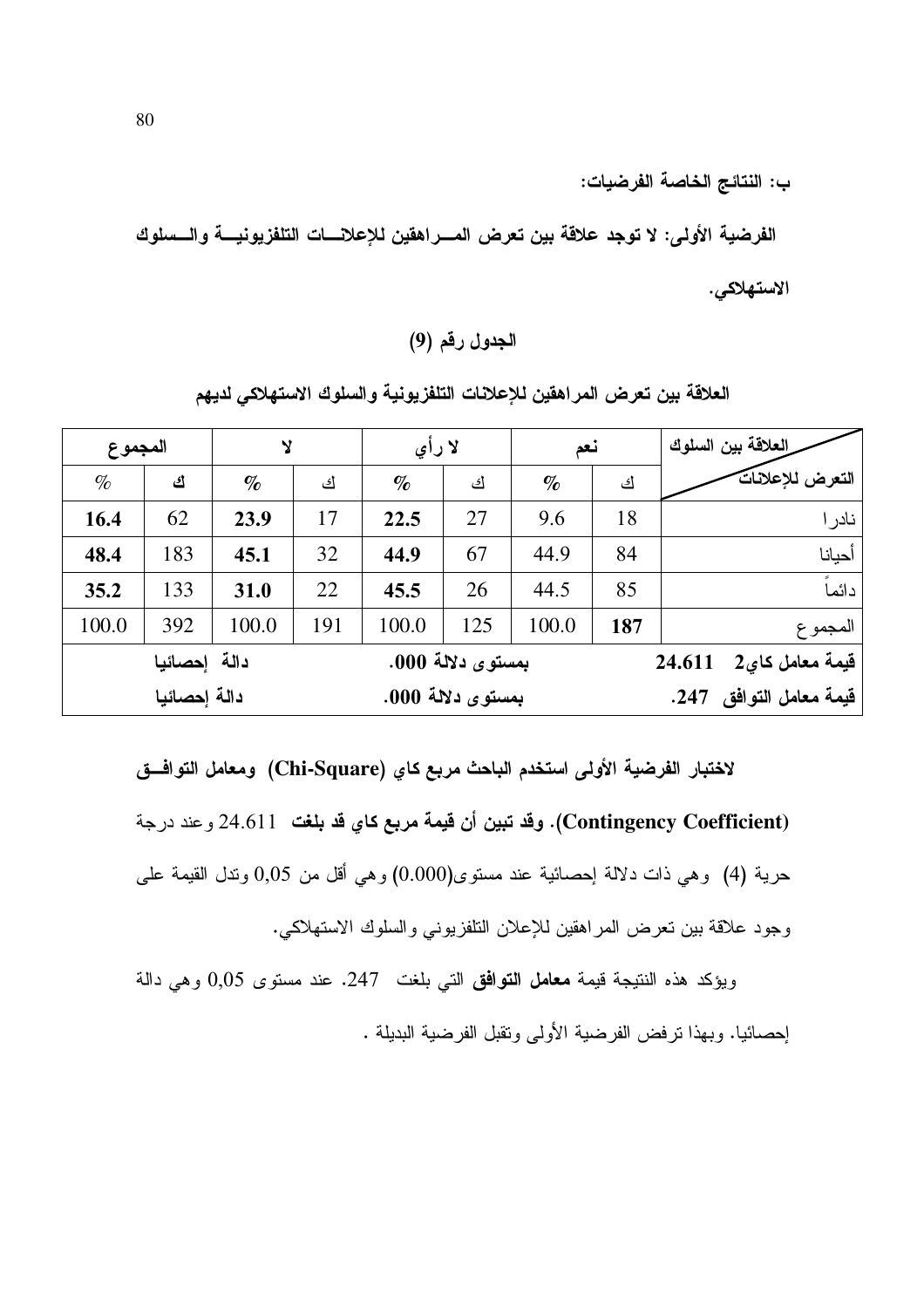الفرضية الثانية: لا توجد علاقة بين الفترات مشاهدة للإعلان التلفزيوني والسلوك الاستهلاكي

لدى المراهقين.

### جدول رقم (10)

| العلاقة بين السلوك          |     | نعم   |               | لا رأي              |    | Y     |              | المجموع |
|-----------------------------|-----|-------|---------------|---------------------|----|-------|--------------|---------|
| فترات المشاهدة للإعلان      | ك   | $\%$  | ك             | $\%$                | ك  | $\%$  | ك            | $\%$    |
| الصباحية                    | 12  | 8.1   | 3             | 2.2                 | 1  | 1.1   | 16           | 4.2     |
| الظهيرة                     | 23  | 15.5  | 27            | 19.7                | 13 | 14.0  | 63           | 16.7    |
| المسائبة                    | 44  | 29.7  | 42            | 30.7                | 41 | 44.1  | 127          | 33.6    |
| السهرة                      | 69  | 46.6  | 65            | 47.4                | 38 | 40.9  | 172          | 45.5    |
| المجموع                     | 148 | 100.0 | 137           | 100.0               | 93 | 100.0 | 378          | 100.0   |
| قيمة معامل كاي2<br>14.720   |     |       |               | مستوى الدلالة 0.023 |    |       | دالة إحصائيا |         |
| فيمة معامل التوافق<br>0.194 |     |       | مستوى الدلالة | 0.023               |    |       | دالة إحصائيا |         |

فترات مشاهدة للإعلالات التلفزيونية والسلوك الاستهلاكي لدى المراهقين

لاختبار الفرضية الخامسة تم استخدم مربع كاي ومعامل التوافق لمعرفة العلاقة بين فترات المشاهدة للإعلان النلفزيوني والسلوك الاستهلاكي وبلغت فيمة مربع كاي 14.720 عند درجة حرية (6) وهي دالة اِحصائيا عند مستوى(0.023) وهي أقل من 0.05، ويدعم هذه النتيجة قيمة معامل النوافق التي بلغت 0.194 وعند نفس المستوى.

أى انه نوجد علاقة بين فترات المشاهدة للإعلانات النلفزيونيـــة والـــسلوك الاســـتهلاكي للمر اهقين، وبهذا ترفض الفرضية الخامسة وتقبل البديلة.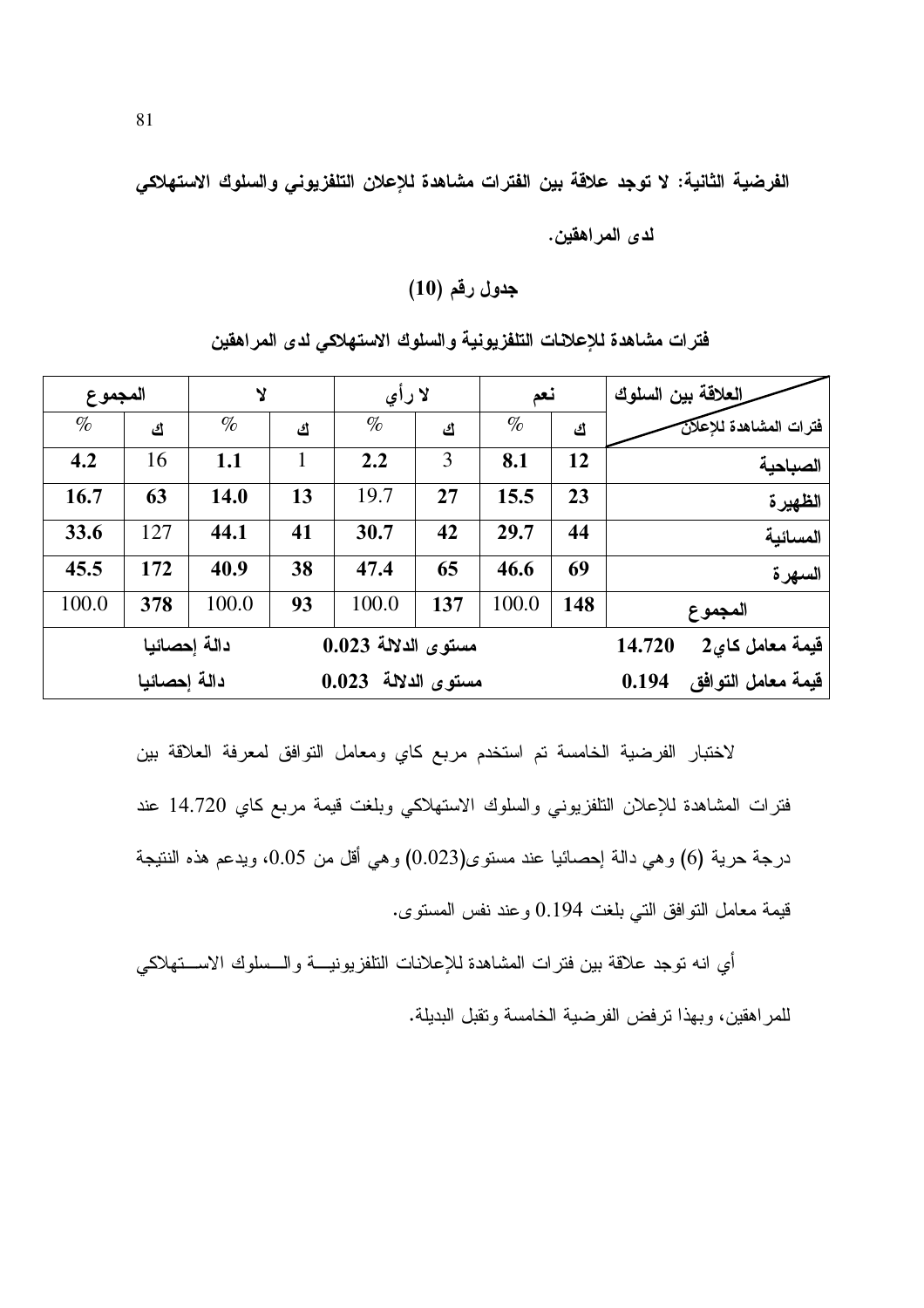الفرضية الثالثة: لا توجد علاقة بين الشكل الإعلاني والسلوك الاستهلاكي لدى المراهقين.

جدول رقم (11)

| المجموع          |                  | Ÿ     |                | لا رأى |                 | نعم             |                           | العلاقة بين السلوك            |
|------------------|------------------|-------|----------------|--------|-----------------|-----------------|---------------------------|-------------------------------|
| $\%$             | ك                | $\%$  | ك              | $\%$   | ك               | $\%$            | ك                         | أشكال الإعلان التلفزيونى      |
| 41.8             | 158              | 28.8  | 21             | 44.5   | 57              | 45.2            | 80                        | الإعلانات الغنائية            |
| 31.2             | 118              | 32.9  | 24             | 30.5   | 39              | 31.1            | 55                        | الاعلانات التمثبلبة           |
| 12.4             | 47               | 13.7  | 10             | 11.7   | 15              | 12.4            | 22                        | إعلانات الرسوم المتحركة       |
| 9.5              | 36               | 19.2  | 14             | 7.8    | 10              | 6.8             | 12                        | الإعلانات الحوارية            |
| 5.0              | 19               | 5.5   | $\overline{4}$ | 5.5    | $\overline{7}$  | 8<br>4.5        |                           | الإعلانات التى يصاحبها صـــوت |
|                  |                  |       |                |        |                 |                 |                           | المعلق                        |
| 100.0            | 378              | 100.0 | 73             | 100.0  | 128             | 100.0           | 177                       | المجموع                       |
| غير دالة إحصائيا |                  |       |                |        | مستوى دلالة 111 |                 | قيمة معامل كاي2<br>13.026 |                               |
|                  | غير دالة إحصائيا |       |                |        |                 | مستوى دلالة 111 |                           | قيمة معامل التوافق<br>.183    |

العلاقة بين أشكال الإعلان التلفزيوني والسلوك الاستهلاكي لدى المراهقين

لاختبار الفرضية الثانية تم استخدام مربع كاي ومعامل التوافق، ويتضح من نتائج التحليل أن قيمة مربع كاي بلغت 13.026 عند درجة حرية(8) , وهي غير دالة إحصائيا عند مستوى (111) وهي أعلى من 0,05. بمعنى أنه لا توجد علاقة بين الأشكال الإعلانية التلفزيونية والسلوك الاستهلاكي لدى المراهقين.

ويؤكد عدم وجود العلاقة بين الأشكال الإعلانية النلفزيونية والسلوك الاستهلاكي لدى المراهقين قيمة معامل النوافق التي بلغت 0.183 وهذه القيمة غير دالة إحصائي عند مستوى0,05. وبهذا تقبل الفرضية الثانية.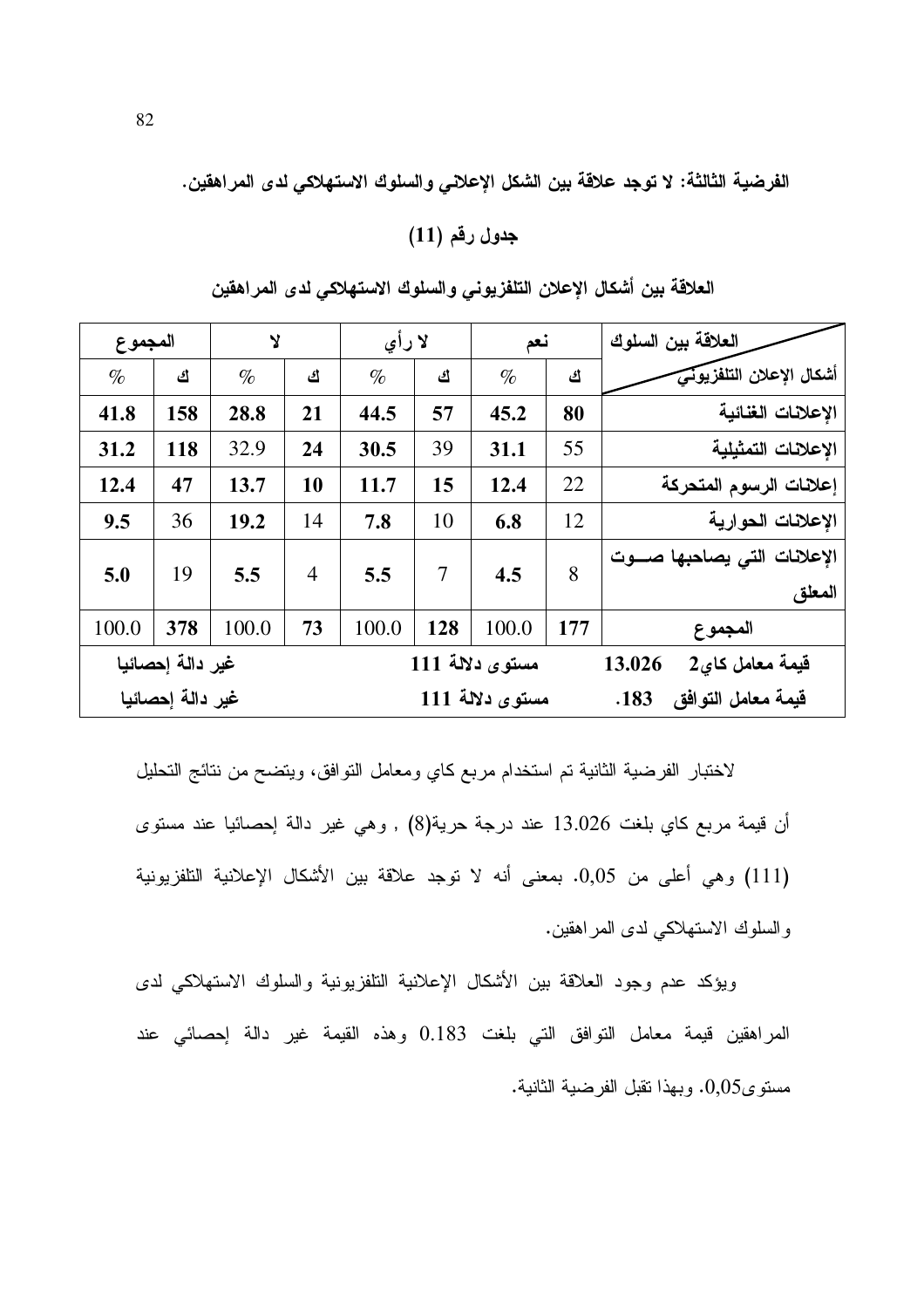الفرضية الرابعة: لا توجد علاقة بين مصداقية الرسالة الإعلانية التلفزيونية والسلوك

الاستهلاكي لدى المراهقين.

جدول رقم (12)

| طلعلاقة بين السلوك |        | نعم    |     | لا رأي            |     | Y            |     | المجموع |
|--------------------|--------|--------|-----|-------------------|-----|--------------|-----|---------|
| المصداقبة          | ك      | o<br>8 | ك   | o<br>8            | ك   | g            | ك   | န္      |
|                    |        |        |     |                   |     |              |     |         |
| غير صادقة          | 11     | 7.9    | 25  | 18.5              | 35  | 34.0         | 71  | 18.8    |
| صادقة إلى حد ما    | 99     | 70.7   | 97  | 71.9              | 63  | 60.2         | 258 | 68.3    |
| صادقة              | 30     | 21.4   | 13  | 9.6               | 6   | 5.8          | 49  | 13.0    |
| المجموع            | 140    | 100.0  | 135 | 100.0             | 103 | 100.0        | 378 | 100.0   |
| فيمة معامل كاي2    | 35.874 |        |     | بمستوى دلالة 000. |     | دالة إحصائيا |     |         |
| فيمة معامل التوافق | .294   |        |     | بمستوى دلالة 000. |     | دالة إحصائيا |     |         |

مصداقية الإعلان التلفزيوني بالنسبة للمراهقين من أفراد العينة

يبين الجدول رقم (11) أن قيمة كاي بلغت 35.874 عند درجة حرية (4) وتعتبر هذه النتيجة دالة إحصائيا عند مستوى(0.000) وهي أقل من 0.05، أي وجود علاقة بين مصداقية الإعلان النلفزيوني والسلوك الاستهلاكي لدى المراهقين.

وأكدت هذه النتيجة قيمة معامل التوافق التبي بلغت 0,294 وعند مستوى0.05 وبهذا ترفض الفرضية الرابعة وتقبل الفرضية البديلة.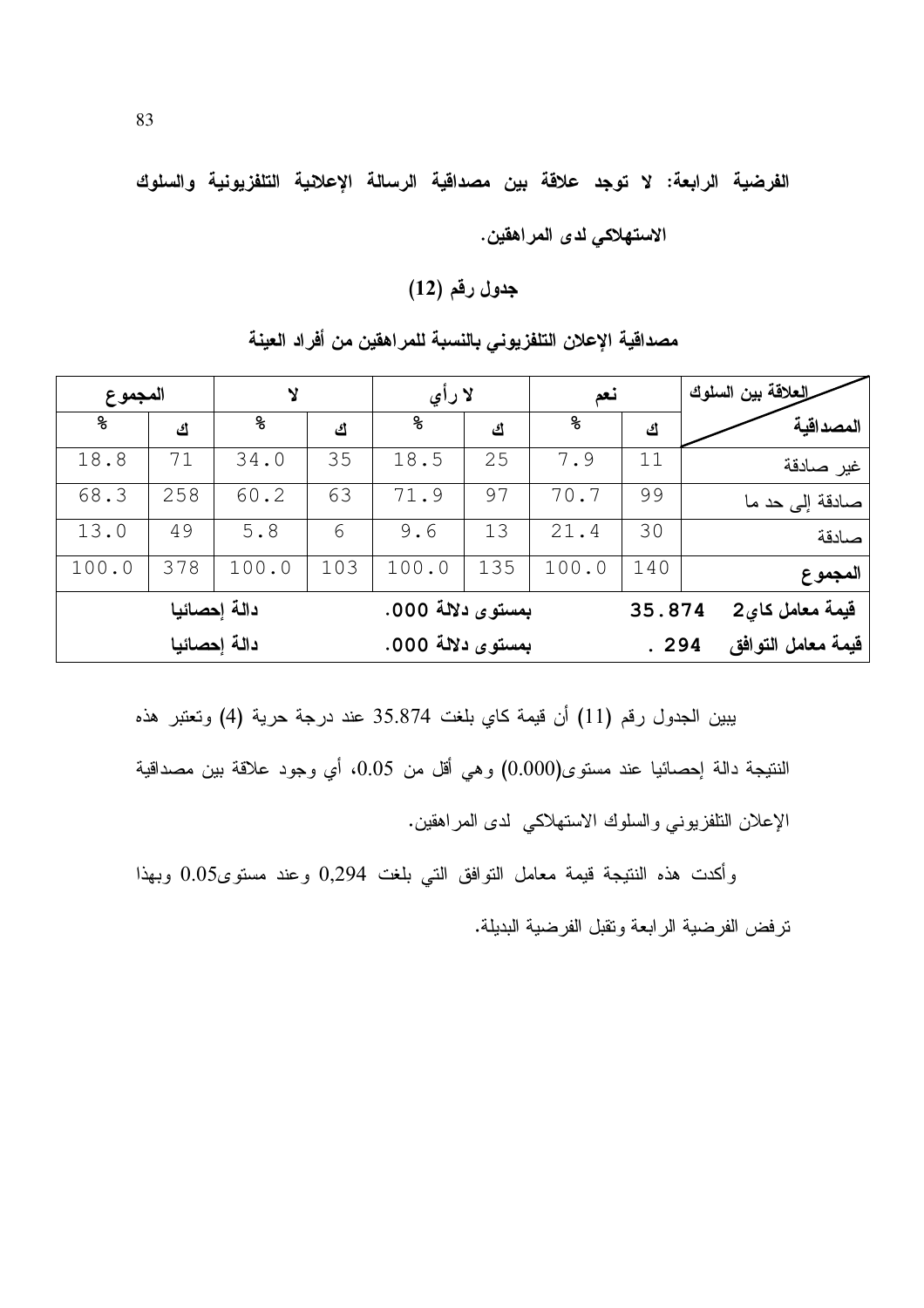الفرضية الخامسة: لا توجد علاقة بين نمط المشاهدة للإعلان التلفزيوني والسلوك الاستهلاكي

لدى المراهقين.

جدول رقم (13)

العلاقة بين نمط مشاهدة الإعلانات التلفزيونية والسلوك الاستهلاكي للمراهقين

| المجموع |                  | Y     |       | لا رأى                 |               | نعم   |                    | سللعلاقة بين السلوك |
|---------|------------------|-------|-------|------------------------|---------------|-------|--------------------|---------------------|
| $\%$    | ك                | $\%$  | ك     | $\%$                   | ك             | $\%$  | ك                  | نمط المشاهدة        |
| 22.5    | 85               | 18.9  | 18    | 22.7                   | 32            | 24.6  | 35                 | منفردا (لوحدك)      |
| 77.5    | 293              | 81.1  | 77    | 77.3                   | 109           | 75.4  | 107                | مع الأسرة (جماعي)   |
| 100.0   | 378              | 100.0 | 95    | 100.0                  | 141           | 100.0 | 142                | المجموع             |
|         | غير دالة إحصائيا |       |       | مستوى الدلالة<br>0.587 |               | 1.067 | قيمة معامل كاي2    |                     |
|         | غير دالة إحصائيا |       | 0.587 |                        | مستوى الدلالة | .053  | قيمة معامل التوافق |                     |

لاختبار الفرضية الثالثة تم استخدام مربع كاي ومعامل التوافق وتبين من خلال الجدول أن قيمة مربع كاي قد بلغت 1.067 عند درجة حرية(2) ومستوى دلالة 0.587 وهي أعلى من 0.05 وبهذه القيمة غير دالة إحصائيا. ويؤكد هذه النتيجة قيمة معامل التوافق التي بلغت 0,053 وبمستوى587. وهي غير دالة إحصائيا عند مستوى 0.05، أي أنه لا نوجد علاقة بين نمط المشاهدة للإعلانات النلفز بونية والسلوك الاستهلاكي للمر اهقين. وبهذا نقبل الفر ضبية الثالثة.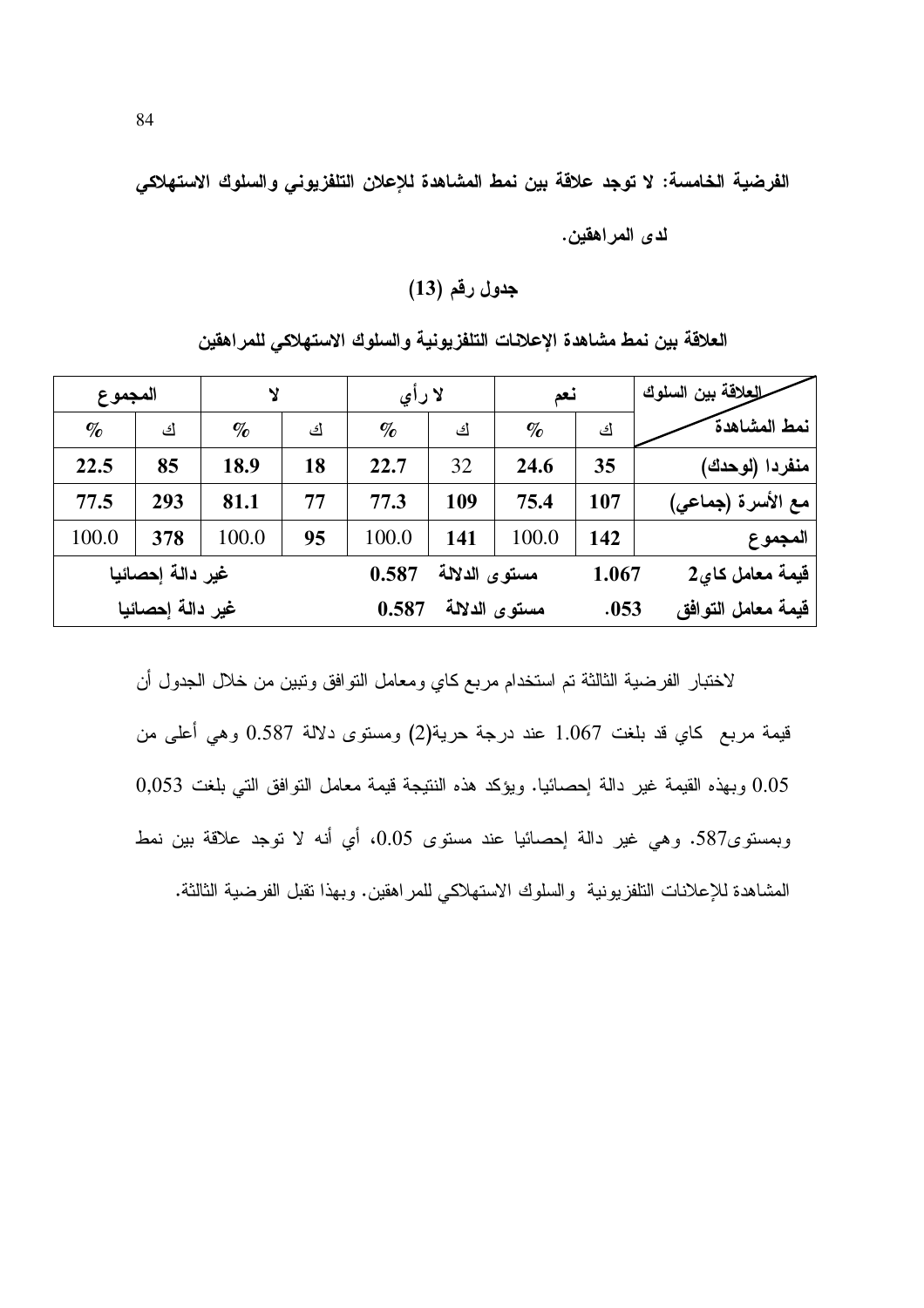الفرضية السادسة: لا توجد علاقة بين المعلومات المقدمة في الإعلان التلفزيوني والسلوك

الاستهلاكي لدى المراهقين.

جدول رقم (14)

العلاقة بين حداثة المعلومات المقدمة في الإعلان التلفزيوني والسلوك الاستهلاكي لدى المراهقين

| المجموع |     | دائما        |                   | أحبانا |     | نادر ا |                             | رحداثة المعلومات       |
|---------|-----|--------------|-------------------|--------|-----|--------|-----------------------------|------------------------|
| $\%$    | ك   | $\%$         | ك                 | $\%$   | ك   | $\%$   | ك                           | العلاقة بين<br>المسلكم |
| 64.6    | 244 | 67.0         | 59                | 72.0   | 152 | 41.8   | 33                          | نعم                    |
| 21.7    | 82  | 23.9         | 21                | 16.6   | 35  | 32.9   | 26                          | لا رأي                 |
| 13.8    | 52  | 9.1          | 8                 | 11.4   | 24  | 25.3   | 20                          | Y                      |
| 100.0   | 392 | 100.0        | 88                | 100.0  | 211 | 100.0  | 79                          | المجموع                |
|         |     | دالة إحصائيا | بمستوى دلالة 000. |        |     |        | قيمة معامل كاي2<br>25.514   |                        |
|         |     | دالة إحصائيا | بمستوى دلالة 000. |        |     |        | فيمة معامل التوافق<br>0.251 |                        |

لاختبار الفرضية الخامسة تم استخدم مربع كاي ومعامل النوافق حيث بلغت قيمة مربع كاي 25.514 عند درجة حرية (4) وبمستوى (0.000) وهي أقل من 0,05 وهي دالة إحصائيا، ويؤكد هذه الدلالة قيمة معامل النوافق التبي بلغت 0.251وبمستوى 0,05. وهذا يعني انه نوجد علاقة بين حداثة المعلومات المقدمة في الإعلان النافزيوني والسلوك الاستهلاكي لدى المراهقين. وبهذا ترفض الفرضية السادسة وتقبل الفرضية البديلة.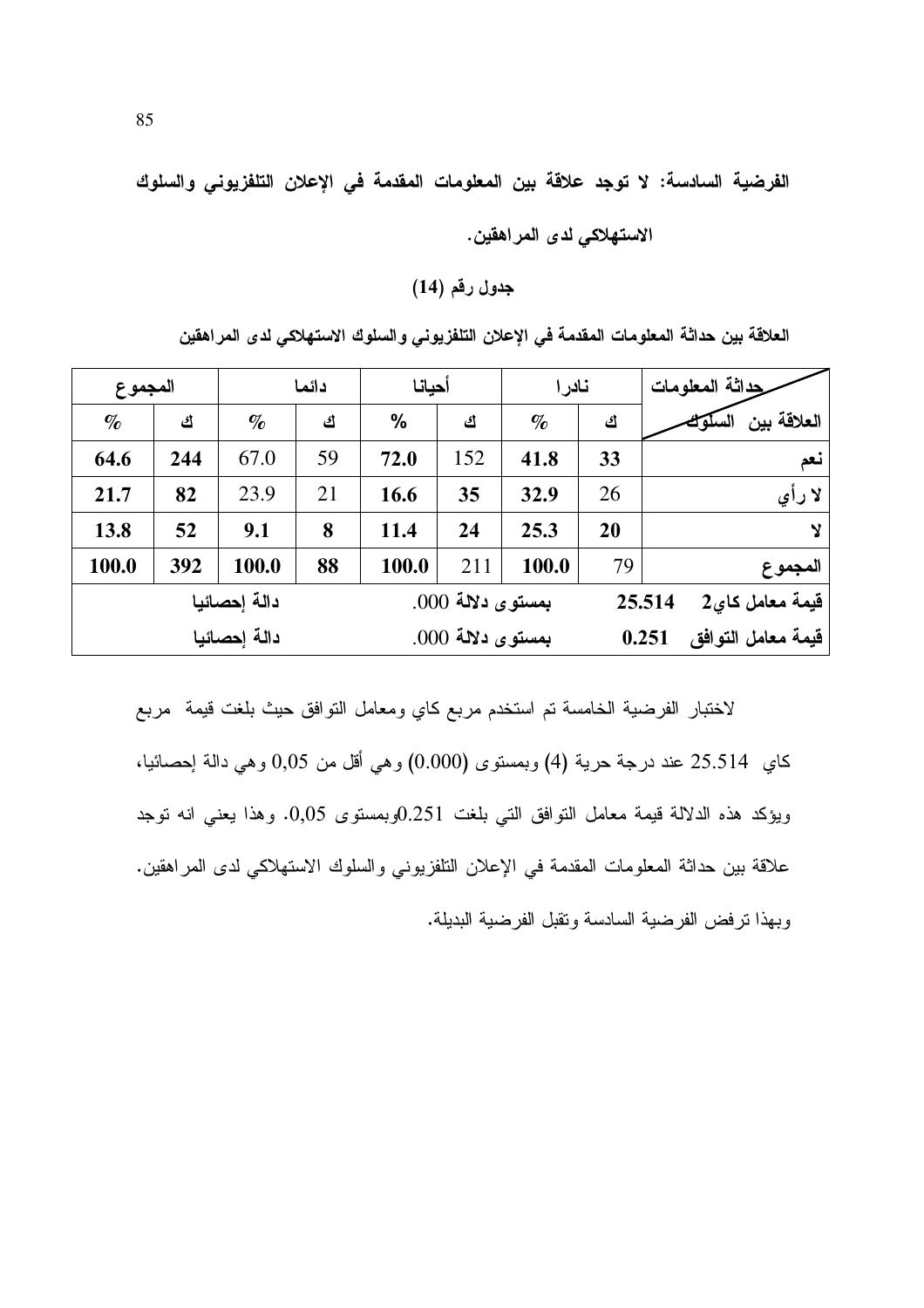الفرضية السابعة: لا توجد علاقة بين المتغيرات الديمغرافية للمراهقين والسلوك الاستهلاكي

جدول رقم (15)

| المجموع          | أنثم               |               |     | ذكر                        | للنوع الاجتماعي |                   |  |
|------------------|--------------------|---------------|-----|----------------------------|-----------------|-------------------|--|
| $\%$             | ك                  | $\frac{0}{0}$ | ك   | $\%$                       | ٹ               | السلوك الاستهلاكي |  |
| 67.2             | 254                | 67.2          | 129 | 67.2                       | 125             | نعم               |  |
| 21.4             | 81                 | 19.8          | 38  | 23.1                       | 43              | لا رأى            |  |
| 11.4             | 43                 | 13.0          | 25  | 9.7                        | 18              | Ÿ                 |  |
| 100.0            | 378                | 100.0         | 192 | 100.0                      | 186             | المجموع           |  |
| غير دالة إحصائبا | وبمستوى دلالة 493. |               |     | قيمة معامل كاي2<br>1.416   |                 |                   |  |
| غير دالة إحصائيا | وبمستوى دلالة 493. |               |     | قيمة معامل التوافق<br>.061 |                 |                   |  |

1/ 7 العلاقة بين النوع الاجتماعي والسلوك الاستهلاكي

لاختبار الفرضية الفرعية (1) من الفرضية السابعة تم استخدام مربع كاي ومعامل النوافق نبين أن قيمة مربع كاي قد بلغت 1.416 عند درجة حرية (2) وبمستوى( 0.493) وهي غير دالة إحصائيا عند مستوى 0.05، ويؤكد هذه النتيجة قيمة معامل التوافق التي بلغت 061. وبمستوى493. بمعنى عدم وجود علاقة بين النوع الاجتماعي والسلوك الاستهلاكي لدى المر اهقين. وبهذا نقبل الفر ضبية الفر عية الأولى من الفر ضبية السابعة.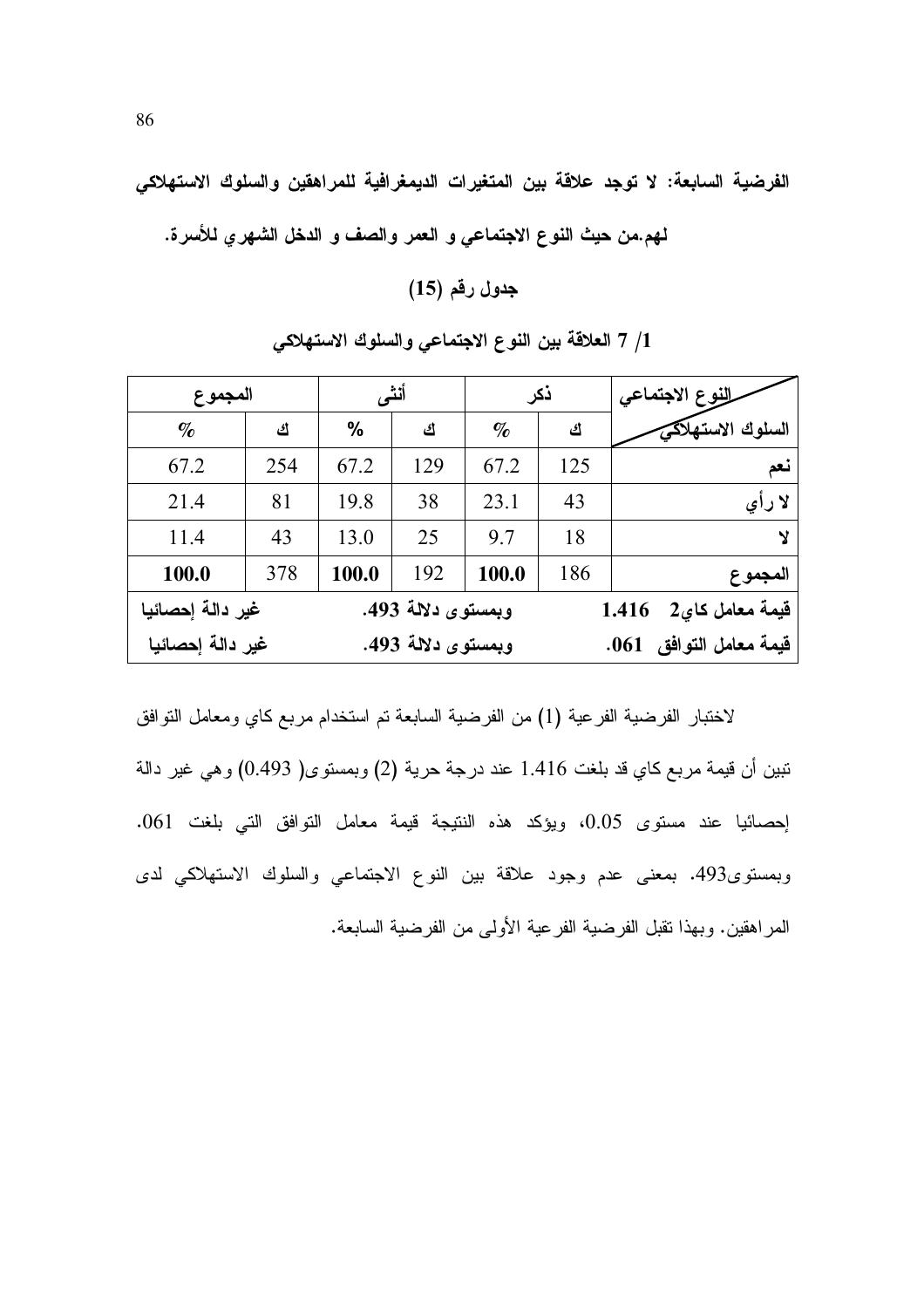# الجدول رقم (16)

| المجموع                                |                  |                         |     | العمر | العمر |           |     |                          |
|----------------------------------------|------------------|-------------------------|-----|-------|-------|-----------|-----|--------------------------|
|                                        |                  | 18                      |     | 17    |       | <b>16</b> |     |                          |
| $\%$                                   | ك                | $\%$                    | ك   | $\%$  | ك     | $\%$      | ك   | السلوك الاستهلاكي        |
| 67.2                                   | 254              | 96.6                    | 78  | 64.2  | 102   | 69.2      | 74  | نعم                      |
| 21.4                                   | 81               | 19.6                    | 22  | 20.1  | 32    | 25.2      | 27  | لا رأي                   |
| 11.4                                   | 43               | 10.7                    | 12  | 15.7  | 25    | 5.6       | 6   | Y                        |
| 100.0                                  | 378              | 100.0                   | 112 | 100.0 | 159   | 100.0     | 107 | المجموع                  |
| وبمستوى دلالة 125.<br>غير دالة إحصائيا |                  |                         |     |       |       |           |     | قيمة معامل كاي2<br>7.211 |
|                                        | غير دالة إحصائيا | فيمة معامل التوافق 137. |     |       |       |           |     |                          |

7/2 العمر العلاقة بين العمر والسلوك الاستهلاكي لدى المراهقين

لاختبار الفرضية الفرعية (2) من الفرضية السابعة تم استخدم كل مـــن مربـــع كــــاي ومعامل النوافق وبلغت قيمة مربع كاي 7.211 عند درجة حرية(4) وبمستوى (0.125) وهــي غير دالة إحصائيا عند مستوى 0.05، ويؤكد هذه العلاقة فيمة معامل النوافق التي بلغــت137. وبنفس المستوى، أي انه لا نوجد علاقة بين العمر والسلوك الاستهلاكي لدى المراهقين وبهذا نقبل الفرضية الفرعية الثانية من الفرضية السابعة.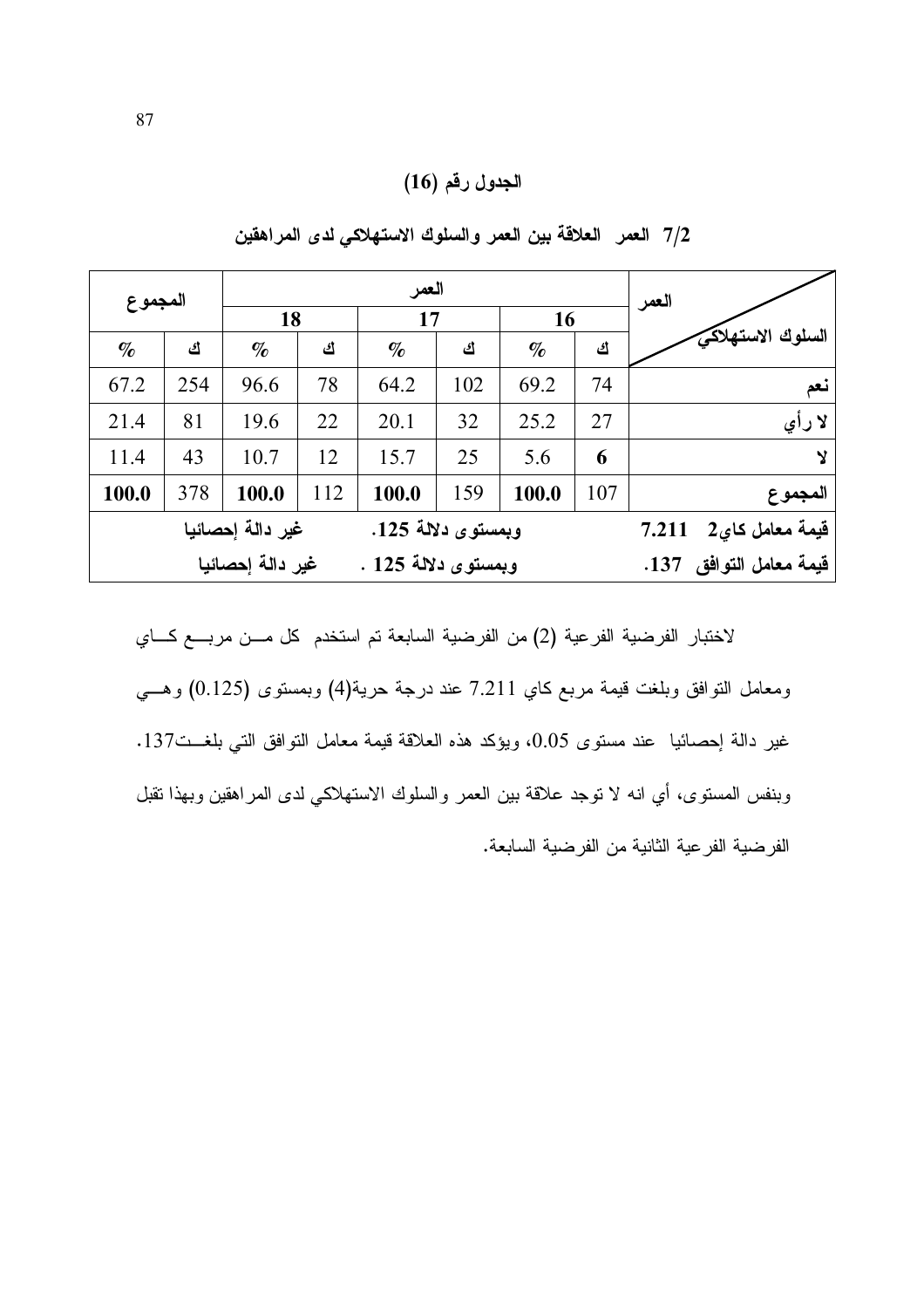7/3 الدخل الشهر ي للأسرة.

جدول رقم (17)

| المجموع          |     |                  | الدخل الشهر ي |            |                             |                       |                 |            |                    |                   |
|------------------|-----|------------------|---------------|------------|-----------------------------|-----------------------|-----------------|------------|--------------------|-------------------|
|                  |     | من 400 فأكثر     |               | من 300-399 |                             | من 290-299            |                 | اقل من 200 |                    |                   |
| $\%$             | ك   | $\%$             | ك             | $\%$       | ك                           | $\%$                  | ك               | $\%$       | ك                  | السلوك الاستهلاكي |
| 67.2             | 254 | 75.4             | 46            | 64.6       | 53                          | 67.8                  | 97              | 63.0       | 58                 | نعم               |
| 21.4             | 81  | 14.8             | 9             | 25.6       | 21                          | 21.7                  | 31              | 25.6       | 21                 | لا رأى            |
| 11.4             | 43  | 9.8              | 6             | 15.2       | 14                          | 10.5                  | 15              | 15.2       | 14                 | Y                 |
| 100.0            | 378 | 100.0            | 61            | 100.0      | 82                          | 100.0                 | 143             | 100.0      | 92                 | المجموع           |
| غير دالة إحصائيا |     |                  |               |            |                             | وبمستوى دلالة<br>.611 | فيمة معامل كاي2 |            |                    |                   |
|                  |     | غير دالة إحصائيا |               |            | وبمستوى دلالة 611 .<br>.108 |                       |                 |            | قيمة معامل التوافق |                   |

العلاقة بين الدخل الشهري للأسرة والسلوك الاستهلاكي لدى المراهقين

لاختبار الفرضية الفرعية (3) من الفرضية السابعة تم استخدم كل من مربع كاي ومعامل النوافق وبلغت قيمة مربع كاي 4.491عند درجة حرية (6) وبمستوى(611.) وهي غيـــر دالــــة إحصائيا عند مستوى 0.05، ويدعم هذه النتيجة قيمـــة معامـــل النوافـــق الـــذي بلغــت 108. وبمستوى511. بمعنى انه لا توجد علاقة بين السدخل السشهري والسسلوك الاستهلاكي لسدى المر اهقين.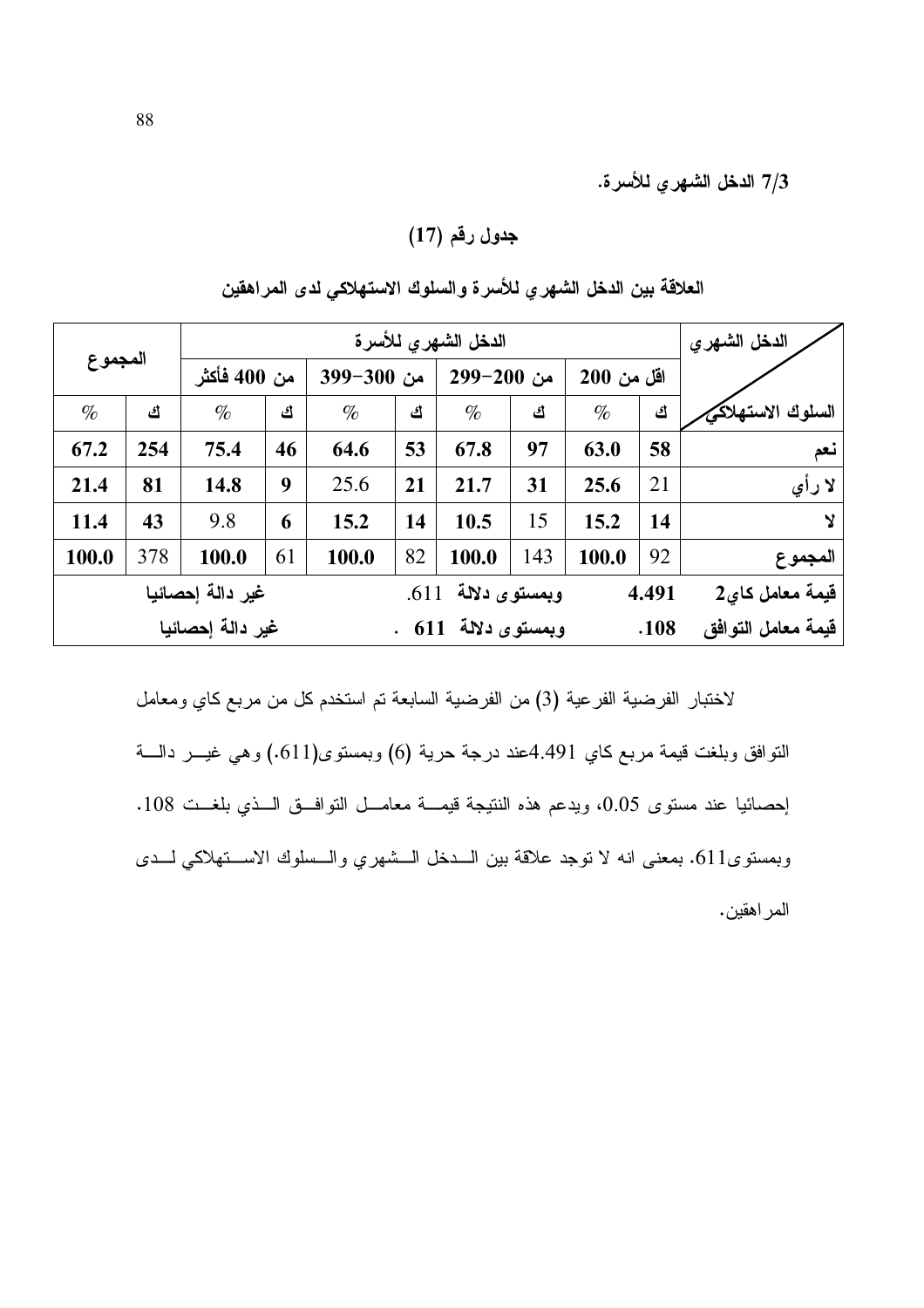# الفصل الخامس

# مناقشة النتائج والتوصيات

- مناقشة النتائج
	- التوصيات
	- الاستبيان
- ملخص الدراسة
	- الفهرس
	- المراجع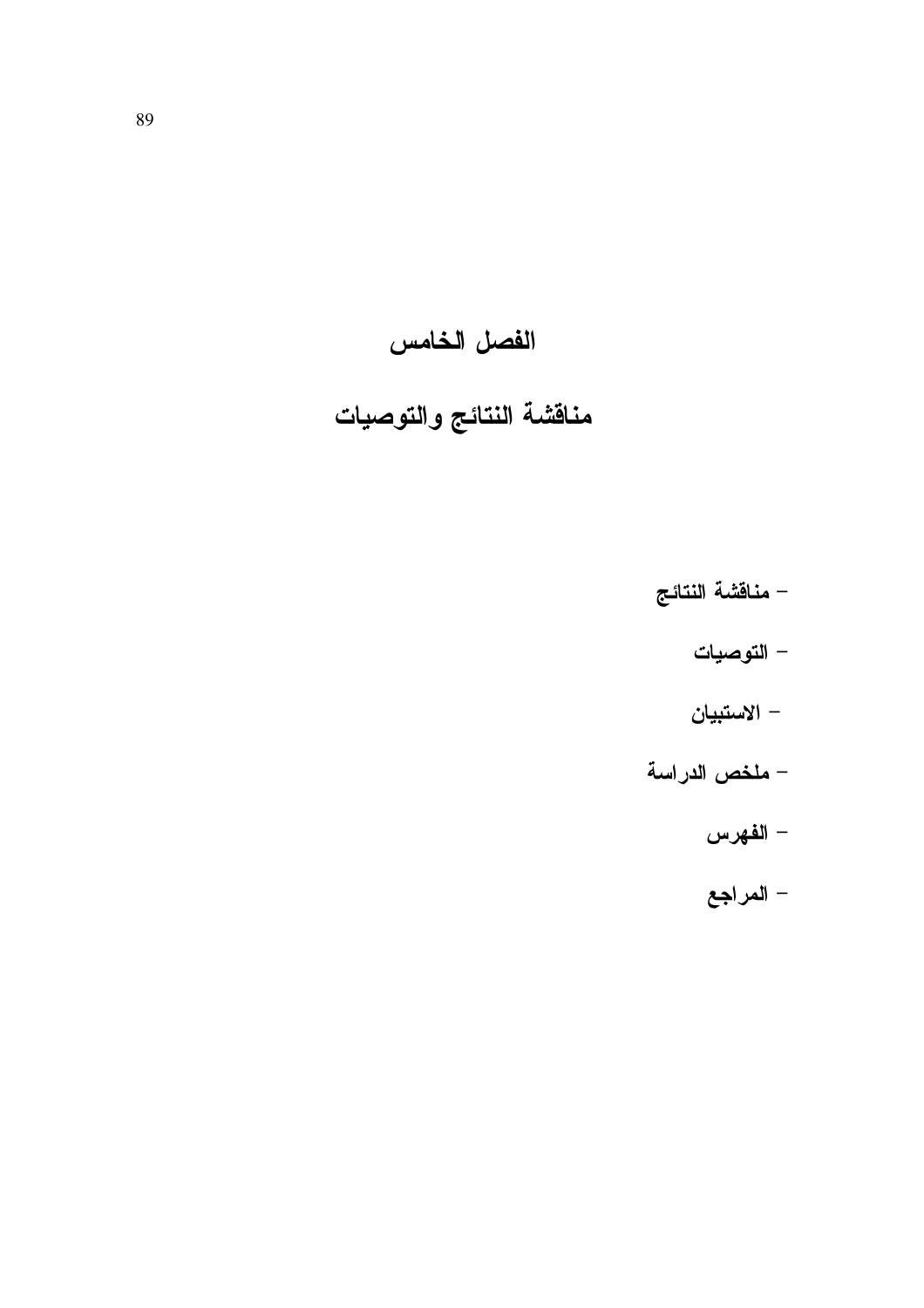#### الفصل الخامس

# مناقشة النتائج والتوصيات

يتتاول هذا الفصل مناقشة نتائج الدراسة وربطها بالدراسات السابقة ومن ثم عرض التوصيات في ضوء هذه النتائج.

# أولا: النتائج المتعلقة بأسئلة الدراسة

- أولا: يبين الجدول رقم (3) أن نسبة المراهقين من الجنسين الذين يتابعون الإعلانات التلفزيونية بصفة دائمة أو أحيانا أو نادرا هي نسبة مرتفعة جدا، ونستتتج من ذلك أن نسبة عالية من المراهقين ً من كلا الجنسين بتابعون الإعلانات النلفزيونية بكثب ويتأثرون بها وذلك تعتبر أكبر نسبة من شريحة المراهقين هي المستهدفة من قبل المعلنين.
- **ثانيا:** يشير الجدول رقم (4) إن حوالي 79.1% من المراهقين من كـــلا الجنـــسين يـــشاهدون الإعلانات النلفزيونية في الفترة المسائية وفترة السهرة.

إن هذه النتيجة طبيعية لان المراهقين يتواجدوا في المدرسة في الفترة الصباحية لتلقيهم الدروس أما فترة السهرة فهي فترة الراحة والاسترخاء والجلوس أمام التلفاز لذلك يحرص المعلنين دائما على اختيار الفترة المناسبة لعرض إعلاناتهم بحيث تحظ تلك الفترة بأكبر عدد ممكن من مشاهدي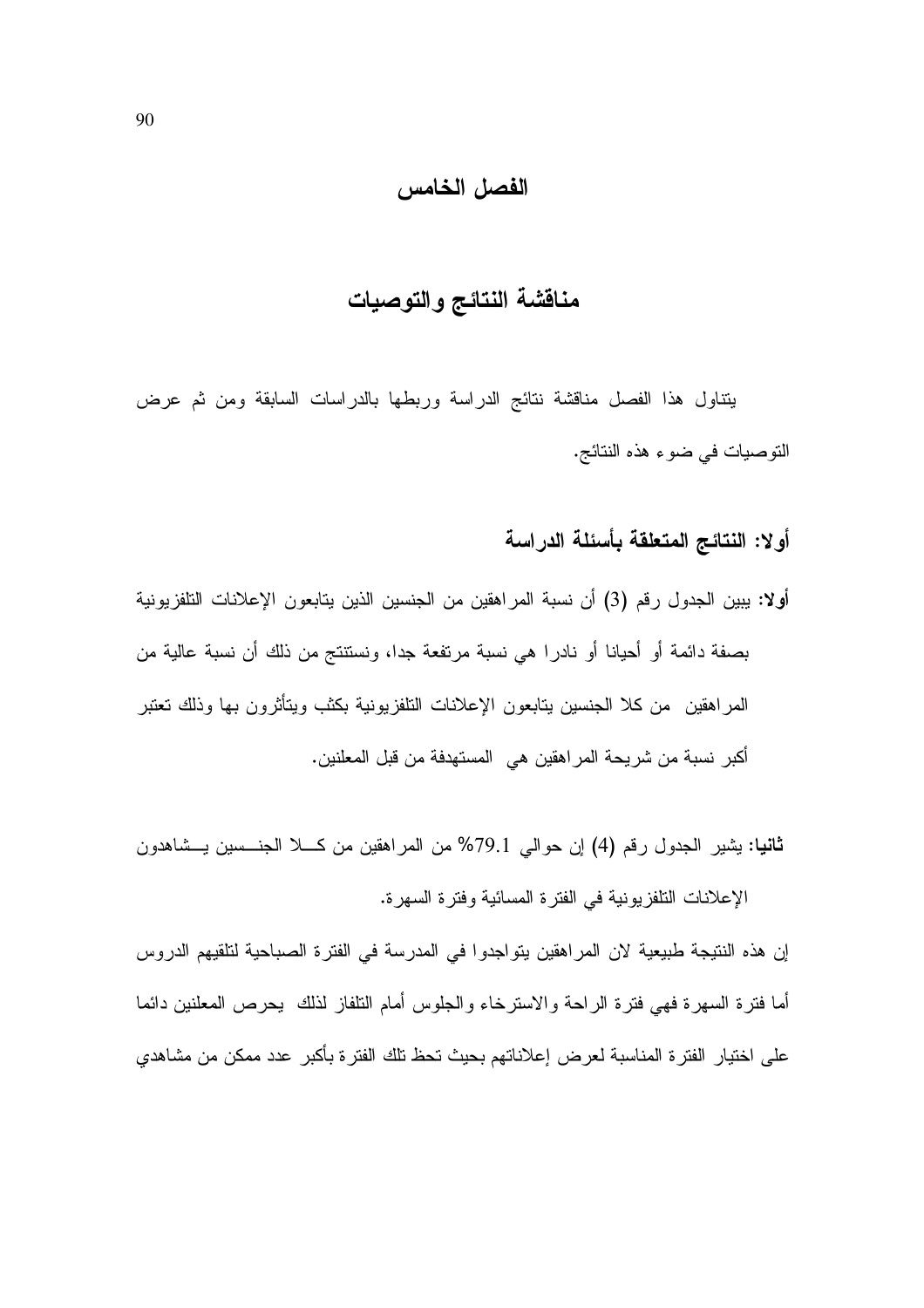النلفزيون للتأثير في سلوكهم الاستهلاكي أي أن فترة المشاهدة تحظ من المعلن بكل الاهتمام فسي انتقائها.

ويمكن القول بأن فترة السهرة تحظ بأعلى نسب مشاهدة من كلا الجنسين وربما يعود ذلك إلى عدة أسباب منها نواجد الأسرة في البيت في فترة المساء وأيضا هي أكثر الفترات التي يتابع بـها المشاهد بر امـج التلفزيون المختلفة وأكثر الفترات ترفيه بـعد عنـاء الـعمل فـي النـهار، من خلال ملاحظة الباحث أيضا للمحطات التلفزيونية الوفيرة نبين انه ليس هناك وقت محدد لبث الإعلانات النلفزيونية، فقد حرص بعض المعلنون على نشر الرسائل الإعلانية في جميع الفترات المتاحـــة للاستحو اذ على أكبر قدر ًممكن من الفئات المختلفة من المشاهدين مر اعبين بذلك أكثر الفتـــر ات التي بشاهد فيها الجمهور النلفزيون.

ثالثًا: حظبت الأشكال الإعلانية كالإعلانات الغنائية والتمثيلية والرسوم المتحركة بنسبة مشاهدة

عالية وصلت إلى 85.4%، في حين لم تحظى كل من الإعلانات الحوارية وإعلانات المصحوبة بصوت معلق بمشاهدة عالية لدى المراهقين.

وبمكن نفسير هذه النتيجة بأن الأشكال الإعلانية الغنائية والتمثيلية والرسوم والمتحركة هي الأكثر تفضيل لدى غالبية المراهقين لاعتماد هذه الأنواع من الإعلانات على المؤثرات الصونية ومؤثرات الصورة والحركة واللون وبذلك لها القدرة العالية من جذب الانتباه ويسهل تذكرها ونرديدها من قبل المراهق كما ونتناسب هذه الأنواع مع طبيعة التلفزيون بوصفة وسيلة ترفيهية.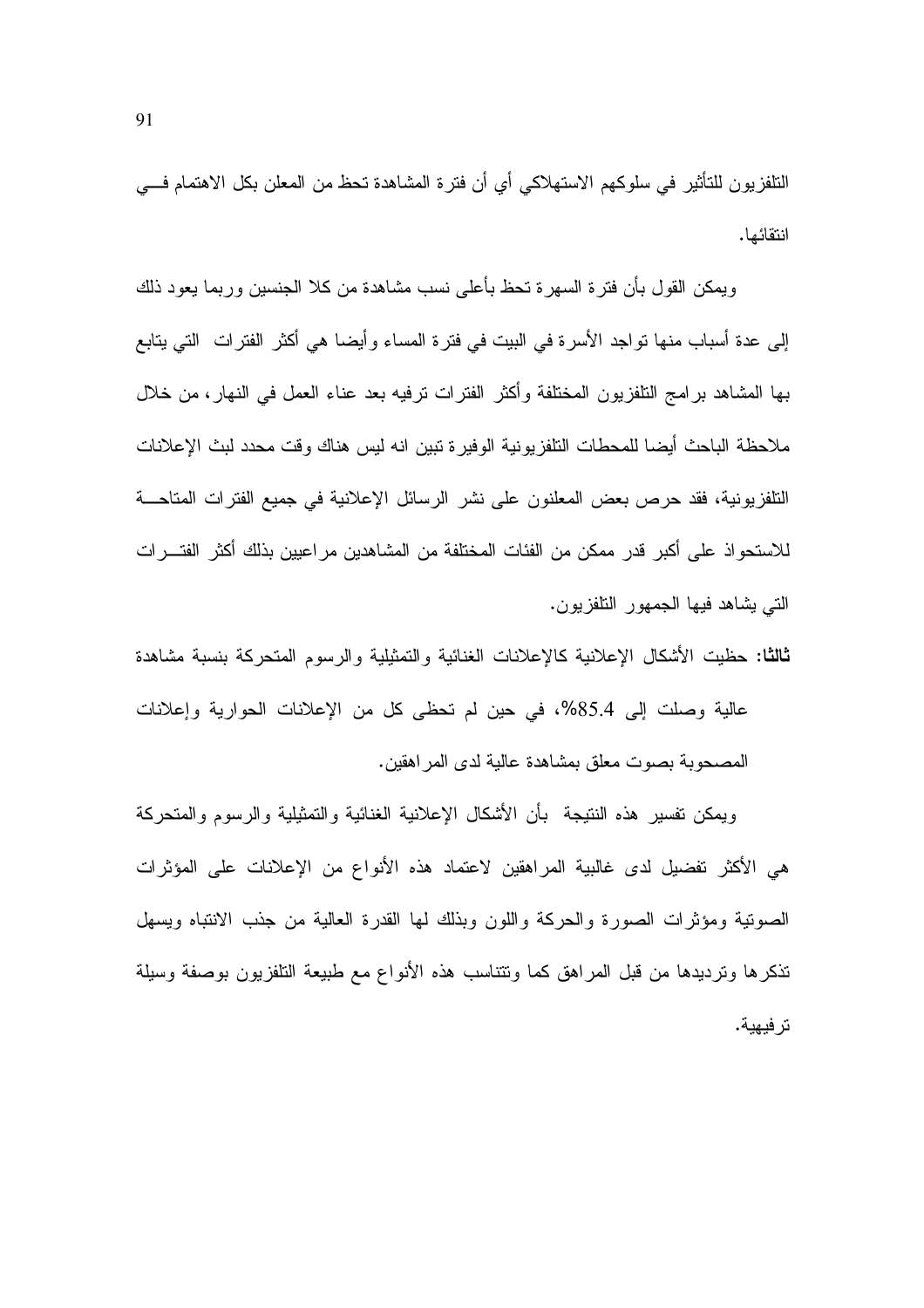أما الإعلانات التي لا نلقى نفضيلا لدى المراهق (الإعلانات الحوارية والإعلانات التي برافقها صوت المعلق) فلأنها تفتقر إلى عنصر جذب المراهق وتشعره بالملل جراء متابعتها وتخلو هذه الأشكال الإعلانية بطبيعة الحال من المؤثرات الصوتية والحركة واللون.

را**بعا:** أما فيما يتعلق بمصداقية الرسالة الإعلانية من وجهة نظر المر اهقين

تبين من خلال الجدول رقم (5) إن نسبة المراهقين من كلا الجنسين الذين يعتقدون بان الإعلان التلفزيوني صادق وصادق إلى حد ما بلغت 81.3% وهي نسبة مرتفعة جدا مقابل 18.8% من الذين يعتقدون بان الإعلانات التلفز يونية غير صادقة.

ويعتقد الباحث أن سبب ارتفاع نسبة المراهقين من كلا الجنسين الذين يعتقدون بان الإعلان النلفزيوني صادق وصادق إلى حد ما هو معرفة المراهقين للسلع أو الخدمات المعروضة في الأسواق بالإضافة إلى الاسترشاد برأي أقرانهم من مجربي السلع أو الخدمات المعلن عنها أو أحد المقربين من له نأثير بهم ۖ وربما لمناقشة السلع المعلن عنها مع ذويهم.

كما أن مصداقية الإعلان بشكل عام نتأثر بعوامل عدة منها مدى وعى المستهلك للسلع والخدمات المعلن عنها ومدى إحساسه بوجود رقابة على الإعلانات وبشهادة الأشخاص المشهورين.

**خامسا:** أما فيما يتعلق بنمط مشاهدة الإعلانات التلفزيونية تبين من خلال الجدول رقم (6) أن نسبة المراهقين الذين يحرصون على مشاهدته الإعلانات التلفزيونية مع الأسرة (الجماعة) هي نسبة عالية جد إذ بلغت7.5%.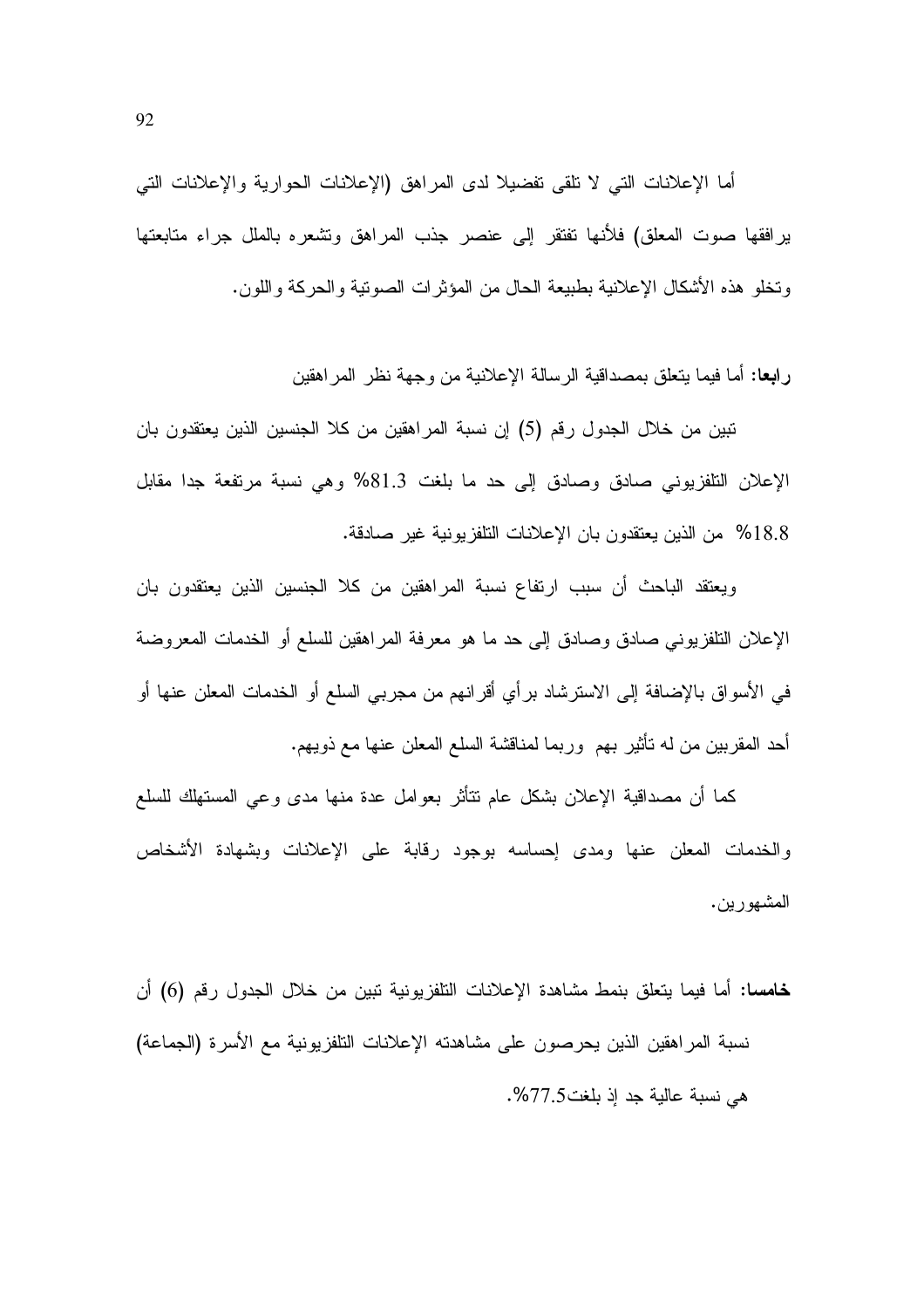يمكن تفسير هذه النتيجة أن المراهقين من كلا الجنسين يفضلون متابعة الإعلانات برفقة الأهل. إن مشاهدة الإعلانات النلفزيونية مع الأسرة أو بشكل جماعي في المجتمع الأردني أمر مألوف للأسر الأردنية كون الأسرة الأردنية تتجمع سويا في الغالب لمشاهدة البرامج التلفزيونية، بالإضافة بأنه لا يوجد وقت محدد أو مخصص لعرض الإعلانات التلفزيونية.

وربما نعود أسباب نفضيل المشاهدة الجماعية إلى عدة أمور منها، نرغب الأسرة منابعة الإعلانات التلفزيونية وهي مجتمعه لفتح باب النقاش في تلك الإعلانات والتوصـــل إلـــي قــــرار استهلاكي بشأنها، أيضا تزامن الوقت أو الفترات التي نتواجد بها الأسرة مجتمعة مـــع متابعـــة النلفاز والنعر ض للاعلانات، النشاور في مصداقية هذه الإعلانات ومناقشة مميز اتها. في حين أن المشاهدة الفردية نسبتها قليلة وهي غالبا ما نرتبط مع حالات العزوبة أو امتلاك أكثر من جهـــاز تلفاز في البيت الواحد.

**سادسا:** أما فيما يتعلق بحداثة المعلومات المقدمة في الإعلان التلفزيوني فأن أكثر من ثلث

35.5% المراهقين من الجنسين يعتقدون بان المعلومات حديثة دائما وأحيانا وهي نسبة قللة حدا.

ويعزو الباحث عدم ارتفاع نسبة اعتقاد المراهقين بحداثة المعلومات إلىي نكرار المعلومات المقدمة في الإعلان النافزيوني، وربما إن المراهقين لا يتعاملون مع السلع أكثر من ذويهم وربما لعدم قدرة المراهقين في هذه الأعمار إلى النمييز بين حداثة المعلومات وعدم حداثتها.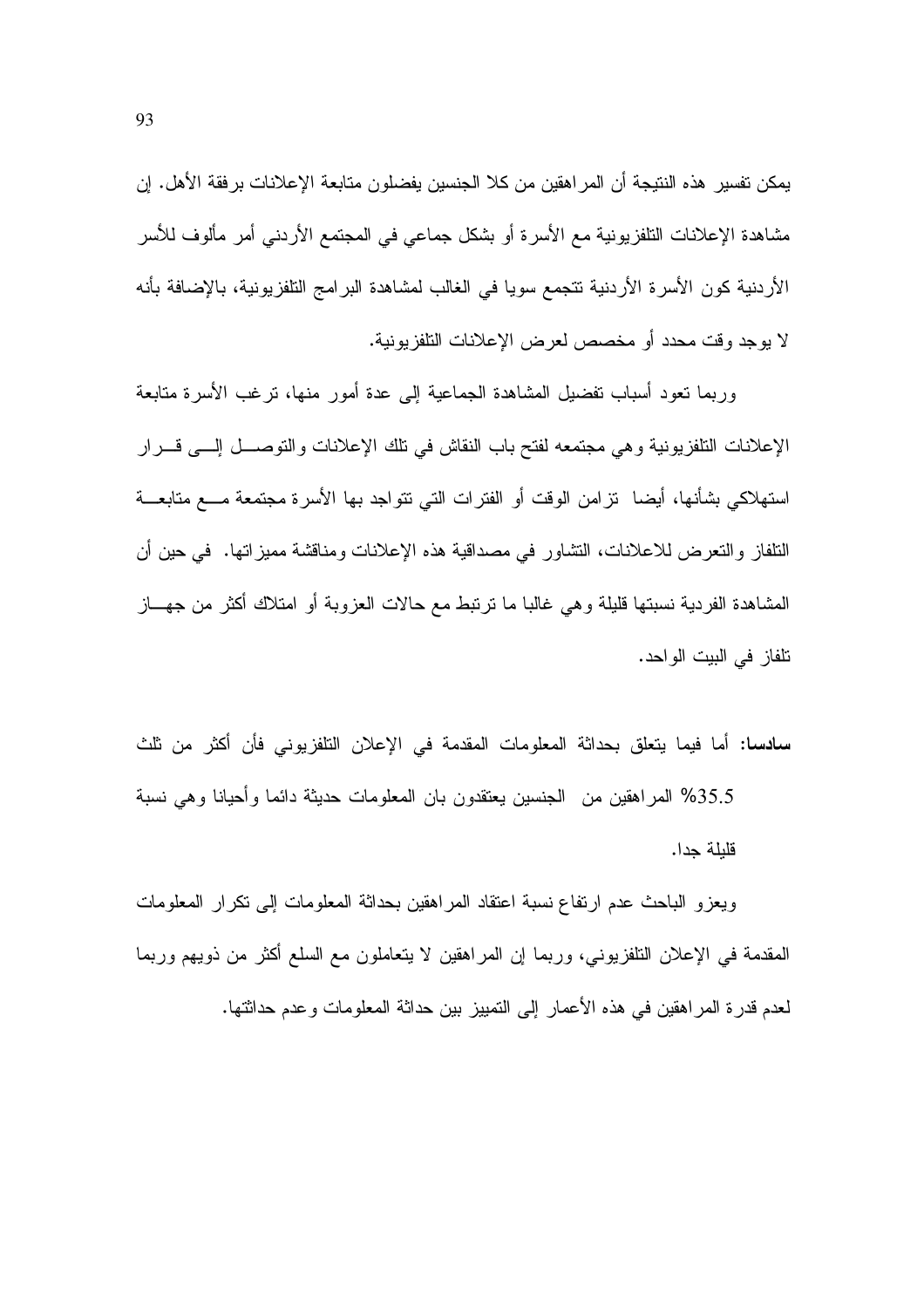#### ثانيا: النتائج المتعلقة باختبار الفرضيات

أولا: توجد علاقة بين تعرض المراهقين من كلا الجنسين للإعلانات التلفزيونية والسلوك الاستهلاكي.

ويؤكد وجود هذه العلاقة قيمة كل من مربع كاي ومعامل التوافق، بمعنى أنه كلما زاد تعرض المر اهقين للإعلانات النلفز يونية كلما ز اد سلوكهم الاستهلاكي.

ويمكن تفسير هذه النتيجة إلى أن تعرض المراهق للإعلان التلفزيوني يؤدي إلى الزيادة في معرفة للمعلومات المتعلقة بالسلعة أو الخدمة أو الفكرة المقدمة في الإعلان وبالتالي تزيد من سلوكه الاستهلاكي.

ونتفق هذه النتيجة مع دراسة "ا**لعناد**" التي أوضحت أن الأطفال غالباً ما يطلبون شراء السلع المعلن عنها، ويستهلكون كميات كبيرة منها، ويرفضون أحياناً استهلاك السلع التي لم يشاهدوها في الإعلانات التجارية، وتتفق مع دراسة " ا**لبغداد**ي " حيث أن ما نسبته 90% من افراد العينة يتعرضون للاعلان التلفزيوني وبالنالي يزيد سلزكهم الاستهلاكي.

ونتفق هذه النتيجة مع كل من در اسة "رضا" إذ نبين أن 53% من أفراد العينة يشاهدون دائما الإعلانات وأن 45.54%، يشاهدونها أحيانا،وهذا يدل على وجود علاقة بين تعرض الفرد للإعلانات النلفزيونية وزيادة في السلوك الاستهلاكي. كما نتفق مع دراسة كل من "ا**لعناد**، **أبوسنينة**" التي أوضحت دراسته كل منهم أن نسبة المشاهدين للإعلانات التلفزيونية هي نسبة مرتفعة جدا سواء كان النعرض بشكل دائم أو أحيانا أو نادرا، اي نوجد علاقة بين زيادة النعرض للإعلانات التلفزيونية والسلوك الاستهلاكي، وتتفق مع دراسة "**شعبان** " حيث بينت الدراسة أن ما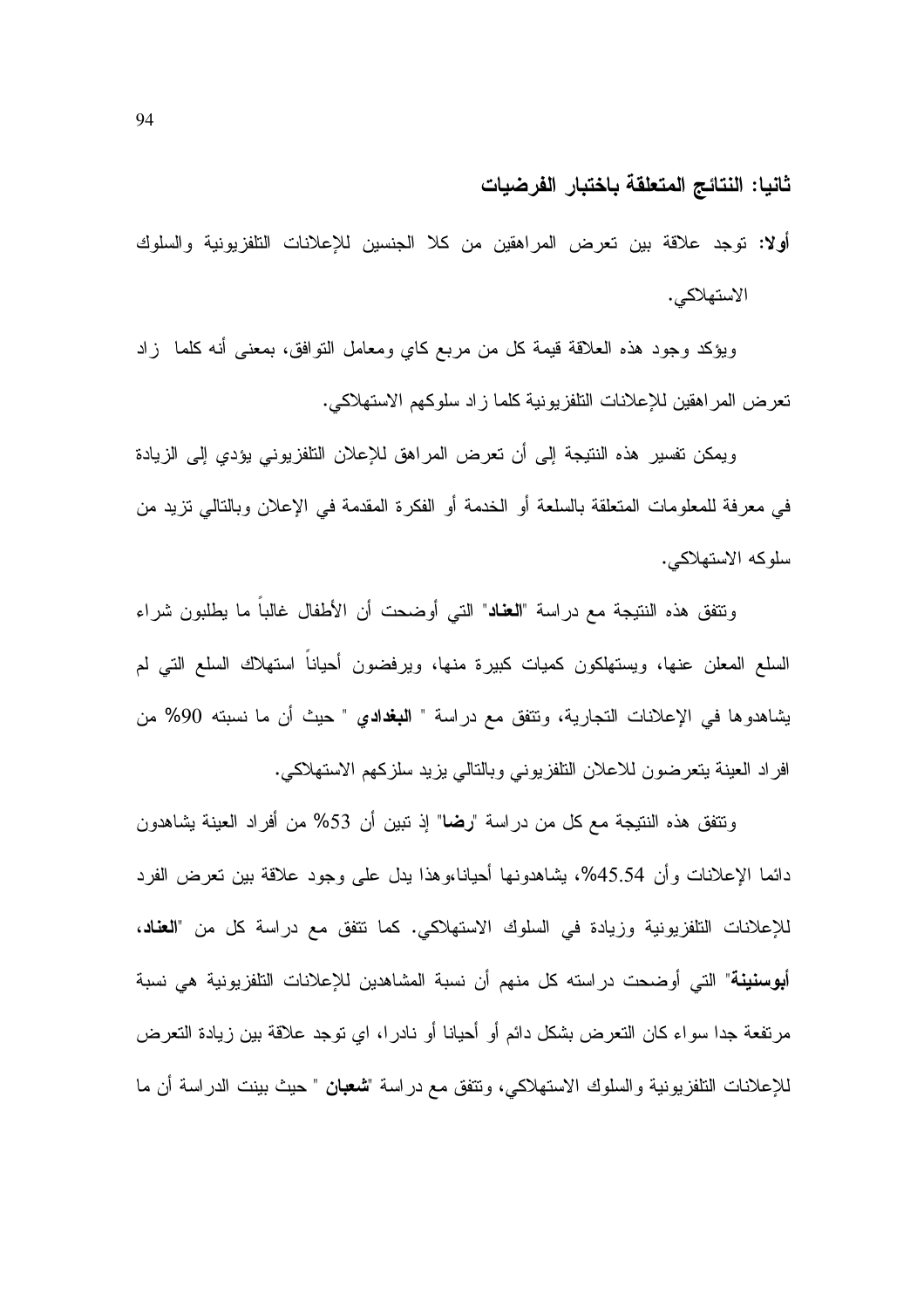يوازي (83%) من المراهقين لديهم اتجاهات إيجابية نحو الإعلانات، بالإضافة إلى ارتفاع نسبة الإعجاب بالشخصيات الإعلانية بنسبة (66.3%)، وهي نسبة عدتها الباحثة غير قليلة، كما تختلف هذه النتيجة مع دراسة "جعفر" حيث اظهرت دراسته ان نسبة الذين يتابعون الاعلانات هي نسبة قليلة جدا و بالتالي نسبة تأثير الاعلان التلفزيوني على المشاهدة ضعيفة.

**ثانيا:** نوجد علاقة بين فترات مشاهدة الإعلانات النلفزيونية والسلوك الاستهلاكي لدى المراهقين.

ويمكن تفسير هذه النتيجة إلى أن لفترات مشاهدة الإعلان التلفزيوني الدور الكبير في زيادة السلوك الاستهلاكي لدى المراهقين. وهذا يعود إلى حرص المعلن على اختيار الفترات المناسبة و التي تحظ بأكبر عدد ممكن من المشاهدين المستهدفين.

ونتفق هذه النتيجة مع دراسة "ا**لبغدادي**" حيث أوضحت دراسته إلى أن أعلى نسبة مشاهدة للإعلانات النِّلفزيونية هي فترة السهرة أي بعد الساعة 8 مساء.كما تتفق هذه النتيجة مع در اسة كل من " **زكي، العوادلي**" التي بينت در استه كل منهن ان اكثر الفتر ات مشاهدة هي الفترة المسائية والسهرة.

**ثالثًا:** عدم وجود علاقة بين الأشكال الإعلانية والسلوك الاستهلاكي لدى المراهقين.

ويؤكد عدم وجود هذه العلاقة قيمة كل من مربع كاي ومعامل النوافق، بالرغم من ارتفاع نسبة المراهقين الذين يفضلون متابعة الإعلانات الغنائية والتمثيلية والرسوم المتحركة إلا أن هذه الأنواع وغيرها لا نؤثر في السلوك الاستهلاكي لدى المراهقين.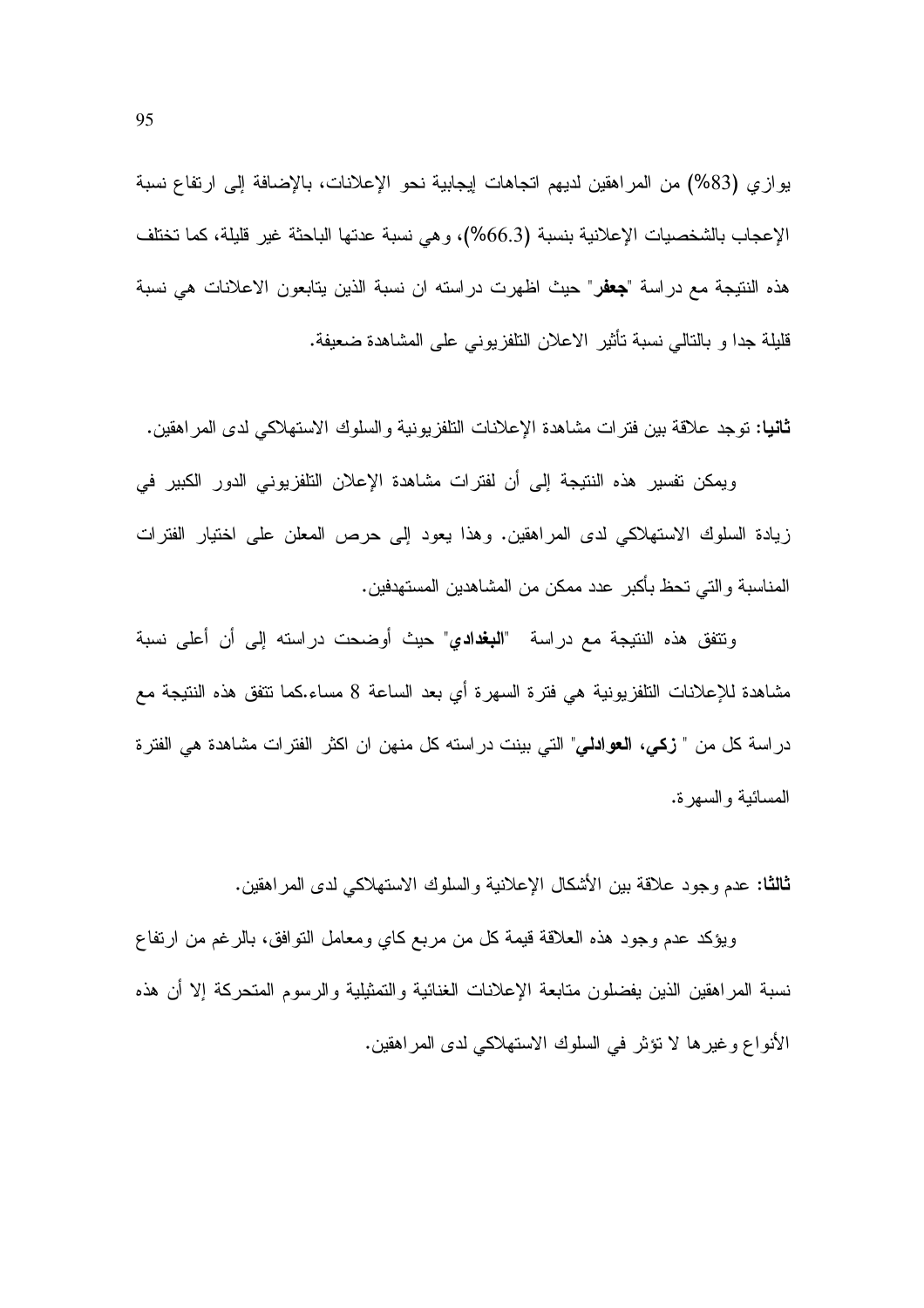بمعنى أن المراهقين لا يتأثرون بالأشكال الإعلانية التلفزيونية سواء كانت غنائية أو تمثيلية أو رسوم متحركة أو حوارية أو الإعلانات التي يرافقها صوت معلق، فالإعلان هو إعلان بصرف النظر عن الشكل الذي صمم فيه.

ولدى مقارنة هذه النتيجة مع الدراسات السابقة تبين أنها تختلف مع دراسة "رضا" التي بين فيها وجود علاقة بين الأشكال الإعلانية والسلوك الاستهلاكي لدى أفراد العينة (الجمهور)، ونتفق مع دراسة كل من "**الشريف**" حيث نوصلت دراسة إلى عدم وجود علاقة بين الإشكال الإعلانية والسلوك الاستهلاكي لدى الجمهور. نتختلف هذه النتيجة مع " السعرى" التي اظهرت در استها ان هناك علاقة بين مشاهده قو الب معبنة من الاعلان و السلوك الاستهلاكي .

رابعًا: توجد علاقة بين مصداقية الرسالة الإعلانية والسلوك الاستهلاكي لدى المراهقين.

ويؤكد وجود هذه العلاقة قيمة كل من مربع كاي ومعامل النوافق، أي يمكن القول انه كلما كانت الر سالة الإعلانية صادقة كلما ز ادت نسبة السلوك الاستهلاكي لدى المر اهقين.

مقارنة هذه النتيجة مع الدر اسات السابقة تبين أنها تختلف مع در اسة "صمادى " التي بينت أن الإعلان التلفزيوني لا يلبي طموحات الجمهور من حيث النزاهة والمصداقية، و" ا**لبغداد**ي" الذي يرى ان الاعلانات التلفزيونية غير صداقة وبلغت نسبة أفراد العيني التي ترى ان الإعلانات كاذبة 67%. ولدى مقارنة هذه النتيجة مع الدراسات السابقة تبين أنها تختلف مع دراسة "صمادي" التي بينت أن الإعلان التلفزيوني لا يلبي طموحات الجمهور من حيث النزاهة والمصداقية، و" ا**لبغدادي**" الذي يرى ان الاعلانات التلفزيونية غير صداقة وبلغت نسبة أفراد العيني التي ترى ان الاعلانات كاذبة 67%.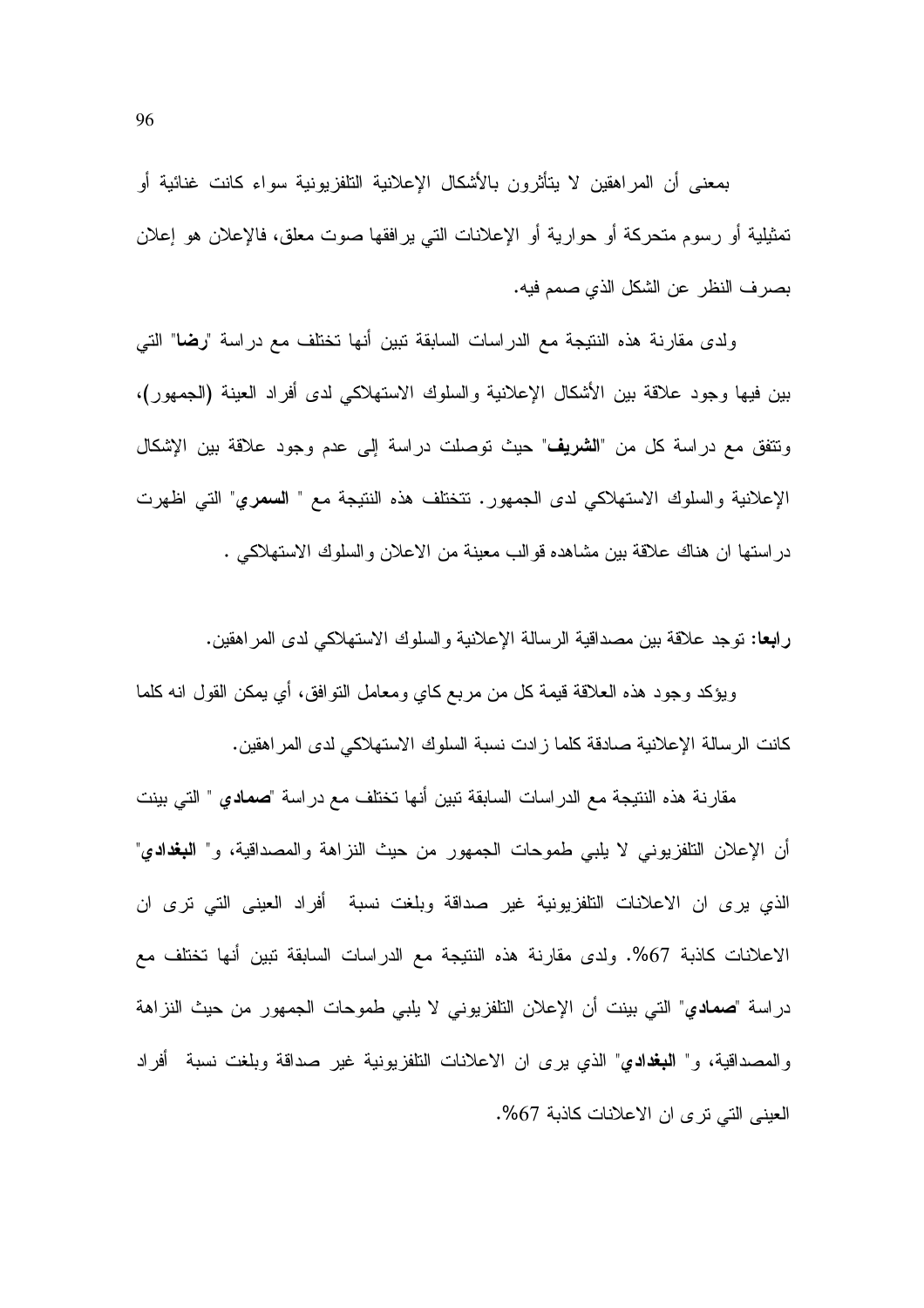وتتفق مع دراسة "**منصو**ر ، **العنا**د" التي بينت دراسته كل منهم أن هناك علاقة بين مصداقية الإعلان النلفزيوني والسلوك الاستهلاكي.

**خامسا:** لا توجد علاقة بين نمط المشاهدة للإعلانات التلفزيونية (فردية أو جماعية) والسلوك الاستهلاكي لدى المر اهقين.

بالرغم من أن بيئة المشاهدة الجماعية نساعد على الحوار والنقاش في الإعلان المقدم وخصائص السلعة أو الخدمة المعروضة، ألا انه نبين من خلال التحليل الإحصائي بان نمط المشاهدة لا بؤثر في السلوك الاستهلاكي بشيء.

ونتفق هذه النتيجة مع دراسة "أ**بوسنينة، المعراوي**" التي بينت دراسة كل منهم بان مشاهدة التلفزيون مع الاجماعة او منفردا ليس لها الاثر في السلوك الشرائي. بينما تختلف مع دراسة " ا**لـعوادلـى** " التـى بينت دراستها ان هناك علاقة بين مشاهدة الاعلان التلفزيونـى بشكل منفرد او مع الجماعة والسلوك الشرائبي.

سادسا: لا توجد علاقة بين حداثة المعلومات المقدمة في الإعلان التلفزيوني والسلوك الاستهلاكي لدى المر اهقين.

ونعتقد الباحثه ان عدم وجود العلاقة بين الحداثة والسلوك الاستهلاكي إلى نكرار الإعلانات النلفزيونية وعدم التجديد في مميزاتها وخصائصها وبالتالي عدم لمس حداثة في المعلومات المقدمة في الإعلان. أو لصغر سن أفراد العينة (المراهقين) وبالنالي عدم قدرتهم على التمييز بين حداثة المعلومات وعدم حداثتها.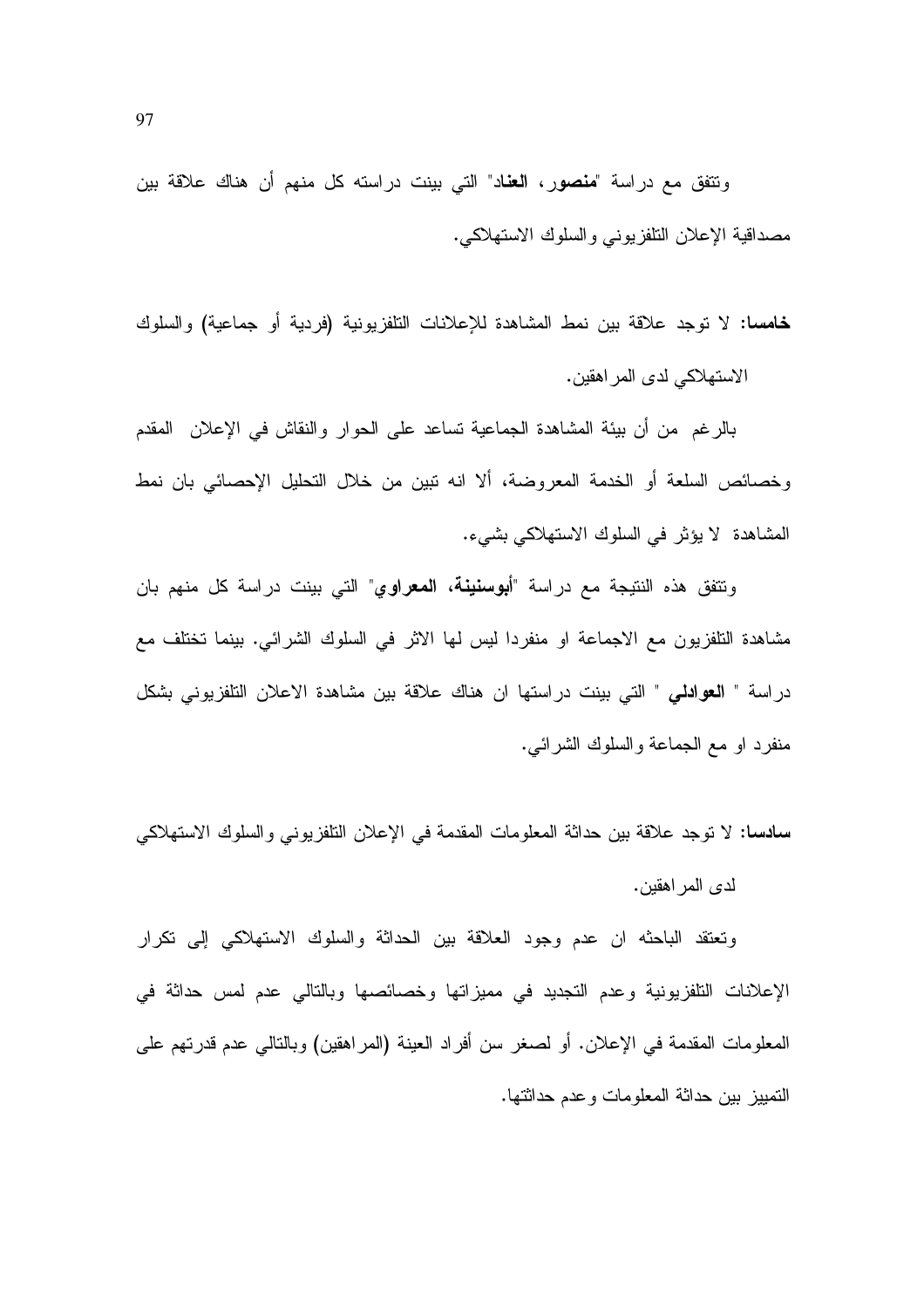ونتفق هذه النتيجة مع دراسة " ا**لبغداد**ى " حيث أظهرت دراسته أن ما نسبته 81% من افراد العينة يعتقدون بان الاعلان التلفزيوني لا يقدم معلومات حديثة بل ان المعلومات المقدمه في الاعلان هي معلومات سطحية وتختلف مع دراسة "ع**بد العزيز**" التي بينت انهناك علاقة بين حداثة المعلومات المذاعة بالاعلان التلفزيوني والسلوك الشرائبي لدى المشاهد.

سابعا: لا نوجد علاقة بين المتغيرات الديمغرافية للمراهقين (النوع الاجتماعي، العمر،، والدخل الشهري للأسرة) والسلوك الاستهلاكي.

بمعنى أن المر اهقبن ذكور كانوا أم إناث لا بتأثرون بالإعلان التلفزيوني وأبضا نتبجة لقرب أعمارهم لم يظهر نأثير الإعلان على السلوك الاستهلاكي لديهم، ويتضح أيضا إن مستوى الدخل الشهري نقريبا منقارب أي لا نوجد فوارق واضحة بين مستويات الدخل الشهري ولهذا لم يظهر أثر الإعلان التلفزيوني على السلوك الاستهلاكي.

أن عدم وجود علاقة بين المتغير ات الديمو غر افية لأفر اد العينة و السلوك الاستهلاكي يعتبر مؤشر مهم جدا لصانعي الإعلان للاهتمام بهذه المتغيرات والمحاولة في توظيفها في الإعلان بحث تؤثِّر في السلوك الاستهلاكي للمشاهد.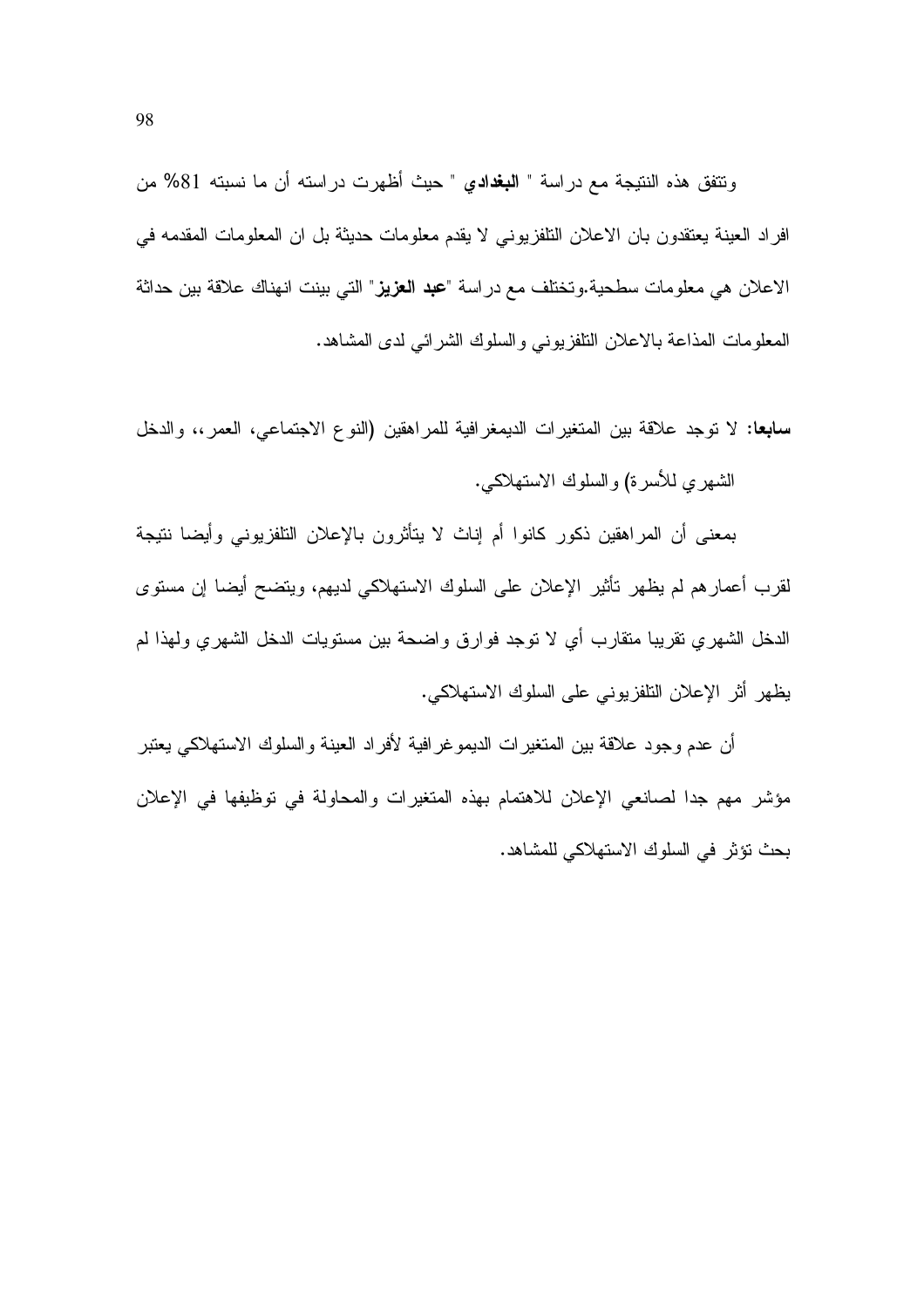التوصيات

في ضوء النتائج التي نوصلت الدراسة لها نوصبي الباحثة بما يلي:

- 1- زيادة الاهتمام بالأشكال الإعلانية التي جذبت المراهقين كالإعلانات الغنائية والتمثيلية ونطويرها بحث نزيد من إقناع المراهق ونحثه على شراء السلع أو الخدمات المعلن عنها يشكل أكبر .
- 2- ضرورة اهتمام المعلنين بمضامين الرسائل الإعلانية حتى نتم مناقشة موضوعاتها بين أفراد الأسر ة و أبنائها و بالنالي لتؤثر ً في سلوكهم الاستهلاكي.
- 3– ضرورة النظر في تصميم محتوى الإعلان التلفزيوني من حيث مصداقية النص وتوافقه مع نقافة المستهلك المراهق لندفعه إلى الوثوق في الرسالة الإعلانية التي يشاهدها.
- 4– أجراء المزيد من الدراسات المستقبلية المتخصصة في الإعلان والسلوك الاستهلاكي لدى المراهق للوقوف على الأساليب الإعلانية الأكثر إقناعا ومن وجهة نظره واستخدام هذه الأساليب في تصميم الإعلانات الموجهة إليه بحيث نلقى قبو لا واهتماما.
- 5– إجراء العديد من الدراسات والأبحاث العلمية لفهم طبيعة السلع والخدمات التي نتسجم مع كل شكل من أشكال الإعلان النلفزيوني وربط السلعة بالشكل المناسب لها عند نصميم الإعلان.

أجر اء العديد من الدر اسات العلمية المستقبلية على عينات أخر ي من الجمهور العام. • [صلح العام العام ا

7- ضرورة تطوير المساقات العلمية المتعلق بالإعلان في الجامعات الأردنية وتضمين تلك المساقات ببر امج ندريبيه نساعد على ورفع كفاءة الطلبة و نتمية مهار اتهم الإبداعية.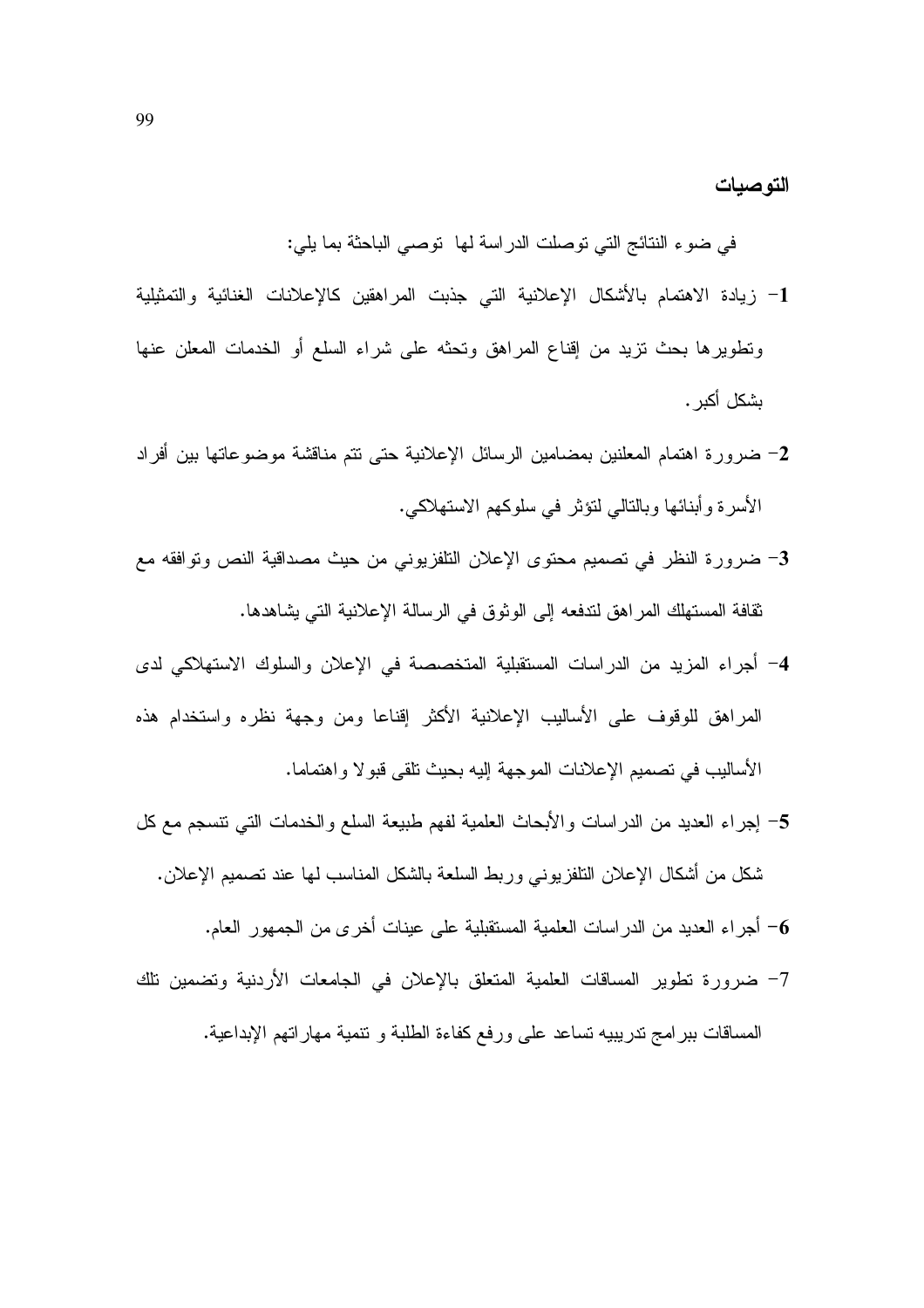قائمة المراجع

## المراجع العربية:

أبو أصبع، صالح.(1998). الاتصال الجماهيري. عمان: دار آرام للدراسات والنشر. أبو جمعة، حافظ.(2002). الخداع التسويقي في الوطن العربي. ملتقي التــــسويق فــــي الــــوطن ا**لعربي** 15–16 أكتوبر .

أبو حطب، فؤاد، صادق، وأمال.(1988).علم ا**لنفس التربوي.** القاهرة: الانجلو المصرية. أبو سنينة، عزالدين (2006) أثلا الاعلان النلفزيوني على السلوك الشرائي للمسكتهلكين الليبيين، بحث منشور في مجلَّة جامعة الملك عبدالعزيز، الاقتصاد والادارة، المجلد 20 العدد 1. أبو شنب، جمال وخوخة، أشرف.(2005). ا**لدعايــــة والإعــــلان**. الإســـكندرية: دار المعرفـــة الحامعية.

أبو طعيمة، حسام (2008). الإعلان وسلوك المستهلك بين النظرية والتطبيق. عمان: دار الفارق للنشر .

أبو ميسم، محمد شريف، الإعلانات التلفزيونيــــة توجّـــــه إلـــــى الكبــــار ويتــــأثر بـهــــا الأطفــــال، ظهر على موقع: http://www.almadapaper.com

أحمد، النور دفع الله (2005).الاعلان الاسس والعبادئ، العين: دار الكتاب الجامعي، ص30. البغدادي، عبدالوهاب (1992) مصداقية الاعلان التلفزيونـي، بـحث منشور **بمـجلـة** جامعة الملك عبدالعزيز، الاداب والعلوم الانسانية، مجلد 5.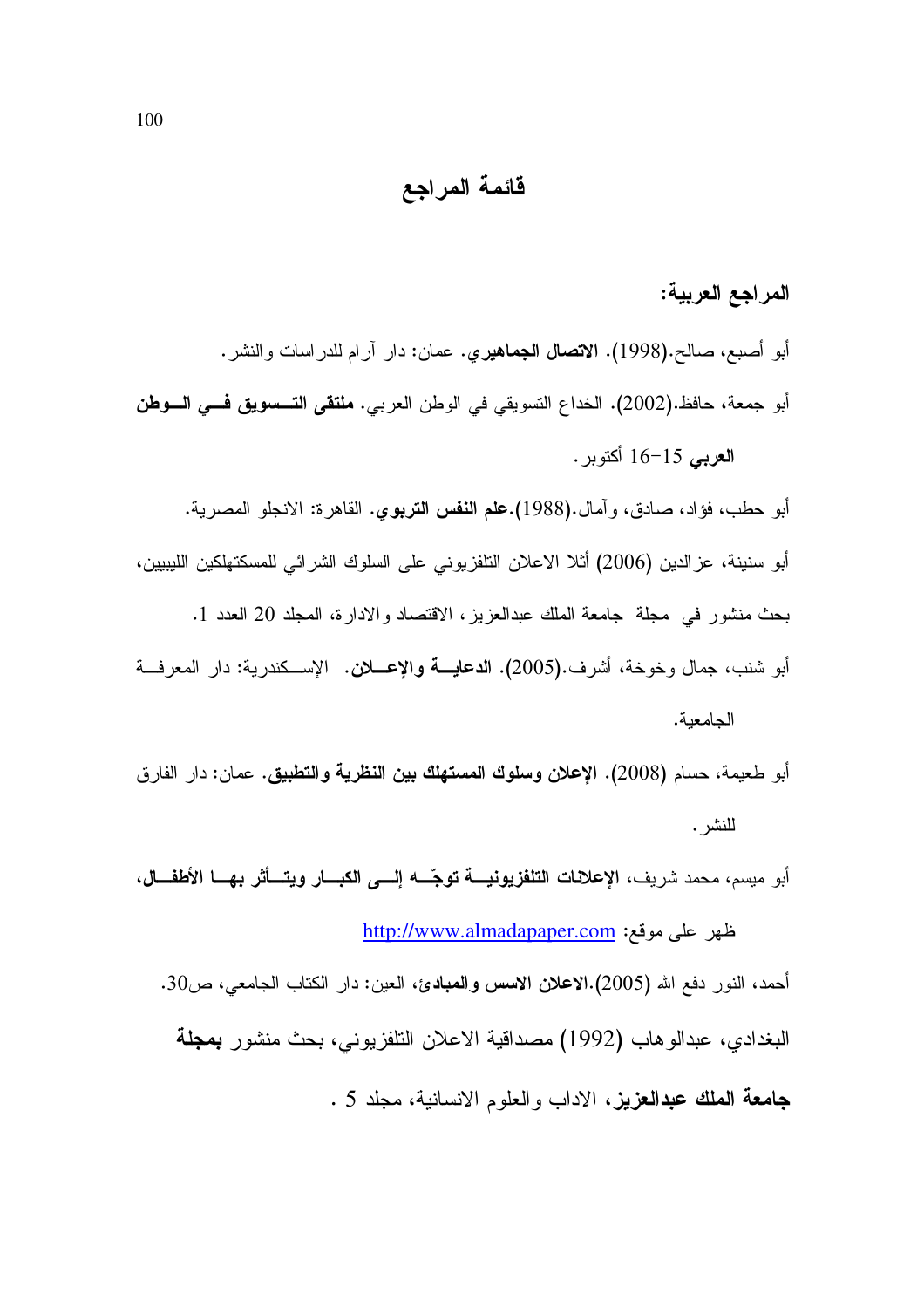بهادر، سعدية.(1986). في علم نفس النمو. الكويت: دار البحوث العلمية للنشر والتوزيع. حجاب، محمد منير (2006) أ**ساسيات البحوث الاعلامية والاجتماعية**، القاهرة، دار الفجر . رضا، عدلي.(1993). أثر الإعلانات التلفزيونية على السلوك الــشرائي للجمهــور المــصري

در اسات ميدانية على مجتمع القاهر ة " بحوث الاتصال – جامعة القاهر ة كلية الإعلام. الرماني، زيد بن محمد.(2008). الاستهلاك عند الأطفال، مقال نشر فــي صــحيفة الجزيــرة. صحيفة سعودية، العدد 13140، الجمعة 19 رمضان.

رمضان، كافية.(1990). الإعلان التلفزيوني وأثر ه في الطفل. در اسة ميدانية، ا**لتربية الجديــدة**، العدد 51.

الز غول،عمادعبدالرحيم،(2004) **مبادئ علم النفس التربو**ي،العين، دار الكتاب الجامعي.

زهران، حامد عبد السلام.(1986). علم نفس النمو والطفولة والمراهقة. الطبعــة الثامنـــة، القاهرة: عالم الكتب.

سامي عبدا لعزيز .(د.ت). **مدخل إلى الإعلان**. جامعة القاهرة: كلية الإعلام، طبعة تجريبية. السلمي، علي.(1978). الإعلان، القاهرة: دار غريب للنشر . سميسم، حميدة مهدى (2002) الرَّ أي العام وطرق قياسة، عمان، مكتبة حامد . السيد، اسماعيل (1990) الاعلان، الاسكندرية، المكتب العربي الحديث. السيد، فؤاد البهي.(1975). الأ**سس النفسية للنمو من الطفولة إلى الـــشيخوخة**، القـــاهرة: دار

الفكر العربي.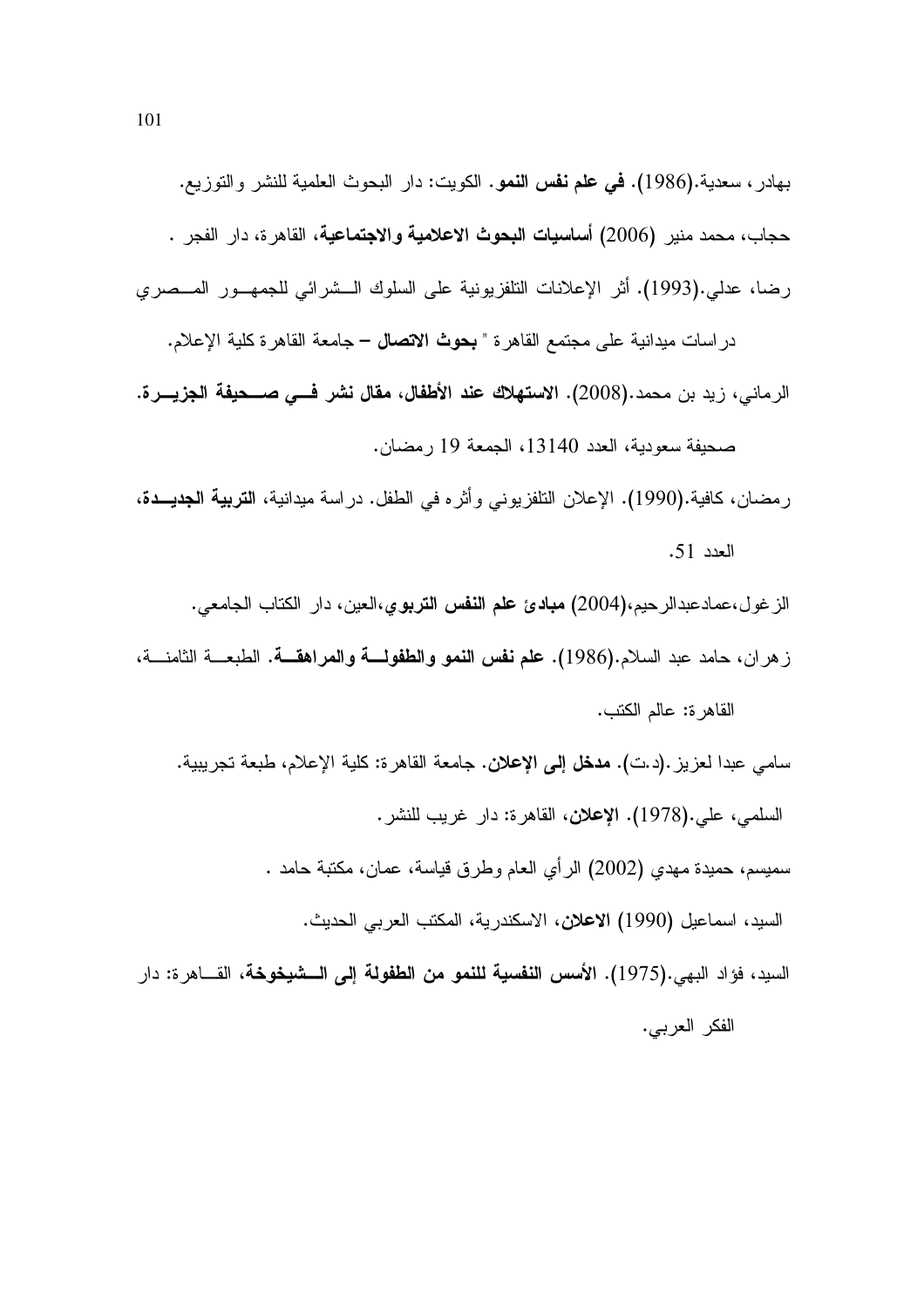- صـالـح، فاطمـة شعبان.(2004). دور الإعلان التلفزيونـي فـي توجيه سلوك المــــراهقين، دراســـة تطبيقية على المراهقين المصريين، رسالة ماجستير، قسم الدراسات الإعلاميـــة، معهـــد
	- البحوث والدراسات العربية، المنظمة العربية للتربية والثقافة والعلوم.
	- الصحن، محمد فريد.(2000). الإعلان. القاهرة: الدار الجامعية للنشر والنوزيع.

صمادى، سامي.(2004). اتجاهات المستهلكين نحو أخلاقيات الإعلان التجاري المتلفز، مجلسة المغار، مجلد 10، العدد 2.

- صمادي، سامي.(2005). أثر أسلوب الإعلان الدعابي على سلوك المستهلك الأردنـــي: در اســــة مبدانية لاتجاهات عبنة من طلبة جامعة البر موك" **مؤتة للبحوث والدراسات،** المجلد 20، العدد 4.
	- عاقل، فاخر .(1967). ا**لتعلم ونظرياته**، بيروت: دار العلم للملايين.
- عبد العزيز ، سامي.(د.ت). **مدخل إلى الإعلان**، جامعة القاهرة، كلية الإعلام، طبعة تجريبية. عبد المحسن، هانـي.(1991). استخدام الطفل فـي الإعلانات التلفزيونية، دراسة تحليلية وتطبقيـــه على الإعلانات التي يعرضها النلفزيون المصري، رسالة ماجستير، قسم الإذاعة، كليـــة الإعلام، جامعة القاهرة، ص8.

عبيدات، محمد إبراهيم.(2004). **سلوك المستهلك، مدخل استراتيجي،** الطبعة الرابعة، عمــــان:

دار وائل للنشر والنوزيع. العجي، ماهر .(2000). **سلوك المستهلك.** طبعة أولى، دار الرضا للنشر .

العرموطي، مازن (1984). العاقات العامة والاعلان في الاردن، عمان المطبعة الوطنية.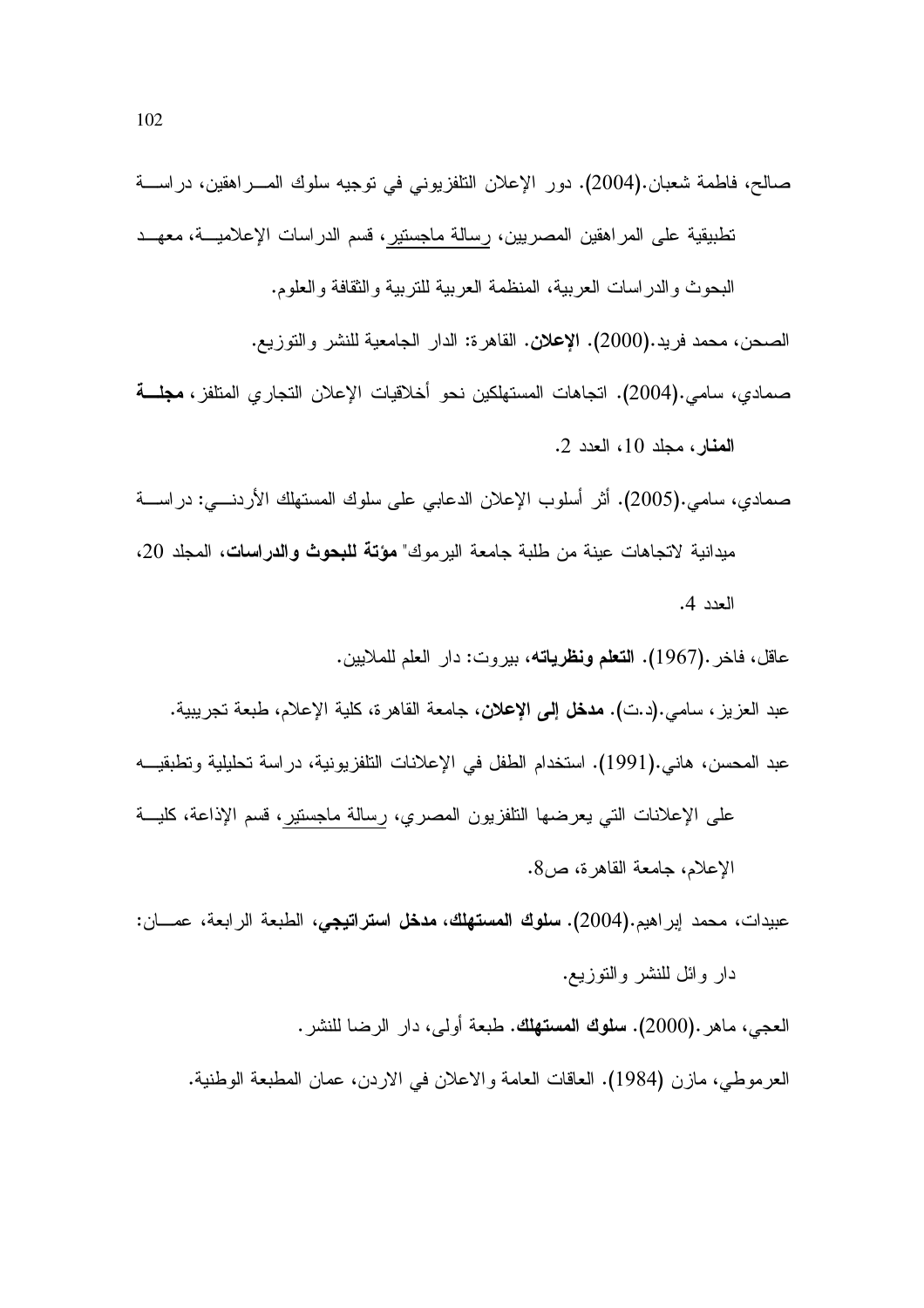العلاق، بشير عباس.(1998). مبادئ التسويق. عمان: جامعة التحدي. العناد، عبد الرحمن حمود.(1992). نقدير البالغين لأثر الإعلان التجاري في النلفزيـــون علــــي السلوك الاستهلاكي للطفل، **مجلة جامعة الملك عبدا لعزيز**، الآداب والعلوم الإنسانية، مركز النشر العلمي، المجلد 5، ص7.

العناني، حنان عبد الحميد.(2000). ا**لطفل والأسرة والمجتمع**، طبعة الأولى، عمان: دار صــــفاء للنشر والنوزيع.

غزال، ايناس محمد.(2001). **الإعلانات التلفزيونية وثقافة الطفل**. الإســكندرية: دار الجامعــة الجدبدة للنشر .

كورنل، جون.(1999). التلفزيون والمجتمع، الخصائص، التأثير، النوعية، الإعلانات. ترجمة: أديب خضورٍ ، (دمشق: المكتبة الإعلامية).

محمود، حمدي حسن.(1992). ا**لطفولة وإعلانات التلفاز**، الفيصل، العدد 189، ربيع الأول.

معلا، ناجي.(1997). دراسة حول، نقيبم المستهلكين لمدى تأثير الإعلان التجاري على سلوكهم الاستهلاكي في أمانة عمان الكبرى، **مجلة مؤتة للبحــوث والدراســـات**، المجلــد 12،

العدد 4.

المناديلي، عبدا لجبار .(1998). الإعلان **بين النظرية والتطبيق**. عمان: دار اليازوري العلمية. مندوب، مظفر .(1283هـــ). النلفزيون ودورة النربوي في حياة الطفل. دائرة الشؤون الثقافيـــة والنشر، منشورات وزارة النقافة والإعلام، سلسة دراسات 341.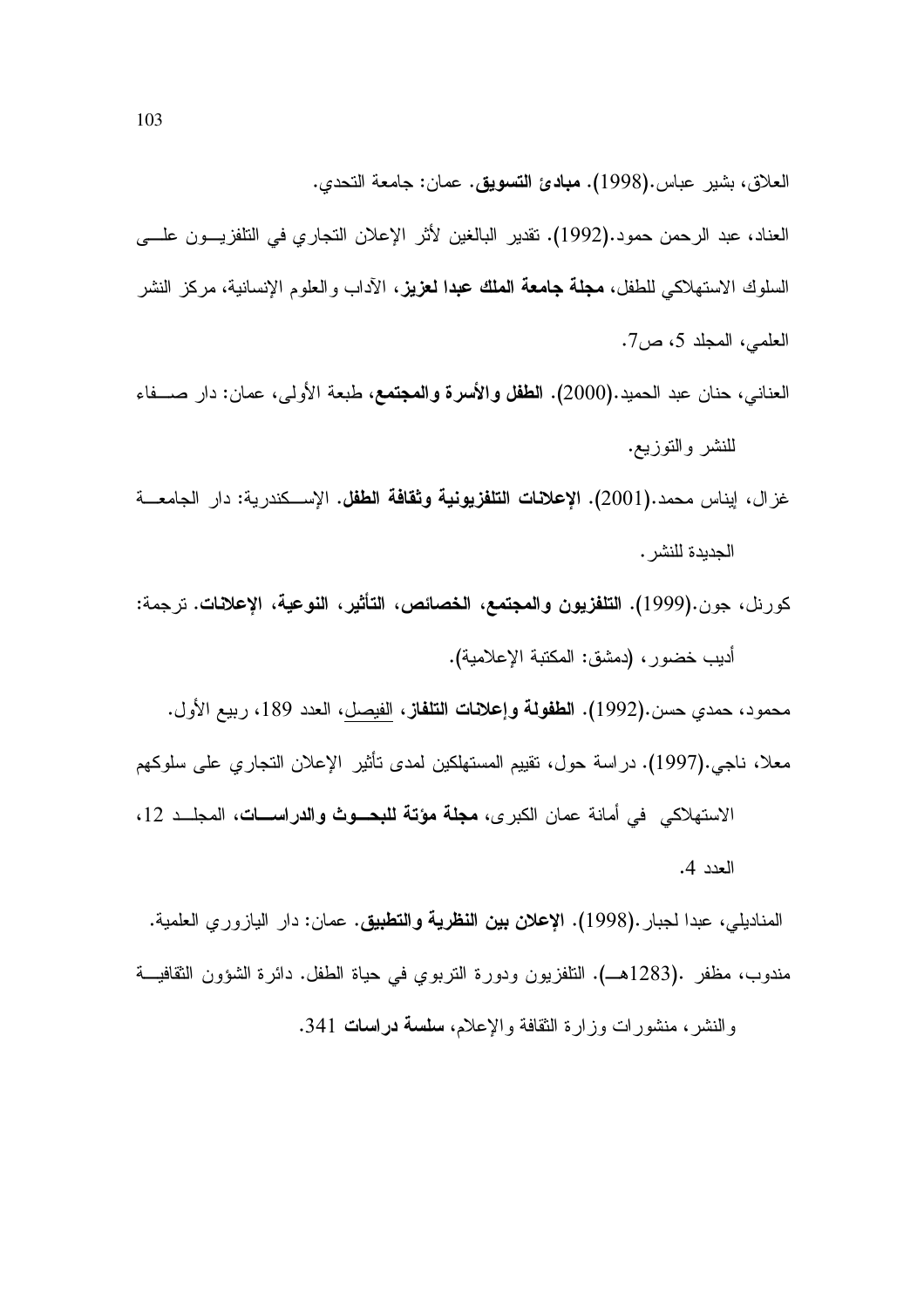- منصور ، ب، كاسر نصر .(2006). **سلوك المستهلك، مدخل الإعلان.** الطبعة الأولى، عمان: دار ومكتبة الحامد للنشر والنوزيع.
- منصور ،أ، تحسين.(2002). أثر الإعلان النلفزيوني في السلوك الاستهلاكي، **مجلة مؤتة للبحوث** والدراسات، المجلد 17، العدد 2.
- مهنا، فريال.(1999). الإعلان النلفزي والنشريعات في المجتمعات الراهنة، المجلَّــة المـــصرية لبحوث الإعلام، كلية الإعلام، جامعة القاهرة، العدد 5، ص43 – 92.
- الموسى، عصـام.(2009). **مدخل إلى الاتصال الجماهيري.** الطبعة السابعة، عمان: دار إثـــراء للنشر والنوزيع.
- ناجي معلا.(1997). تقييم المستهلكين لمدى تأثير الإعلان التجاري على سلوكهم الاستهلاكي في أمانة عمان الكبر ي، در اسة تحليلية مقارنة" **مؤتة للبحوث والدراسات**، مجلد 12، العـــدد  $.157 \rightarrow 4$
- ناصر، محمد جودت.(1998). ا**لدعاية والإعلان والعلاقات العامة**. الطبعة الأولى، عمـــان: دار مجدلاوي.
- نور الدين، عصـام.(1998). الإعلان وتأثيره في ا**للغة العربية**، ا**لفكر العربـــي**، معهــد الإنمـــاء العربي، العدد 92.

اليوسف، عبدالله أحمد.(2006). **كيف تتعامل مع أولادك المراهقين**، الطبعة الأولى